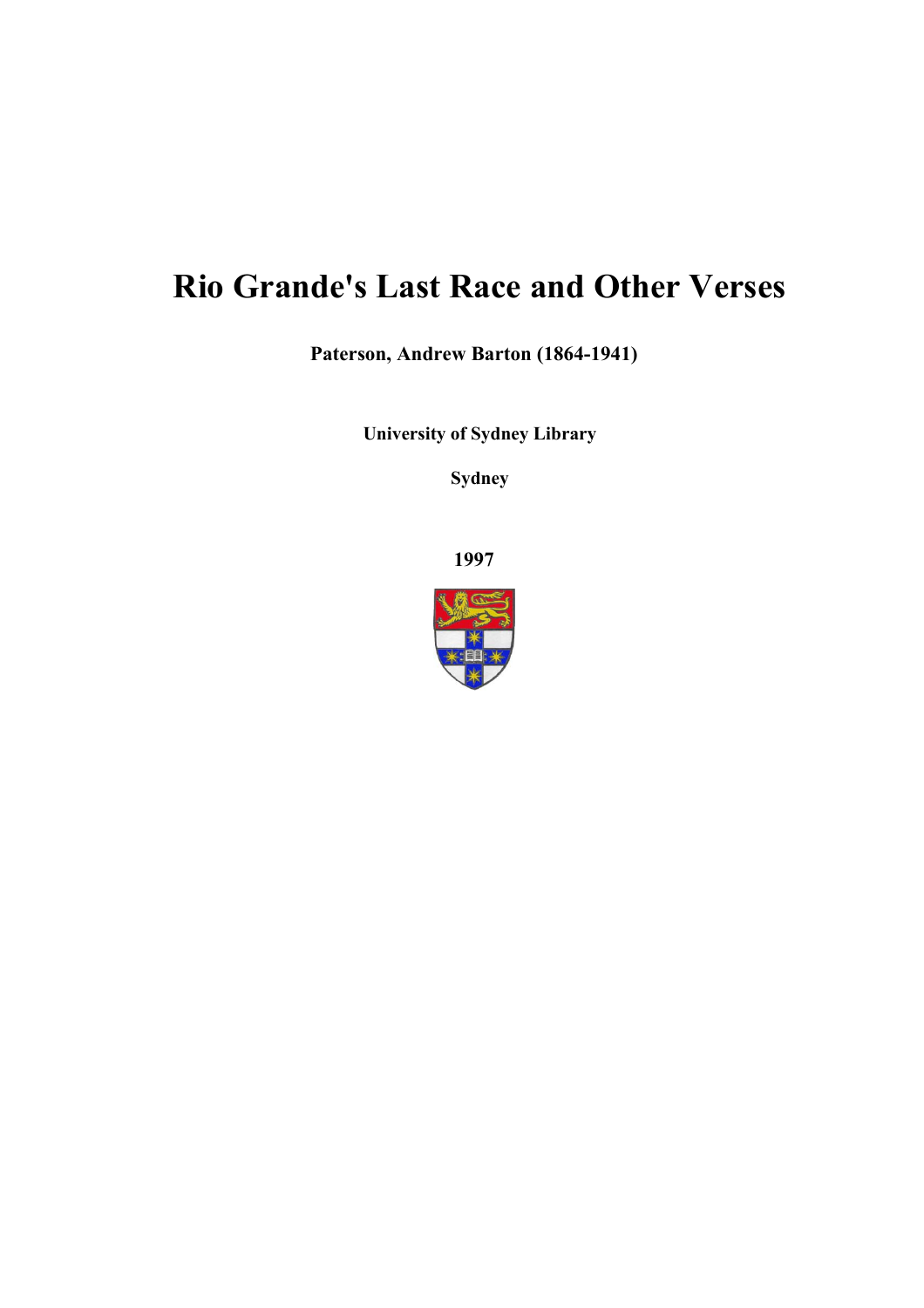#### **http://setis.library.usyd.edu.au/**

 © University of Sydney Library. The texts and Images are not to be used for commercial purposes without permission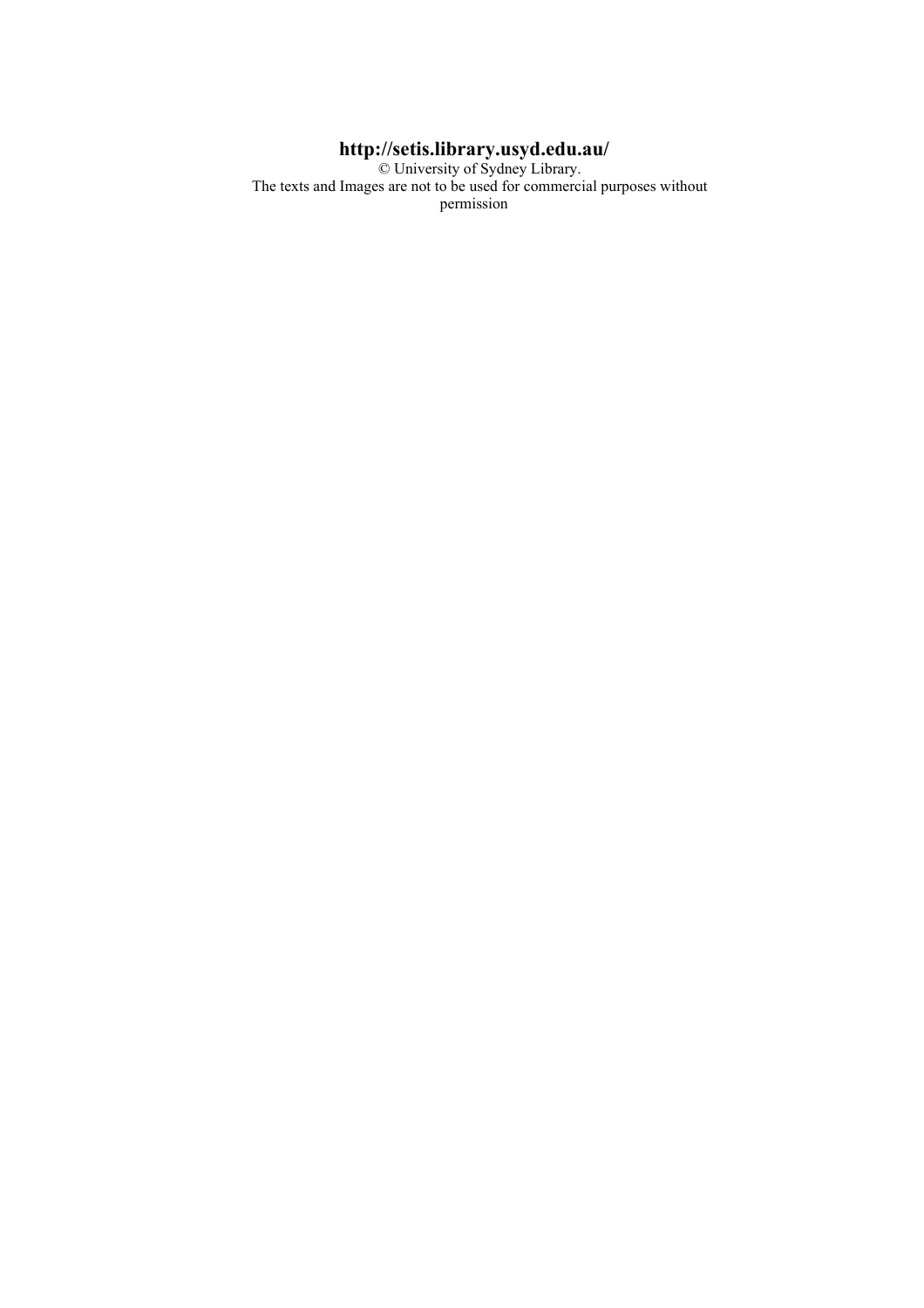#### **Source Text:**

 Prepared against the print edition published by Angus and Robertson, Melbourne 1902

 Scanned text file available at Project Gutenberg, prepared by Alan R.Light. Encoding of the text file at was prepared against first edition of 1902, including page references and other features of that work. Advertising material has been removed from the digital version.The original Gutenberg text file is available from this site at http://setis.library.usyd.edu.au/texts/rlast10.txt All quotation marks retained as data. All unambiguous end-of-line hyphens have been removed, and the trailing part of a word has been joined to the preceding line.

First Published: 1902

*Australian Etexts poetry 1890-1909 verse*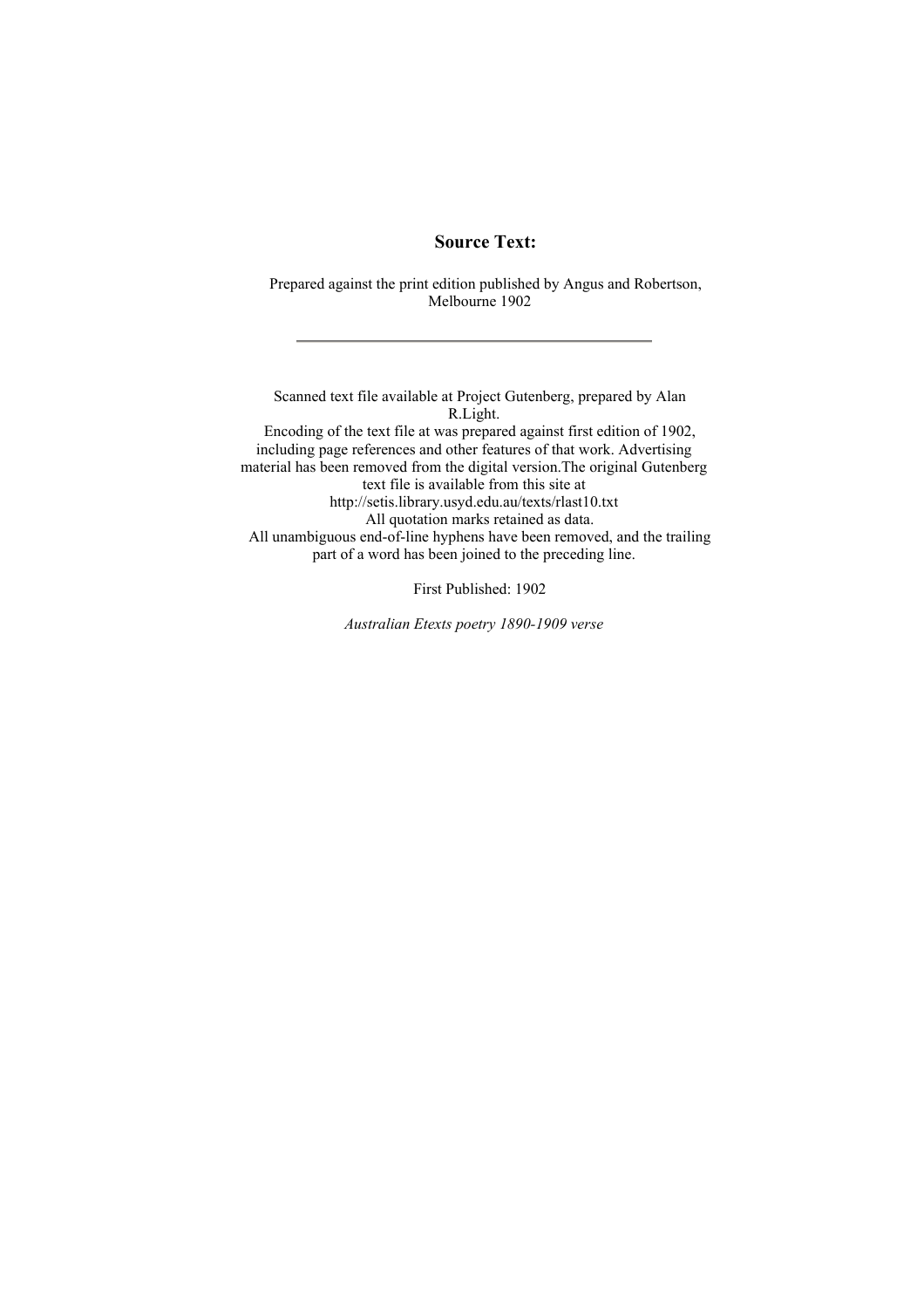

A.B. Paterson Portrait Photograph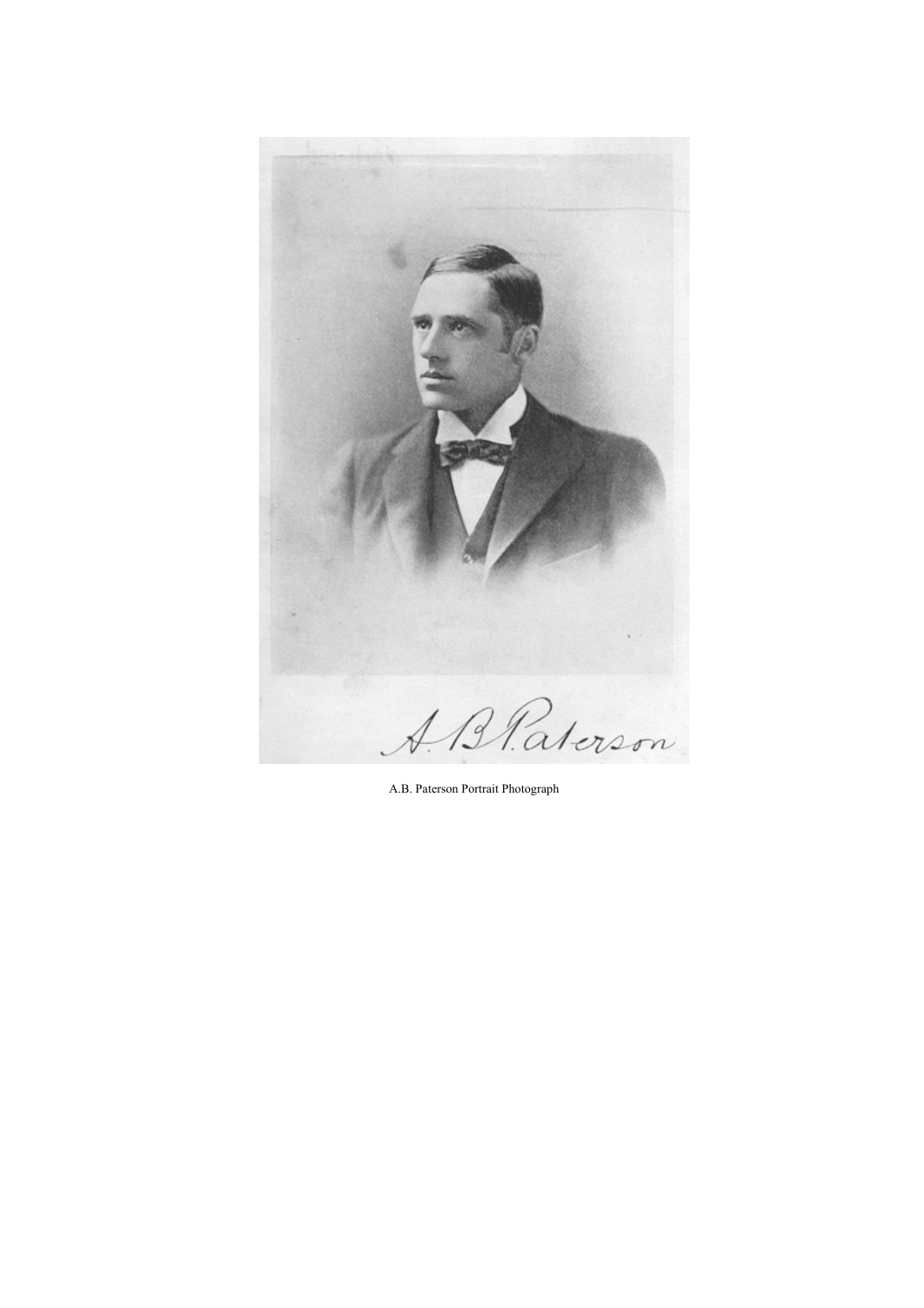The verses in this collection have appeared in papers in various parts of the world — "Rio Grande" in the London **SKETCH**; most of the war verses in the Bloemfontein **FRIEND**; others in the Sydney **BULLETIN**, **COMMONWEALTH ANNUAL**, **SYDNEY MAIL**, and **PASTORALIST'S REVIEW**: and the author's acknowledgements are due to the proprietors of those papers.

A. B. PATERSON.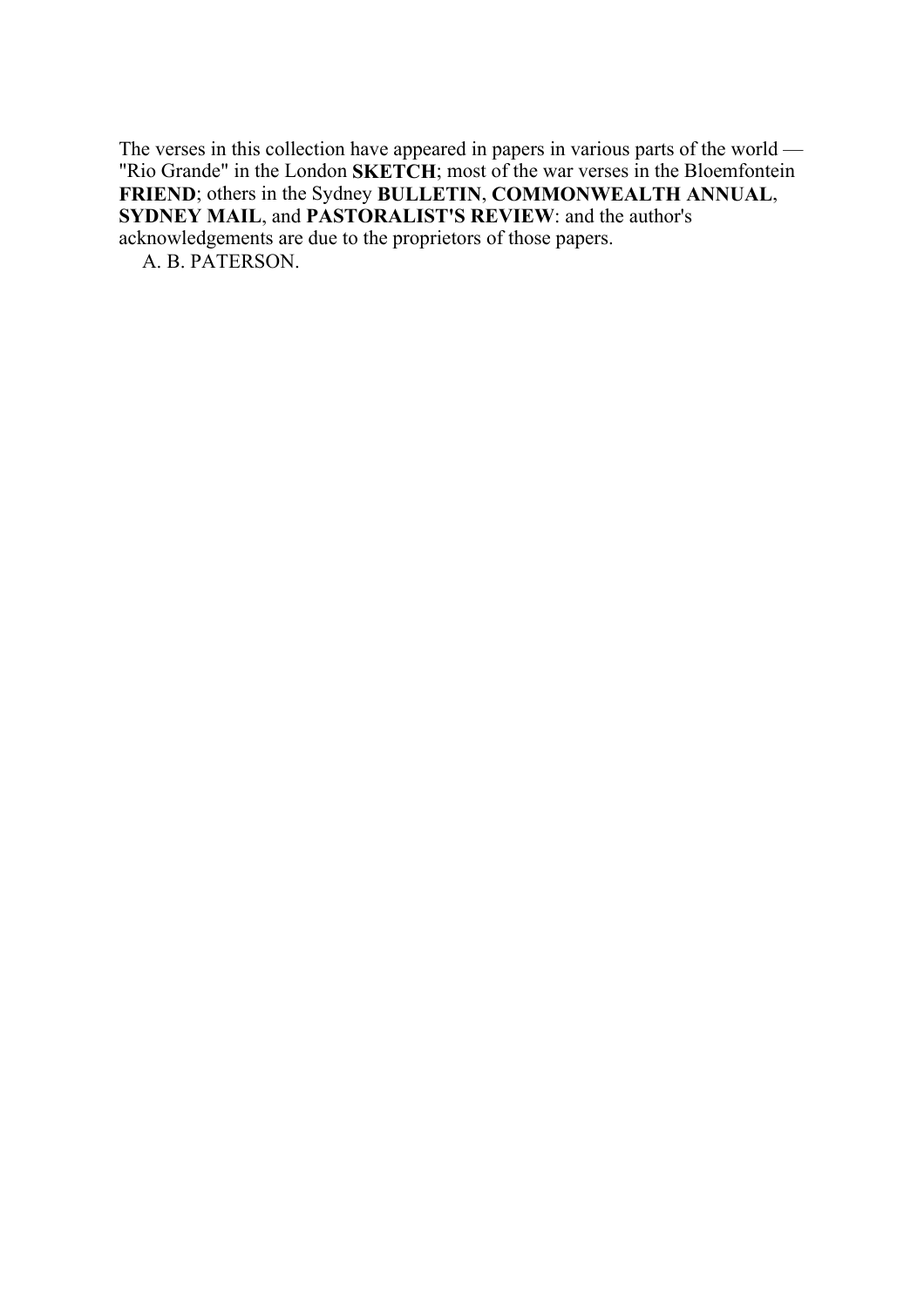## **CONTENTS**

| RIO GRANDE'S LAST RACE                                                       |    |
|------------------------------------------------------------------------------|----|
| Now this was what Macpherson told -                                          | 1  |
| BY THE GREY GULF-WATER                                                       |    |
| Far to the Northward there lies a land, -                                    | 7  |
| WITH THE CATTLE                                                              |    |
| The drought is down on field and flock, -                                    | 9  |
| THE FIRST SURVIVOR                                                           |    |
| 'The opening of the railway line! —the Governor and all! -                   | 15 |
| <b>MULGA BILL'S BICYCLE</b>                                                  |    |
| 'Twas Mulga Bill, from Eaglehawk, that caught the cycling craze; -           | 19 |
| THE PEARL DIVER                                                              |    |
| Kanzo Makame, the diver, sturdy and small Japanee -                          | 23 |
| THE CITY OF DREADFUL THIRST                                                  |    |
| The stranger came from Narromine and made his little joke -                  | 28 |
| <b>SALTBUSH BILL'S GAME COCK</b>                                             |    |
| 'Twas Saltbush Bill, with his travelling sheep, was making his way to town - | 33 |
| HAY AND HELL AND BOOLIGAL                                                    |    |
| 'You come and see me, boys,' he said; -                                      | 39 |
| A WALGETT EPISODE                                                            |    |
| The sun strikes down with a blinding glare, -                                | 42 |
| <b>FATHER RILEY'S HORSE</b>                                                  |    |
| 'Twas the horse thief, Andy Regan, that was hunted like a dog -              | 45 |
| THE SCOTCH ENGINEER                                                          |    |
| With eyes that searched in the dark, -                                       | 53 |
| <b>SONG OF THE FUTURE</b>                                                    |    |
| 'Tis strange that in a land so strong, -                                     | 57 |
| <b>ANTHONY CONSIDINE</b>                                                     |    |
| Out in the wastes of the West countrie, -                                    | 66 |
| SONG OF THE ARTESIAN WATER                                                   |    |
| Now the stock have started dying, for the Lord has sent a drought; -         | 69 |
| A DISQUALIFIED JOCKEY'S STORY                                                |    |
| You see, the thing was this way — there was me, -                            | 73 |
| THE ROAD TO GUNDAGAI                                                         |    |
| The mountain road goes up and down, -                                        | 77 |
| <b>SALTBUSH BILL'S SECOND FIGHT</b>                                          |    |
| The news came down on the Castlereagh, and went to the world at large, -     | 79 |
| <b>HARD LUCK</b>                                                             |    |
| I left the course, and by my side -                                          | 87 |
| <b>SONG OF THE FEDERATION</b>                                                |    |
| As the nations sat together, grimly waiting —                                | 89 |
| THE OLD AUSTRALIAN WAYS                                                      |    |
| The London lights are far abeam -                                            | 92 |
|                                                                              |    |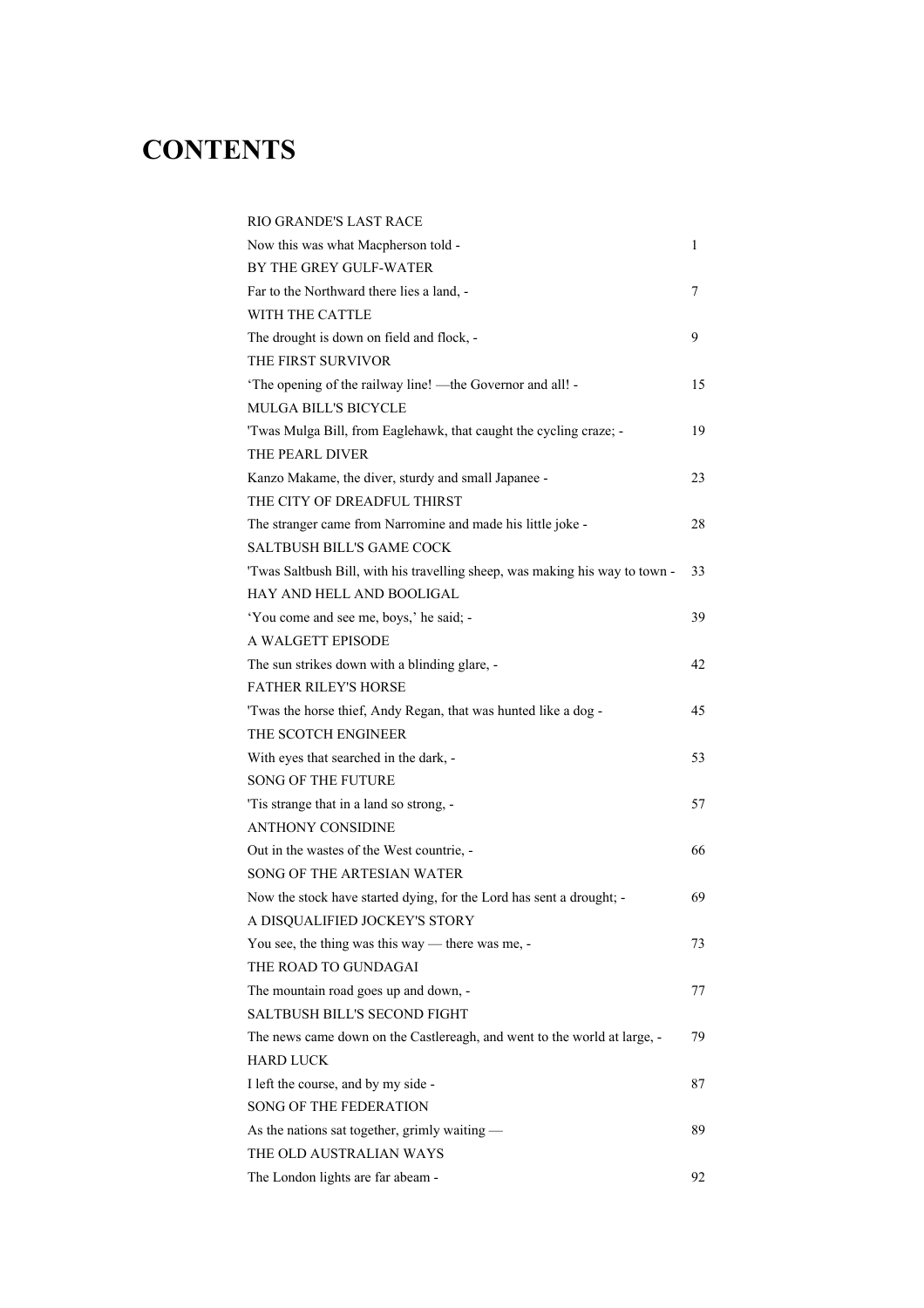| THE BALLAD OF THE CALLIOPE                                                        |     |
|-----------------------------------------------------------------------------------|-----|
| By the far Samoan shore,-                                                         | 96  |
| DO THEY KNOW?                                                                     |     |
| Do they know? At the turn to the straight                                         | 102 |
| THE PASSING OF GUNDAGAI                                                           |     |
| 'I'll introdooce a friend!' he said, -                                            | 104 |
| THE WARGEILAH HANDICAP                                                            |     |
| Wargeilah town is very small, -                                                   | 108 |
| ANY OTHER TIME                                                                    |     |
| All of us play our very best game -                                               | 115 |
| THE LAST TRUMP                                                                    |     |
| 'You led the trump,' the old man said -                                           | 118 |
| <b>TAR AND FEATHERS</b>                                                           |     |
| Oh! the circus swooped down -                                                     | 120 |
| <b>IT'S GRAND</b>                                                                 |     |
| It's grand to be a squatter -                                                     | 123 |
| <b>OUT OF SIGHT</b>                                                               |     |
| They held a polo meeting at a little country town, -                              | 126 |
| THE ROAD TO OLD MAN'S TOWN                                                        |     |
| The fields of youth are filled with flowers, -                                    | 128 |
| THE OLD TIMER'S STEEPLECHASE                                                      |     |
| The sheep were shorn and the wool went down -                                     | 130 |
| IN THE STABLE                                                                     |     |
| What! You don't like him; well, maybe — we all have our fancies, of course: - 137 |     |
| "HE GIVETH HIS BELOVED SLEEP"                                                     |     |
| The long day passes with its load of sorrow: -                                    | 144 |
| <b>DRIVER SMITH</b>                                                               |     |
| 'Twas Driver Smith of Battery A was anxious to see a fight; -                     | 146 |
| THERE'S ANOTHER BLESSED HORSE FELL DOWN                                           |     |
| When you're lying in your hammock, sleeping soft and sleeping sound, -            | 151 |
| ON THE TREK                                                                       |     |
| Oh, the weary, weary journey on the trek, day after day, -                        | 153 |
| THE LAST PARADE                                                                   |     |
| With never a sound of trumpet, -                                                  | 155 |
| WITH FRENCH TO KIMBERLEY                                                          |     |
| The Boers were down on Kimberley with siege and Maxim gun; -                      | 158 |
| <b>JOHNNY BOER</b>                                                                |     |
| Men fight all shapes and sizes as the racing horses run, -                        | 164 |
| WHAT HAVE THE CAVALRY DONE                                                        |     |
| What have the cavalry done? -                                                     | 167 |
| RIGHT IN THE FRONT OF THE ARMY                                                    |     |
| 'Where 'ave you been this week or more, -                                         | 169 |
| THAT V.C.                                                                         |     |
| 'Twas in the days of front attack, -                                              | 171 |
| <b>FED UP</b>                                                                     |     |
| I ain't a timid man at all, I'm just as brave as most, -                          | 173 |
| JOCK!                                                                             |     |
|                                                                                   |     |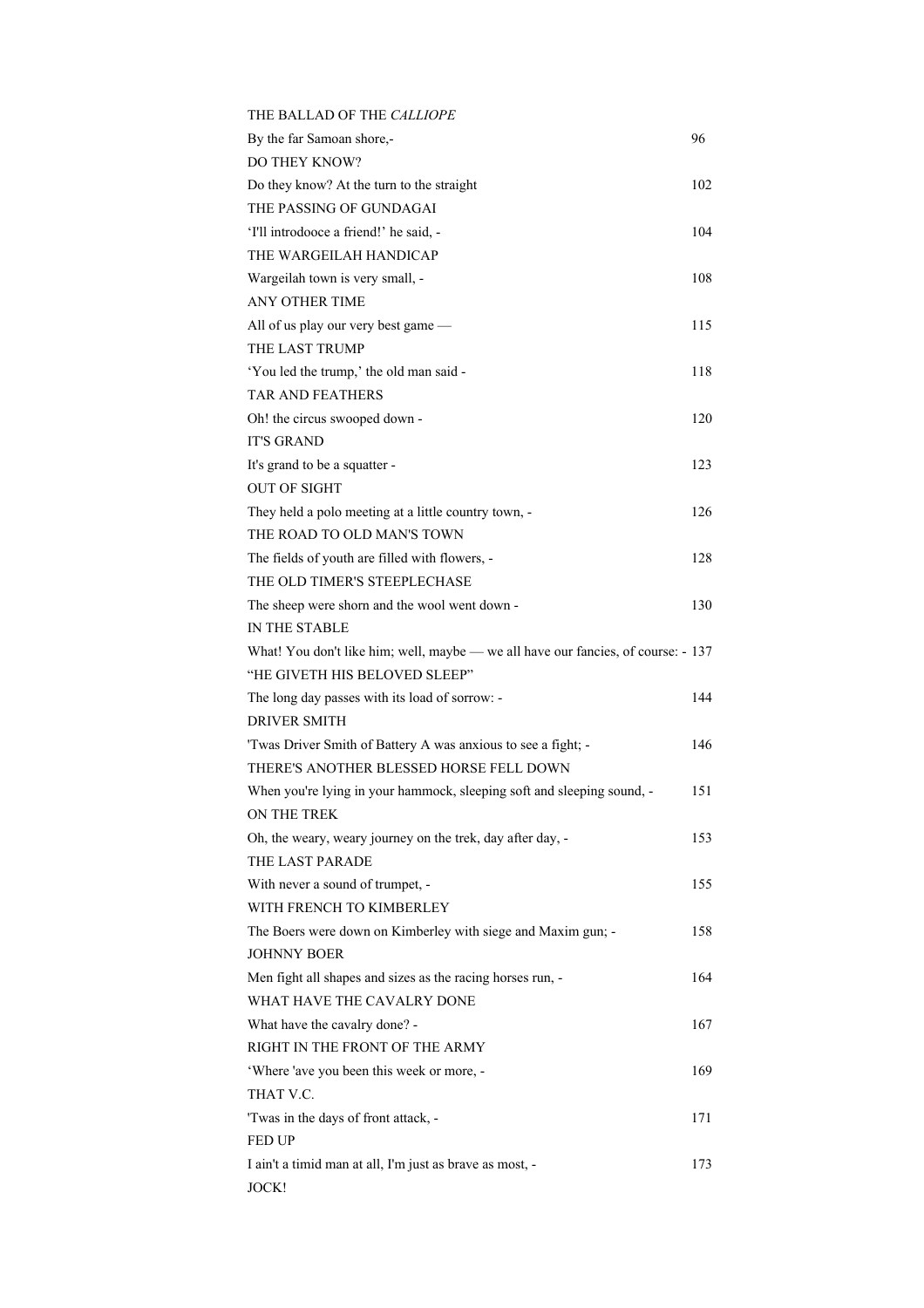| There's a soldier that's been doing of his share - | 175 |
|----------------------------------------------------|-----|
| <b>SANTA CLAUS</b>                                 |     |
| Halt! Who goes there? The sentry's call -          | 177 |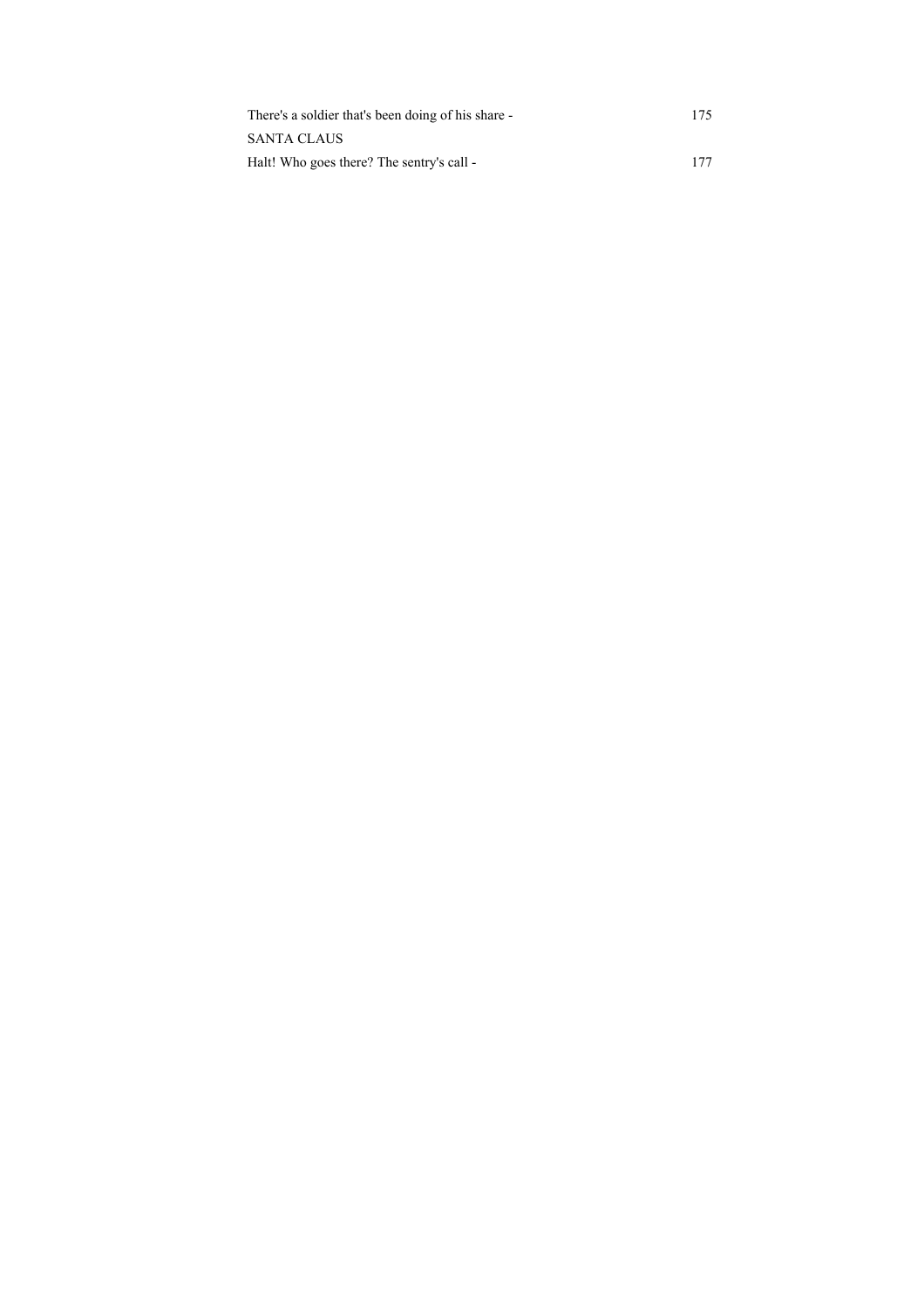## **RIO GRANDE'S LAST RACE AND OTHER VERSES**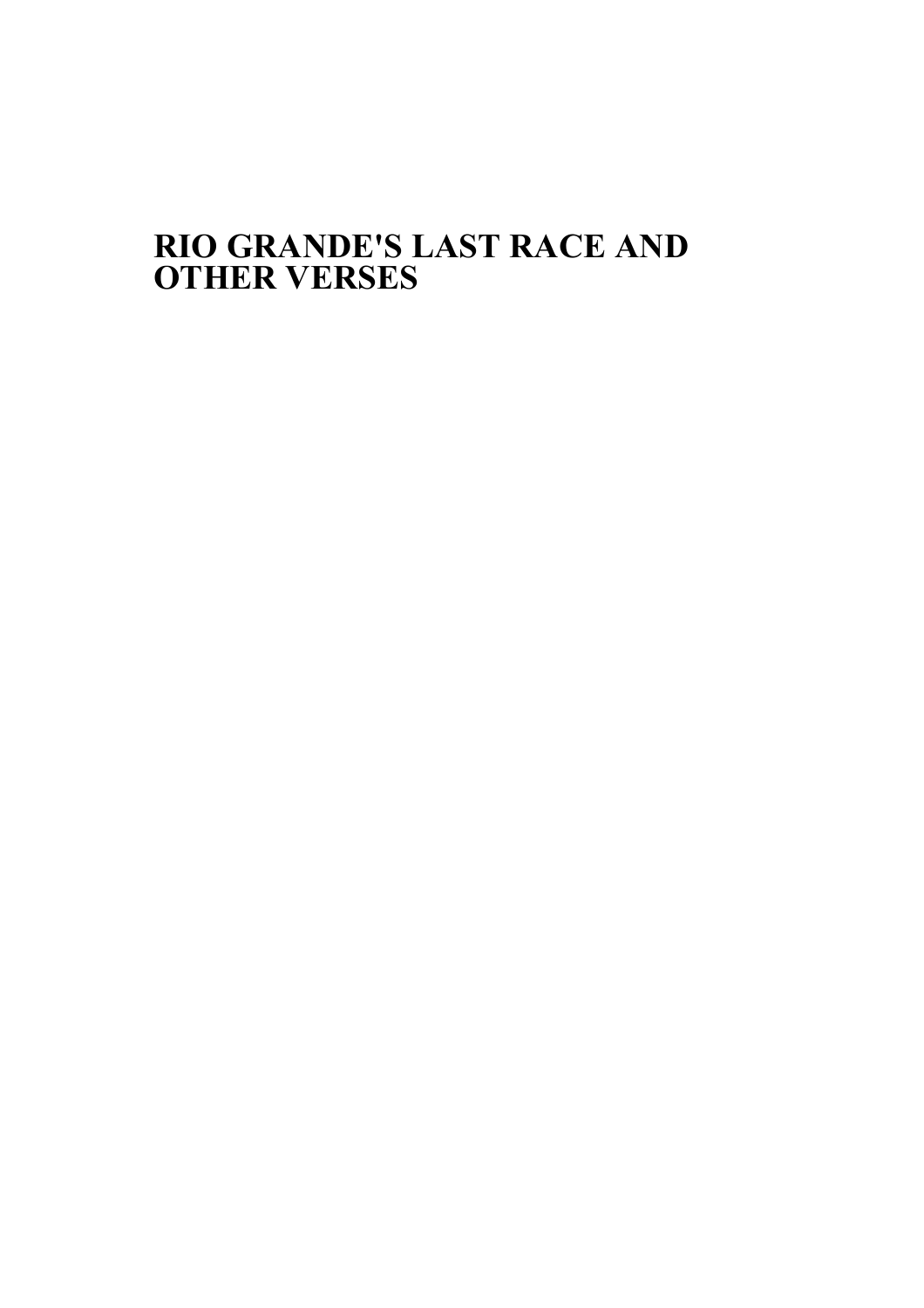### **RIO GRANDE'S LAST RACE**

NOW this was what Macpherson told While waiting in the stand; A reckless rider, over-bold, The only man with hands to hold The rushing Rio Grande.

He said, 'This day I bid good-bye 'To bit and bridle rein, 'To ditches deep and fences high, 'For I have dreamed a dream, and I 'Shall never ride again.

'I dreamt last night I rode this race 'That I to-day must ride, 'And cant'ring down to take my place 'I saw full many an old friend's face 'Come stealing to my side.

'Dead men on horses long since dead, 'They clustered on the track; 'The champions of the days long fled, 'They moved around with noiseless tread — 'Bay, chestnut, brown, and black.

'And one man on a big grey steed 'Rode up and waved his hand; 'Said he, "We help a friend in need, '"And we have come to give a lead 'To you and Rio Grande.

'"For you must give the field the slip, '"So never draw the rein, '"But keep him moving with the whip, '"And if he falter — set your lip '"And rouse him up again.

'"But when you reach the big stone wall, '"Put down your bridle hand '"And let him sail — he cannot fall — '"But don't you interfere at all; '"You trust old Rio Grande."

'We started, and in front we showed, 'The big horse running free: 'Right fearlessly and game he strode, 'And by my side those dead men rode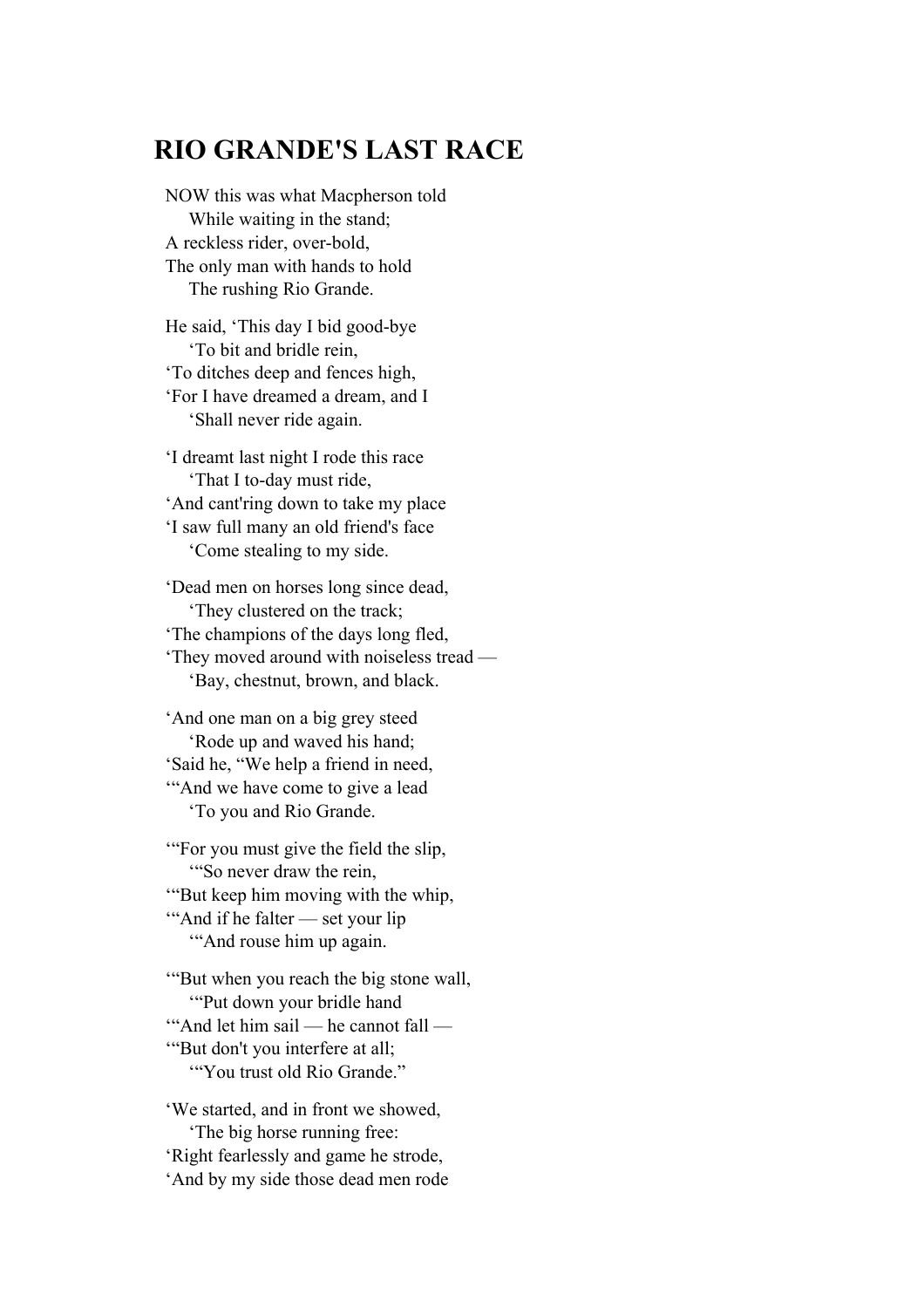'Whom no one else could see.

'As silently as flies a bird, 'They rode on either hand; 'At every fence I plainly heard 'The phantom leader give the word, '"Make room for Rio Grande!"

'I spurred him on to get the lead, 'I chanced full many a fall; 'But swifter still each phantom steed 'Kept with me, and at racing speed 'We reached the big stone wall.

'And there the phantoms on each side 'Drew in and blocked his leap; '"Make room! make room!" I loudly cried, 'But right in front they seemed to ride — 'I cursed them in my sleep.

'He never flinched, he faced it game, 'He struck it with his chest, 'And every stone burst out in flame, 'And Rio Grande and I became 'As phantoms with the rest.

'And then I woke, and for a space 'All nerveless did I seem; 'For I have ridden many a race, 'But never one at such a pace 'As in that fearful dream.

'And I am sure as man can be 'That out upon the track, 'Those phantoms that men cannot see 'Are waiting now to ride with me, 'And I shall not come back.

'For I must ride the dead men's race, 'And follow their command; ''Twere worse than death, the foul disgrace 'If I should fear to take my place 'To-day on Rio Grande.'

He mounted, and a jest he threw, With never sign of gloom; But all who heard the story knew That Jack Macpherson, brave and true, Was going to his doom.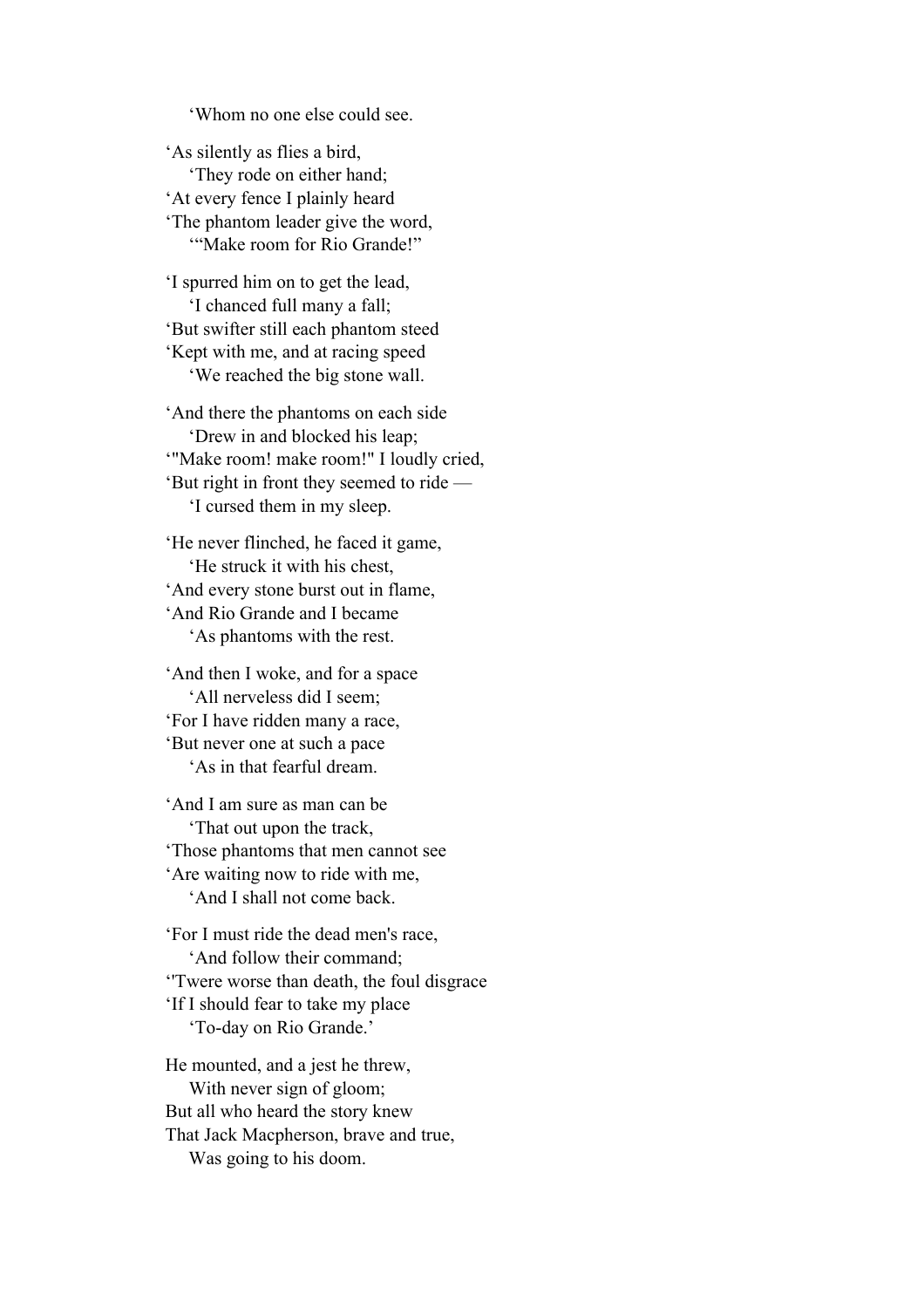They started, and the big black steed Came flashing past the stand; All single-handed in the lead He strode along at racing speed, The mighty Rio Grande.

But on his ribs the whalebone stung, A madness it did seem! And soon it rose on every tongue That Jack Macpherson rode among The creatures of his dream.

He looked to left and looked to right, As though men rode beside; And Rio Grande, with foam-flecks white, Raced at his jumps in headlong flight And cleared them in his stride.

But when they reached the big stone wall, Down went the bridle-hand, And loud we heard Macpherson call, 'Make room, or half the field will fall! 'Make room for Rio Grande!'

\* \* \* \* \*

'He's down! he's down!' And horse and man Lay quiet side by side! No need the pallid face to scan, We knew with Rio Grande he ran The race the dead men ride.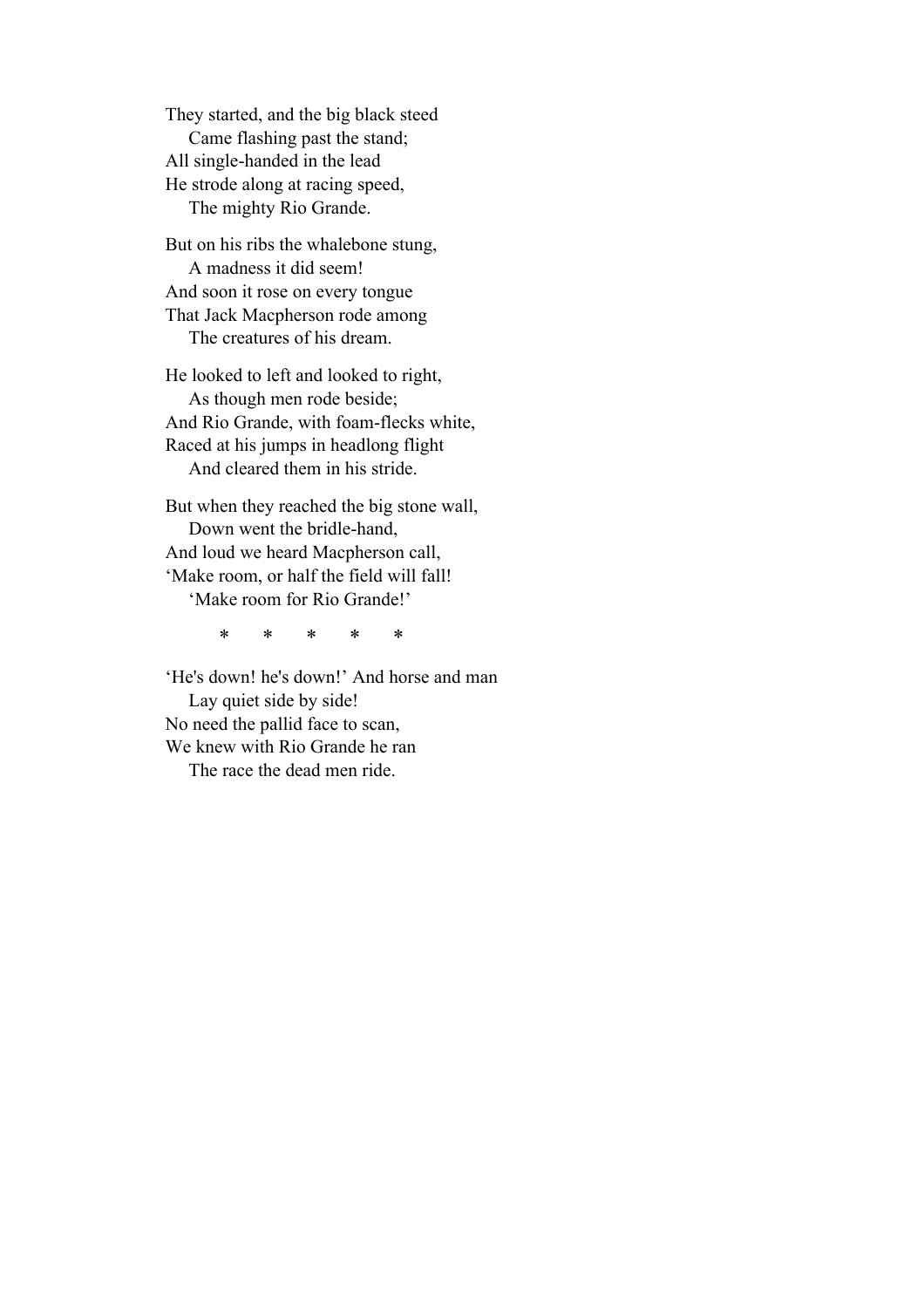## **BY THE GREY GULF-WATER**

FAR to the Northward there lies a land, A wonderful land that the winds blow over, And none may fathom nor understand The charm it holds for the restless rover; A great grey chaos — a land half made, Where endless space is and no life stirreth; And the soul of a man will recoil afraid From the sphinx-like visage that Nature weareth. But old Dame Nature, though scornful, craves Her dole of death and her share of slaughter; Many indeed are the nameless graves Where her victims sleep by the Grey Gulf-water. Slowly and slowly those grey streams glide, Drifting along with a languid motion, Lapping the reed-beds on either side, Wending their way to the Northern Ocean. Grey are the plains where the emus pass Silent and slow, with their staid demeanour; Over the dead men's graves the grass Maybe is waving a trifle greener. Down in the world where men toil and spin Dame Nature smiles as man's hand has taught her; Only the dead men her smiles can win In the great lone land by the Grey Gulf-water. For the strength of man is an insect's strength In the face of that mighty plain and river, And the life of a man is a moment's length To the life of the stream that will run for ever. And so it cometh they take no part In small-world worries; each hardy rover Rideth abroad and is light of heart, With the plains around and the blue sky over. And up in the heavens the brown lark sings The songs that the strange wild land has taught her; Full of thanksgiving her sweet song rings — And I wish I were back by the Grey Gulf-water.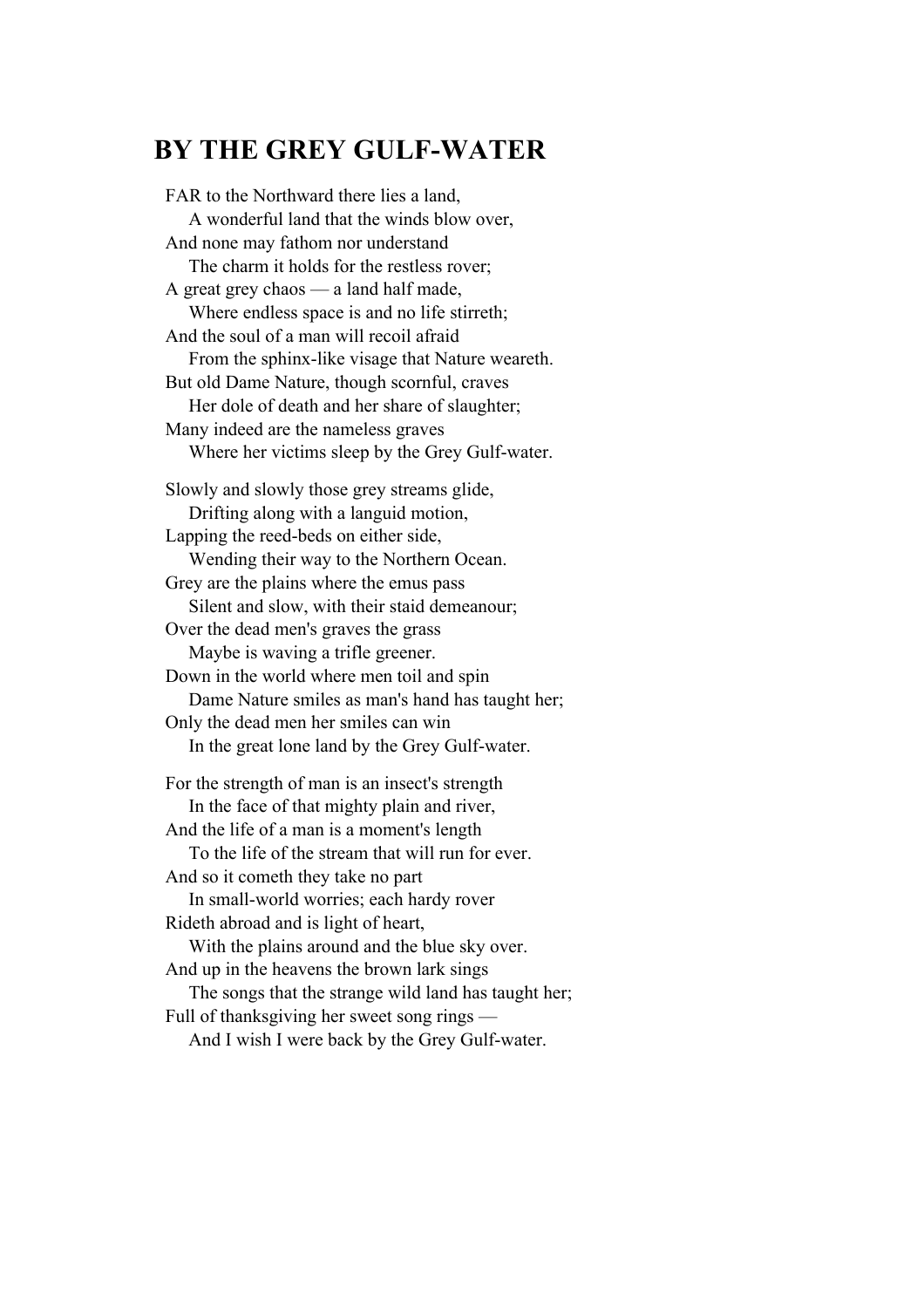## **WITH THE CATTLE**

THE drought is down on field and flock, The river-bed is dry; And we must shift the starving stock Before the cattle die. We muster up with weary hearts At breaking of the day, And turn our heads to foreign parts, To take the stock away. And it's hunt 'em up and dog 'em, And it's get the whip and flog 'em, For it's weary work is droving when they're dying every day; By stock-routes bare and eaten, On dusty roads and beaten, With half a chance to save their lives we take the stock away. We cannot use the whip for shame On beasts that crawl along; We have to drop the weak and lame, And try to save the strong; The wrath of God is on the track, The drought fiend holds his sway, With blows and cries and stockwhip crack We take the stock away. As they fall we leave them lying, With the crows to watch them dying, Grim sextons of the Overland that fasten on their prey; By the fiery dust-storm drifting, And the mocking mirage shifting, In heat and drought and hopeless pain we take the stock away. In dull despair the days go by With never hope of change, But every stage we draw more nigh Towards the mountain range; And some may live to climb the pass, And reach the great plateau, And revel in the mountain grass, By streamlets fed with snow. As the mountain wind is blowing It starts the cattle lowing, And calling to each other down the dusty long array; And there speaks a grizzled drover: 'Well, thank God, the worst is over, 'The creatures smell the mountain grass that's twenty miles away.'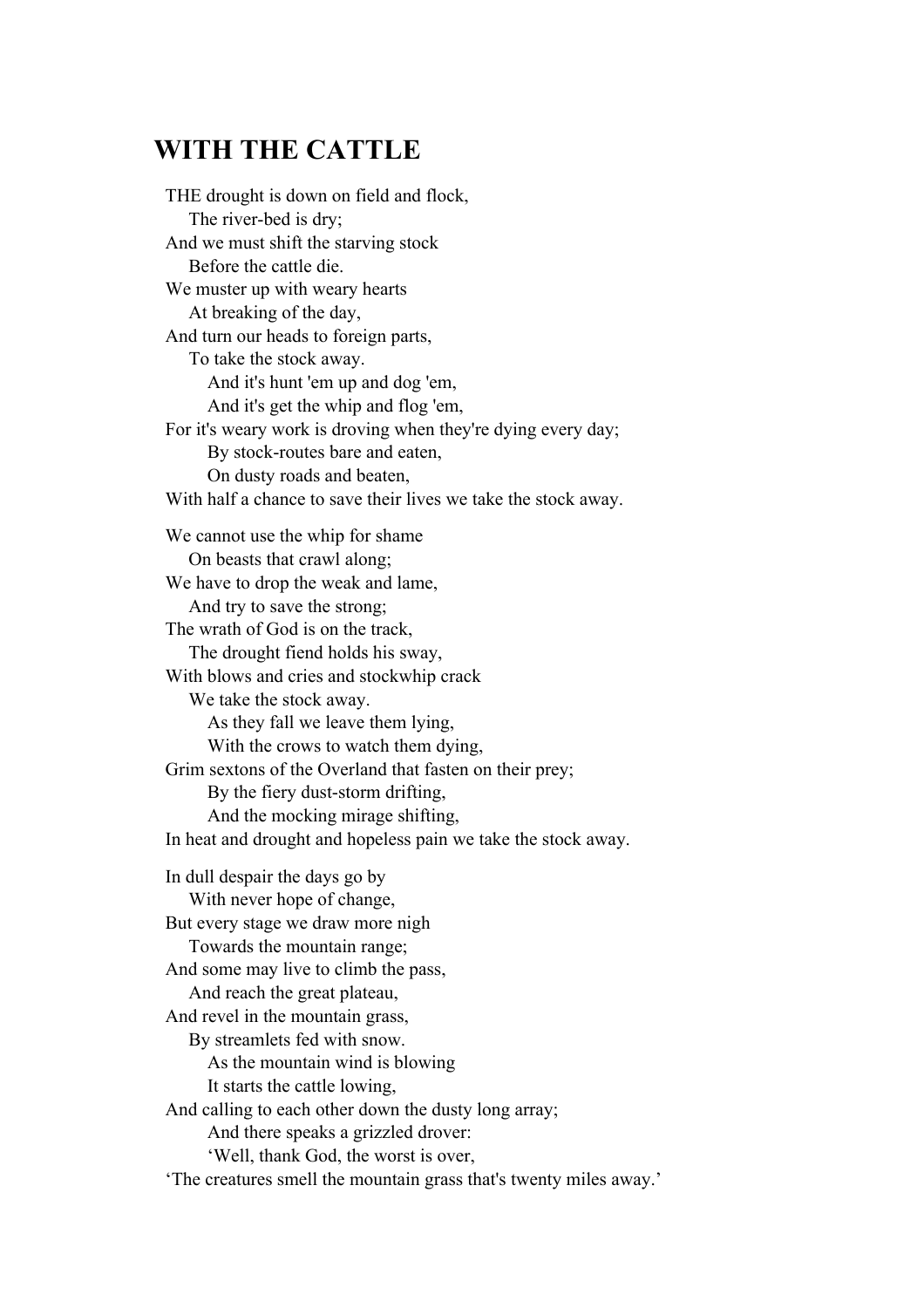They press towards the mountain grass, They look with eager eyes Along the rugged stony pass, That slopes towards the skies; Their feet may bleed from rocks and stones, But though the blood-drop starts, They struggle on with stifled groans, For hope is in their hearts. And the cattle that are leading, Though their feet are worn and bleeding, Are breaking to a kind of run — pull up, and let them go! For the mountain wind is blowing, And the mountain grass is growing, They settle down by running streams ice-cold with melted snow. \* \* \* \* \* The days are done of heat and drought Upon the stricken plain; The wind has shifted right about, And brought the welcome rain; The river runs with sullen roar, All flecked with yellow foam, And we must take the road once more, To bring the cattle home. And it's 'Lads! we'll raise a chorus, 'There's a pleasant trip before us.' And the horses bound beneath us as we start them down the track; And the drovers canter, singing, Through the sweet green grasses springing, Towards the far-off mountain-land, to bring the cattle back. Are these the beasts we brought away That move so lively now? They scatter off like flying spray Across the mountain's brow; And dashing down the rugged range We hear the stockwhip crack, Good faith, it is a welcome change To bring such cattle back. And it's 'Steady down the lead there!' And it's 'Let 'em stop and feed there!'

For they're wild as mountain eagles and their sides are all afoam; But they're settling down already,

And they'll travel nice and steady,

With cheery call and jest and song we fetch the cattle home.

We have to watch them close at night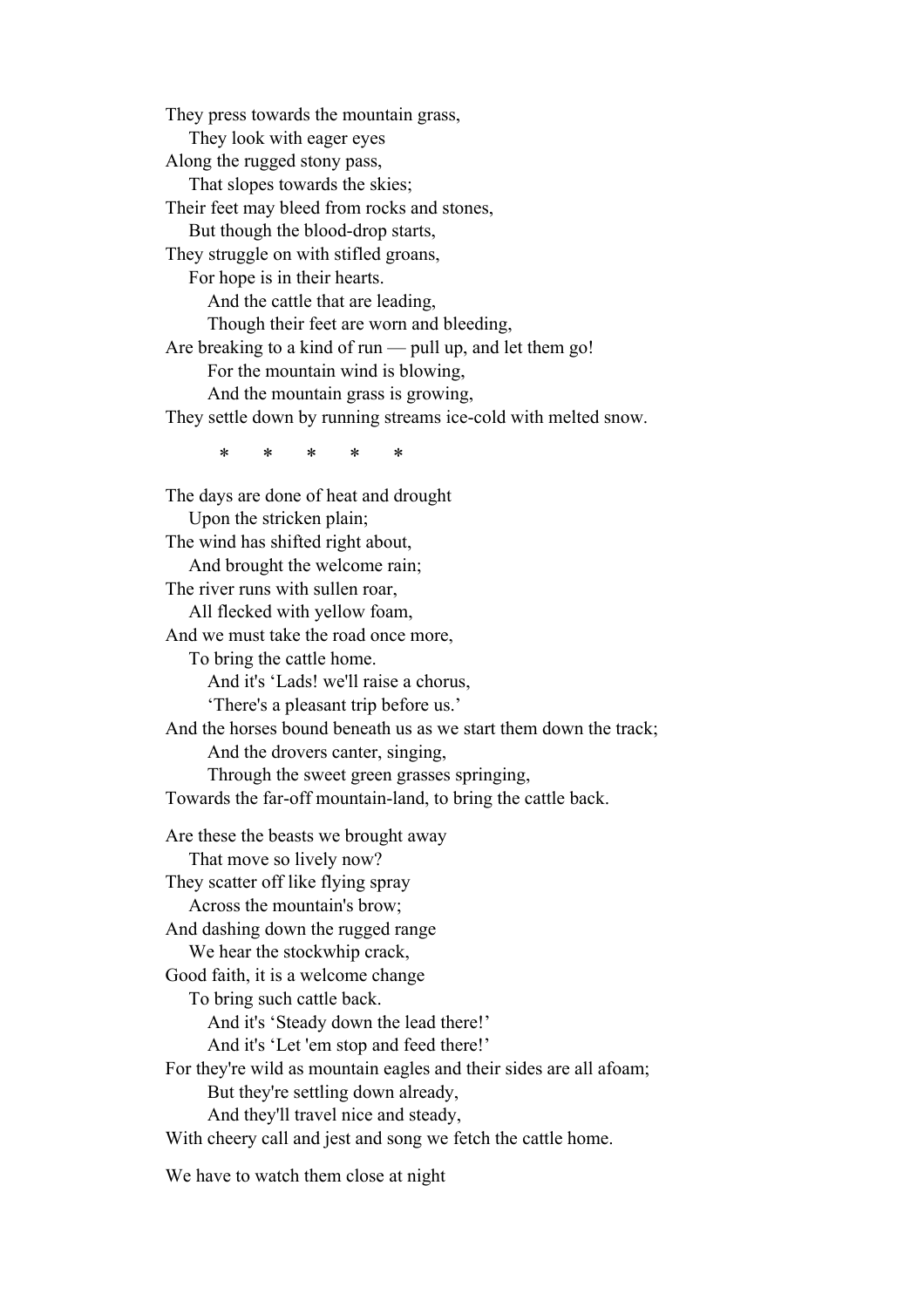For fear they'll make a rush, And break away in headlong flight Across the open bush; And by the camp-fire's cheery blaze, With mellow voice and strong, We hear the lonely watchman raise The Overlander's song: 'Oh! it's when we're done with roving, 'With the camping and the droving, 'It's homeward down the Bland we'll go, and never more we'll roam;' While the stars shine out above us, Like the eyes of those who love us — The eyes of those who watch and wait to greet the cattle home. The plains are all awave with grass, The skies are deepest blue; And leisurely the cattle pass And feed the long day through; But when we sight the station gate, We make the stockwhips crack, A welcome sound to those who wait To greet the cattle back: And through the twilight falling We hear their voices calling, As the cattle splash across the ford and churn it into foam; And the children run to meet us, And our wives and sweethearts greet us, Their heroes from the Overland who brought the cattle home.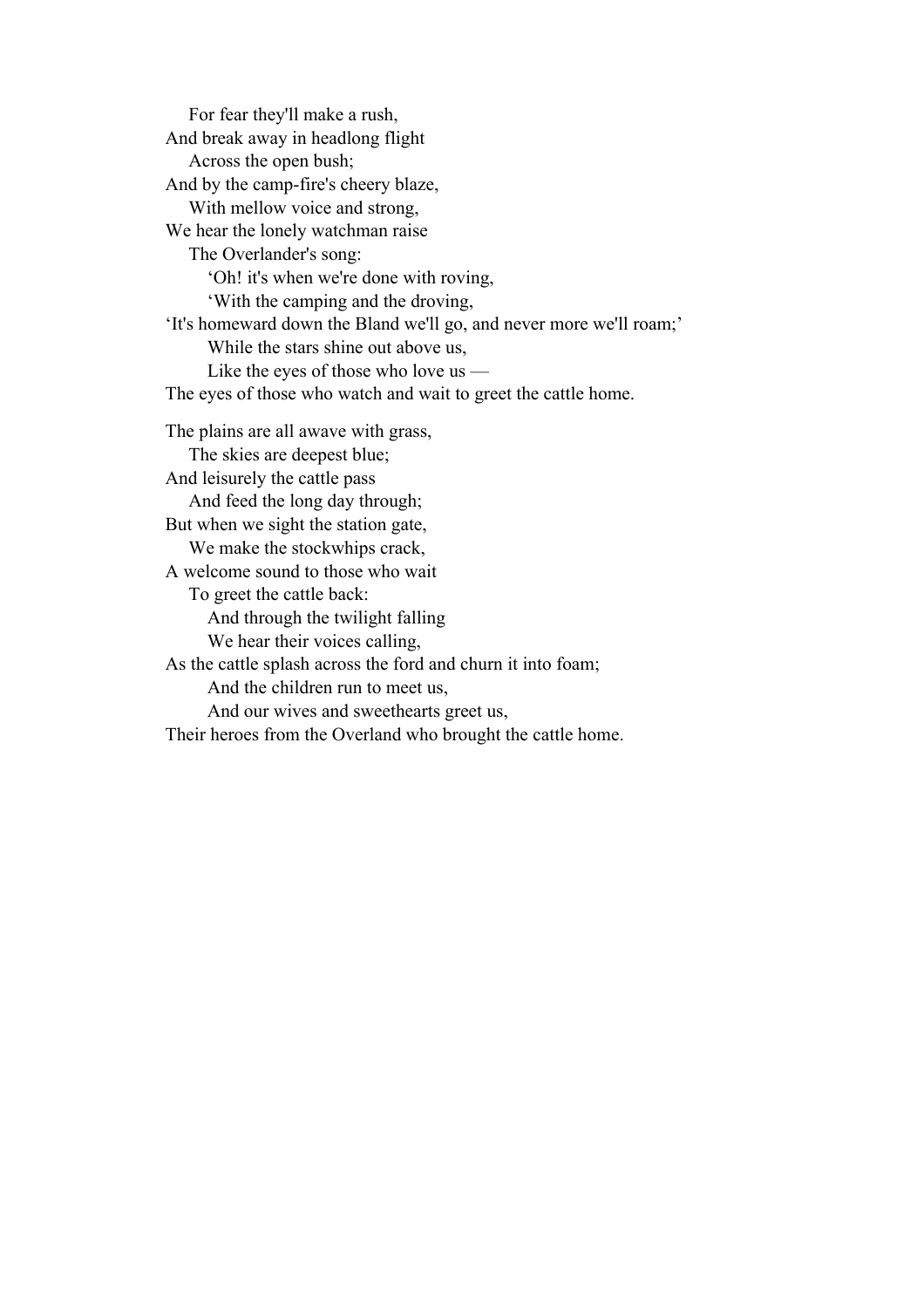## **THE FIRST SURVEYOR**

'THE opening of the railway line! — the Governor and all! 'With flags and banners down the street, a banquet and a ball. 'Hark to 'em at the station now! They're raising cheer on cheer! '"The man who brought the railway through — our friend the engineer!"

'They cheer *his* pluck and enterprise and engineering skill! ''Twas my old husband found the pass behind that big Red Hill. 'Before the engineer was grown we settled with our stock 'Behind that great big mountain chain, a line of range and rock — 'A line that kept us starving there in weary weeks of drought, 'With ne'er a track across the range to let the cattle out.

''Twas then, with horses starved and weak and scarcely fit to crawl, 'My husband went to find a way across that rocky wall. 'He vanished in the wilderness, God knows where he was gone, 'He hunted till his food gave out, but still he battled on. 'His horses strayed — 'twas well they did — they made towards the grass, 'And down behind that big red hill they found an easy pass.

'He followed up and blazed the trees, to show the safest track, 'Then drew his belt another hole and turned and started back. 'His horses died — just one pulled through with nothing much to spare; 'God bless the beast that brought him home, the old white Arab mare! 'We drove the cattle through the hills, along the new-found way, 'And this was our first camping-ground — just where I live to-day.

'Then others came across the range and built the township here, 'And then there came the railway line and this young engineer. 'He drove about with tents and traps, a cook to cook his meals, 'A bath to wash himself at night, a chain-man at his heels.

'And that was all the pluck and skill for which he's cheered and praised, 'For after all he took the track, the same my husband blazed!

'My poor old husband, dead and gone with never feast nor cheer; 'He's buried by the railway line! — I wonder can he hear 'When down the very track he marked, and close to where he's laid, 'The cattle trains go roaring down the one-in-thirty grade. 'I wonder does he hear them pass and can he see the sight,

'When through the dark the fast express goes flaming by at night.

'I think 'twould comfort him to know there's someone left to care,

'I'll take some things this very night and hold a banquet there!

'The hard old fare we've often shared together, him and me,

'Some damper and a bite of beef, a pannikin of tea:

'We'll do without the bands and flags, the speeches and the fuss,

'We know who *ought* to get the cheers and that's enough for us.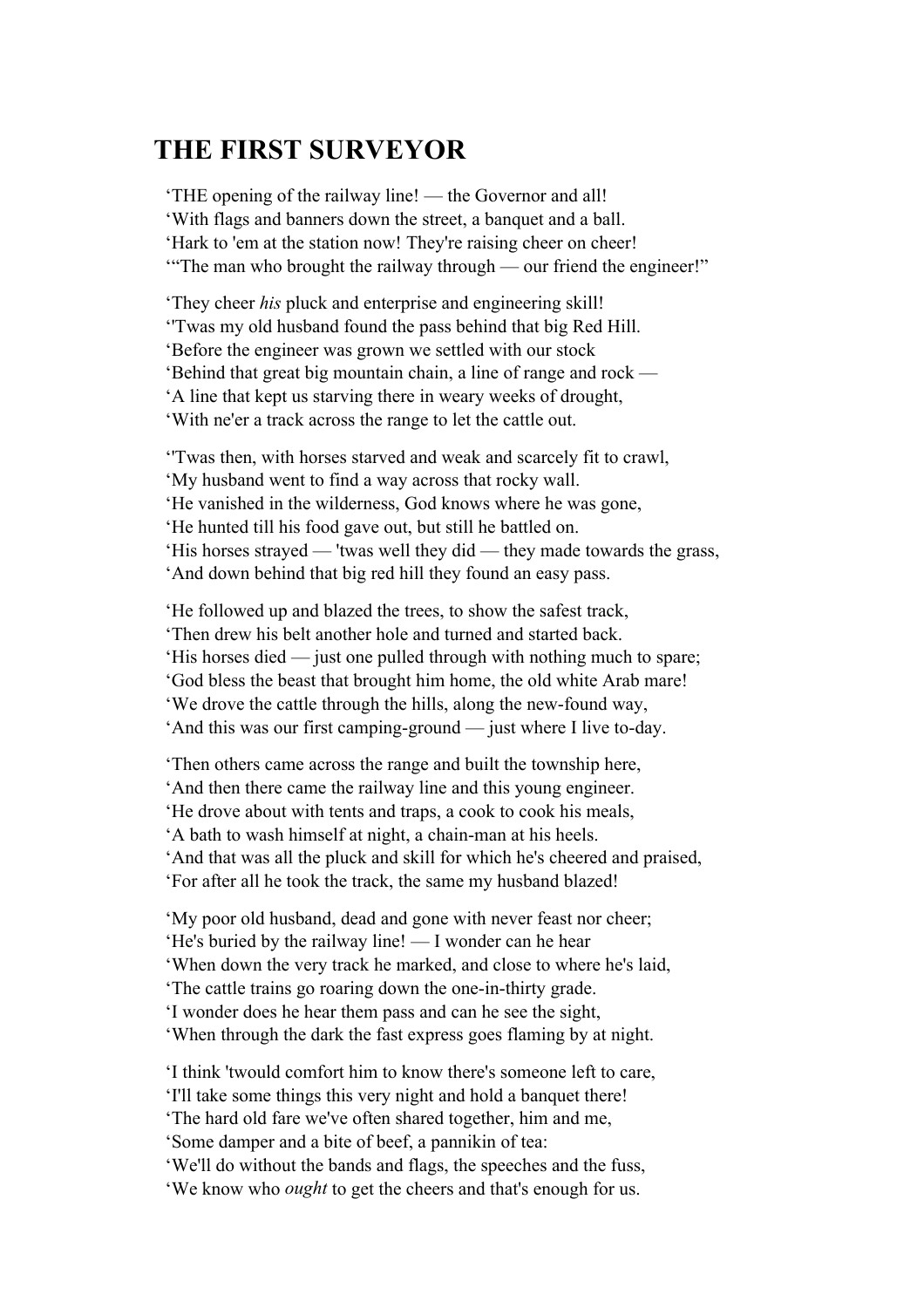'What's that? They wish that I'd come down — the oldest settler here!

- 'Present me to the Governor and that young engineer!
- 'Well, just you tell his Excellence and put the thing polite,
- 'I'm sorry, but I can't come down I'm dining out to-night!'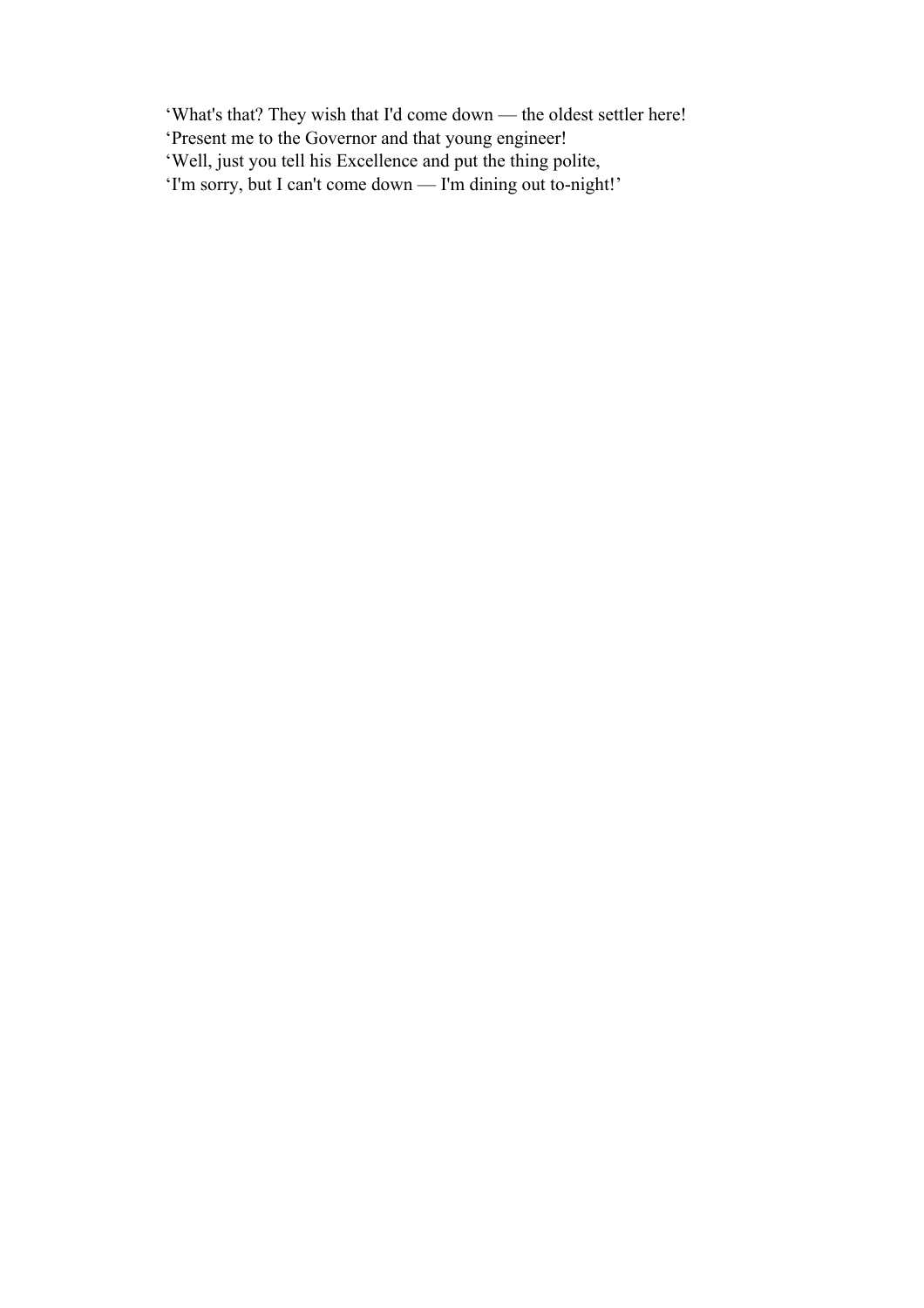## **MULGA BILL'S BICYCLE**

'Twas Mulga Bill, from Eaglehawk, that caught the cycling craze; He turned away the good old horse that served him many days; He dressed himself in cycling clothes, resplendent to be seen; He hurried off to town and bought a shining new machine; And as he wheeled it through the door, with air of lordly pride, The grinning shop assistant said, 'Excuse me, can you ride?'

'See, here, young man,' said Mulga Bill, 'from Walgett to the sea, 'From Conroy's Gap to Castlereagh, there's none can ride like me. 'I'm good all round at everything, as everybody knows, 'Although I'm not the one to talk — I *hate* a man that blows. 'But riding is my special gift, my chiefest, sole delight; 'Just ask a wild duck can it swim, a wild cat can it fight. 'There's nothing clothed in hair or hide, or built of flesh or steel, 'There's nothing walks or jumps, or runs, on axle, hoof, or wheel, 'But what I'll sit, while hide will hold and girths and straps are tight: 'I'll ride this here two-wheeled concern right straight away at sight.'

'Twas Mulga Bill, from Eaglehawk, that sought his own abode, That perched above the Dead Man's Creek, beside the mountain road. He turned the cycle down the hill and mounted for the fray, But ere he'd gone a dozen yards it bolted clean away. It left the track, and through the trees, just like a silver streak, It whistled down the awful slope, towards the Dead Man's Creek.

It shaved a stump by half an inch, it dodged a big white-box: The very wallaroos in fright went scrambling up the rocks, The wombats hiding in their caves dug deeper underground, As Mulga Bill, as white as chalk, sat tight to every bound. It struck a stone and gave a spring that cleared a fallen tree, It raced beside a precipice as close as close could be; And then as Mulga Bill let out one last despairing shriek It made a leap of twenty feet into the Dead Man's Creek.

'Twas Mulga Bill, from Eaglehawk, that slowly swam ashore: He said, 'I've had some narrer shaves and lively rides before; 'I've rode a wild bull round a yard to win a five pound bet, 'But this was the most awful ride that I've encountered yet. 'I'll give that two-wheeled outlaw best; it's shaken all my nerve 'To feel it whistle through the air and plunge and buck and swerve. 'It's safe at rest in Dead Man's Creek, we'll leave it lying still; 'A horse's back is good enough henceforth for Mulga Bill.'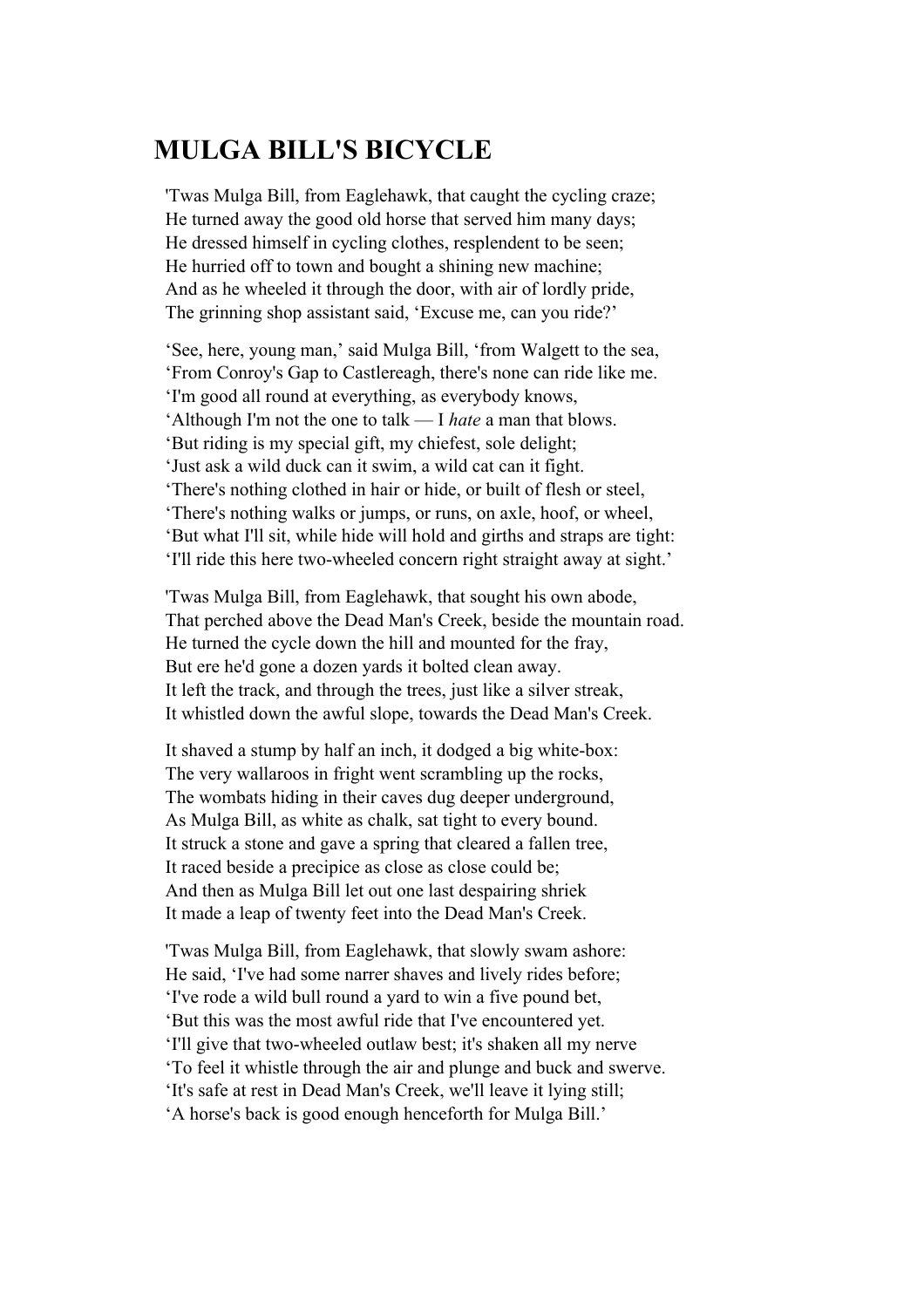## **THE PEARL DIVER**

KANZO MAKAME, the diver, sturdy and small Japanee, Seeker of pearls and of pearl-shell down in the depths of the sea, Trudged o'er the bed of the ocean, searching industriously.

Over the pearl-grounds, the lugger drifted — a little white speck: Joe Nagasaki, the 'tender', holding the life-line on deck, Talked through the rope to the diver, knew when to drift or to check.

Kanzo was king of his lugger, master and diver in one, Diving wherever it pleased him, taking instructions from none; Hither and thither he wandered, steering by stars and by sun.

Fearless he was beyond credence, looking at death eye to eye: This was his formula always, 'All man go dead by-and-bye — 'S'posing time come no can help it — s'pose time no come, then no die.'

Dived in the depths of the Darnleys, down twenty fathom and five; Down where by law and by reason, men are forbidden to dive; Down in a pressure so awful that only the strongest survive:

Sweated four men at the air pumps, fast as the handles could go, Forcing the air down that reached him heated, and tainted, and slow — Kanzo Makame the diver stayed seven minutes below;

Came up on deck like a dead man, paralysed body and brain; Suffered, while blood was returning, infinite tortures of pain: Sailed once again to the Darnleys — laughed and descended again!

\* \* \* \* \*

Scarce grew the shell in the shallows, rarely a patch could they touch; Always the take was so little, always the labour so much; Always they thought of the Islands held by the lumbering Dutch,

Islands where shell was in plenty lying in passage and bay, Islands where divers could gather hundreds of shell in a day: But the lumbering Dutch, with their gunboats, hunted the divers away.

Joe Nagasaki, the 'tender', finding the profits grow small, Said, 'Let us go to the Islands, try for a number one haul! 'If we get caught, go to prison — let them take lugger and all!'

Kanzo Makame, the diver — knowing full well what it meant — Fatalist, gambler, and stoic, smiled a broad smile of content, Flattened in mainsail and foresail, and off to the Islands they went.

Close to the headlands they drifted, picking up shell by the ton, Piled up on deck were the oysters, opening wide in the sun,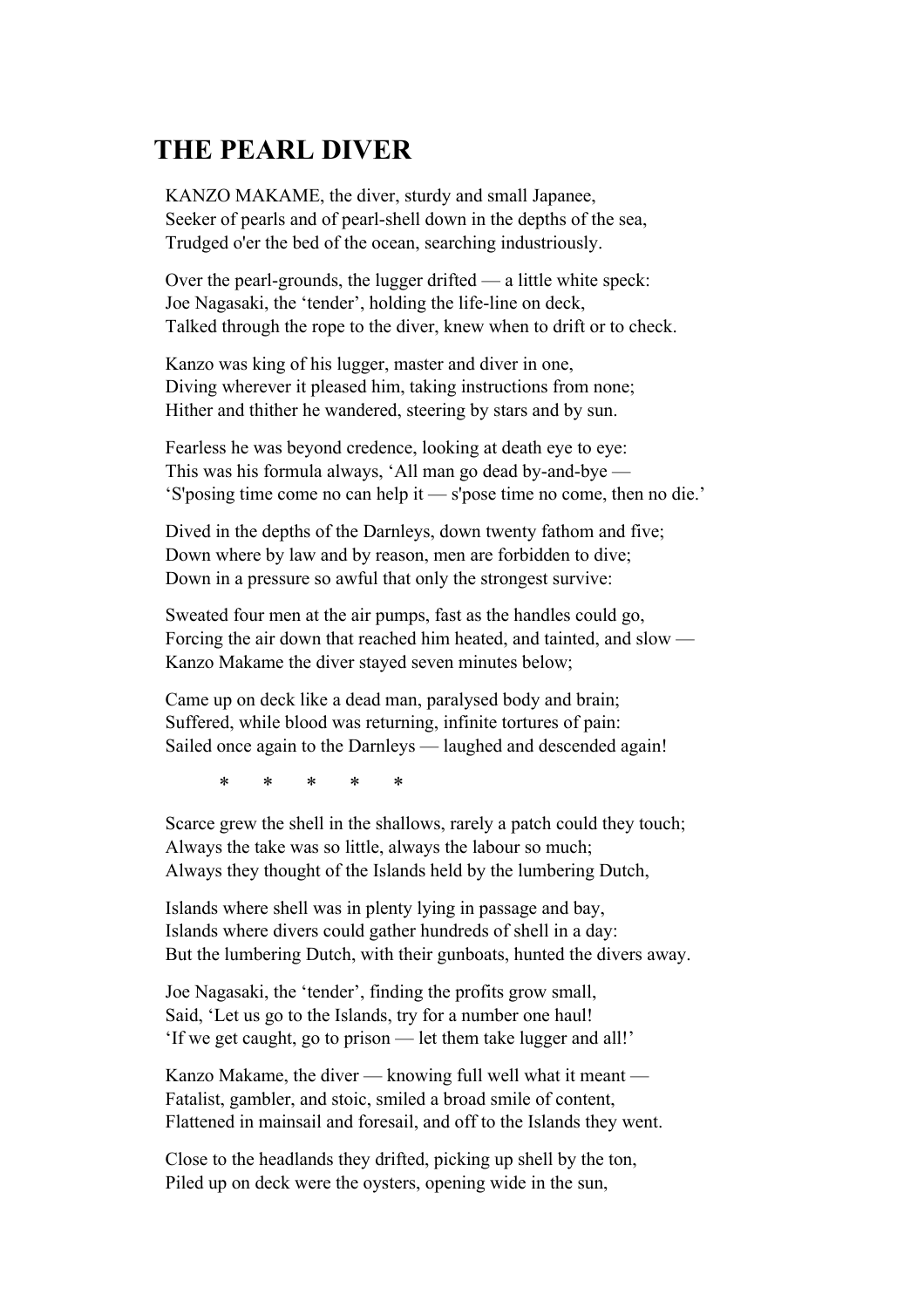When, from the lee of the headland, boomed the report of a gun.

Once that the diver was sighted pearl-shell and lugger must go. Joe Nagasaki decided — quick was the word and the blow — Cut both the pipe and the life-line, leaving the diver below!

Kanzo Makame, the diver, failing to quite understand, Pulled the 'haul up' on the life-line, found it was slack in his hand; Then, like a little brown stoic, lay down and died on the sand.

Joe Nagasaki, the 'tender', smiling a sanctified smile, Headed her straight for the gunboat — throwing out shells all the while — Then went aboard and reported, 'No makee dive in three mile!

'Dress no have got and no helmet — diver go shore on the spree; 'Plenty wind come and break rudder — lugger get blown out to sea: 'Take me to Japanee Consul, he help a poor Japanee!'

\* \* \* \* \*

So the Dutch let him go, and they watched him, as off from the Islands he ran, Doubting him much, but what would you? You have to be sure of your man Ere you wake up that nest-full of hornets — the little brown men of Japan.

Down in the ooze and the coral, down where earth's wonders are spread, Helmeted, ghastly, and swollen, Kanzo Makame lies dead: Joe Nagasaki, his 'tender', is owner and diver instead.

Wearer of pearls in your necklace, comfort yourself if you can, These are the risks of the pearling — these are the ways of Japan, 'Plenty more Japanee diver, plenty more little brown man!'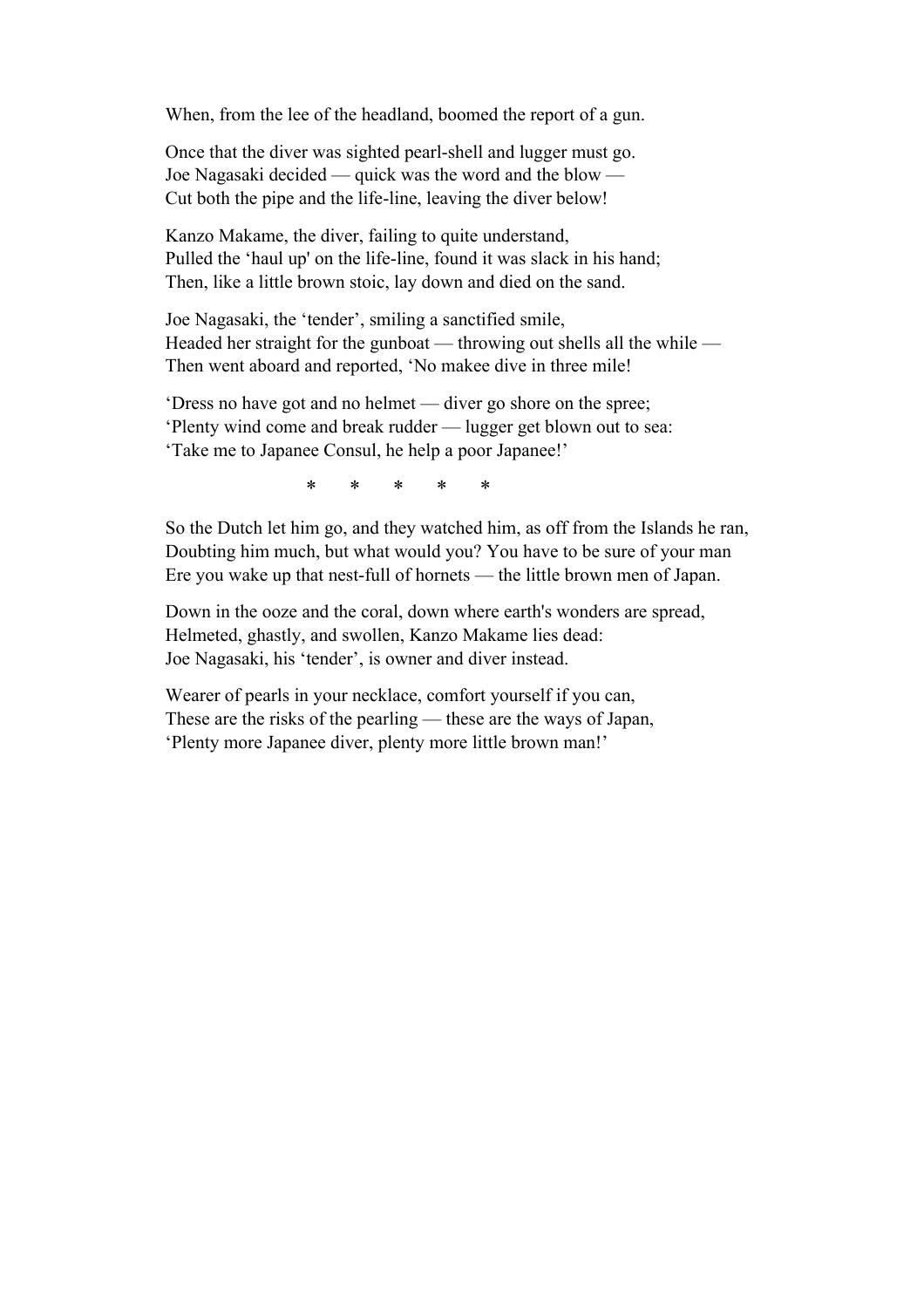## **THE CITY OF DREADFUL THIRST**

THE stranger came from Narromine and made his little joke — 'They say we folks in Narromine are narrow-minded folk. 'But all the smartest men down here are puzzled to define 'A kind of new phenomenon that came to Narromine.

'Last summer up in Narromine 'twas gettin' rather warm — 'Two hundred in the water-bag, and lookin' like a storm — 'We all were in the private bar, the coolest place in town, 'When out across the stretch of plain a cloud came rollin' down,

'We don't respect the clouds up there, they fill us with disgust, 'They mostly bring a Bogan shower — three rain-drops and some dust; 'But each man, simultaneous-like, to each man said, "I think 'That cloud suggests it's up to us to have another drink!"

'There's clouds of rain and clouds of dust — we'd heard of them before, 'And sometimes in the daily press we read of "clouds of war": 'But — if this ain't the Gospel truth I hope that I may burst — 'That cloud that came to Narromine was just a cloud of thirst.

'It wasn't like a common cloud, 'twas more a sort of haze; 'It settled down about the streets, and stopped for days and days, 'And not a drop of dew could fall and not a sunbeam shine 'To pierce that dismal sort of mist that hung on Narromine.

'Oh, Lord! we had a dreadful time beneath that cloud of thirst! 'We all chucked-up our daily work and went upon the burst. 'The very blacks about the town that used to cadge for grub, 'They made an organised attack and tried to loot the pub.

'We couldn't leave the private bar no matter how we tried; 'Shearers and squatters, union-men and blacklegs side by side 'Were drinkin' there and dursn't move, for each was sure, he said, 'Before he'd get a half-a-mile the thirst would strike him dead!

'We drank until the drink gave out, we searched from room to room, 'And round the pub, like drunken ghosts, went howling through the gloom. 'The shearers found some kerosene and settled down again, 'But all the squatter chaps and I, we staggered to the train.

'And, once outside the cloud of thirst, we felt as right as pie, 'But while we stopped about the town we had to drink or die. 'But now I hear it's safe enough, I'm going back to work 'Because they say the cloud of thirst has shifted on to Bourke.

'But when you see those clouds about — like this one over here — 'All white and frothy at the top, just like a pint of beer,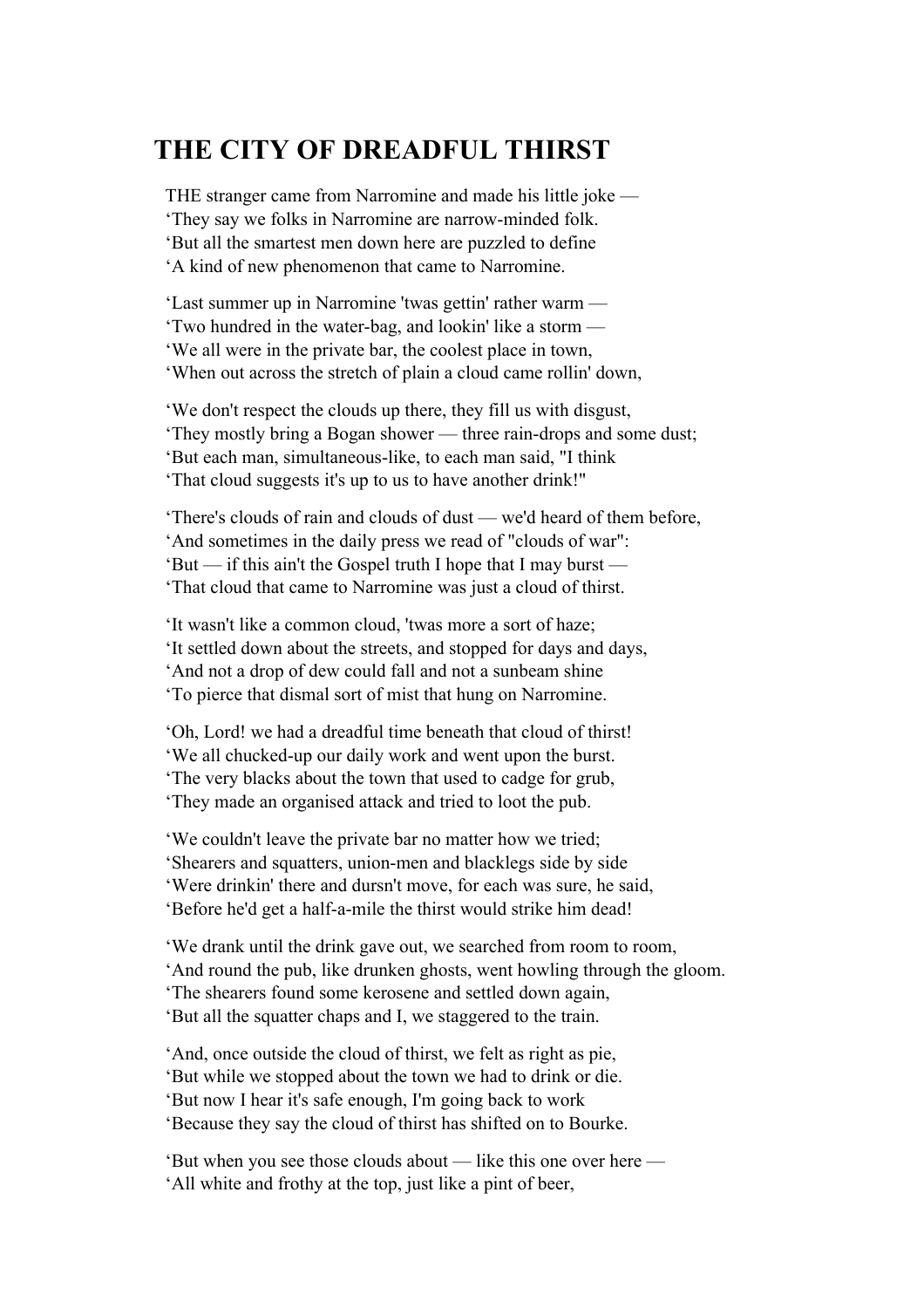'It's time to go and have a drink, for if that cloud should burst 'You'd find the drink would all be gone, for that's a cloud of thirst!'

\* \* \* \* \*

We stood the man from Narromine a pint of half-and-half; He drank it off without a gasp in one tremendous quaff; 'I joined some friends last night,' he said, 'in what *they* called a spree; 'But after Narromine 'twas just a holiday to me.'

And now beyond the Western Range, where sunset skies are red, And clouds of dust, and clouds of thirst, go drifting overhead, The railway-train is taking back, along the Western Line, That narrow-minded person on his road to Narromine.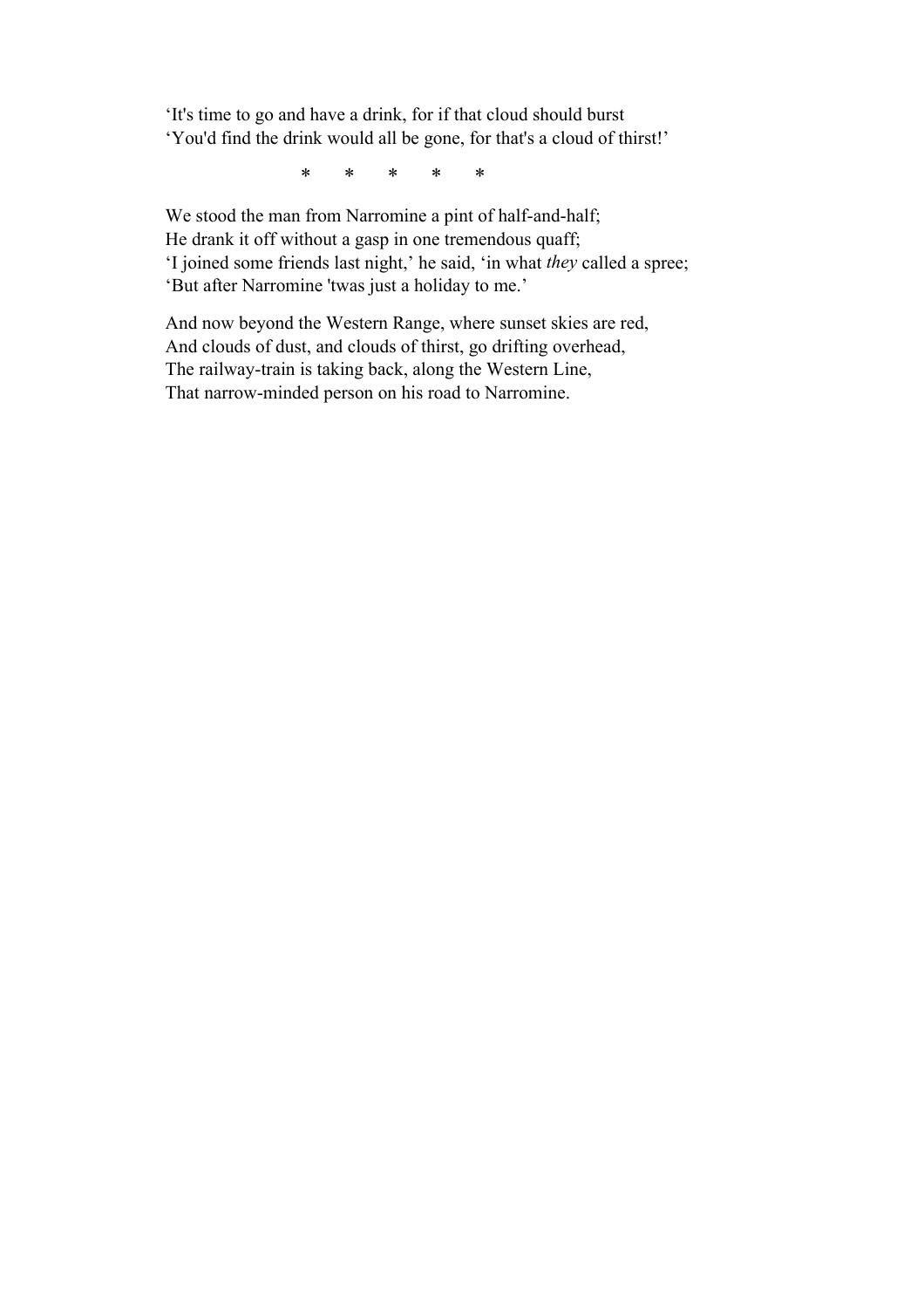## **SALTBUSH BILL'S GAMECOCK**

'TWAS Saltbush Bill, with his travelling sheep, was making his way to town; He crossed them over the Hard Times Run, and he came to the Take 'Em Down; He counted through at the boundary gate, and camped at the drafting yard: For Stingy Smith, of the Hard Times Run, had hunted him rather hard. He bore no malice to Stingy Smith — 'twas simply the hand of fate That caused his waggon to swerve aside and shatter old Stingy's gate; And, being only the hand of fate, it follows, without a doubt, It wasn't the fault of Saltbush Bill that Stingy's sheep got out. So Saltbush Bill, with an easy heart, prepared for what might befall, Commenced his stages on Take 'Em Down, the station of Rooster Hall.

'Tis strange how often the men out back will take to some curious craft, Some ruling passion to keep their thoughts away from the overdraft; And Rooster Hall, of the Take 'Em Down, was widely known to fame As breeder of champion fighting cocks — his *forte* was the British Game. The passing stranger within his gates that camped with old Rooster Hall Was forced to talk about fowls all night, or else not talk at all. Though droughts should come, and though sheep should die, his fowls were his sole delight;

He left his shed in the flood of work to watch two gamecocks fight. He held in scorn the Australian Game, that long-legged child of sin; In a desperate fight, with the steel-tipped spurs, the British Game must win! The Australian bird was a mongrel bird, with a touch of the jungle cock; The want of breeding must find him out, when facing the English stock; For British breeding, and British pluck, must triumph it over all — And that was the root of the simple creed that governed old Rooster Hall.

\* \* \* \* \*

'Twas Saltbush Bill to the station rode ahead of his travelling sheep, And sent a message to Rooster Hall that wakened him out of his sleep — A crafty message that fetched him out, and hurried him as he came — 'A drover has an Australian Bird to match with your British Game.' 'Twas done, and done in a half a trice; a five-pound note aside; Old Rooster Hall, with his champion bird, and the drover's bird untried. 'Steel spurs, of course?' said old Rooster Hall; 'you'll need 'em, without a doubt!' 'You stick the spurs on your bird!' said Bill, 'but mine fights best without.' 'Fights best without?' said old Rooster Hall; 'he can't fight best unspurred! 'You must be crazy!' But Saltbush Bill said, 'Wait till you see my bird!' So Rooster Hall to his fowlyard went, and quickly back he came, Bearing a clipt and a shaven cock, the pride of his English Game. With an eye as fierce as an eaglehawk, and a crow like a trumpet call, He strutted about on the garden walk, and cackled at Rooster Hall. Then Rooster Hall sent off a boy with word to his cronies two,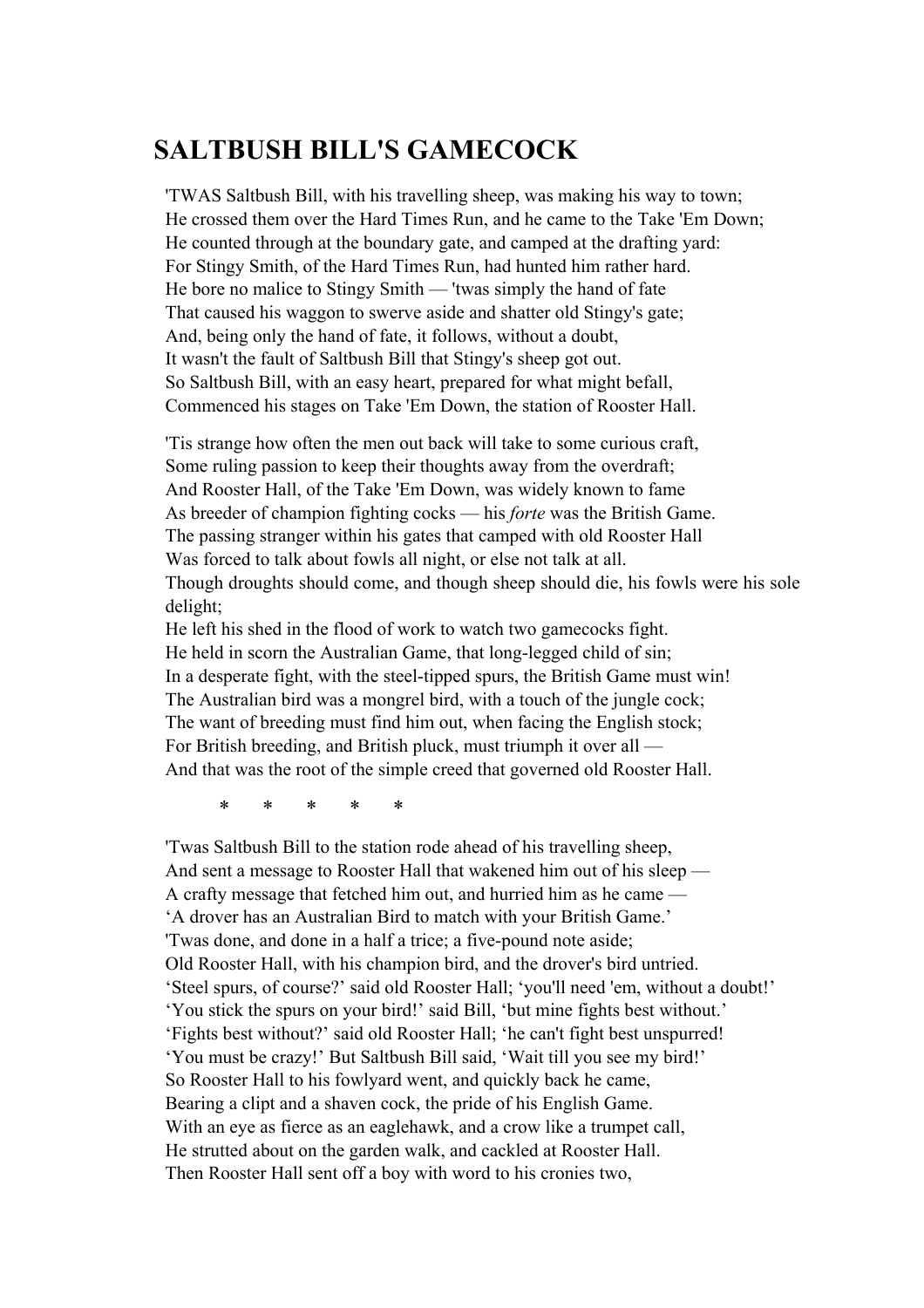McCrae (the boss of the Black Police) and Father Donahoo. Full many a cockfight old McCrae had held in his empty Court, With Father D. as a picker-up — a regular all-round Sport! They got the message of Rooster Hall, and down to his run they came, Prepared to scoff at the drover's bird, and to bet on the English Game; They hied them off to the drover's camp, while Saltbush rode before — Old Rooster Hall was a blithesome man, when he thought of the treat in store. They reached the camp, where the drover's cook, with countenance all serene, Was boiling beef in an iron pot, but never a fowl was seen.

'Take off the beef from the fire,' said Bill,

'and wait till you see the fight;

'There's something fresh for the bill-of-fare — there's game-fowl stew to-night!

'For Mister Hall has a fighting cock, all feathered and clipped and spurred;

'And he's fetched him here, for a bit of sport, to fight our Australian bird.

'I've made a match that our pet will win, though he's hardly a fighting cock,

'But he's game enough, and it's many a mile that he's tramped with the travelling stock.'

The cook he banged on a saucepan lid; and, soon as the sound was heard, Under the dray, in the shadows hid, a something moved and stirred: A great tame Emu strutted out. Said Saltbush, 'Here's our bird!' But Rooster Hall, and his cronies two, drove home without a word.

The passing stranger within his gates that camps with old Rooster Hall Must talk about something else than fowls, if he wishes to talk at all. For the record lies in the local Court, and filed in its deepest vault, That Peter Hall, of the Take 'Em Down, was tried for a fierce assault On a stranger man, who, in all good faith, and prompted by what he heard, Had asked old Hall if a British Game could beat an Australian bird; And old McCrae, who was on the Bench, as soon as the case was tried, Remarked, 'Discharged with a clean discharge — the assault was justified!'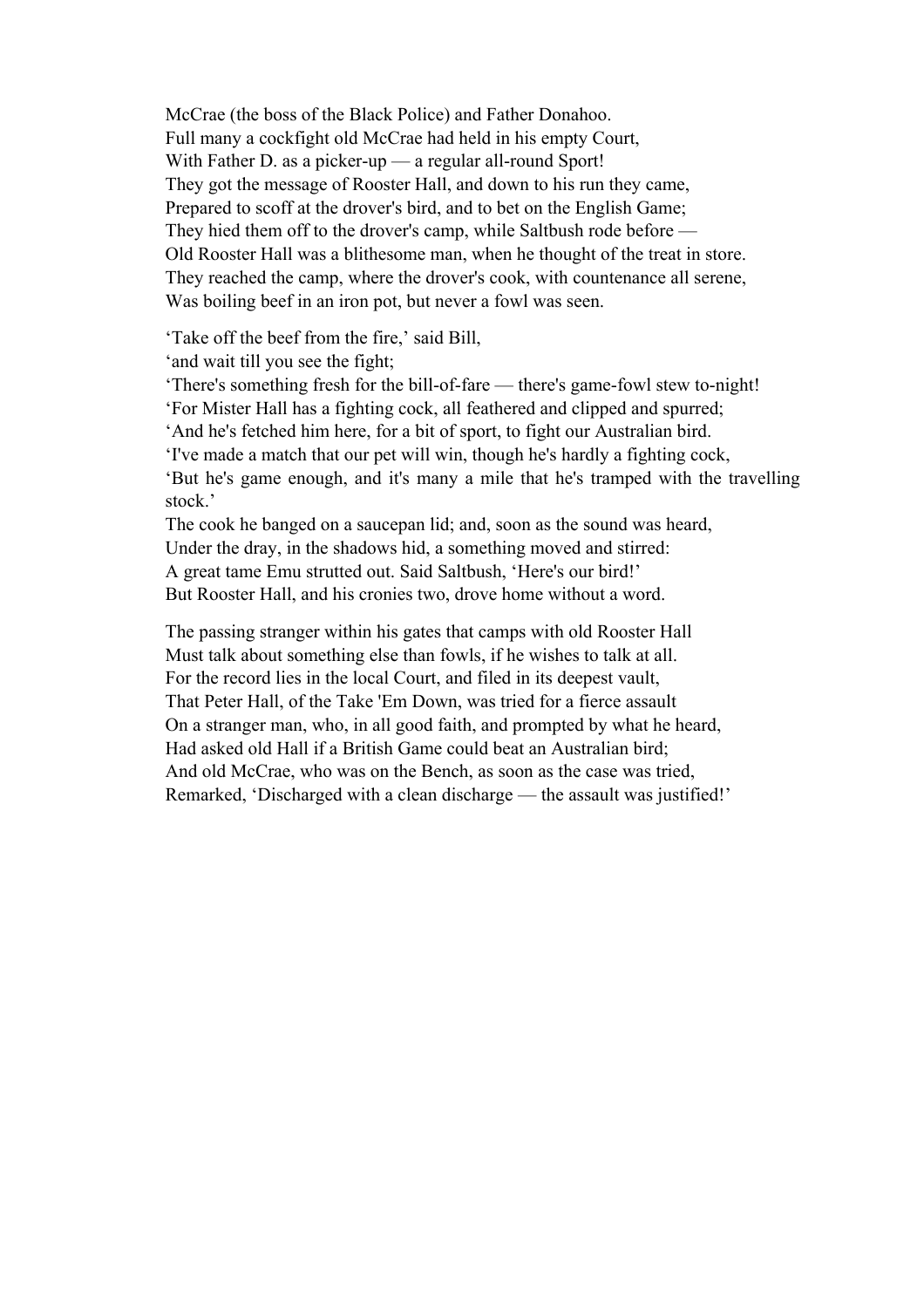## **HAY AND HELL AND BOOLIGAL**

'YOU come and see me, boys,' he said; 'You'll find a welcome and a bed 'And whisky any time you call; 'Although our township hasn't got 'The name of quite a lively spot — 'You see, I live in Booligal.

'And people have an awful down 'Upon the district and the town — 'Which worse than hell itself they call; 'In fact, the saying far and wide 'Along the Riverina side 'Is "Hay and Hell and Booligal".

'No doubt it suits 'em very well 'To say it's worse than Hay or Hell, 'But don't you heed their talk at all; 'Of course, there's heat — no one denies — 'And sand and dust and stacks of flies, 'And rabbits, too, at Booligal.

'But such a pleasant, quiet place, 'You never see a stranger's face — 'They hardly ever care to call; 'The drovers mostly pass it by; 'They reckon that they'd rather die 'Than spend a night in Booligal.

'The big mosquitoes frighten some — 'You'll lie awake to hear 'em hum — 'And snakes about the township crawl; 'But shearers, when they get their cheque, 'They never come along and wreck 'The blessed town of Booligal. 'But down in Hay the shearers come

'And fill themselves with fighting-rum, 'And chase blue devils up the wall, 'And fight the snaggers every day, 'Until there is the deuce to pay — 'There's none of that in Booligal.

'Of course, there isn't much to see — 'The billiard-table used to be 'The great attraction for us all, 'Until some careless, drunken curs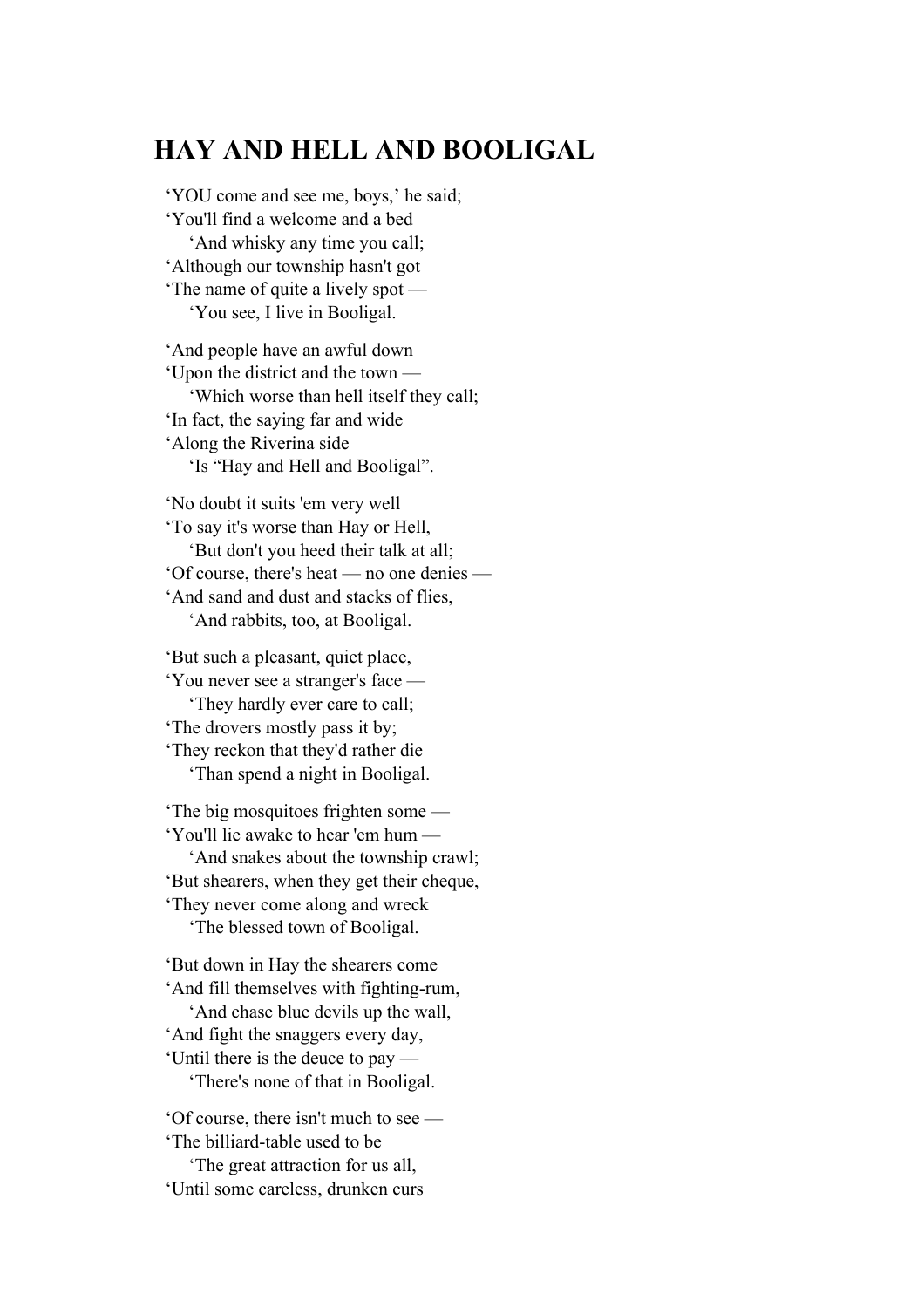'Got sleeping on it in their spurs, 'And ruined it, in Booligal.

'Just now there is a howling drought 'That pretty near has starved us out — 'It never seems to rain at all; 'But, if there *should* come any rain, 'You couldn't cross the black-soil plain — 'You'd have to stop in Booligal.'

\* \* \* \* \*

'*We'd have to stop*!' With bated breath We prayed that both in life and death Our fate in other lines might fall: 'Oh, send us to our just reward 'In Hay or Hell, but, gracious Lord, 'Deliver us from Booligal!'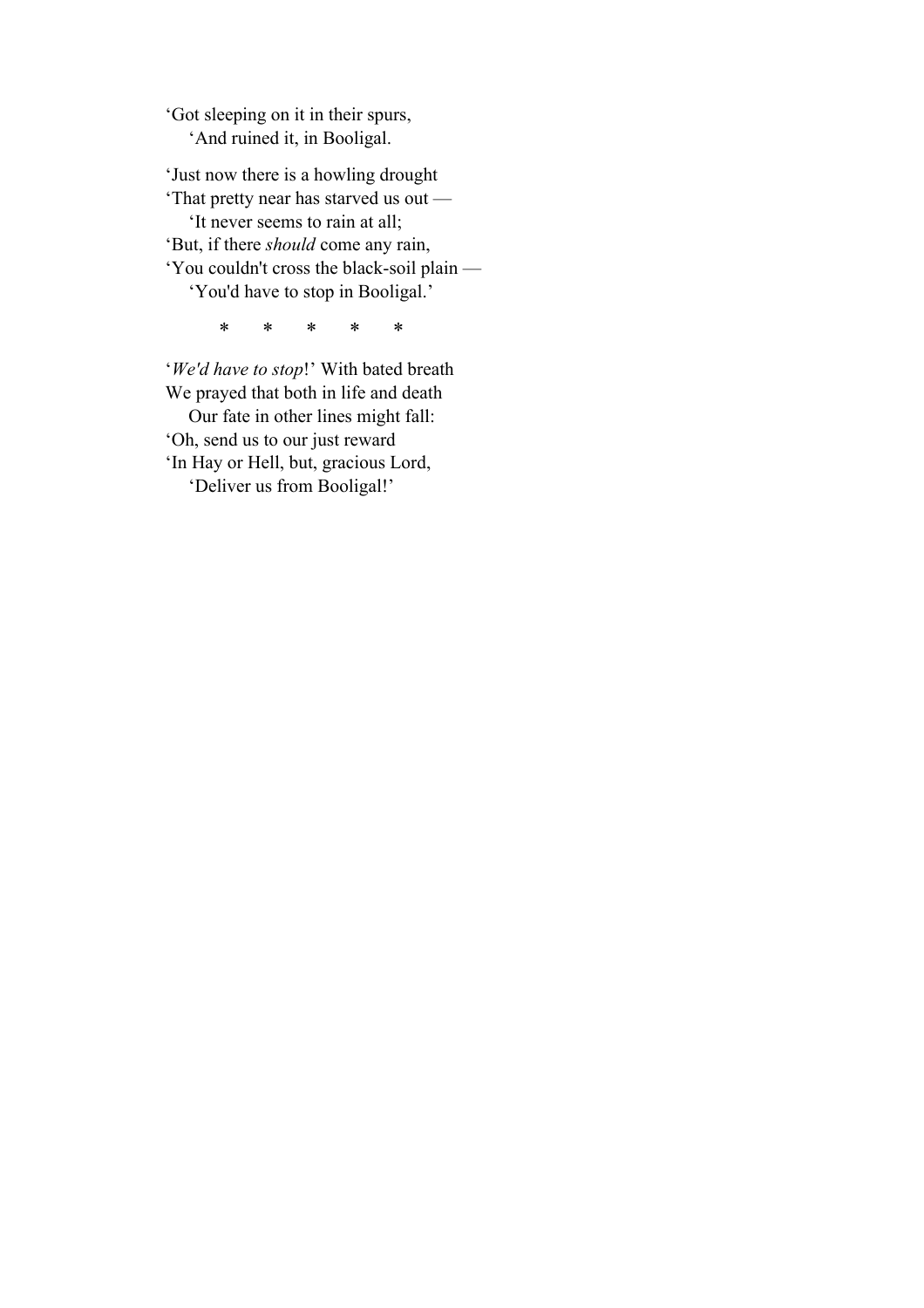#### **WALGETT EPISODE**

THE sun strikes down with a blinding glare, The skies are blue and the plains are wide, The saltbush plains that are burnt and bare

 By Walgett out on the Barwon side — The Barwon river that wanders down In a leisurely manner by Walgett Town.

There came a stranger — a 'Cockatoo' — The word means farmer, as all men know Who dwell in the land where the kangaroo

 Barks loud at dawn, and the white-eyed crow Uplifts his song on the stock-yard fence As he watches the lambkins passing hence.

The sunburnt stranger was gaunt and brown,

 But it soon appeared that he meant to flout The iron law of the country town,

Which is — that the stranger has got to shout: 'If he will not shout we must take him down,' Remarked the yokels of Walgett Town.

They baited a trap with a crafty bait, With a crafty bait, for they held discourse Concerning a new chum who of late

 Had bought such a thoroughly lazy horse; They would wager that no one could ride him down The length of the city of Walgett Town.

The stranger was born on a horse's hide;

 So he took the wagers, and made them good With his hard-earned cash — but his hopes they died,

 For the horse was a clothes-horse, made of wood! — 'Twas a well-known horse that had taken down Full many a stranger in Walgett Town.

The stranger smiled with a sickly smile —

 'Tis a sickly smile that the loser grins — And he said he had travelled for quite a while In trying to sell some marsupial skins.

'And I thought that perhaps, as you've took me down, 'You would buy them from me, in Walgett Town!'

He said that his home was at Wingadee, At Wingadee where he had for sale Some fifty skins and would guarantee They were full-sized skins, with the ears and tail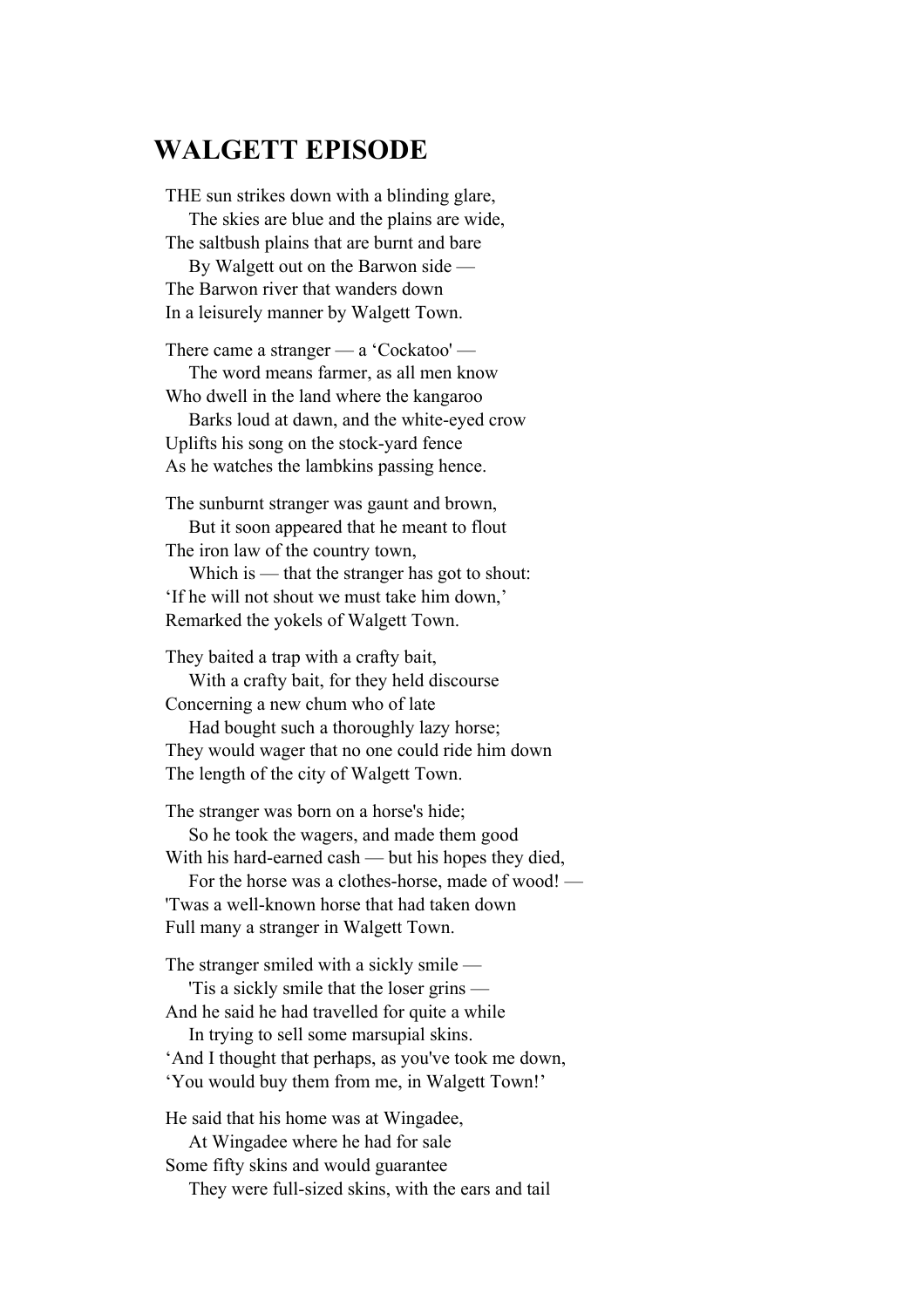Complete, and he sold them for money down To a venturesome buyer in Walgett Town.

Then he smiled a smile as he pouched the pelf,

 'I'm glad that I'm quit of them, win or lose: 'You can fetch them in when it suits yourself,

 'And you'll find the skins — on the kangaroos!' Then he left — and the silence settled down Like a tangible thing upon Walgett Town.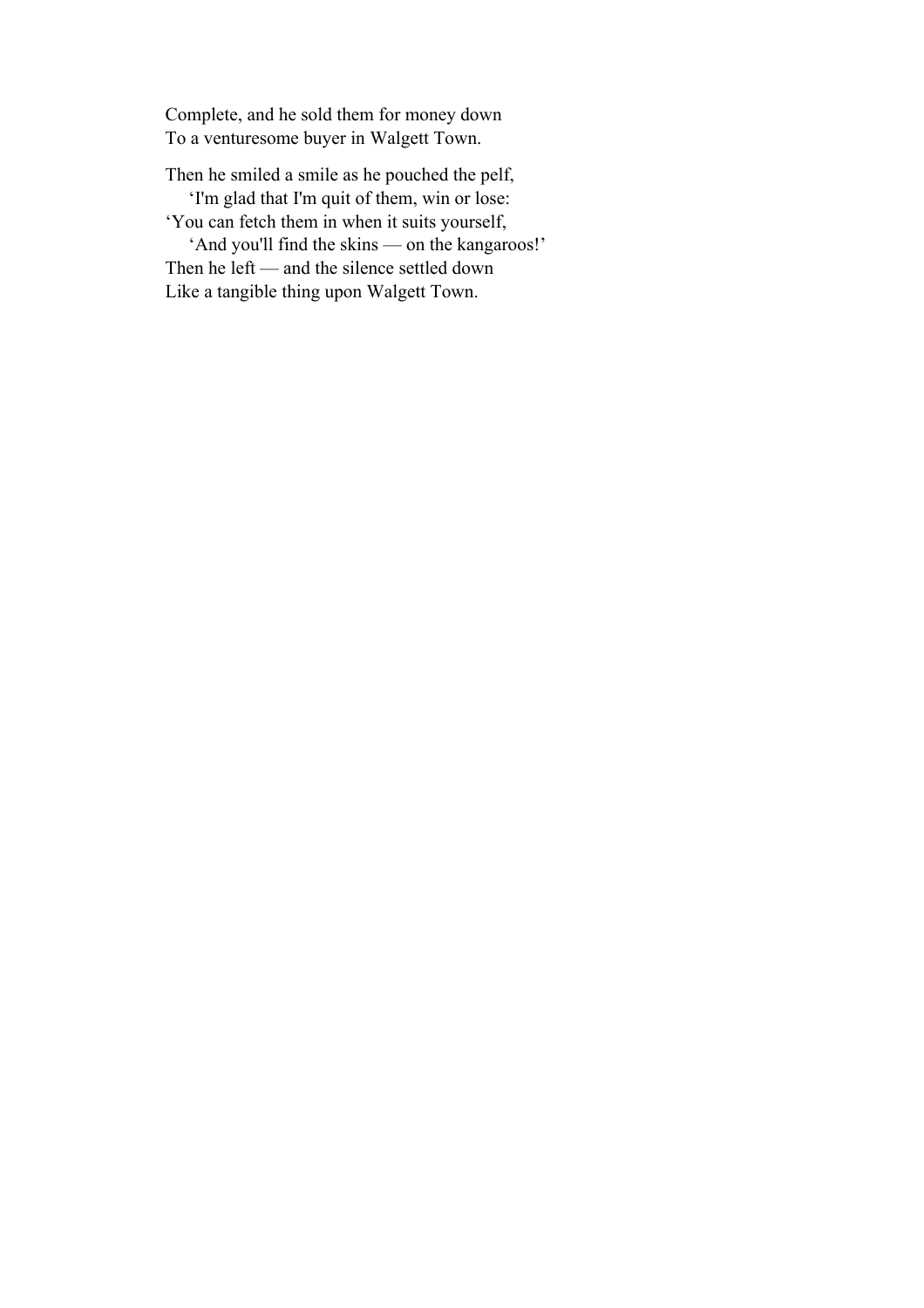## **FATHER RILEY'S HORSE**

'TWAS the horse thief, Andy Regan, that was hunted like a dog By the troopers of the Upper Murray side, They had searched in every gully — they had looked in every log, But never sight or track of him they spied, Till the priest at Kiley's Crossing heard a knocking very late And a whisper 'Father Riley — come across!' So his Rev'rence in pyjamas trotted softly to the gate And admitted Andy Regan — and a horse! 'Now, it's listen, Father Riley, to the words I've got to say, 'For its close upon my death I am to-night. 'With the troopers hard behind me I've been hiding all the day 'In the gullies keeping close and out of sight. 'But they're watching all the ranges till there's not a bird could fly, 'And I'm fairly worn to pieces with the strife, 'So I'm taking no more trouble, but I'm going home to die, ''Tis the only way I see to save my life. 'Yes, I'm making home to mother's, and I'll die o' Tuesday next 'An' be buried on the Thursday — and, of course, 'I'm prepared to meet my penance, but with one thing I'm perplexed 'And it's — Father, it's this jewel of a horse! 'He was never bought nor paid for, and there's not a man can swear 'To his owner or his breeder, but I know, 'That his sire was by Pedantic from the Old Pretender mare 'And his dam was close related to The Roe. 'And there's nothing in the district that can race him for a step, 'He could canter while they're going at their top: 'He's the king of all the leppers that was ever seen to lep, 'A five-foot fence — he'd clear it in a hop! 'So I'll leave him with you, Father, till the dead shall rise again, ''Tis yourself that knows a good 'un; and, of course, 'You can say he's got by Moonlight out of Paddy Murphy's plain 'If you're ever asked the breeding of the horse! 'But it's getting on to daylight and it's time to say good-bye, 'For the stars above the East are growing pale. 'And I'm making home to mother — and it's hard for me to die! 'But it's harder still, is keeping out of gaol! 'You can ride the old horse over to my grave across the dip 'Where the wattle bloom is waving overhead. 'Sure he'll jump them fences easy — you must never raise the whip 'Or he'll rush 'em! — now, good-bye!' and he had fled!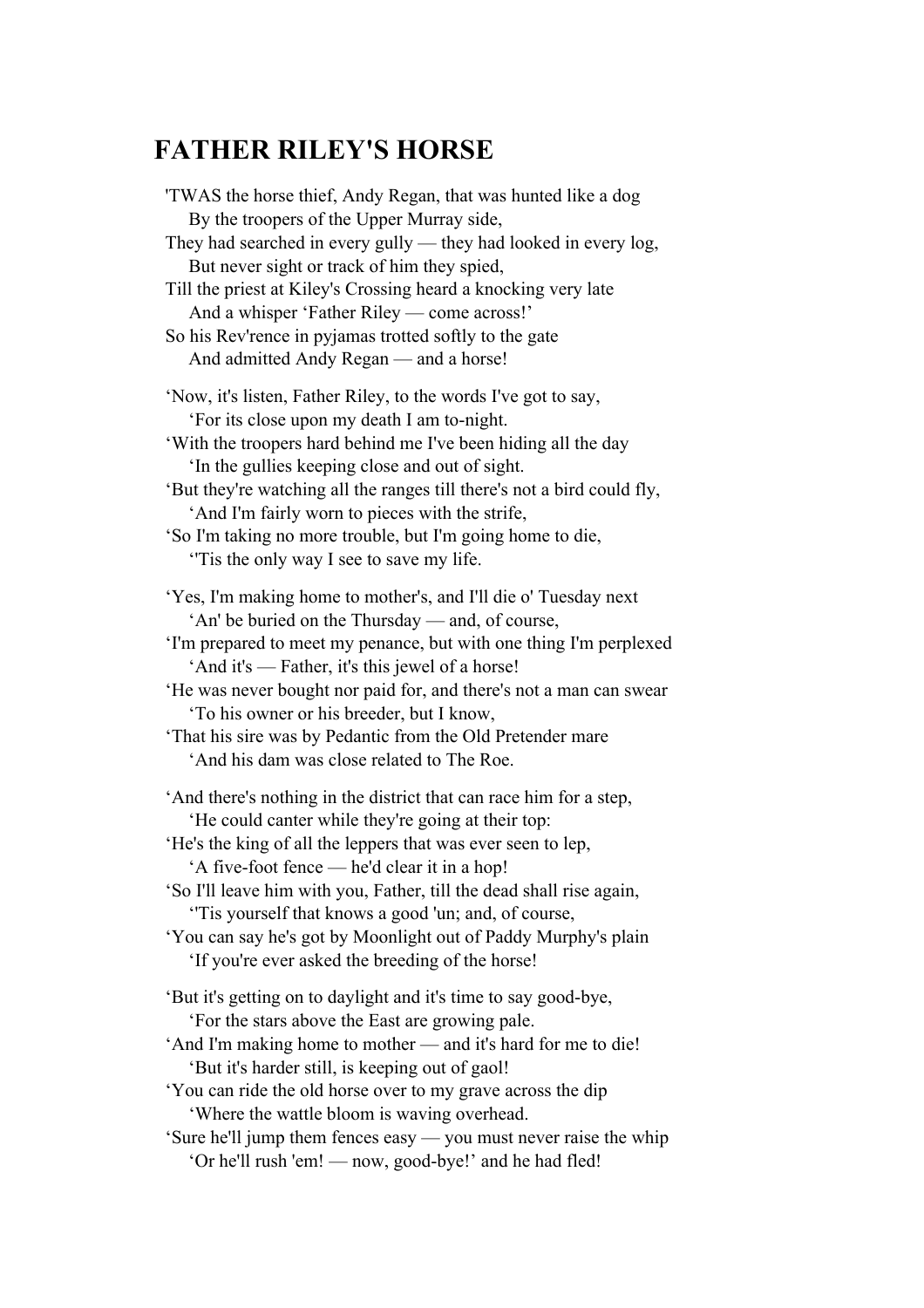So they buried Andy Regan, and they buried him to rights, In the graveyard at the back of Kiley's Hill; There were five-and-twenty mourners who had five-and-twenty fights Till the very boldest fighters had their fill. There were fifty horses racing from the graveyard to the pub, And their riders flogged each other all the while. And the lashins of the liquor! And the lavins of the grub! Oh, poor Andy went to rest in proper style. Then the races came to Kiley's — with a steeplechase and all, For the folk were mostly Irish round about, And it takes an Irish rider to be fearless of a fall, They were training morning in and morning out. But they never started training till the sun was on the course For a superstitious story kept 'em back, That the ghost of Andy Regan on a slashing chestnut horse, Had been training by the starlight on the track. And they read the nominations for the races with surprise And amusement at the Father's little joke, For a novice had been entered for the steeplechasing prize, And they found that it was Father Riley's moke! He was neat enough to gallop, he was strong enough to stay! But his owner's views of training were immense, For the Reverend Father Riley used to ride him every day, And he never saw a hurdle nor a fence. And the priest would join the laughter; 'Oh,' said he, 'I put him in, 'For there's five and twenty sovereigns to be won. 'And the poor would find it useful, if the chestnut chanced to win, 'And he'll maybe win when all is said and done!' He had called him Faugh-a-ballagh, which is French for clear the course, And his colours were a vivid shade of green: All the Dooleys and O'Donnells were on Father Riley's horse, While the Orangemen were backing Mandarin! It was Hogan, the dog poisoner — aged man and very wise, Who was camping in the racecourse with his swag, And who ventured the opinion, to the township's great surprise, That the race would go to Father Riley's nag. 'You can talk about your riders — and the horse has not been schooled, 'And the fences is terrific, and the rest! 'When the field is fairly going, then ye'll see ye've all been fooled, 'And the chestnut horse will battle with the best. 'For there's some has got condition, and they think the race is sure, 'And the chestnut horse will fall beneath the weight, 'But the hopes of all the helpless, and the prayers of all the poor, 'Will be running by his side to keep him straight.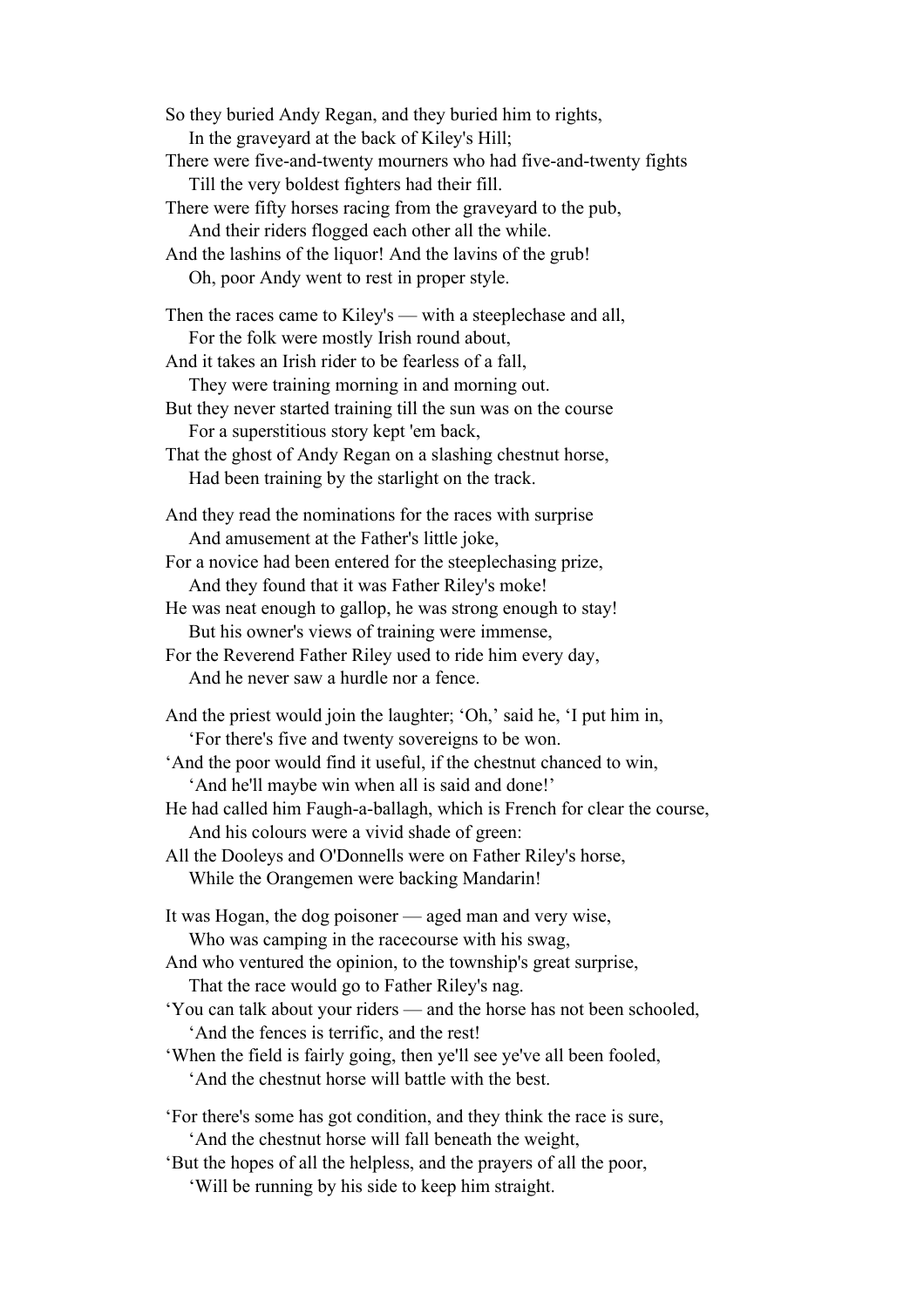'And it's what's the need of schoolin' or of workin' on the track, 'Whin the saints are there to guide him round the course! 'I've prayed him over every fence — I've prayed him out and back!

'And I'll bet my cash on Father Riley's horse!'

\* \* \* \* \*

Oh, the steeple was a caution! They went tearin' round and round, And the fences rang and rattled where they struck. There was some that cleared the water — there was more fell in and drowned, Some blamed the men and others blamed the luck! But the whips were flying freely when the field came into view, For the finish down the long green stretch of course, And in front of all the flyers — jumpin' like a kangaroo, Came the rank outsider — Father Riley's horse! Oh, the shouting and the cheering as he rattled past the post! For he left the others standing, in the straight; And the rider — well they reckoned it was Andy Regan's ghost, And it beat 'em how a ghost would draw the weight! But he weighed it, nine stone seven, then he laughed and disappeared, Like a Banshee (which is Spanish for an elf), And old Hogan muttered sagely, 'If it wasn't for the beard They'd be thinking it was Andy Regan's self!' And the poor of Kiley's Crossing drank the health at Christmastide Of the chestnut and his rider dressed in green. There was never such a rider, not since Andy Regan died, And they wondered who on earth he could have been. But they settled it among 'em, for the story got about, 'Mongst the bushmen and the people on the course, That the Devil had been ordered to let Andy Regan out For the steeplechase on Father Riley's horse!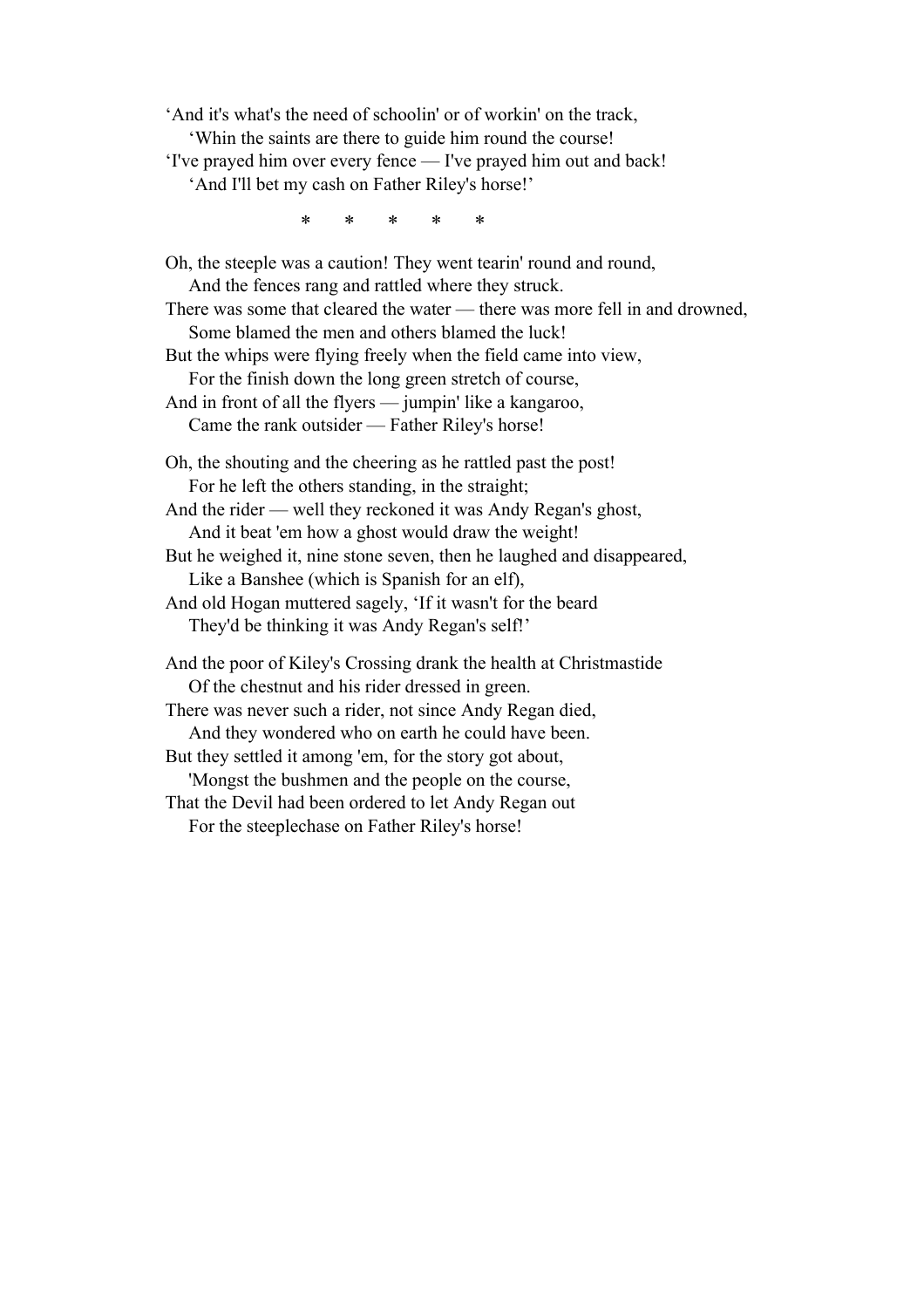## **THE SCOTCH ENGINEER**

WITH eyes that searched in the dark, Peering along the line, Stood the grim Scotchman, Hector Clark, Driver of 'Forty-nine', And the veldt-fire flamed on the hills ahead, Like a blood-red beacon sign.

There was word of a fight to the north, And a column hard-pressed, So they started the Highlanders forth, Without food, without rest.

But the pipers gaily played, Chanting their fierce delight, And the armoured carriages rocked and swayed, Laden with men of the Scotch Brigade, Hurrying up to the fight, And the grim, grey Highland engineer, Driving them into the night.

Then a signal light glowed red, And a picket came to the track. 'Enemy holding the line ahead, 'Three of our mates we have left for dead, 'Only we two got back.' And far to the north through the still night air, They heard the rifles crack.

And the boom of a gun rang out, Like the sound of a deep appeal, And the picket stood in doubt By the side of the driving-wheel.

But the Engineer looked down, With his hand on the starting-bar, 'Ride ye back to the town, 'Ye know what my orders are, 'Maybe they're wanting the Scotch Brigade 'Up on those hills afar.

'I am no soldier at all, 'Only an engineer,

'But I could not bear that the folk should say,

'Over in Scotland — Glasgow way —

'That Hector Clark stayed here

'With the Scotch Brigade till the foe were gone,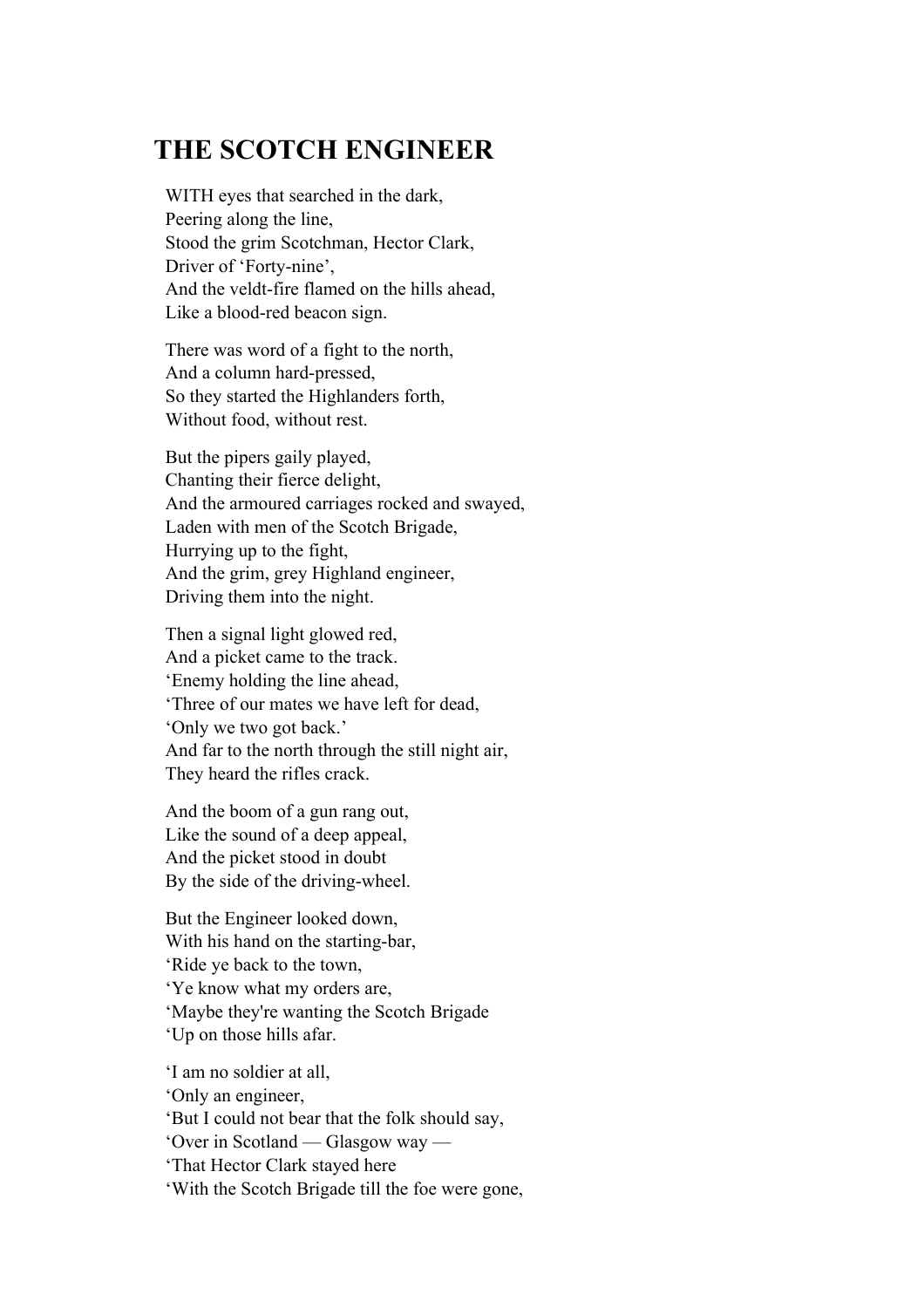'With ever a rail to run her on. 'Ready behind! Stand clear!

'Fireman, get you gone 'Into the armoured train, 'I will drive her alone; 'One more trip — and perhaps the last — 'With a well-raked fire and an open blast — 'Hark to the rifles again.'

\* \* \* \* \*

On through the choking dark, Never a lamp nor a light, Never an engine spark, Showing her hurried flight. Over the lonely plain Rushed the great armoured train, Hurrying up to the fight.

Then with her living freight On to the foe she came, And the rifles snapped their hate, And the darkness spouted flame.

Over the roar of the fray The hungry bullets whined, As she dashed through the foe that lay Loading and firing blind, Till the glare of the furnace burning clear Showed them the form of the engineer, Sharply and well defined.

Through! They were safely through! Hark to the column's cheer! Surely the driver knew He was to halt her here; But he took no heed of the signals red, And the fireman found, when he climbed ahead, There on the floor of his engine — dead, Lay the Scotch Engineer!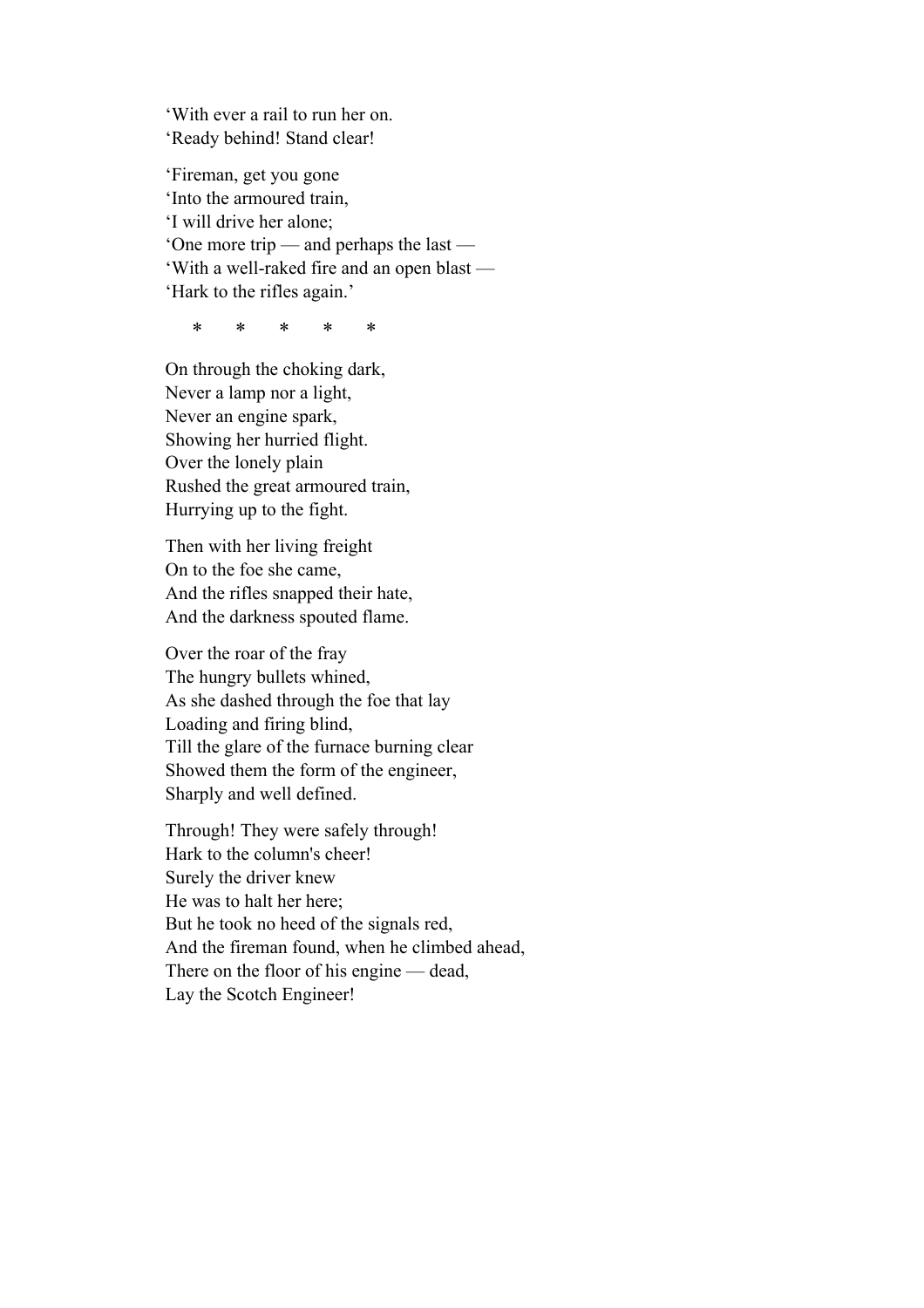### **SONG OF THE FUTURE**

'Tis strange that in a land so strong, So strong and bold in mighty youth, We have no poet's voice of truth To sing for us a wondrous song.

Our chiefest singer yet has sung In wild, sweet notes a passing strain, All carelessly and sadly flung To that dull world he thought so vain.

'I care for nothing, good nor bad, 'My hopes are gone, my pleasures fled, 'I am but sifting sand,' he said: What wonder Gordon's songs were sad!

And yet, not always sad and hard; In cheerful mood and light of heart He told the tale of Britomarte, And wrote the Rhyme of Joyous Guard.

And some have said that Nature's face To us is always sad; but these Have never felt the smiling grace Of waving grass and forest trees On sunlit plains as wide as seas.

'A land where dull Despair is king 'O'er scentless flower and songless bird!' But we have heard the bell-birds ring Their silver bells at eventide, Like fairies on the mountain side, The sweetest note man ever heard.

The wild thrush lifts a note of mirth; The bronzewing pigeons call and coo Beside their nests the long day through; The magpie warbles clear and strong A joyous, glad, thanksgiving song, For all God's mercies upon earth.

And many voices such as these Are joyful sounds for those to tell, Who know the Bush and love it well, With all its hidden mysteries.

We cannot love the restless sea, That rolls and tosses to and fro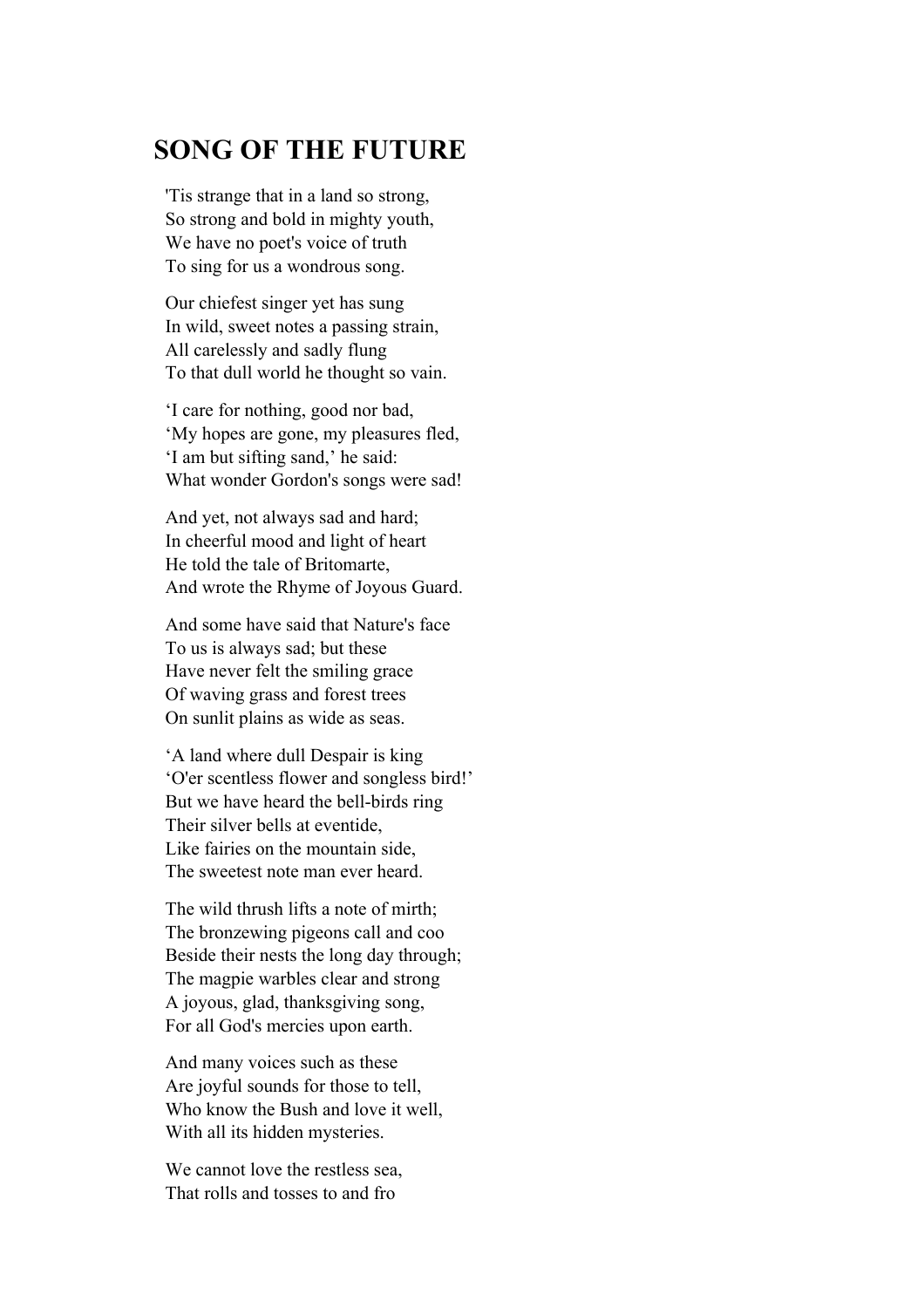Like some fierce creature in its glee; For human weal or human woe It has no touch of sympathy.

For us the bush is never sad: Its myriad voices whisper low, In tones the bushmen only know, Its sympathy and welcome glad.

For us the roving breezes bring From many a blossom-tufted tree — Where wild bees murmur dreamily — The honey-laden breath of Spring.

\* \* \* \* \*

We have no tales of other days, No bygone history to tell; Our tales are told where camp-fires blaze At midnight, when the solemn hush Of that vast wonderland, the Bush, Hath laid on every heart its spell.

Although we have no songs of strife, Of bloodshed reddening the land, We yet may find achievements grand Within the bushman's quiet life.

Lift ye your faces to the sky Ye far blue mountains of the West, Who lie so peacefully at rest Enshrouded in a haze of blue; 'Tis hard to feel that years went by Before the pioneers broke through Your rocky heights and walls of stone, And made your secrets all their own.

For years the fertile Western plains Were hid behind your sullen walls, Your cliffs and crags and waterfalls All weatherworn with tropic rains.

Between the mountains and the sea, Like Israelites with staff in hand, The people waited restlessly: They looked towards the mountains old And saw the sunsets come and go With gorgeous golden afterglow, That made the West a fairyland, And marvelled what that West might be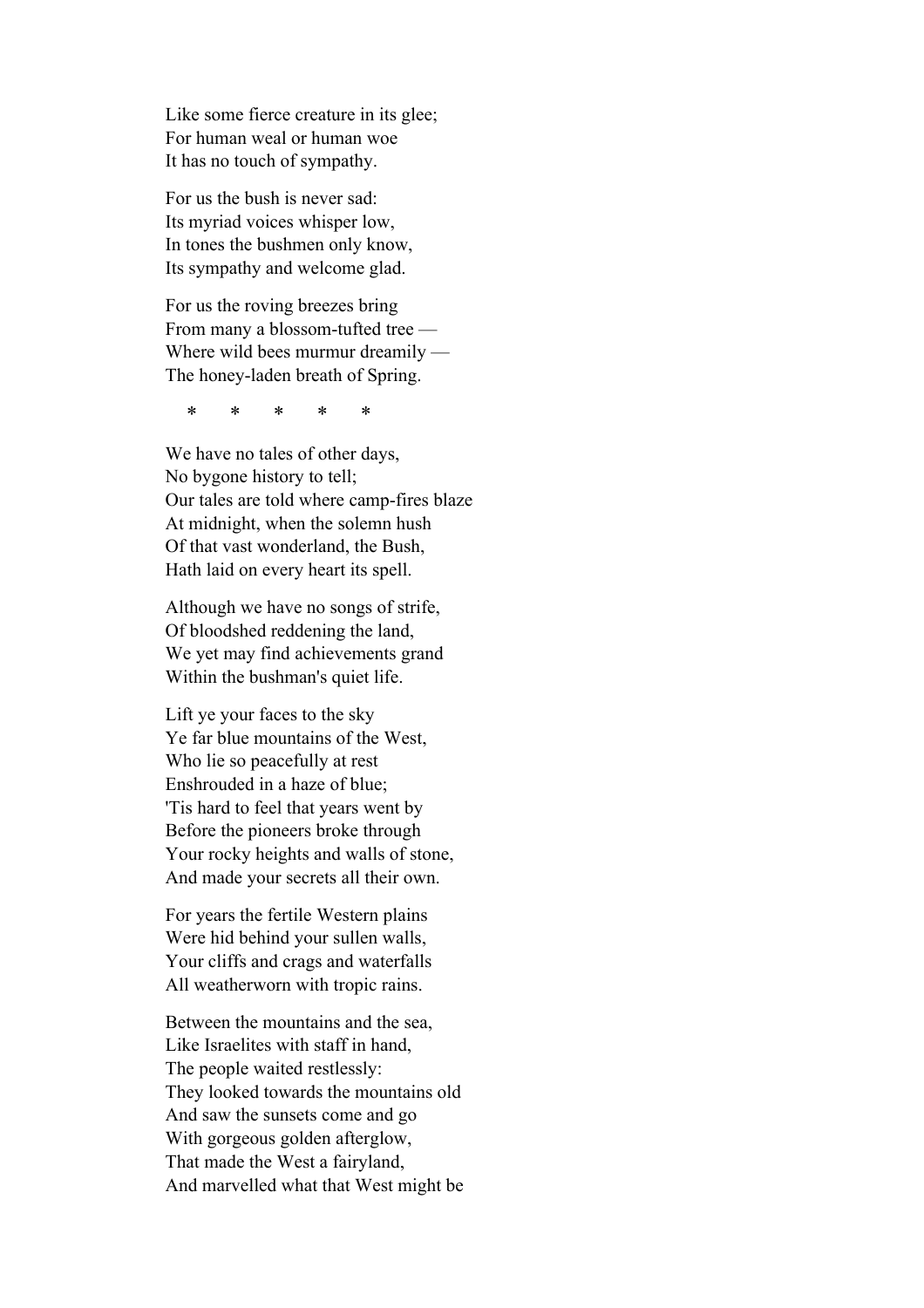Of which such wondrous tales were told.

For tales were told of inland seas Like sullen oceans, salt and dead, And sandy deserts, white and wan, Where never trod the foot of man, Nor bird went winging overhead, Nor ever stirred a gracious breeze To wake the silence with its breath — A land of loneliness and death.

At length the hardy pioneers By rock and crag found out the way, And woke with voices of to-day, A silence kept for years and years.

Upon the Western slope they stood And saw — a wide expanse of plain As far as eye could stretch or see Go rolling westward endlessly. The native grasses, tall as grain, Were waved and rippled in the breeze; From boughs of blossom-laden trees The parrots answered back again. They saw the land that it was good, A land of fatness all untrod, And gave their silent thanks to God.

The way is won! The way is won! And straightway from the barren coast There came a westward-marching host, That aye and ever onward prest With eager faces to the West, Along the pathway of the sun.

The mountains saw them marching by: They faced the all-consuming drought, They would not rest in settled land: But, taking each his life in hand, Their faces ever westward bent Beyond the farthest settlement, Responding to the challenge cry Of 'better country further out.'

And lo a miracle! the land But yesterday was all unknown, The wild man's boomerang was thrown Where now great busy cities stand. It was not much, you say, that these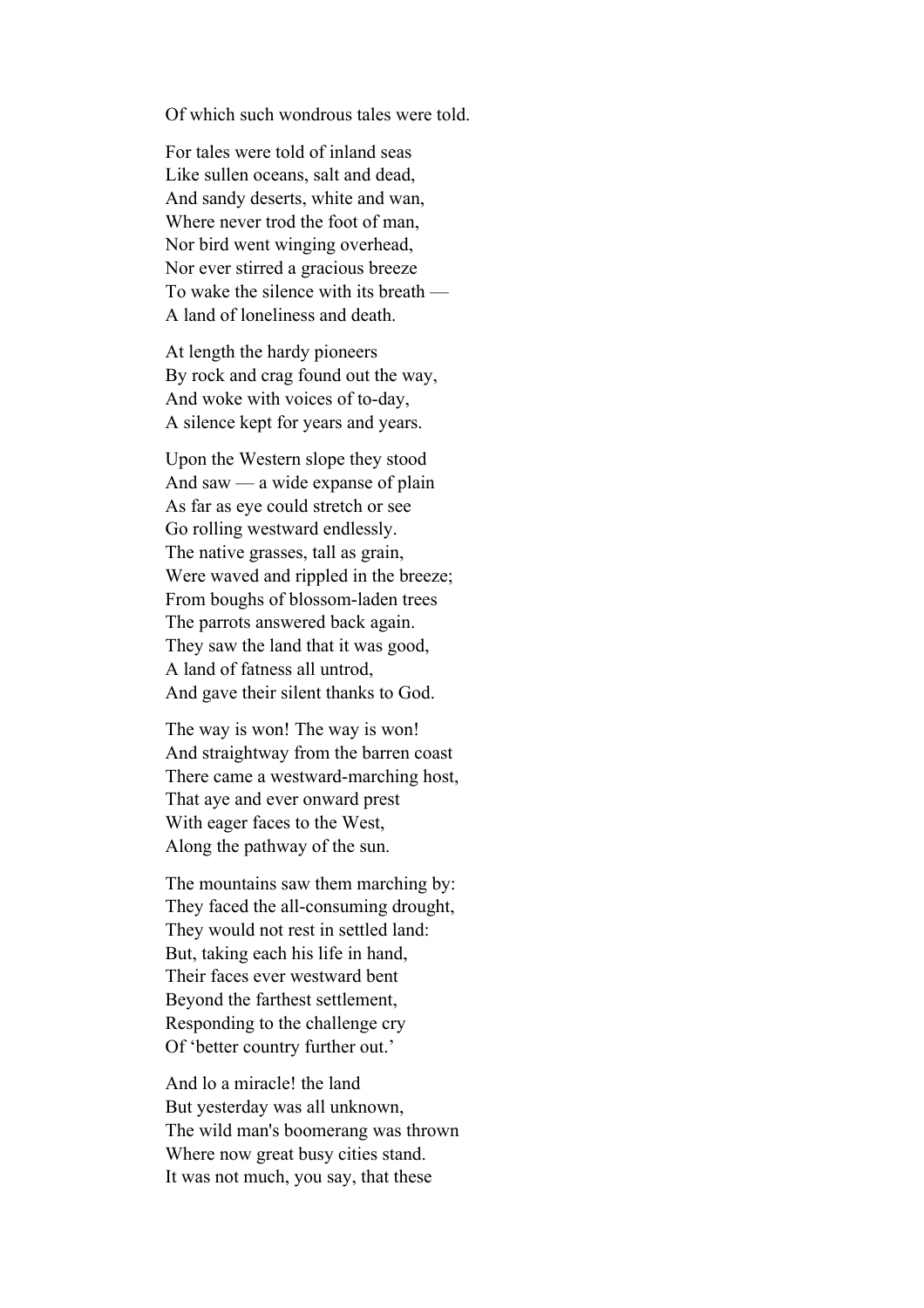Should win their way where none withstood; In sooth there was not much of blood No war was fought between the seas.

It was not much! but we who know The strange capricious land they trod — At times a stricken, parching sod, At times with raging floods beset — Through which they found their lonely way, Are quite content that you should say It was not much, while we can feel That nothing in the ages old, In song or story written yet On Grecian urn or Roman arch, Though it should ring with clash of steel, Could braver histories unfold Than this bush story, yet untold — The story of their westward march.

\* \* \* \* \*

But times are changed, and changes rung From old to new — the olden days, The old bush life and all its ways Are passing from us all unsung. The freedom, and the hopeful sense Of toil that brought due recompense, Of room for all, has passed away, And lies forgotten with the dead. Within our streets men cry for bread In cities built but yesterday.

About us stretches wealth of land, A boundless wealth of virgin soil As yet unfruitful and untilled! Our willing workmen, strong and skilled Within our cities idle stand, And cry aloud for leave to toil.

The stunted children come and go In squalid lanes and alleys black; We follow but the beaten track Of other nations, and we grow In wealth for some — for many, woe.

And it may be that we who live In this new land apart, beyond The hard old world grown fierce and fond And bound by precedent and bond,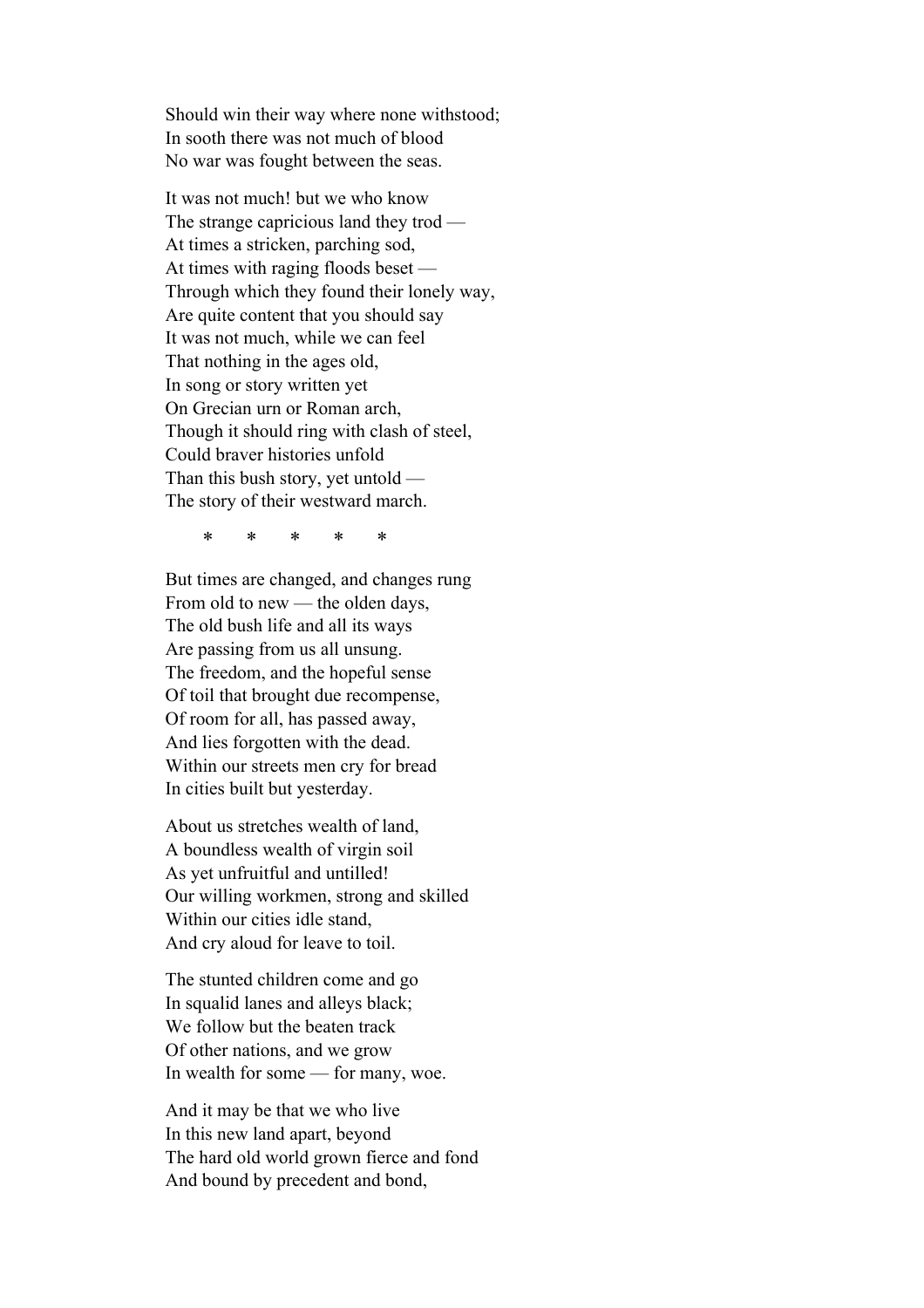May read the riddle right and give New hope to those who dimly see That all things may be yet for good, And teach the world at length to be One vast united brotherhood.

\* \* \* \* \*

So may it be, and he who sings In accents hopeful, clear, and strong, The glories which that future brings Shall sing, indeed, a wond'rous song.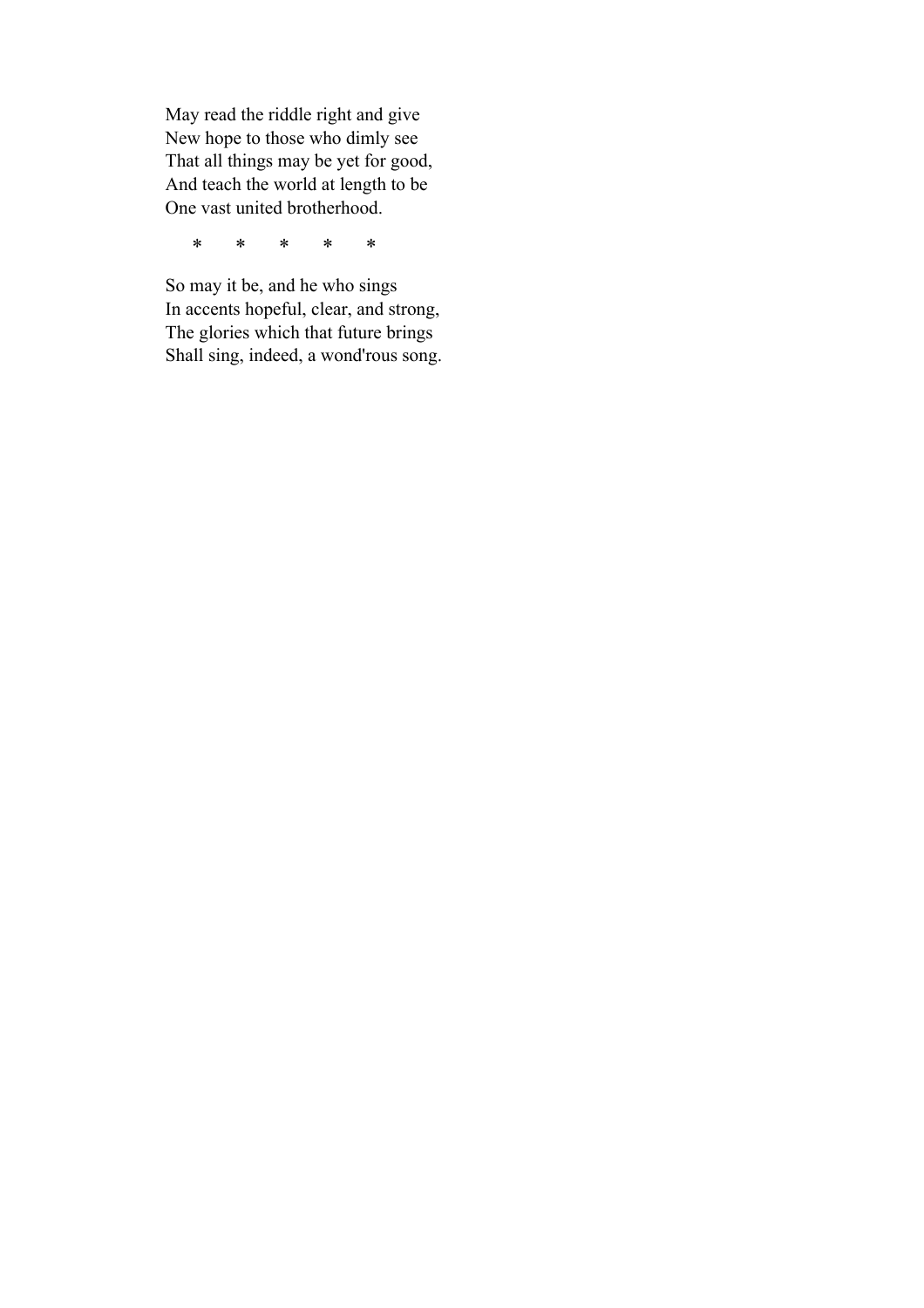### **ANTHONY CONSIDINE**

Out in the wastes of the West countrie, Out where the white stars shine, Grim and silent as such men be, Rideth a man with a history — Anthony Considine.

For the ways of men they are manifold As their differing views in life; For some are sold for the lust of gold And some for the lust of strife: But this man counted the world well lost For the love of his neighbour's wife.

They fled together, as those must flee Whom all men hold in blame; Each to the other must all things be Who cross the gulf of iniquity And live in the land of shame.

But a light-o'-love, if she sins with one, She sinneth with ninety-nine: The rule holds good since the world begun — Since ever the streams began to run And the stars began to shine. The rule holds true, and he found it true — Anthony Considine.

A nobler spirit had turned in scorn From a love that was stained with mire; A weaker being might mourn and mourn For the loss of his Heart's Desire: But the anger of Anthony Considine Blazed up like a flaming fire.

And she, with her new love, presently Came past with her eyes ashine; And God so willed it, and God knows why, She turned and laughed as they passed him by — Anthony Considine.

Her laughter stung as a whip might sting; And mad with his wounded pride He turned and sprang with a panther's spring And struck at his rival's side: And only the woman, shuddering, Could tell how the dead man died!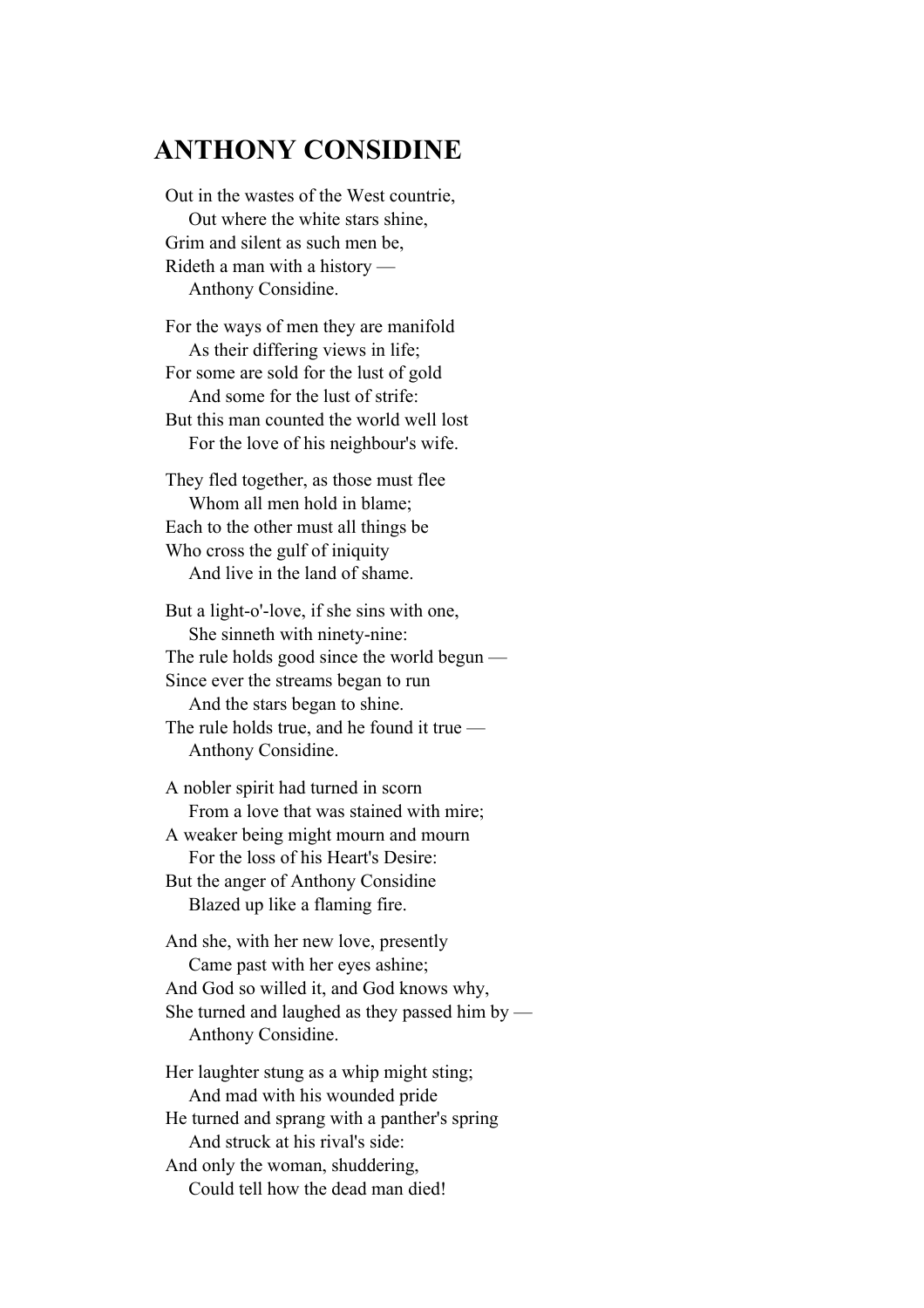She dared not speak — and the mystery Is buried in auld lang syne, But out on the wastes of the West countrie, Grim and silent as such men be, Rideth a man with a history — Anthony Considine.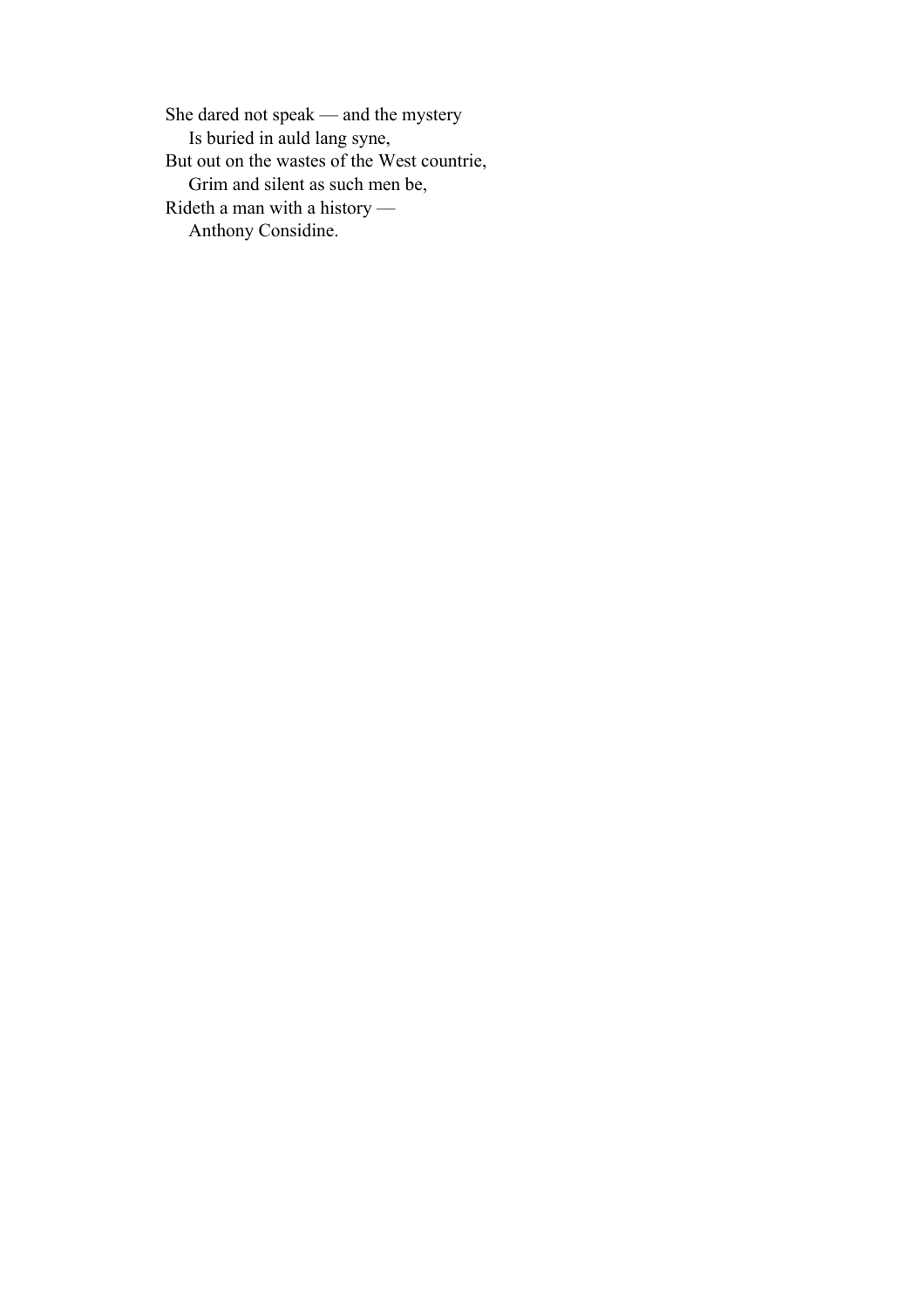### **SONG OF THE ARTESIAN WATER**

NOW the stock have started dying, for the Lord has sent a drought; But we're sick of prayers and Providence — we're going to do without; With the derricks up above us and the solid earth below, We are waiting at the lever for the word to let her go.

Sinking down, deeper down,

Oh, we'll sink it deeper down:

As the drill is plugging downward at a thousand feet of level, If the Lord won't send us water, oh, we'll get it from the devil; Yes, we'll get it from the devil deeper down.

Now, our engine's built in Glasgow by a very canny Scot, And he marked it twenty horse-power, but he don't know what is what: When Canadian Bill is firing with the sun-dried gidgee logs, She can equal thirty horses and a score or so of dogs.

Sinking down, deeper down,

Oh, we're going deeper down:

If we fail to get the water then it's ruin to the squatter, For the drought is on the station and the weather's growing hotter, But we're bound to get the water deeper down.

But the shaft has started caving and the sinking's very slow, And the yellow rods are bending in the water down below, And the tubes are always jamming and they can't be made to shift Till we nearly burst the engine with a forty horse-power lift.

Sinking down, deeper down,

Oh, we're going deeper down

Though the shaft is always caving, and the tubes are always jamming, Yet we'll fight our way to water while the stubborn drill is ramming — While the stubborn drill is ramming deeper down.

But there's no artesian water, though we've passed three thousand feet, And the contract price is growing and the boss is nearly beat. But it must be down beneath us, and it's down we've got to go, Though she's bumping on the solid rock four thousand feet below.

Sinking down, deeper down,

Oh, we're going deeper down:

And it's time they heard us knocking on the roof of Satan's dwellin'; But we'll get artesian water if we cave the roof of hell in — Oh! we'll get artesian water deeper down.

But it's hark! the whistle's blowing with a wild, exultant blast, And the boys are madly cheering, for they've struck the flow at last, And it's rushing up the tubing from four thousand feet below Till it spouts above the casing in a million-gallon flow.

And it's down, deeper down —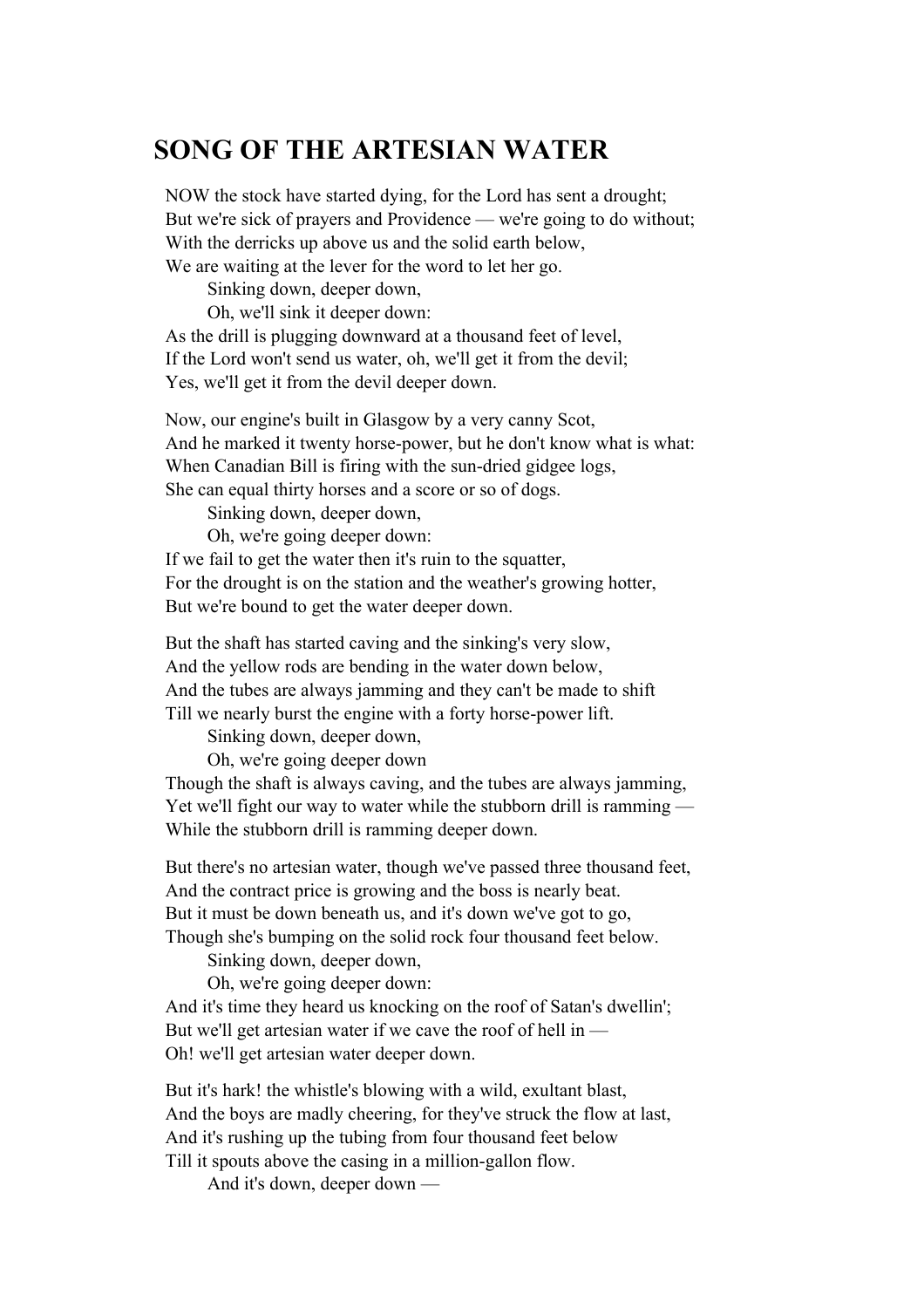Oh, it comes from deeper down; It is flowing, ever flowing, in a free, unstinted measure From the silent hidden places where the old earth hides her treasure — Where the old earth hides her treasure deeper down.

And it's clear away the timber, and it's let the water run: How it glimmers in the shadow, how it flashes in the sun! By the silent belts of timber, by the miles of blazing plain It is bringing hope and comfort to the thirsty land again.

Flowing down, further down;

It is flowing further down

To the tortured thirsty cattle, bringing gladness in its going; Through the droughty days of summer it is flowing, ever flowing — It is flowing, ever flowing, further down.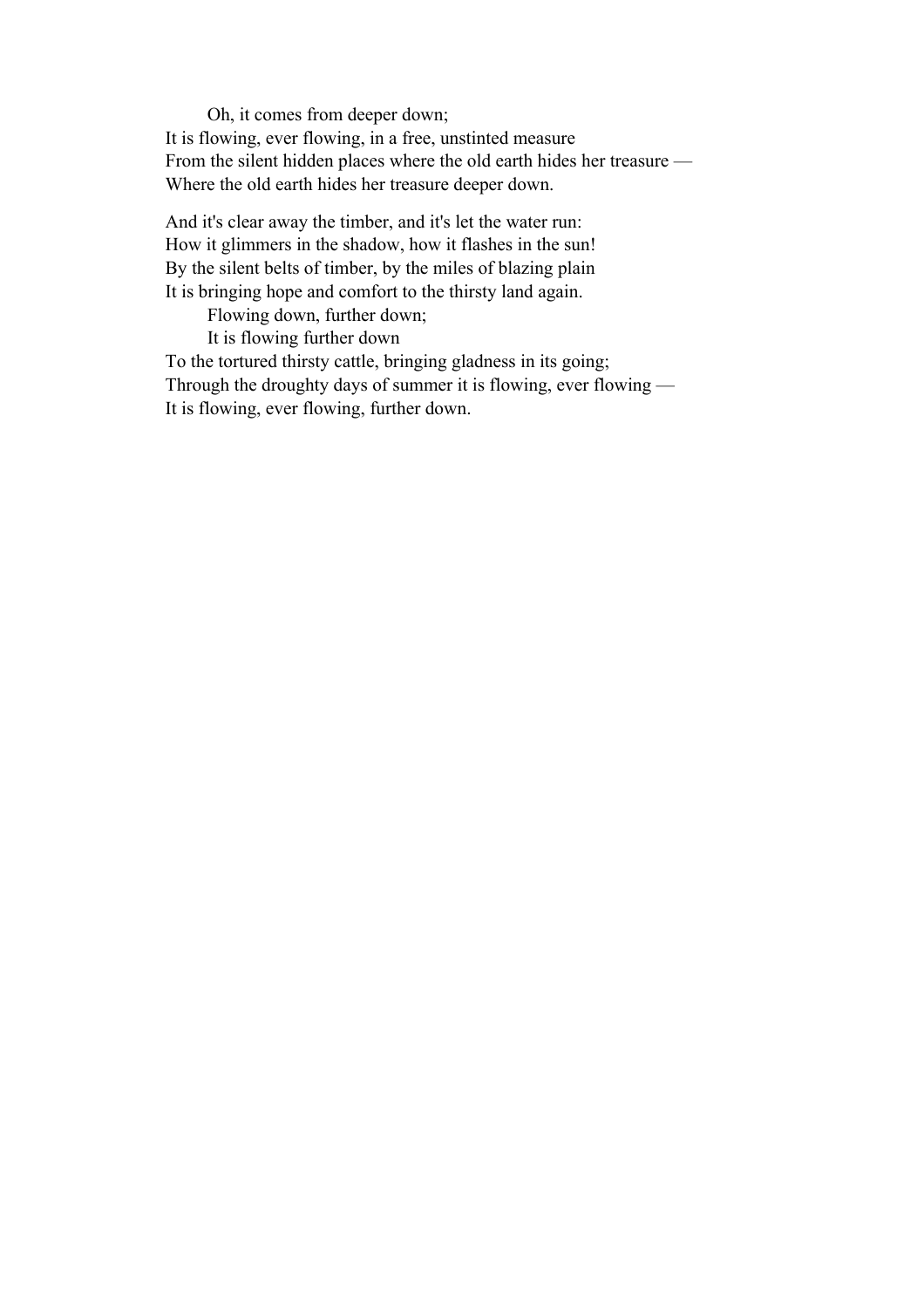## **A DISQUALIFIED JOCKEY'S STORY**

You see, the thing was this way — there was me, That rode Panoppoly, the Splendor mare, And Ikey Chambers on the Iron Dook, And Smith, the half-caste rider, on Regret, And that long bloke from Wagga — him what rode Veronikew, the Snowy River horse. Well, none of them had chances — not a chance Among the lot, unless the rest fell dead Or wasn't trying — for a blind man's dog Could see Enchantress was a certain cop, And all the books was layin' six to four.

They brought her out to show our lot the road, Or so they said; but, then, Gord's truth! you know, You can't believe 'em, though they took an oath On forty Bibles that they'd tell the truth. But anyhow, an amateur was up On this Enchantress, and so Ike and me, We thought that we might frighten him a bit By asking if he minded riding rough — 'Oh, not at all,' says he, 'oh, not at all! 'I learnt at Robbo Park, and if it comes 'To bumping I'm your Moses! Strike me blue!' Says he, 'I'll bump you over either rail, 'The inside rail or outside — which you choose 'Is good enough for me' — which settled Ike; For he was shaky since he near got killed From being sent a buster on the rail, When some chap bumped his horse and fetched him down At Stony Bridge, so Ikey thought it best To leave this bloke alone, and I agreed.

So all the books was layin' six to four Against the favourite, and the amateur Was walking this Enchantress up and down, And me and Smithy backed him; for we thought We might as well get something for ourselves, Because we knew our horses couldn't win. But Ikey wouldn't back him for a bob; Because he said he reckoned he was stiff, And all the books was layin' six to four.

Well, anyhow, before the start, the news Got round that this here amateur was stiff, And our good stuff was blued, and all the books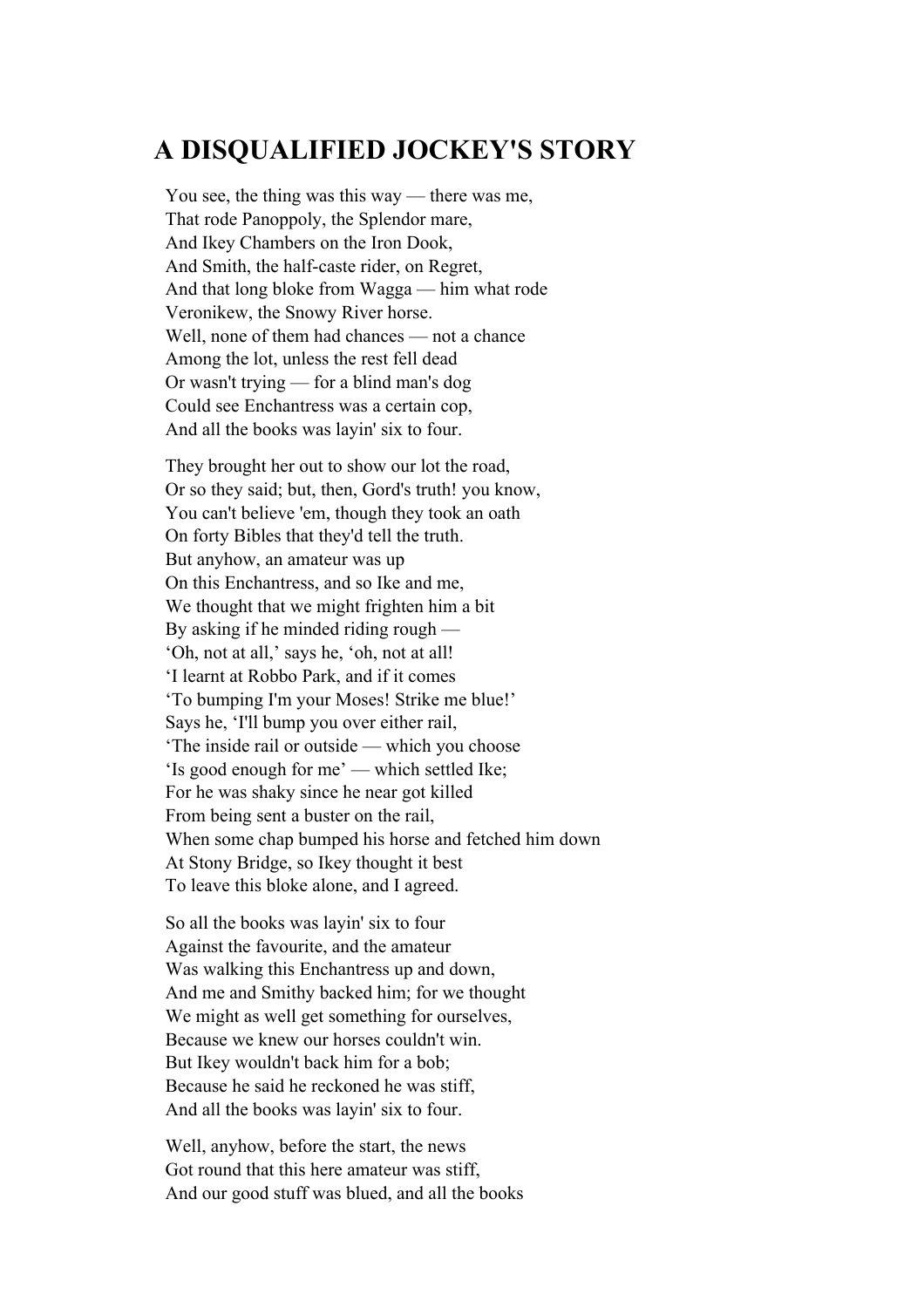Was in it, and the prices lengthened out, And every book was bustin' of his throat, And layin' five to one the favourite. So there was we that couldn't win ourselves, And this here amateur that wouldn't try, And all the books was layin' five to one.

So Smithy says to me, 'You take a hold 'Of that there moke of yours, and round the turn 'Come up behind Enchantress with the whip 'And let her have it; that long bloke and me 'Will wait ahead, and when she comes to us 'We'll pass her on and belt her down the straight, 'And Ikey'll flog her home, because his boss 'Is judge and steward and the Lord knows what, 'And so he won't be touched — and, as for us, 'We'll swear we only hit her by mistake!' And all the books was layin' five to one.

Well, off we went, and comin' to the turn I saw the amateur was holding back And poking into every hole he could To get her blocked, and so I pulled behind And drew the whip and dropped it on the mare — I let her have it twice, and then she shot Ahead of me, and Smithy opened out And let her up beside him on the rails, And kept her there a-beltin' her like smoke Until she struggled past him pullin' hard And came to Ike; but Ikey drew his whip And hit her on the nose and sent her back And won the race himself — for, after all, It seems he had a fiver on the Dook And never told us — so our stuff was lost. And then they had us up for ridin' foul, And warned us off the tracks for twelve months each, To get our livin' any way we could; But Ikey wasn't touched, because his boss Was judge and steward and the Lord knows what.

But Mister — if you'll lend us half-a-crown, I know three certain winners at the Park — Three certain cops as no one knows but me; And — thank you, Mister, come an' have a beer (I always like a beer about this time) . . . Well, so long, Mister, till we meet again.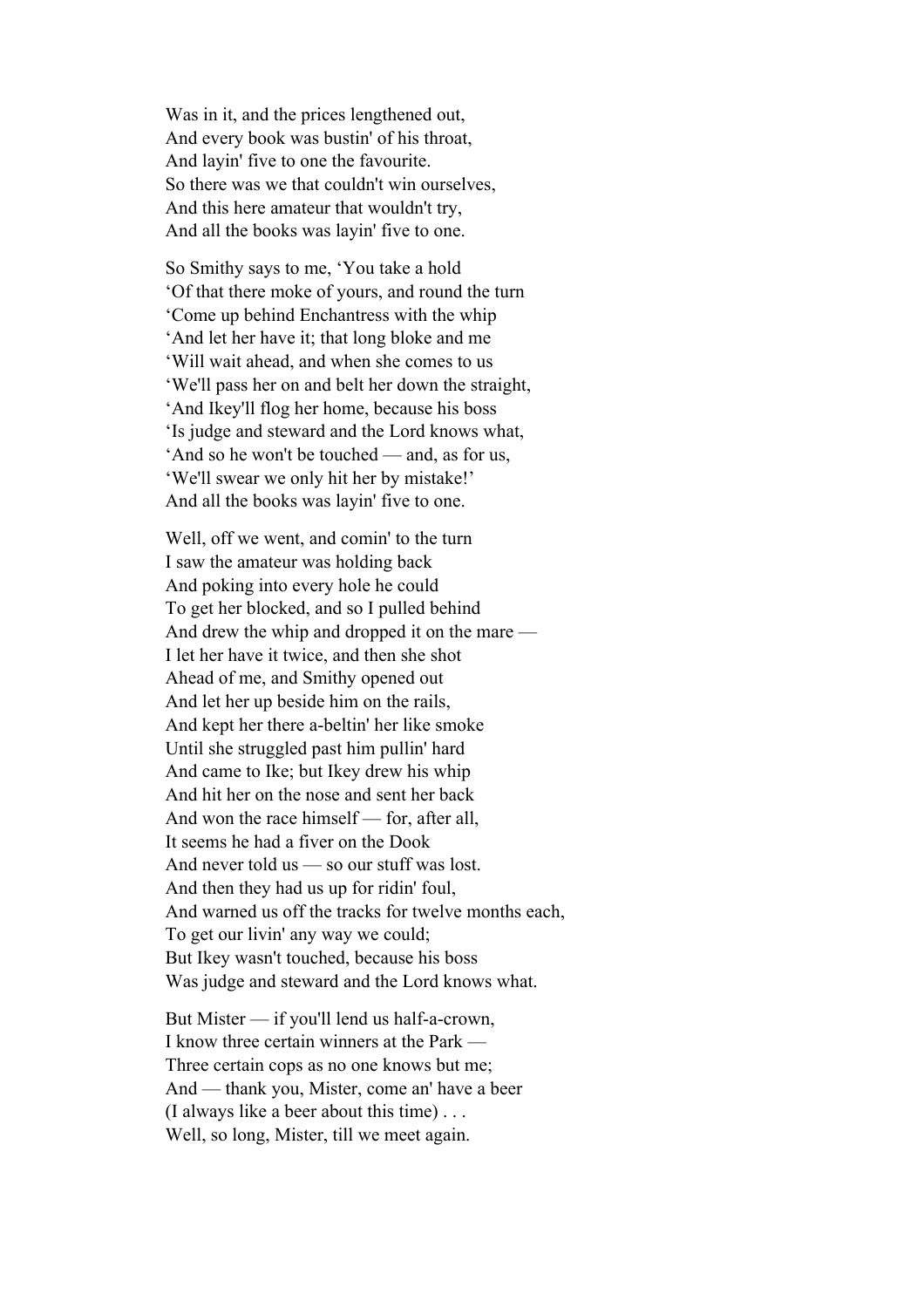# **THE ROAD TO GUNDAGAI**

The mountain road goes up and down, From Gundagai to Tumut Town.

And branching off there runs a track, Across the foothills grim and black,

Across the plains and ranges grey To Sydney city far away.

\* \* \* \* \*

It came by chance one day that I From Tumut rode to Gundagai.

And reached about the evening tide The crossing where the roads divide;

And, waiting at the crossing place, I saw a maiden fair of face,

With eyes of deepest violet blue, And cheeks to match the rose in hue —

The fairest maids Australia knows Are bred among the mountain snows.

Then, fearing I might go astray, I asked if she could show the way.

Her voice might well a man bewitch — Its tones so supple, deep, and rich.

'The tracks are clear,' she made reply, 'And this goes down to Sydney town, 'And that one goes to Gundagai.'

Then slowly, looking coyly back, She went along the Sydney track.

And I for one was well content To go the road the lady went;

But round the turn a swain she met — The kiss she gave him haunts me yet!

\* \* \* \* \*

I turned and travelled with a sigh The lonely road to Gundagai.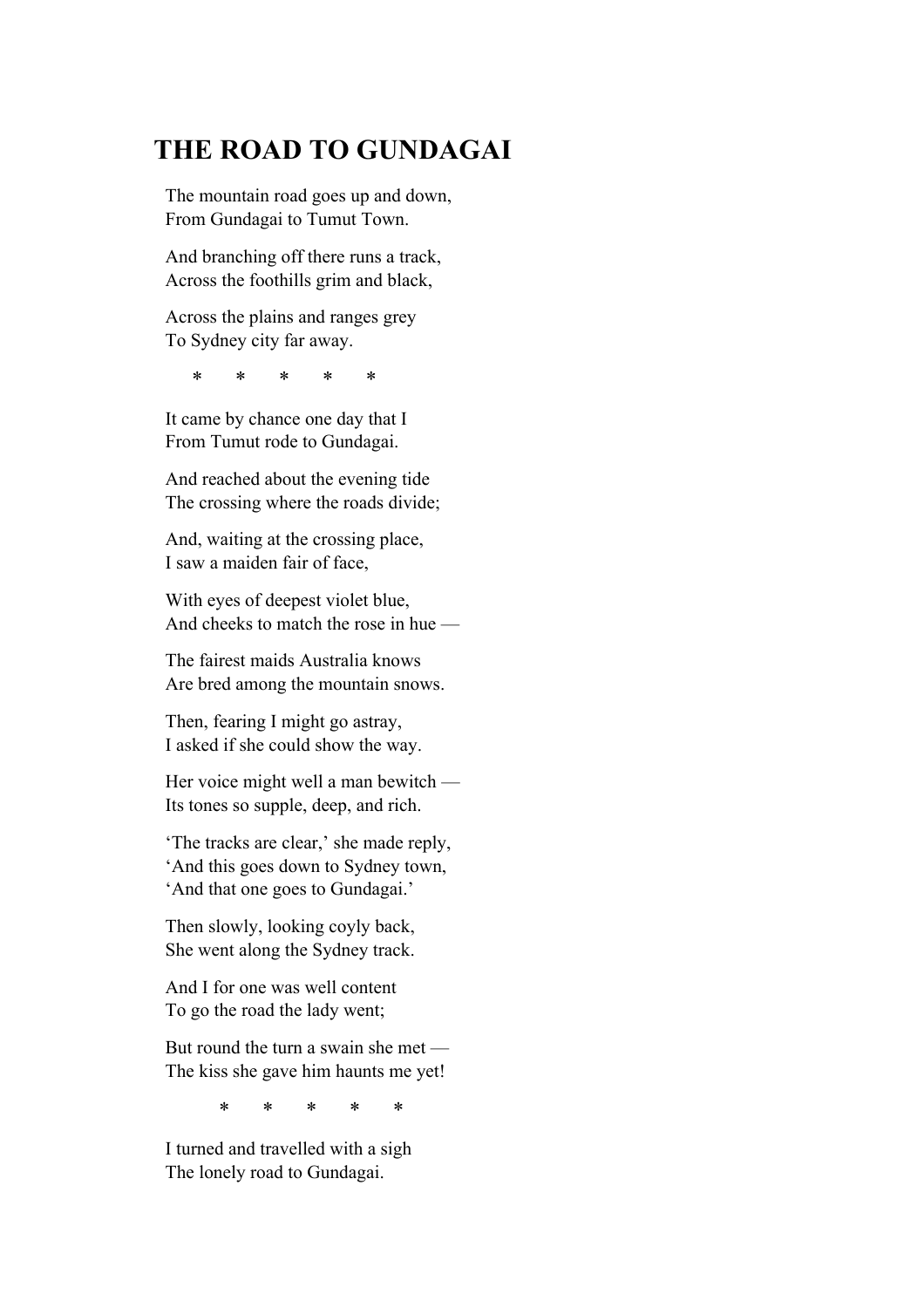## **SALTBUSH BILL'S SECOND FIGHT**

THE news came down on the Castlereagh, and went to the world at large,

That twenty thousand travelling sheep, with Saltbush Bill in charge,

Were drifting down from a dried-out run to ravage the Castlereagh;

And the squatters swore when they heard the news, and wished they were well away:

For the name and the fame of Saltbush Bill were over the country side For the wonderful way that he fed his sheep, and the dodges and tricks he tried. He would lose his way on a Main Stock Route, and stray to the squatters' grass; He would come to a run with the boss away, and swear he had leave to pass; And back of all and behind it all, as well the squatters knew,

If he had to fight, he would fight all day, so long as his sheep got through: But this is the story of Stingy Smith, the owner of Hard Times Hill,

And the way that he chanced on a fighting man to reckon with Saltbush Bill.

\* \* \* \* \*

'Twas Stingy Smith on his stockyard sat, and prayed for an early Spring, When he stared at sight of a clean-shaved tramp, who walked with jaunty swing; For a clean-shaved tramp with a jaunty walk a-swinging along the track Is as rare a thing as a feathered frog on the desolate roads out back. So the tramp he made for the travellers' hut, and asked could he camp the night; But Stingy Smith had a bright idea, and he said to him, 'Can you fight?' 'Why, what's the game?' said the clean-shaved tramp, as he looked at him up and down —

'If you want a battle, get off that fence, and I'll kill you for half-a-crown! 'But, Boss, you'd better not fight with me, it wouldn't be fair nor right; 'I'm Stiffener Joe, from the Rocks Brigade, and I killed a man in a fight: 'I served two years for it, fair and square, and now I'm a trampin' back, 'To look for a peaceful quiet life away on the outside track ----' 'Oh, it's not myself, but a drover chap,' said Stingy Smith with glee; 'A bullying fellow, called Saltbush Bill — and you are the man for me. 'He's on the road with his hungry sheep, and he's certain to raise a row, 'For he's bullied the whole of the Castlereagh till he's got them under cow — 'Just pick a quarrel and raise a fight, and leather him good and hard, 'And I'll take good care that his wretched sheep don't wander a half a yard. 'It's a five-pound job if you belt him well — do anything short of kill, 'For there isn't a beak on the Castlereagh will fine you for Saltbush Bill.'

'I'll take the job,' said the fighting man; 'and hot as this cove appears, 'He'll stand no chance with a bloke like me, what's lived on the game for years; 'For he's maybe learnt in a boxing school, and sparred for a round or so, 'But I've fought all hands in a ten-foot ring each night in a travelling show; 'They earned a pound if they stayed three rounds, and they tried for it every night — 'In a ten-foot ring! Oh, that's the game that teaches a bloke to fight,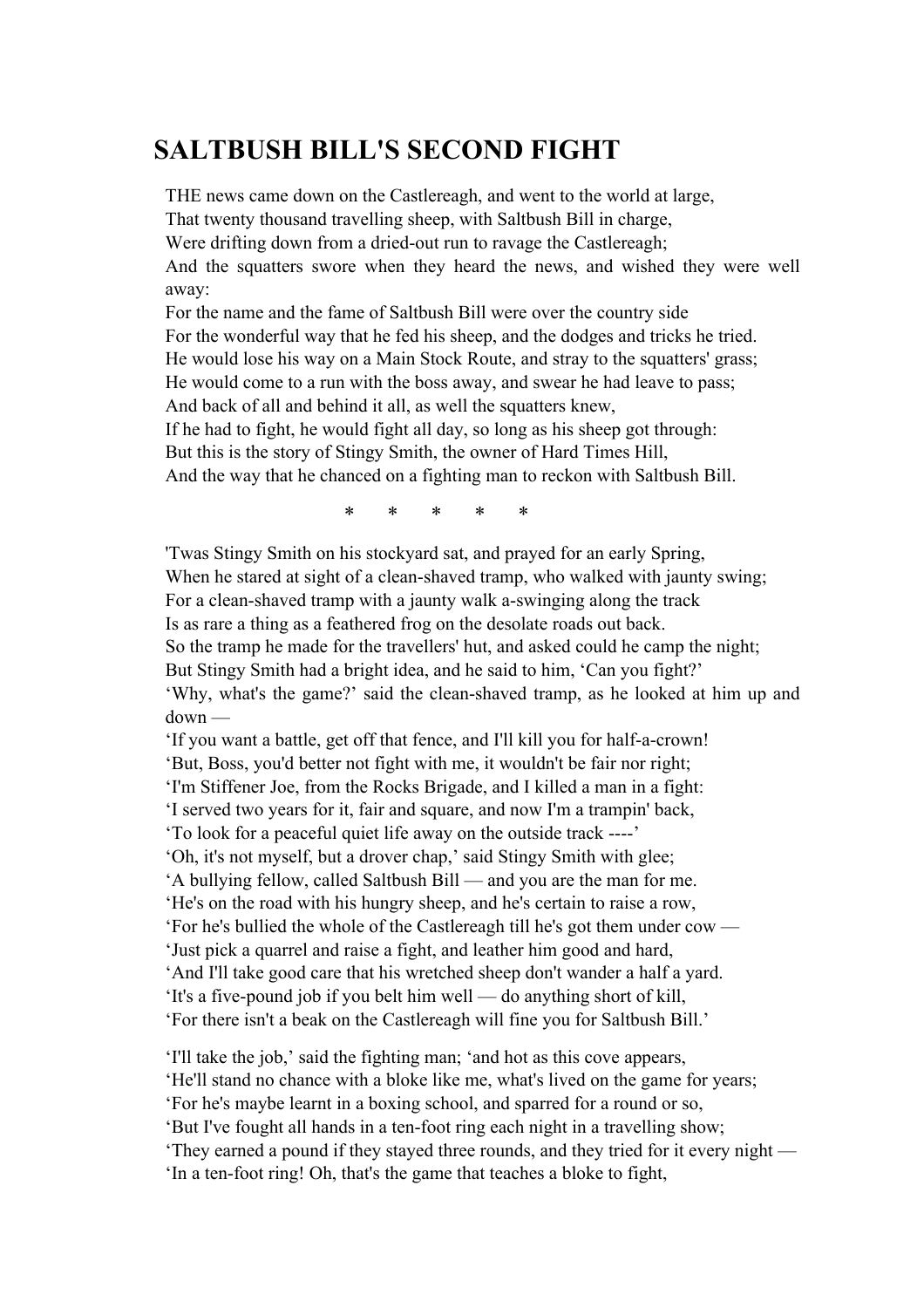'For they'd rush and clinch, it was Dublin Rules, and we drew no colour line; 'And they all tried hard for to earn the pound, but they got no pound of mine: 'If I saw no chance in the opening round I'd slog at their wind, and wait 'Till an opening came — and it *always* came — and I settled 'em, sure as fate; 'Left on the ribs and right on the jaw — and, when the chance comes, *make sure*! 'And it's there a professional bloke like me gets home on an amateur: For it's my experience every day, and I make no doubt it's yours, 'That a third-class pro is an over-match for the best of the amateurs ----' 'Oh, take your swag to the travellers' hut,' said Smith, 'for you waste your breath; 'You've a first-class chance, if you lose the fight, of talking your man to death. 'I'll tell the cook you're to have your grub, and see that you eat your fill, 'And come to the scratch all fit and well to leather this Saltbush Bill.'

\* \* \* \* \*

'Twas Saltbush Bill, and his travelling sheep were wending their weary way On the Main Stock Route, through the Hard Times Run, on their six-mile stage a day;

And he strayed a mile from the Main Stock Route, and started to feed along, And, when Stingy Smith came up, Bill said that the Route was surveyed wrong; And he tried to prove that the sheep had rushed and strayed from their camp at night, But the fighting man he kicked Bill's dog, and of course that meant a fight: So they sparred and fought, and they shifted ground and never a sound was heard But the thudding fists on their brawny ribs, and the seconds' muttered word, Till the fighting man shot home his left on the ribs with a mighty clout, And his right flashed up with a half-arm blow — and Saltbush Bill 'went out'. He fell face down, and towards the blow; and their hearts with fear were filled, For he lay as still as a fallen tree, and they thought that he must be killed. So Stingy Smith and the fighting man, they lifted him from the ground, And sent to home for a brandy-flask, and they slowly fetched him round; But his head was bad, and his jaw was hurt — in fact, he could scarcely speak — So they let him spell till he got his wits, and he camped on the run a week, While the travelling sheep went here and there, wherever they liked to stray, Till Saltbush Bill was fit once more for the track to the Castlereagh.

\* \* \* \* \*

Then Stingy Smith he wrote a note, and gave to the fighting man: 'Twas writ to the boss of the neighbouring run, and thus the missive ran: 'The man with this is a fighting man, one Stiffener Joe by name; 'He came near murdering Saltbush Bill, and I found it a costly game: 'But it's worth your while to employ the chap, for there isn't the slightest doubt 'You'll have no trouble from Saltbush Bill while this man hangs about ----' But an answer came by the next week's mail, with news that might well appal: 'The man you sent with a note is not a fighting man at all! 'He has shaved his beard, and has cut his hair, but I spotted him at a look; 'He is Tom Devine, who has worked for years for Saltbush Bill as cook. 'Bill coached him up in the fighting yarn, and taught him the tale by rote,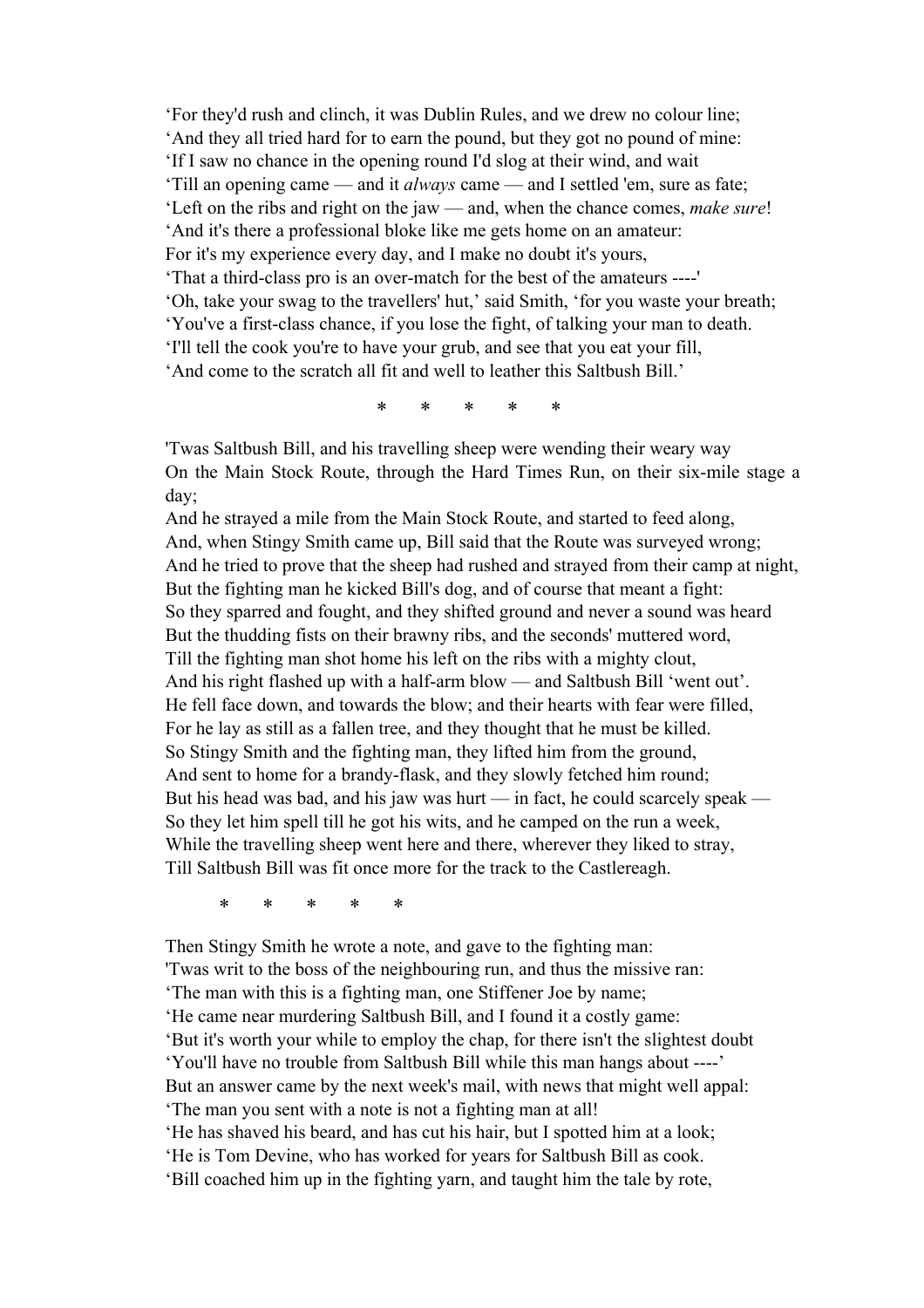'And they shammed to fight, and they got your grass and divided your five-pound note.

''Twas a clean take-in, and you'll find it wise — 'twill save you a lot of pelf — 'When next you're hiring a fighting man, just fight him a round yourself.'

\* \* \* \* \*

And the teamsters out on the Castlereagh, when they meet with a week of rain, And the waggon sinks to its axle-tree, deep down in the black soil plain, When the bullocks wade in a sea of mud, and strain at the load of wool, And the cattle-dogs at the bullocks' heels are biting to make them pull, When the off-side driver flays the team, and curses them while he flogs, And the air is thick with the language used, and the clamour of men and dogs — The teamsters say, as they pause to rest and moisten each hairy throat, They wish they could swear like Stingy Smith when he read that neighbour's note.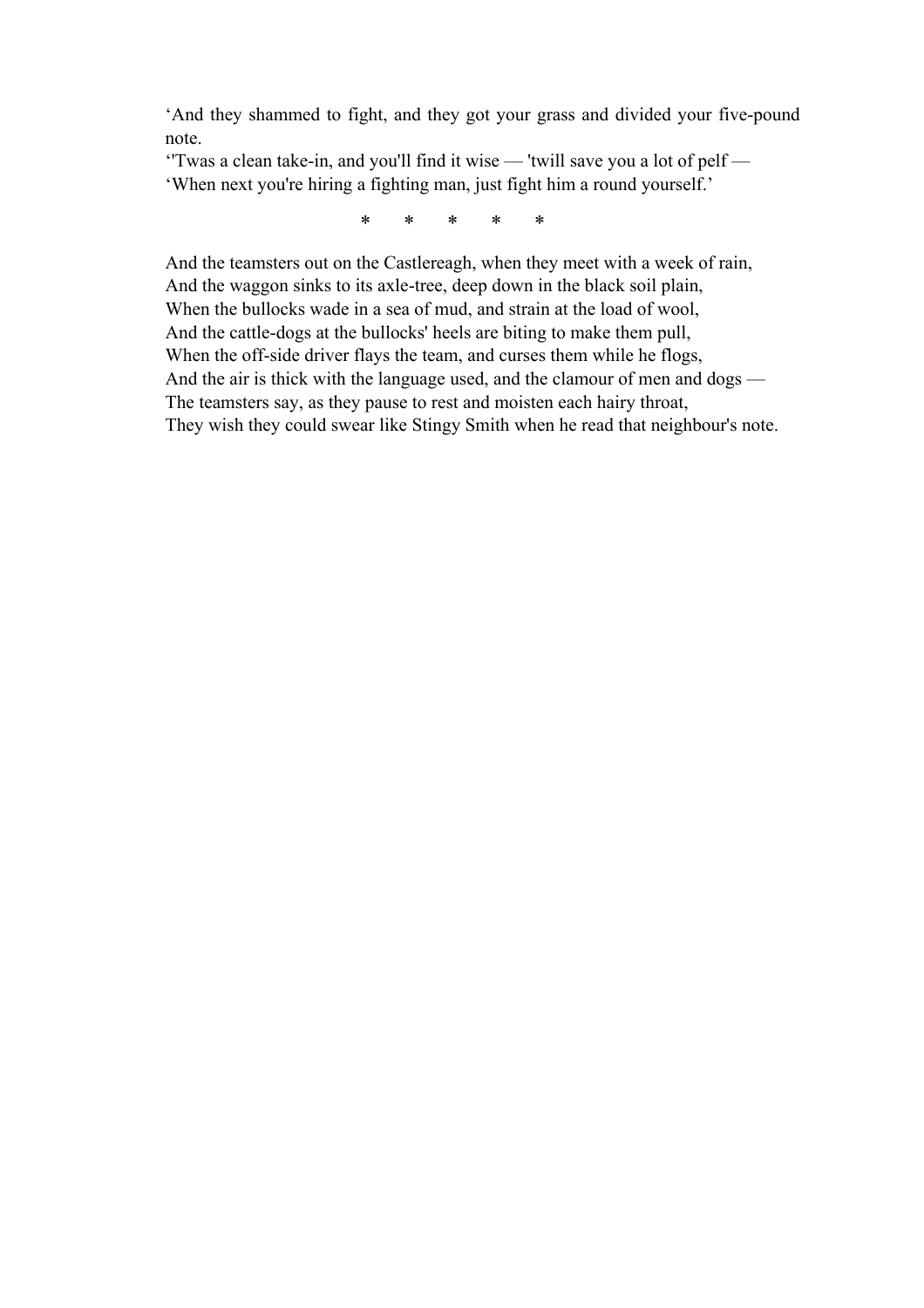## **HARD LUCK**

I left the course, and by my side There walked a ruined tout — A hungry creature evil-eyed, Who poured this story out.

'You see,' he said, 'there came a swell 'To Kensington to-day, 'And if I picked the winners well, 'A crown at least he'd pay.

'I picked three winners straight, I did, 'I filled his purse with pelf, 'And then he gave me half-a-quid, 'To back one for myself.

'A half-a-quid to me he cast, 'I wanted it indeed. 'So help me Bob, for two days past 'I haven't had a feed.

'But still I thought my luck was in, 'I couldn't go astray, 'I put it all on Little Min, 'And lost it straightaway.

'I haven't got a bite or bed, 'I'm absolutely stuck, 'So keep this lesson in your head: 'Don't over-trust your luck!'

The folks went homeward, near and far, The tout, Oh! where was he? Ask where the empty boilers are, Beside the Circular Quay.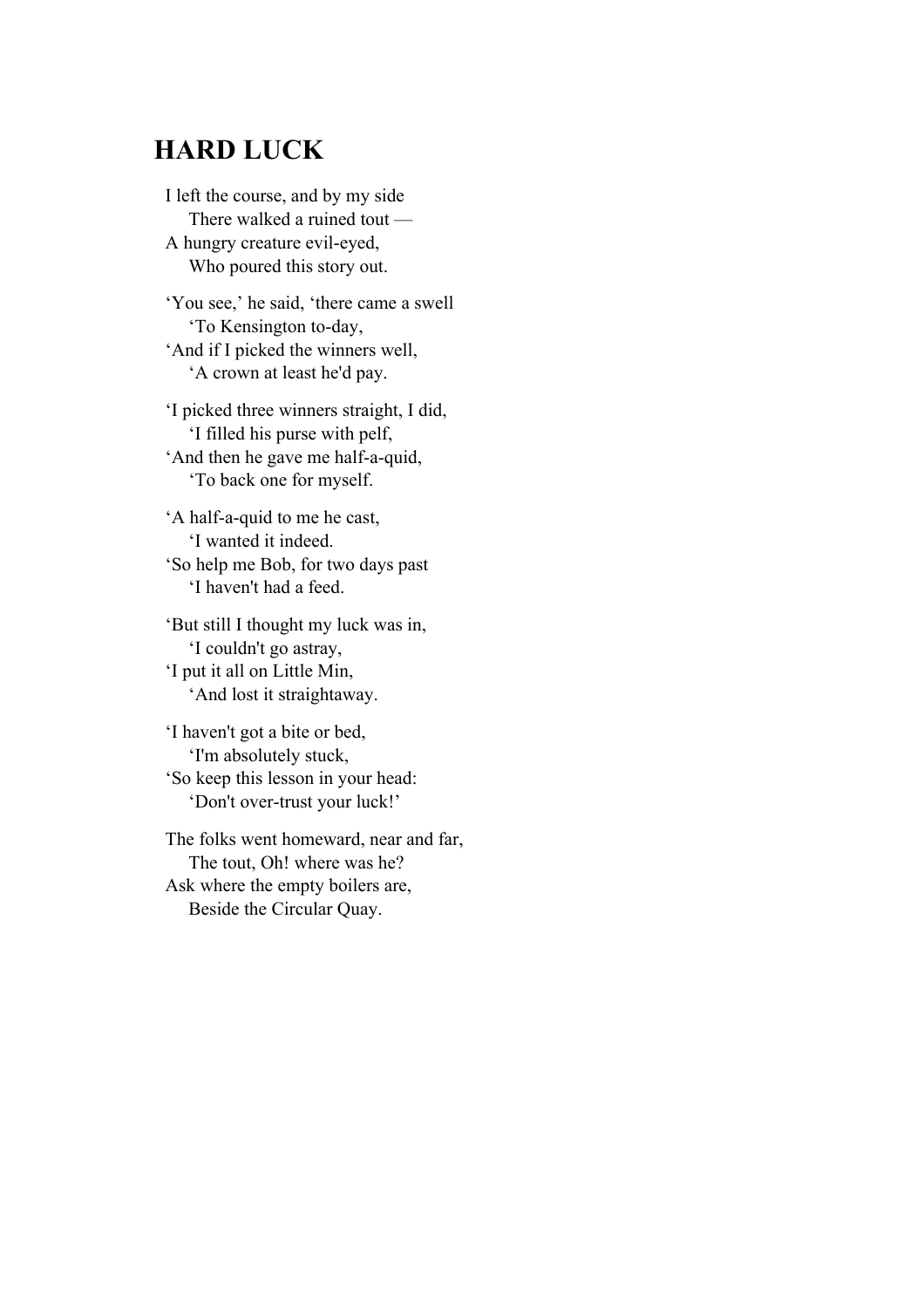### **SONG OF THE FEDERATION**

AS the nations sat together, grimly waiting — The fierce old nations battle-scarred — Grown grey in their lusting and their hating, Ever armed and ever ready keeping guard, Through the tumult of their warlike preparation And the half-stilled clamour of the drums Came a voice crying, 'Lo! a new-made nation, To her place in the sisterhood she comes!' And she came — she was beautiful as morning, With the bloom of the roses in her mouth, Like a young queen lavishly adorning Her charms with the splendours of the South. And the fierce old nations, looking on her, Said, 'Nay, surely she were quickly overthrown, 'Hath she strength for the burden laid upon her, 'Hath she power to protect and guard her own? Then she spoke, and her voice was clear and ringing In the ears of the nations old and gray, Saying, 'Hark, and ye shall hear my children singing 'Their war-song in countries far away. 'They are strangers to the tumult of the battle, 'They are few but their hearts are very strong,

''Twas but yesterday they called unto the cattle, 'But they now sing Australia's marching song.'

#### **SONG OF THE AUSTRALIANS IN ACTION**

*For the honour of Australia, our mother, Side by side with our kin from over sea, We have fought and we have tested one another, And enrolled among the brotherhood are we.* 

There was never post of danger but we sought it In the fighting, through the fire, and through the flood.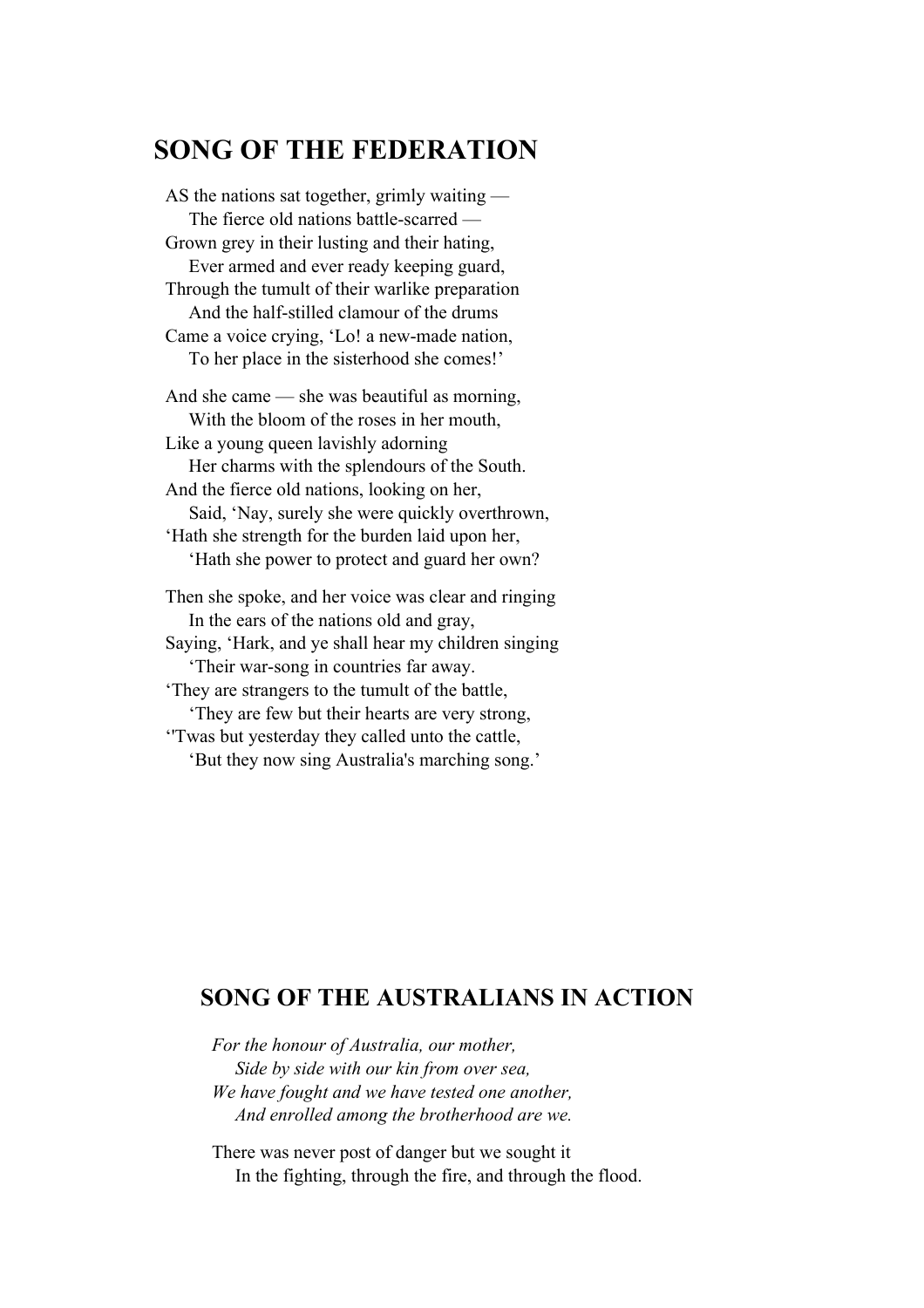There was never prize so costly but we bought it, Though we paid for its purchase with our blood.

Was there any road too rough for us to travel? Was there any path too far for us to tread? You can track us by the blood drops on the gravel On the roads that we milestoned with our dead!

And for you, oh our young and anxious mother, O'er your great gains keeping watch and ward, Neither fearing nor despising any other, We will hold your possessions with the sword.

\* \* \* \* \*

Then they passed to the place of world-long sleeping, The grey-clad figures with their dead, To the sound of their women softly weeping And the Dead March moaning at their head: And the Nations, as the grim procession ended, Whispered, 'Child! But ye have seen the price we pay, 'From War may we ever be defended, 'Kneel ye down, new-made Sister — Let us Pray!'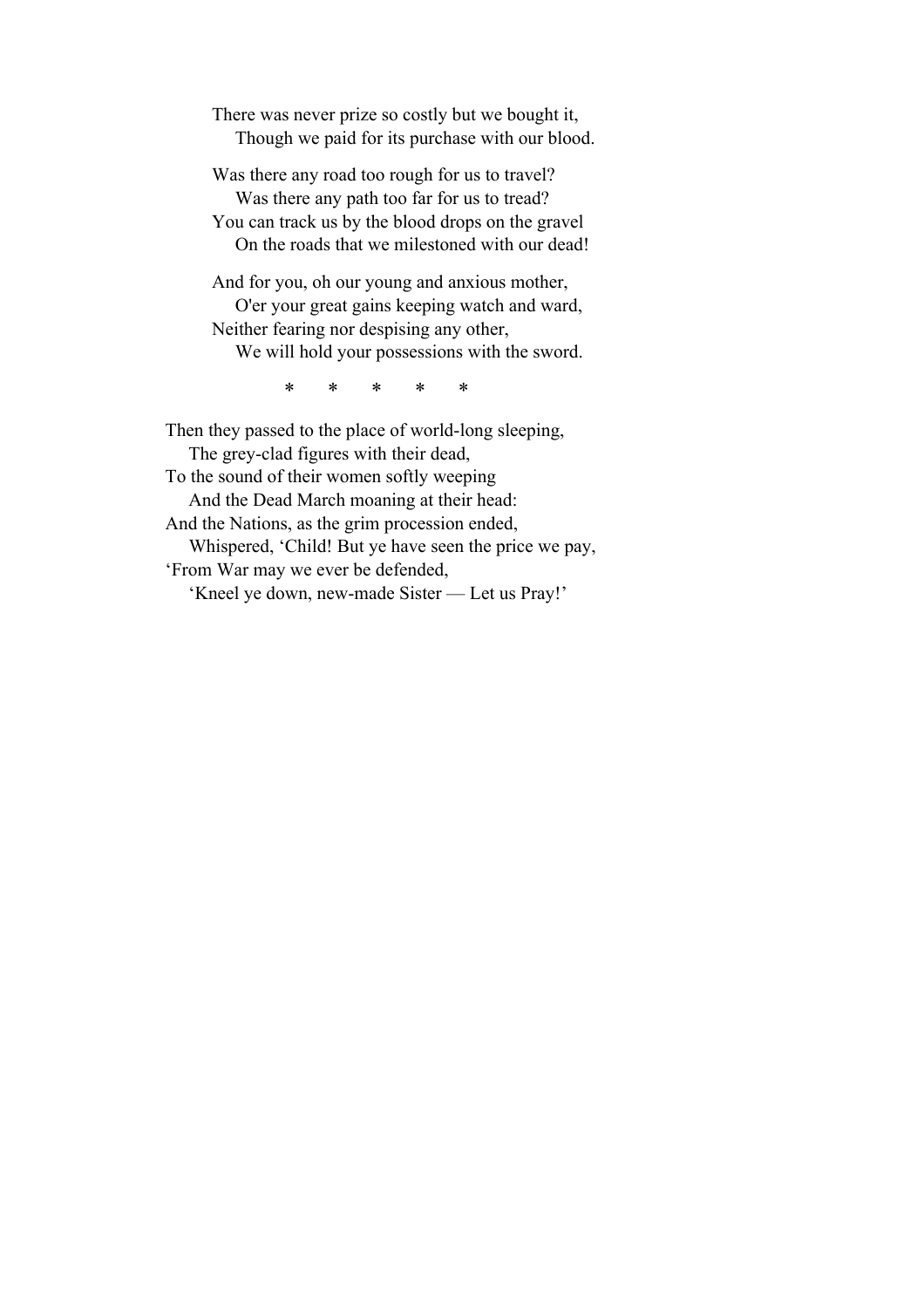### **THE OLD AUSTRALIAN WAYS**

THE London lights are far abeam Behind a bank of cloud, Along the shore the gaslights gleam, The gale is piping loud; And down the Channel, groping blind, We drive her through the haze Towards the land we left behind — The good old land of 'never mind', And old Australian ways.

The narrow ways of English folk Are not for such as we; They bear the long-accustomed yoke Of staid conservancy: But all our roads are new and strange, And through our blood there runs The vagabonding love of change That drove us westward of the range And westward of the suns.

The city folk go to and fro Behind a prison's bars, They never feel the breezes blow And never see the stars; They never hear in blossomed trees The music low and sweet Of wild birds making melodies, Nor catch the little laughing breeze That whispers in the wheat.

Our fathers came of roving stock That could not fixed abide: And we have followed field and flock Since e'er we learnt to ride; By miner's camp and shearing shed, In land of heat and drought, We followed where our fortunes led, With fortune always on ahead And always further out.

The wind is in the barley-grass, The wattles are in bloom; The breezes greet us as they pass With honey-sweet perfume; The parakeets go screaming by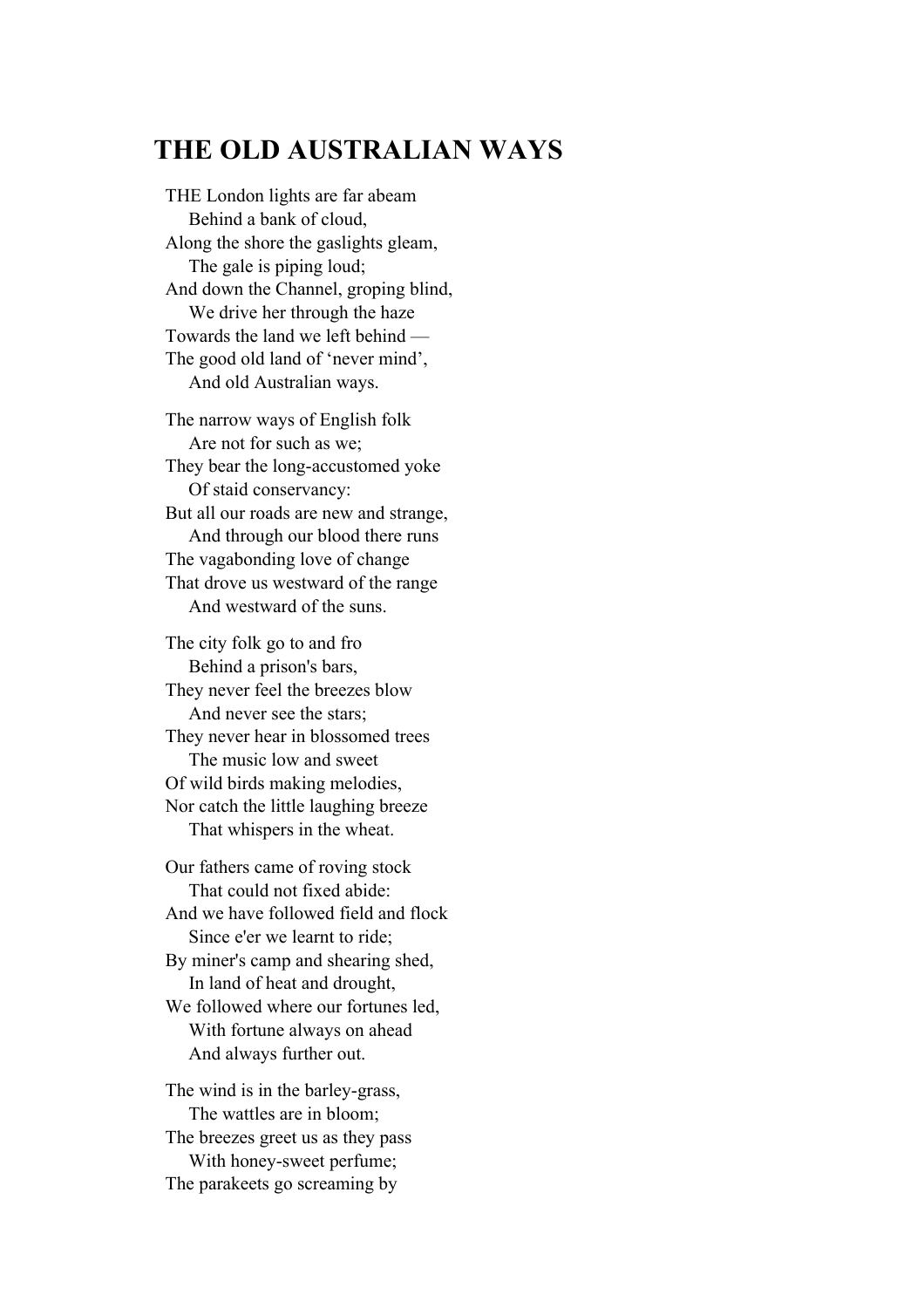With flash of golden wing, And from the swamp the wild-ducks cry Their long-drawn note of revelry, Rejoicing at the Spring.

So throw the weary pen aside And let the papers rest, For we must saddle up and ride Towards the blue hill's breast; And we must travel far and fast Across their rugged maze, To find the Spring of Youth at last, And call back from the buried past The old Australian ways.

When Clancy took the drover's track In years of long ago, He drifted to the outer back Beyond the Overflow; By rolling plain and rocky shelf, With stockwhip in his hand, He reached at last, oh lucky elf, The Town of Come-and-help-yourself In Rough-and-ready Land.

And if it be that you would know The tracks he used to ride, Then you must saddle up and go Beyond the Queensland side — Beyond the reach of rule or law, To ride the long day through, In Nature's homestead — filled with awe You then might see what Clancy saw And know what Clancy knew.

#### THE BALLAD OF THE *CALLIOPE*

 BY the far Samoan shore, Where the league-long rollers pour All the wash of the Pacific on the coral-guarded bay, Riding lightly at their ease, In the calm of tropic seas, The three great nations' warships at their anchors proudly lay. Riding lightly, head to wind, With the coral reefs behind, Three Germans and three Yankee ships were mirrored in the blue; And on one ship unfurled Was the flag that rules the world —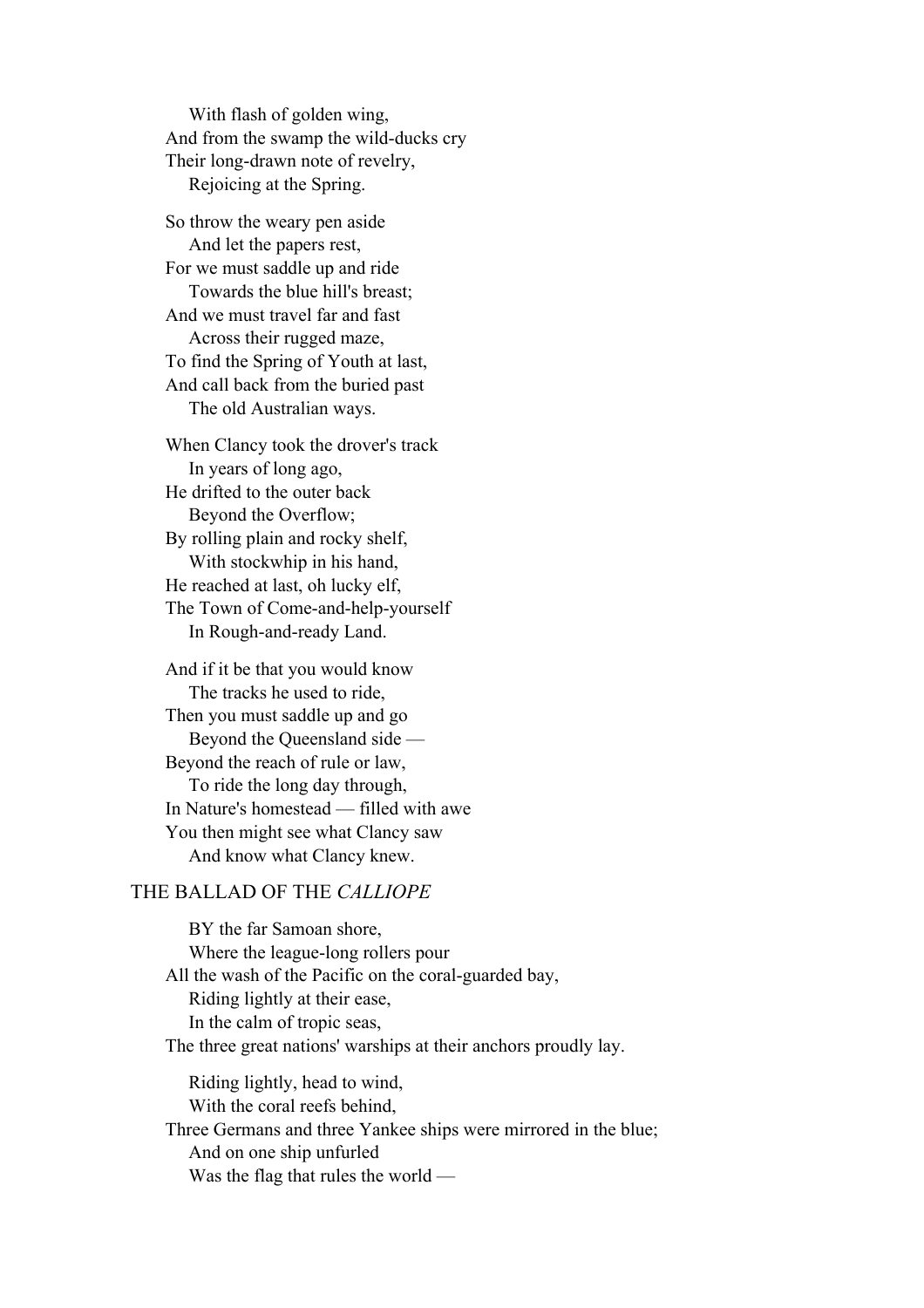For on the old *Calliope* the flag of England flew. When the gentle off-shore breeze, That had scarcely stirred the trees, Dropped down to utter stillness, and the glass began to fall, Away across the main Lowered the coming hurricane, And far away to seaward hung the cloud wrack like a pall. If the word had passed around, 'Let us move to safer ground; 'Let us steam away to seaward' — then this tale were not to tell! But each Captain seemed to say 'If the others stay, I stay!' And they lingered at their moorings till the shades of evening fell. Then the cloud wrack neared them fast, And there came a sudden blast, And the hurricane came leaping down a thousand miles of main! Like a lion on its prey, Leapt the storm fiend on the bay, And the vessels shook and shivered as their cables felt the strain. As the surging seas came by, That were running mountains high, The vessels started dragging, drifting slowly to the lee; And the darkness of the night Hid the coral reefs from sight, And the Captains dared not risk the chance to grope their way to sea. In the dark they dared not shift! They were forced to wait and drift; All hands stood by uncertain would the anchors hold or no. But the men on deck could see If a chance of hope might be — There was little chance of safety for the men who were below. Through that long, long night of dread, While the storm raged overhead, They were waiting by their engines, with the furnace fires aroar. So they waited, staunch and true, Though they knew, and well they knew, They must drown like rats imprisoned if the vessel touched the shore. When the grey dawn broke at last, And the long, long night was past, While the hurricane redoubled, lest its prey should steal away, On the rocks, all smashed and strewn, Were the German vessels thrown, While the Yankees, swamped and helpless, drifted shorewards down the bay.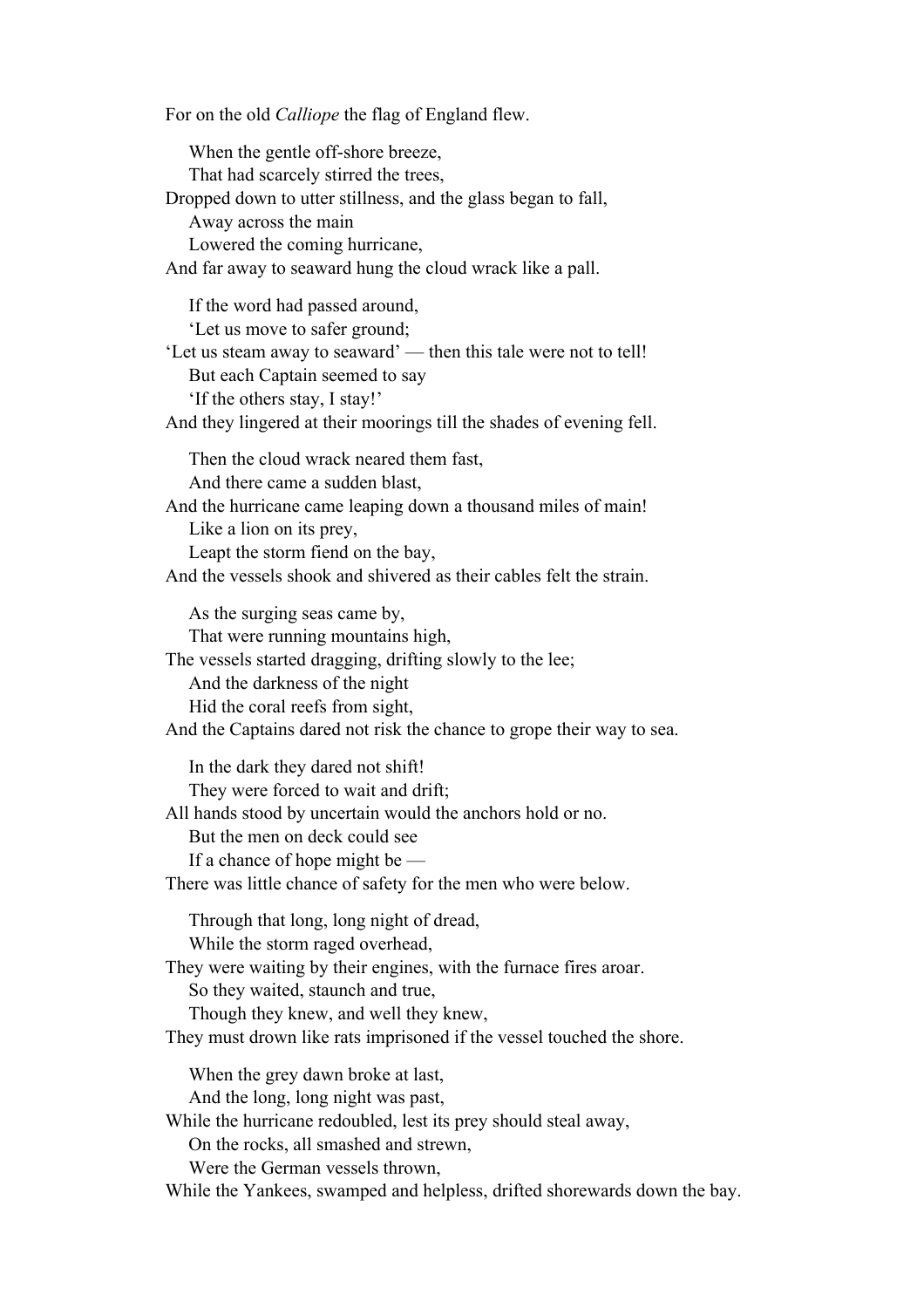Then at last spoke Captain Kane, 'All our anchors are in vain, 'And the Germans and the Yankees they have drifted to the lee! 'Cut the cables at the bow! 'We must trust the engines now! 'Give her steam, and let her have it, lads, we'll fight her out to sea!' And the answer came with cheers From the stalwart engineers, From the grim and grimy firemen at the furnaces below; And above the sullen roar Of the breakers on the shore Came the throbbing of the engines as they laboured to and fro. If the strain should find a flaw, Should a bolt or rivet draw, Then — God help them! for the vessel were a plaything in the tide! With a face of honest cheer, Quoth an English engineer, 'I will answer for the engines that were built on old Thames side! 'For the stays and stanchions taut, 'For the rivets truly wrought, 'For the valves that fit their faces as a glove should fit the hand. 'Give her every ounce of power, 'If we make a knot an hour 'Then it's way enough to steer her and we'll drive her from the land.' Like a foam flake tossed and thrown, She could barely hold her own, While the other ships all helplessly were drifting to the lee. Through the smother and the rout The 'Calliope' steamed out — And they cheered her from the Trenton that was foundering in the sea. Aye! drifting shoreward there, All helpless as they were, Their vessel hurled upon the reefs as weed ashore is hurled. Without a thought of fear The Yankees raised a cheer — A cheer that English-speaking folk should echo round the world.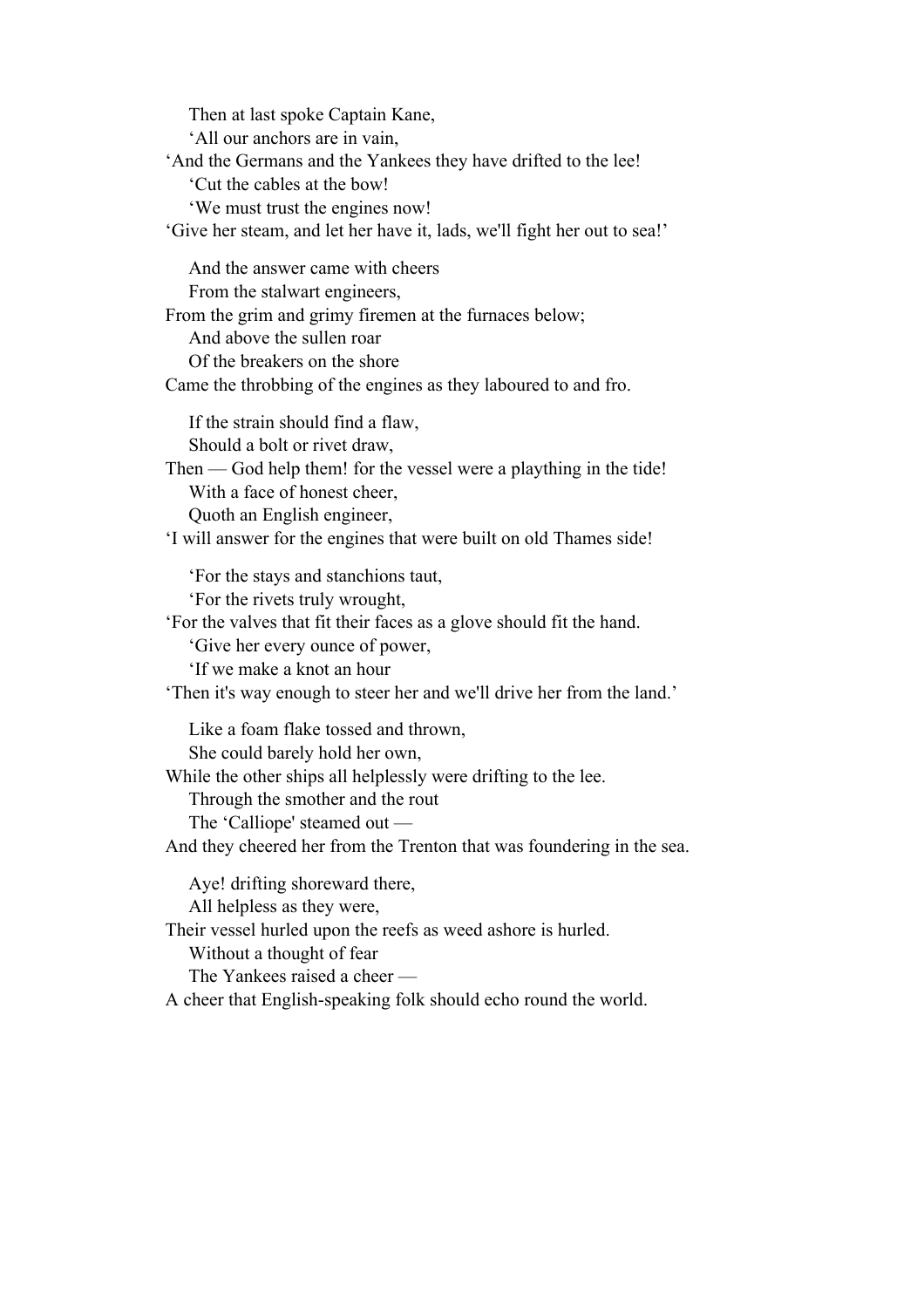### **DO THEY KNOW**

Do they know? At the turn to the straight Where the favourites fail, And every atom of weight Is telling its tale; As some grim old stayer hard-pressed Runs true to his breed, And with head just in front of the rest Fights on in the lead; When the jockeys are out with the whips, With a furlong to go; And the backers grow white to the lips — Do you think *they* don't know? Do they know? As they come back to weigh In a whirlwind of cheers, Though the spurs have left marks of the fray, Though the sweat on the ears Gathers cold, and they sob with distress As they roll up the track,

They know just as well their success As the man on their back.

As they walk through a dense human lane, That sways to and fro,

And cheers them again and again, Do you think *they* don't know?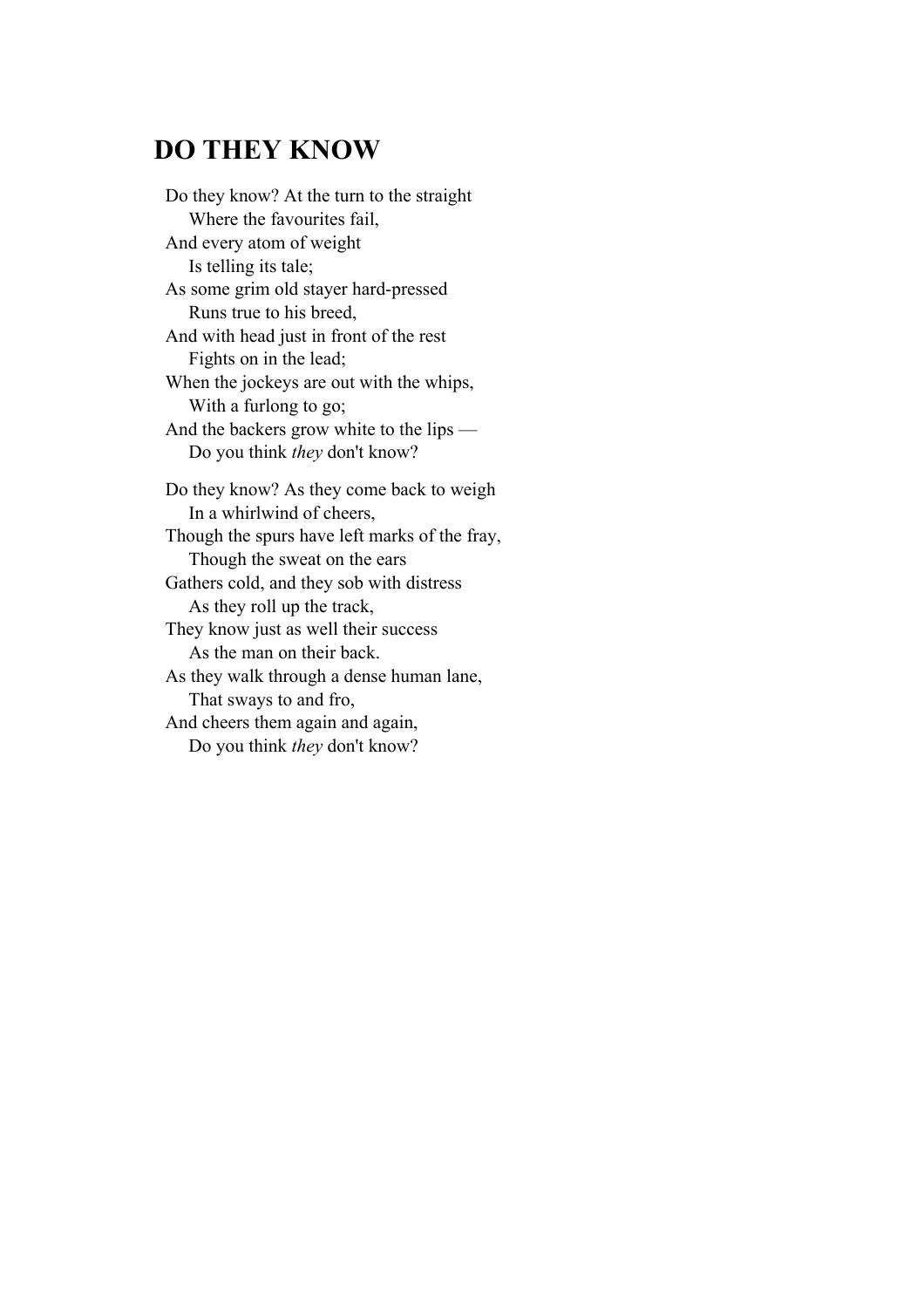### **THE PASSING OF GUNDAGAI**

'I'LL introdooce a friend!' he said, 'And if you've got a vacant pen 'You'd better take him in the shed 'And start him shearing straight ahead, 'He's one of these here quiet men.

'He never strikes — that ain't his game; 'No matter what the others try '*He* goes on shearing just the same. 'I never rightly knew his name — 'We always call him "Gundagai"!'

Our flashest shearer then had gone To train a racehorse for a race, And while his sporting fit was on He couldn't be relied upon,

So 'Gundagai' shore in his place.

Alas for man's veracity! For reputations false and true! This 'Gundagai' turned out to be, For strife and all-round villainy, The very worst I ever knew!

He started racing Jack Devine, And grumbled when I made him stop. The pace he showed was extra fine, But all those pure-bred ewes of mine Were bleeding like a butcher's shop.

He cursed the sheep, he cursed the shed, From roof to rafter, floor to shelf; As for my mongrel ewes, he said, I ought to get a razor blade And shave the blooming things myself.

On Sundays he controlled a 'school', And played 'two-up' the livelong day; And many a young confiding fool He shore of his financial wool;

And when he lost he would not pay.

He organised a shearers' race,

 And 'touched' me to provide the prize. His packhorse showed surprising pace And won hands down — he was The Ace,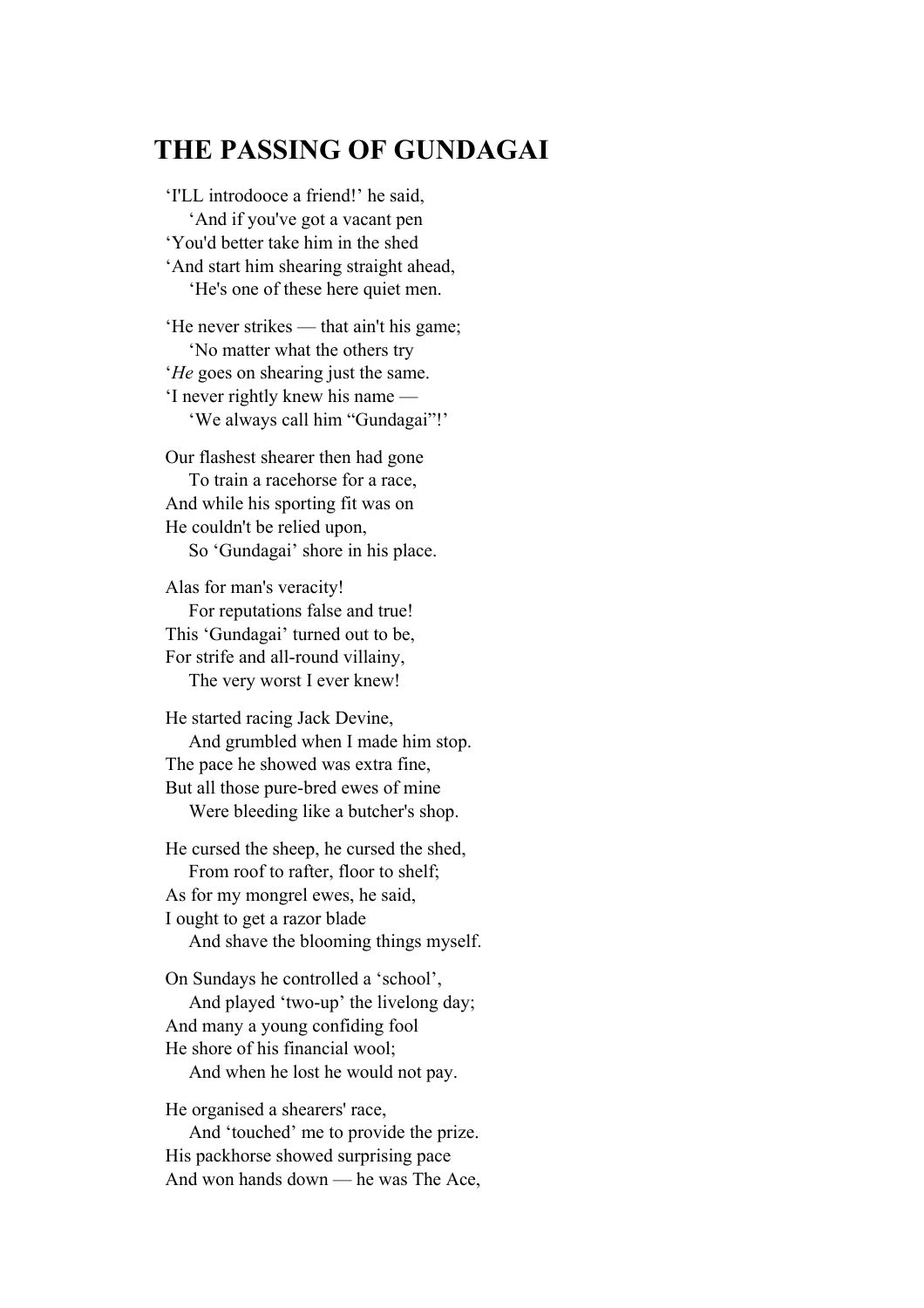A well-known racehorse in disguise.

Next day the bruiser of the shed Displayed an opal-tinted eye, With large contusions on his head. He smiled a sickly smile, and said He'd 'had a cut at "Gundagai"!'

But just as we were getting full Of 'Gundagai' and all his ways, A telegram for 'Henry Bull' Arrived. Said he, 'That's me — all wool! 'Let's see what this here message says.'

He opened it, his face grew white, He dropped the shears and turned away. It ran, 'Your wife took bad last night; 'Come home at once — no time to write, 'We fear she may not last the day.'

He got his cheque — I didn't care To dock him for my mangled ewes; His store account — we 'called it square'. Poor wretch! he had enough to bear, Confronted by such dreadful news.

The shearers raised a little purse To help a mate, as shearers will, 'To pay the doctor and the nurse, 'And if there should be something worse — 'To pay the undertaker's bill.'

They wrung his hand in sympathy, He rode away without a word, His head hung down in misery. A wandering hawker passing by Was told of what had just occurred.

'Well! that's a curious thing,' he said, 'I've known that feller all his life — 'He's had the loan of this here shed! 'I know his wife ain't nearly dead, 'Because he *hasn't got a wife!*'

\* \* \* \* \*

You should have heard the whipcord crack As angry shearers galloped by, In vain they tried to fetch him back. A little dust along the track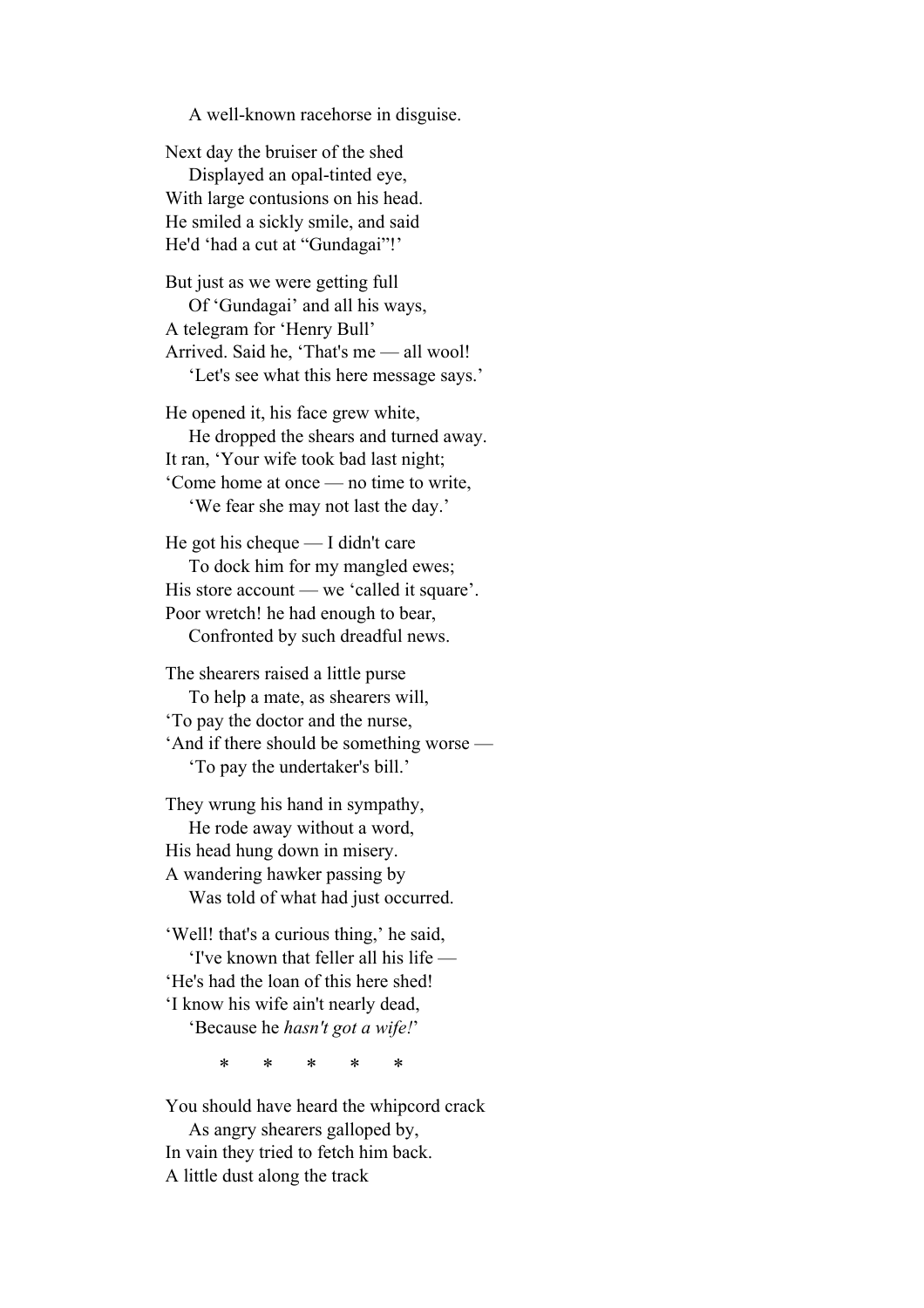Was all they saw of 'Gundagai'.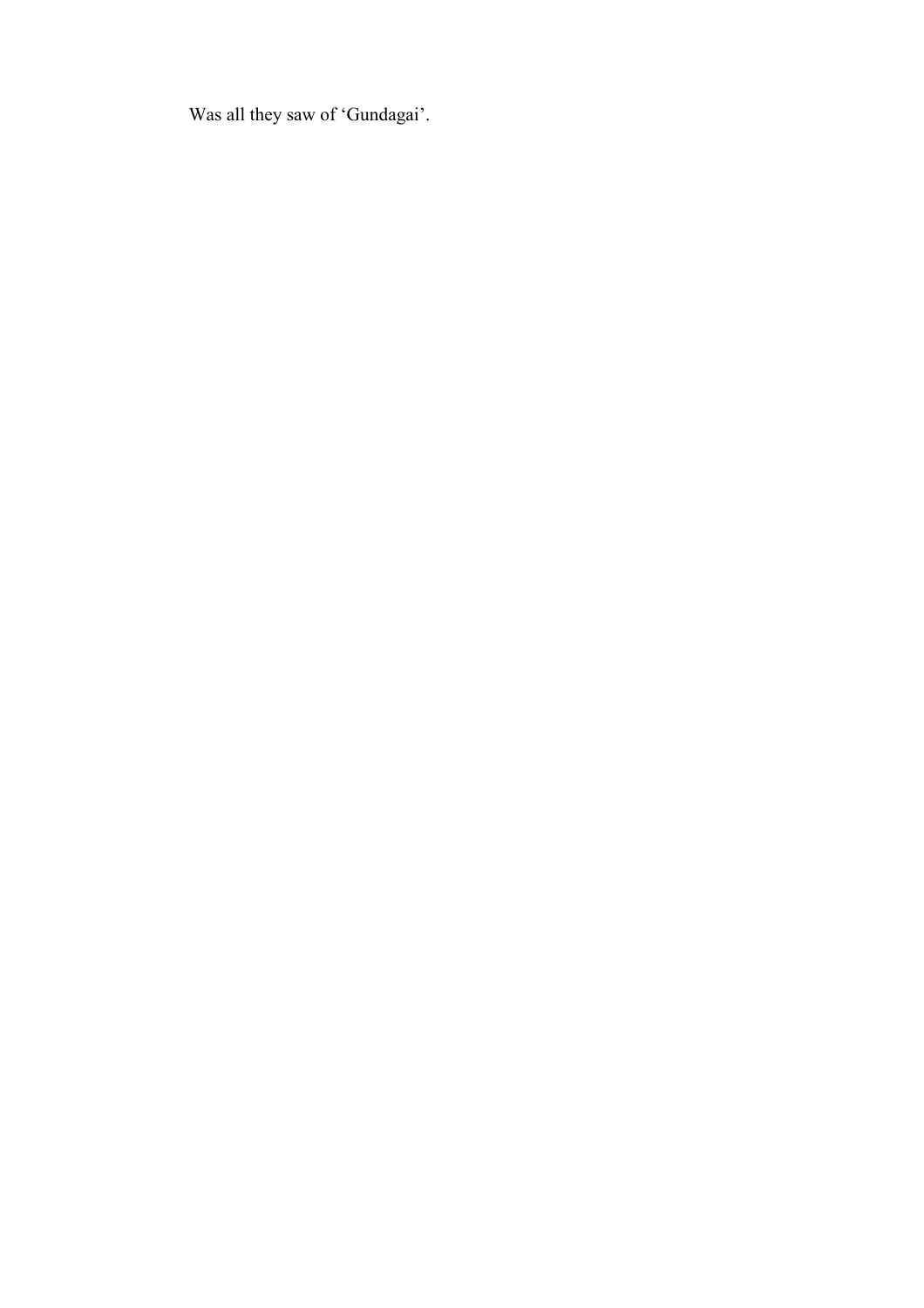## **THE WARGEILAH HANDICAP**

WARGEILAH town is very small, There's no cathedral nor a club, In fact the township, all in all, Is just one unpretentious pub; And there, from all the stations round, The local sportsmen can be found.

The sportsmen of Wargeilah side Are very few but very fit: There's scarcely any sport been tried But what they held their own at it In fact, to search their records o'er, They held their own and something more.

'Twas round about Wargeilah town An English new-chum did infest: He used to wander up and down In baggy English breeches drest — His mental aspect seemed to be Just stolid self-sufficiency.

The local sportsmen vainly sought His tranquil calm to counteract, By urging that he should be brought Within the Noxious Creatures Act. 'Nay, harm him not,' said one more wise, 'He is a blessing in disguise!

'You see, he wants to buy a horse, 'To ride, and hunt, and steeplechase, 'And carry ladies, too, of course, 'And pull a cart and win a race.

'Good gracious! he must be a flat 'To think he'll get a horse like that!

'But since he has so little sense 'And such a lot of cash to burn, 'We'll sell him some experience 'By which alone a fool can learn. 'Suppose we let him have The Trap 'To win Wargeilah Handicap!'

And here, I must explain to you That, round about Wargeilah run, There lived a very aged screw Whose days of brilliancy were done: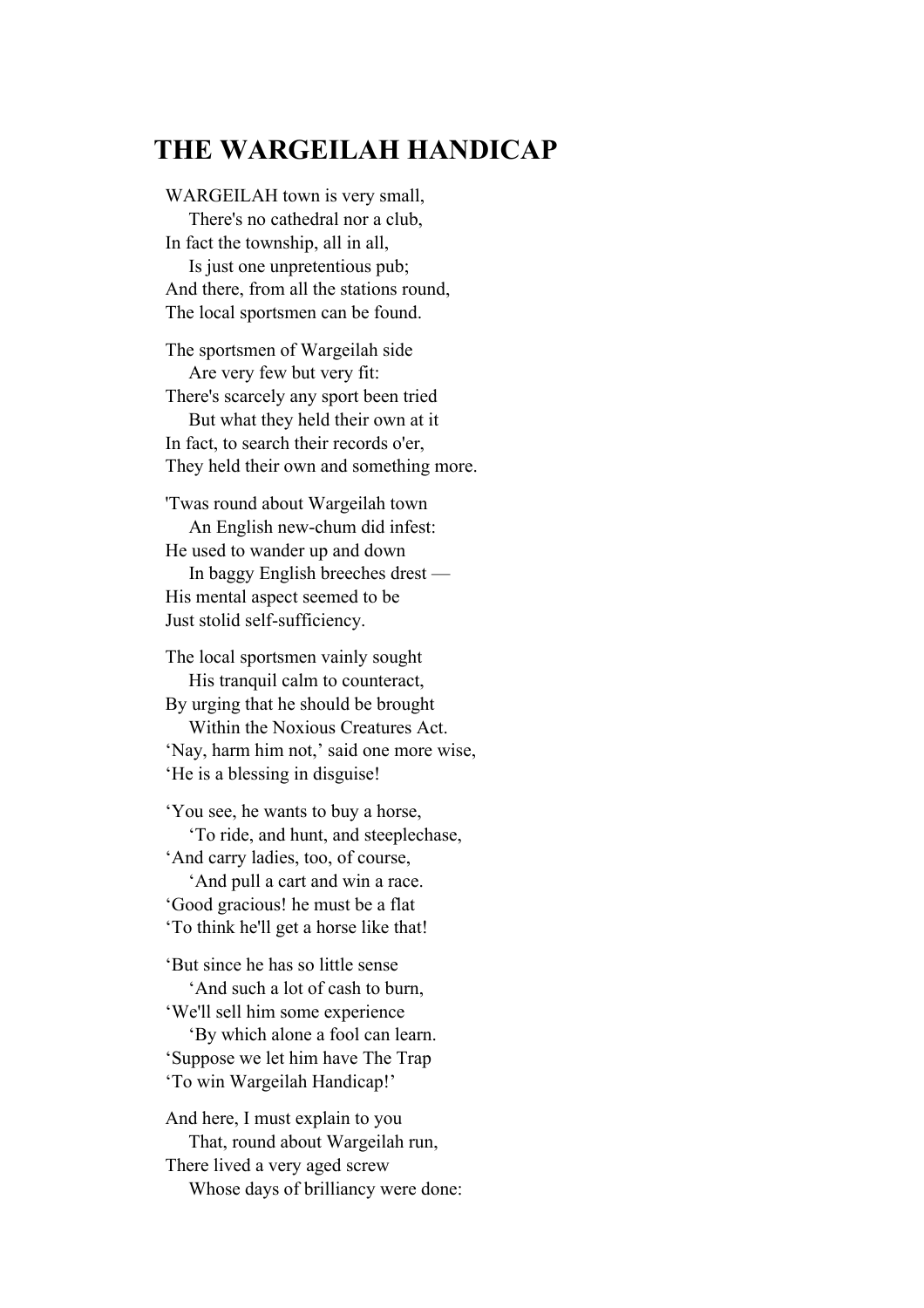A grand old warrior in his prime — But age will beat us all in time.

A trooper's horse in seasons past He did his share to keep the peace, But took to falling, and at last Was cast for age from the Police.

A publican at Conroy's Gap Then bought and christened him The Trap.

When grass was good, and horses dear, He changed his owner now and then At prices ranging somewhere near

 The neighbourhood of two pound ten: And manfully he earned his keep By yarding cows and ration sheep.

They brought him in from off the grass And fed and groomed the old horse up; His coat began to shine like glass —

 You'd think he'd win the Melbourne Cup. And when they'd got him fat and flash They asked the new-chum — fifty — cash!

And when he said the price was high, Their indignation knew no bounds. They said, 'It's seldom you can buy

 'A horse like that for fifty pounds! 'We'll refund twenty if The Trap 'Should fail to win the handicap!'

The deed was done, the price was paid, The new-chum put the horse in train: The local sports were much afraid

 That he would sad experience gain, By racing with some shearer's hack, Who'd beat him half-way round the track.

So, on this guileless English spark They did most fervently impress

That he must keep the matter dark,

 And not let any person guess That he was purchasing The Trap To win Wargeilah Handicap.

They spoke of 'spielers from The Bland', And 'champions from the Castlereagh', And gave the youth to understand That all of these would stop away, And spoil the race, if they should hear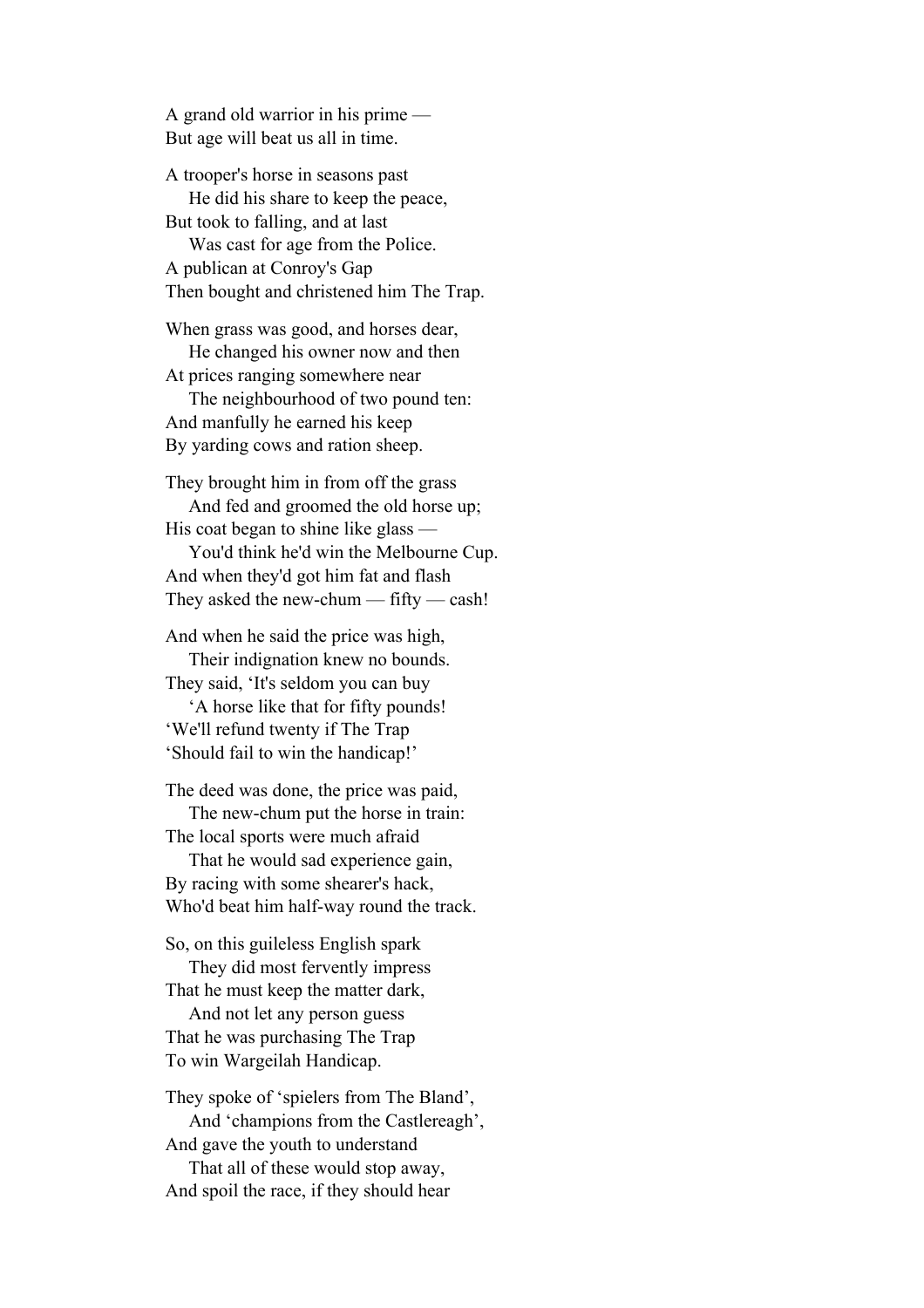That they had got The Trap to fear.

'Keep dark! They'll muster thick as flies

 'When once the news gets sent around 'We're giving such a splendid prize —

 'A Snowdon horse worth fifty pound! 'They'll come right in from Dandaloo, 'And find — that it's a gift to you!'

\* \* \* \* \*

The race came on — with no display, Nor any calling of the card,

But round about the pub all day

 A crowd of shearers, drinking hard, And using language in a strain 'Twere flattery to call profane.

Our hero, dressed in silk attire — Blue jacket and a scarlet cap — With boots that shone like flames of fire, Now did his canter on The Trap,

And walked him up and round about, Until the other steeds came out.

He eyed them with a haughty look, But saw a sight that caught his breath! It was! Ah John! The Chinee cook! In boots and breeches! Pale as death! Tied with a rope, like any sack, Upon a piebald pony's back!

The next, a colt — all mud and burrs! Half-broken, with a black boy up,

Who said, 'You gim'me pair o' spurs, I win the bloomin' Melbourne Cup!' These two were to oppose The Trap For the Wargeilah Handicap!

They're off! The colt whipped down his head, And humped his back and gave a squeal,

And bucked into the drinking shed,

 Revolving like a Cath'rine wheel! Men ran like rats! The atmosphere Was filled with oaths and pints of beer!

But up the course the bold Ah John Beside The Trap raced neck and neck: The boys had tied him firmly on, Which ultimately proved his wreck,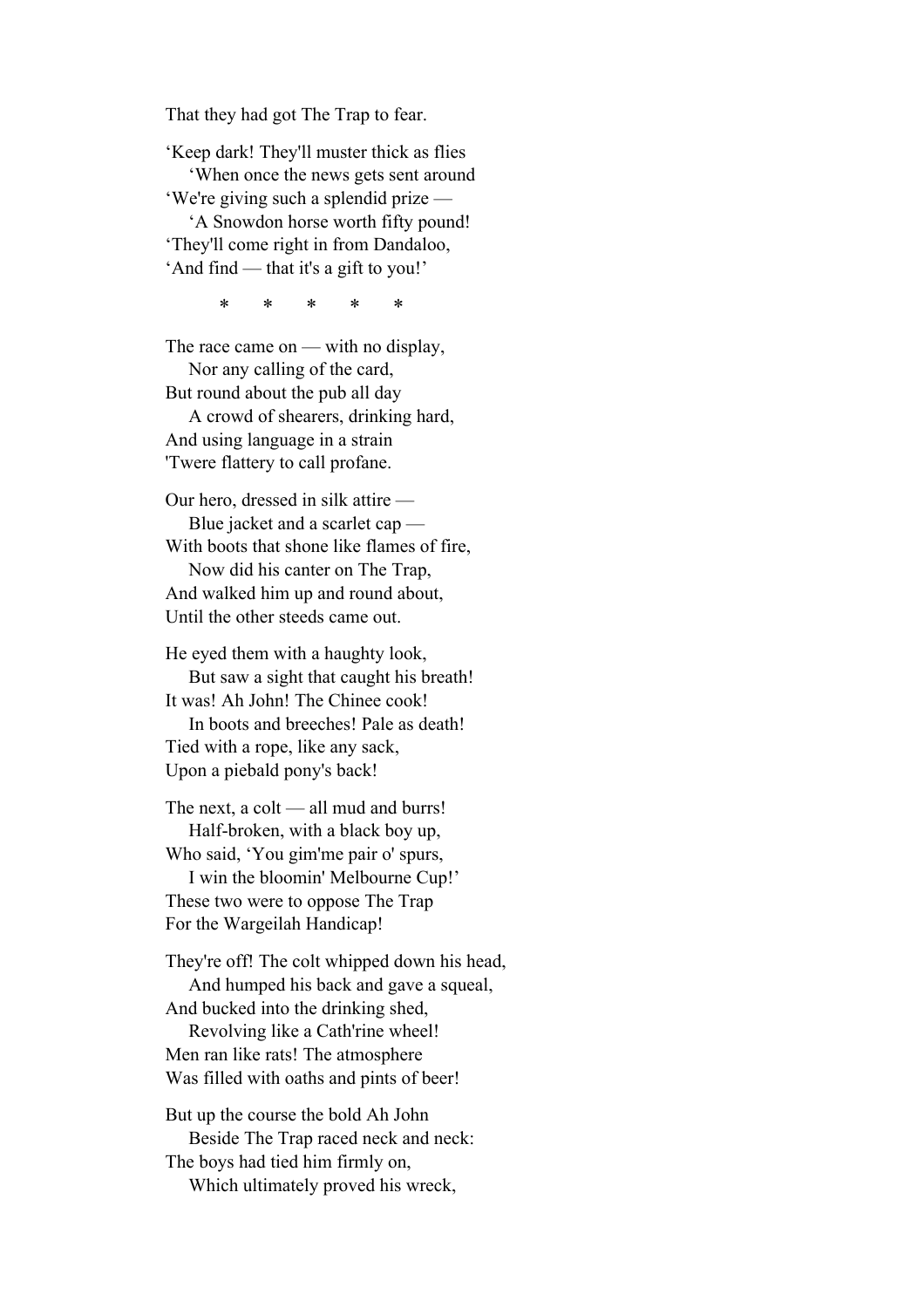The saddle turned, and, like a clown, He rode some distance upside down.

His legs around the horse were tied, His feet towards the heavens were spread, He swung and bumped at every stride And ploughed the ground up with his head! And when they rescued him, The Trap Had won Wargeilah Handicap!

And no enquiries we could make Could tell by what false statements swayed Ah John was led to undertake A task so foreign to his trade! He only smiled and said, 'Hoo Ki! I stop topside, I win all 'li!'

But never, in Wargeilah Town, Was heard so eloquent a cheer As when the President came down, And toasted, in Colonial Beer, 'The finest rider on the course! 'The winner of the Snowdon Horse!'

'You go and get your prize,' he said, 'He's with a wild mob, somewhere round 'The mountains near The Watershed; 'He's honestly worth fifty pound, 'A noble horse, indeed, to win, 'But none of *us* can run him in!

'We've chased him poor, we've chased him fat, 'We've run him till our horses dropped, 'But by such obstacles as that

 'A man like you will not be stopped, 'You'll go and yard him any day, 'So here's your health! Hooray! Hooray!'

\* \* \* \* \*

The day wound up with booze and blow And fights till all were well content, But of the new-chum, all I know

 Is shown by this advertisement — 'For Sale, the well-known racehorse Trap, 'He won Wargeilah Handicap!'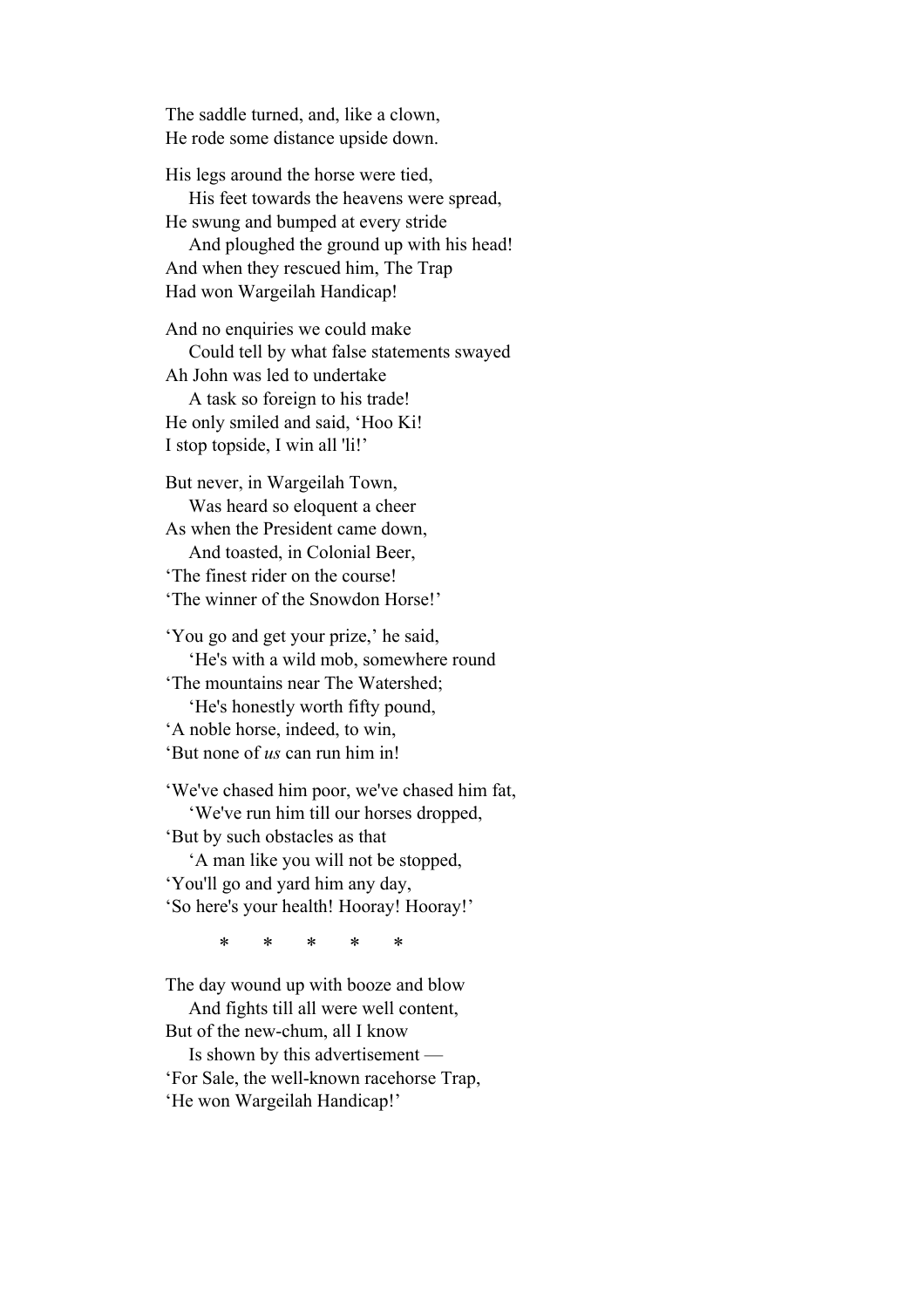### **ANY OTHER TIME**

ALL of us play our very best game — Any other time. Golf or billiards, it's all the same — Any other time. Lose a match and you always say, 'Just my luck! I was 'off' to-day! 'I could have beaten him quite half-way — 'Any other time!' After a fiver you ought to go — Any other time. Every man that you ask says 'Oh,' 'Any *other* time. 'Lend you a fiver! I'd lend you two, 'But I'm overdrawn and my bills are due, 'Wish you'd ask me — now, mind you do — 'Any other time!' Fellows will ask you out to dine — Any other time. 'Not to-night, for we're twenty-nine — 'Any other time. 'Not to-morrow, for cook's on strike, 'Not next day, I'll be out on the bike — 'Just drop in whenever you like — 'Any other time!' Seasick passengers like the sea — Any other time. 'Something . . I ate . . disagreed . . with me! 'Any other time 'Ocean-trav'lling is . . simply bliss, 'Must be my . . liver . . has gone amiss . . 'Why, I would . . laugh . . at a sea . . like this — 'Any other time.' \* \* \* \* \*

Most of us mean to be better men — Any other time: Regular upright characters then — Any other time. Yet somehow as the years go by Still we gamble and drink and lie, When it comes to the last we'll want to die —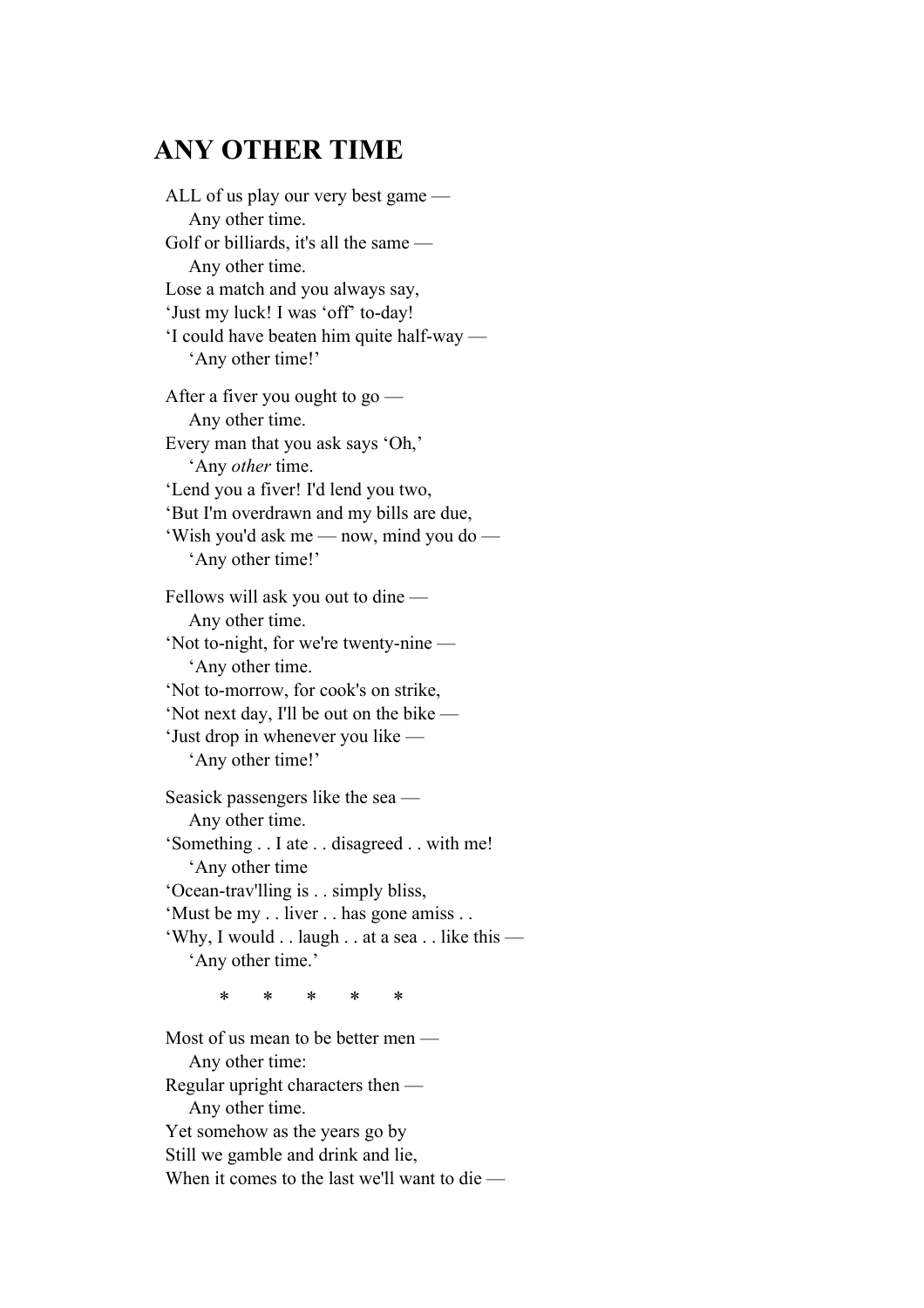Any other time!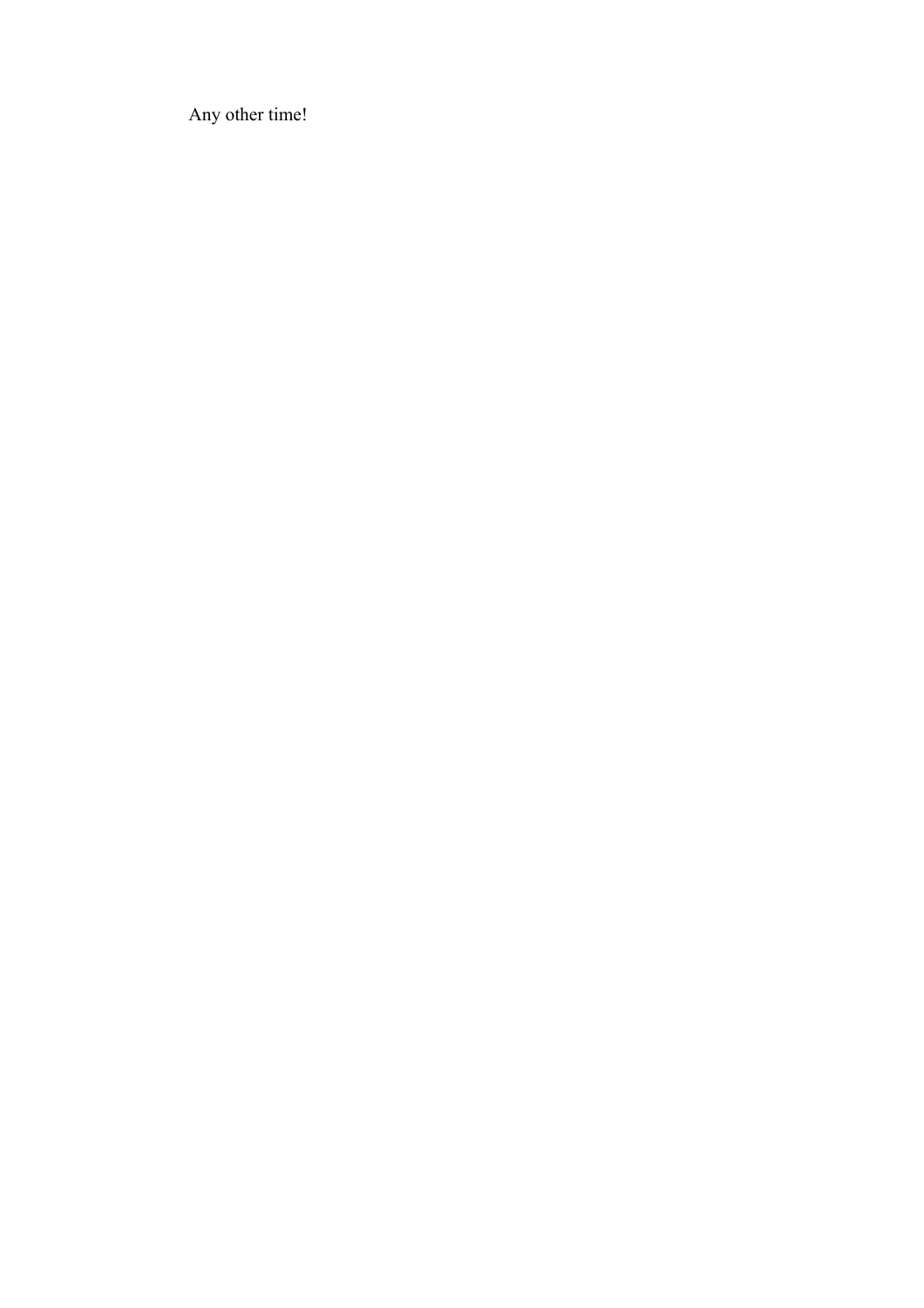## **THE LAST TRUMP**

'YOU led the trump,' the old man said With fury in his eye, 'And yet you hope my girl to wed! 'Young man! your hopes of love are fled, ''Twere better she should die! 'My sweet young daughter sitting there,

 'So innocent and plump! 'You don't suppose that she would care 'To wed an outlawed man who'd dare 'To lead the thirteenth trump!

'If you had drawn their leading spade 'It meant a certain win! 'But no! By Pembroke's mighty shade 'The thirteenth trump you went and played 'And let their diamonds in!

'My girl! Return at my command 'His presents in a lump! 'Return his ring! For understand 'No man is fit to hold your hand 'Who leads a thirteenth trump!

'But hold! Give every man his due 'And every dog his day. 'Speak up and say what made you do 'This dreadful thing — that is, if you 'Have anything to say!'

He spoke. 'I meant at first,' said he, 'To give their spades a bump: 'Or lead the hearts, but then you see 'I thought against us there might be, 'Perhaps, a fourteenth trump!'

\* \* \* \* \*

They buried him at dawn of day Beside a ruined stump: And there he sleeps the hours away And waits for Gabriel to play The last — the fourteenth — trump.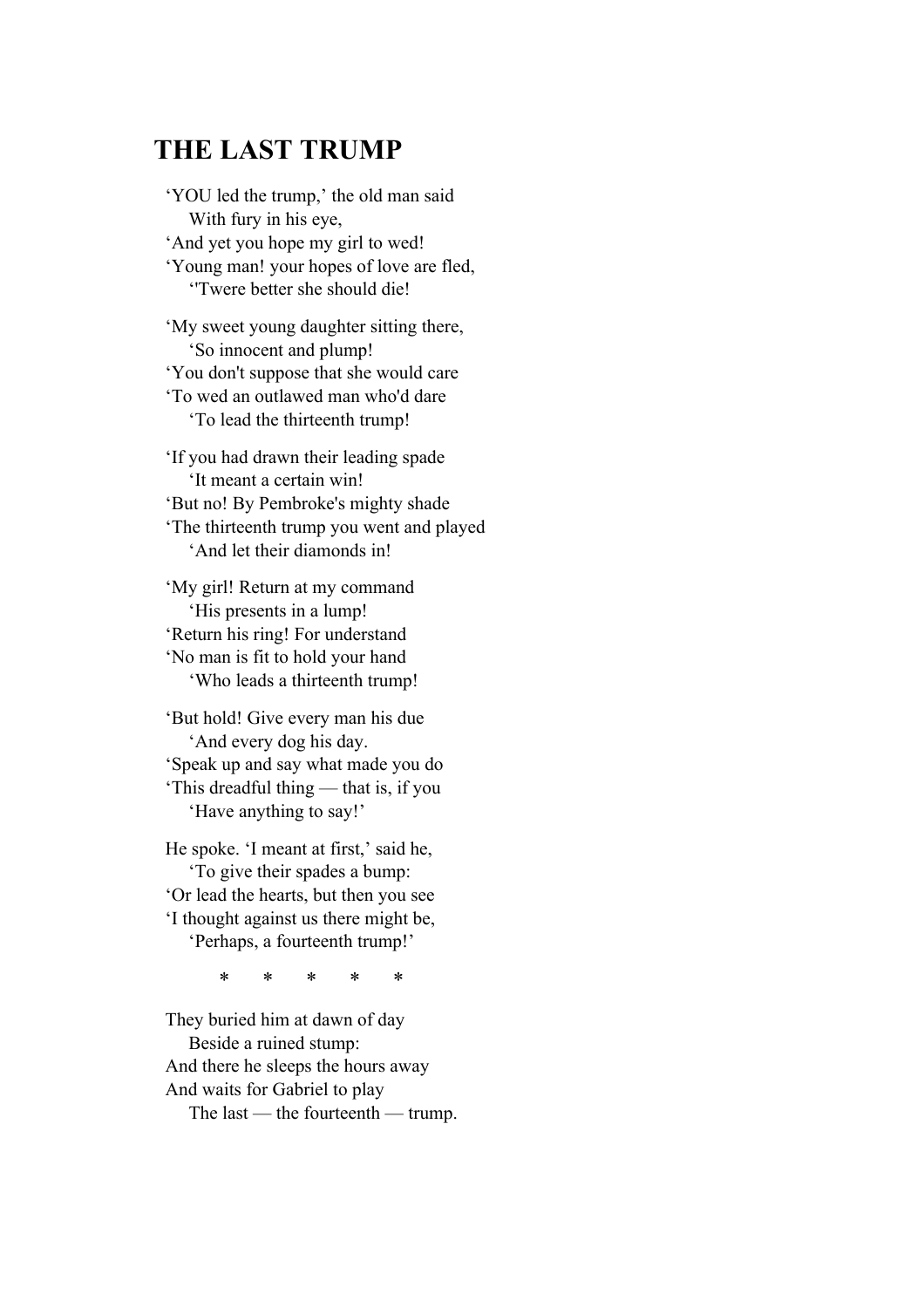### **TAR AND FEATHERS**

 OH! the circus swooped down On the Narrabri town, For the Narrabri populace moneyed are; And the showman he smiled At the folk he beguiled To come all the distance from Gunnedah.

 But a juvenile smart, Who objected to 'part', Went in 'on the nod', and to do it he Crawled in through a crack In the tent at the back, For the boy had no slight ingenuity.

 And says he with a grin, 'That's the way to get in; 'But I reckon I'd better be quiet or 'They'll spiflicate me,' And he chuckled, for he Had the loan of the circus proprietor.

 But the showman astute On that wily galoot Soon dropped, and you'll say that he leathered him — Not he; with a grim Sort of humorous whim, He took him and tarred him and feathered him.

 Says he, 'You can go 'Round the world with a show, 'And knock every Injun and Arab wry; 'With your name and your trade, 'On the posters displayed, 'The feathered what-is-it from Narrabri.'

 Next day for his freak, By a Narrabri beak, He was jawed with a deal of verbosity; For his only appeal Was 'professional zeal' — He wanted another monstrosity.

 Said his worship, 'Begob! 'You are fined forty bob, 'And six shillin's costs to the clurk!' he says. And the Narrabri joy,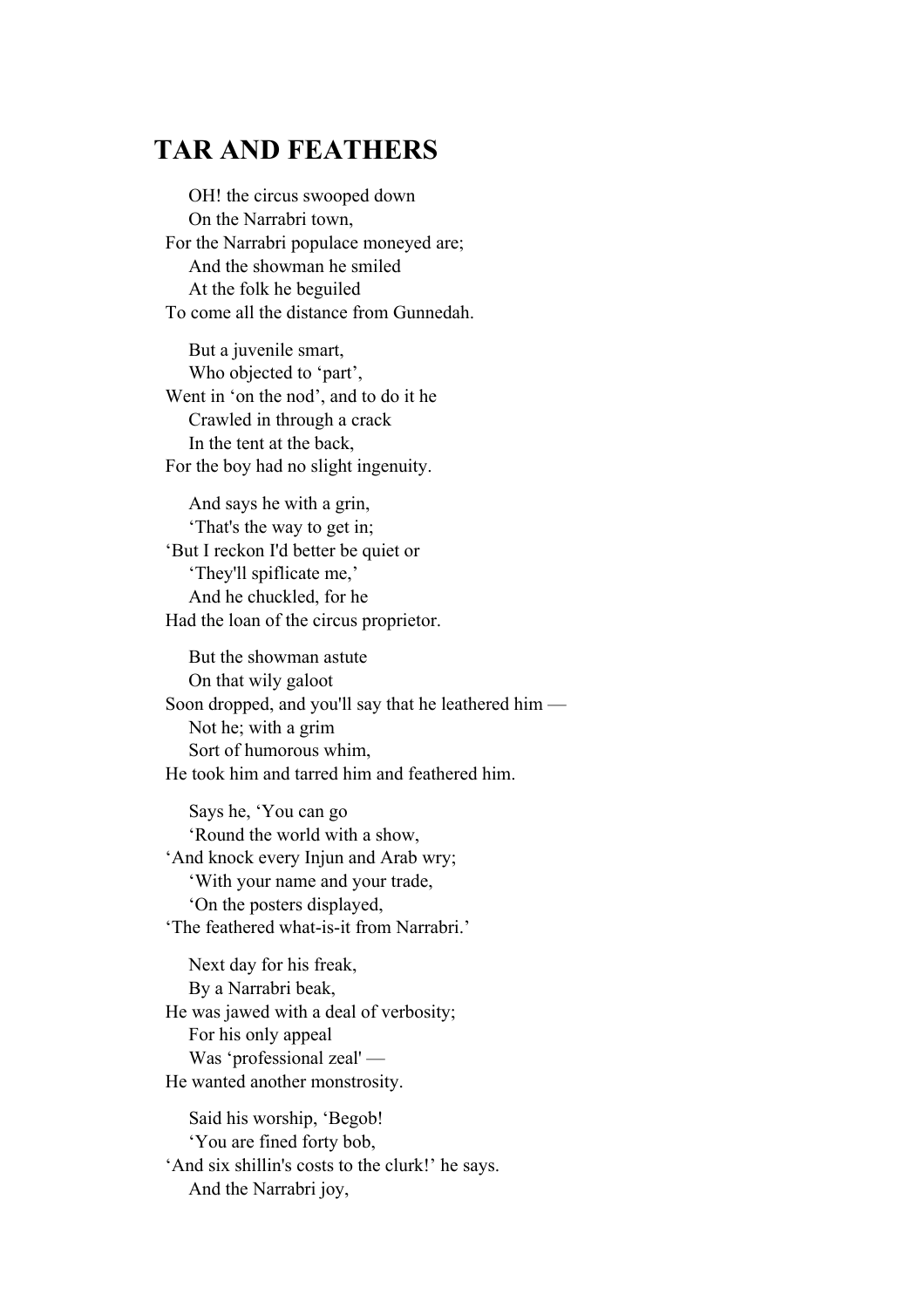Half bird and half boy, Has a 'down' on himself and on circuses.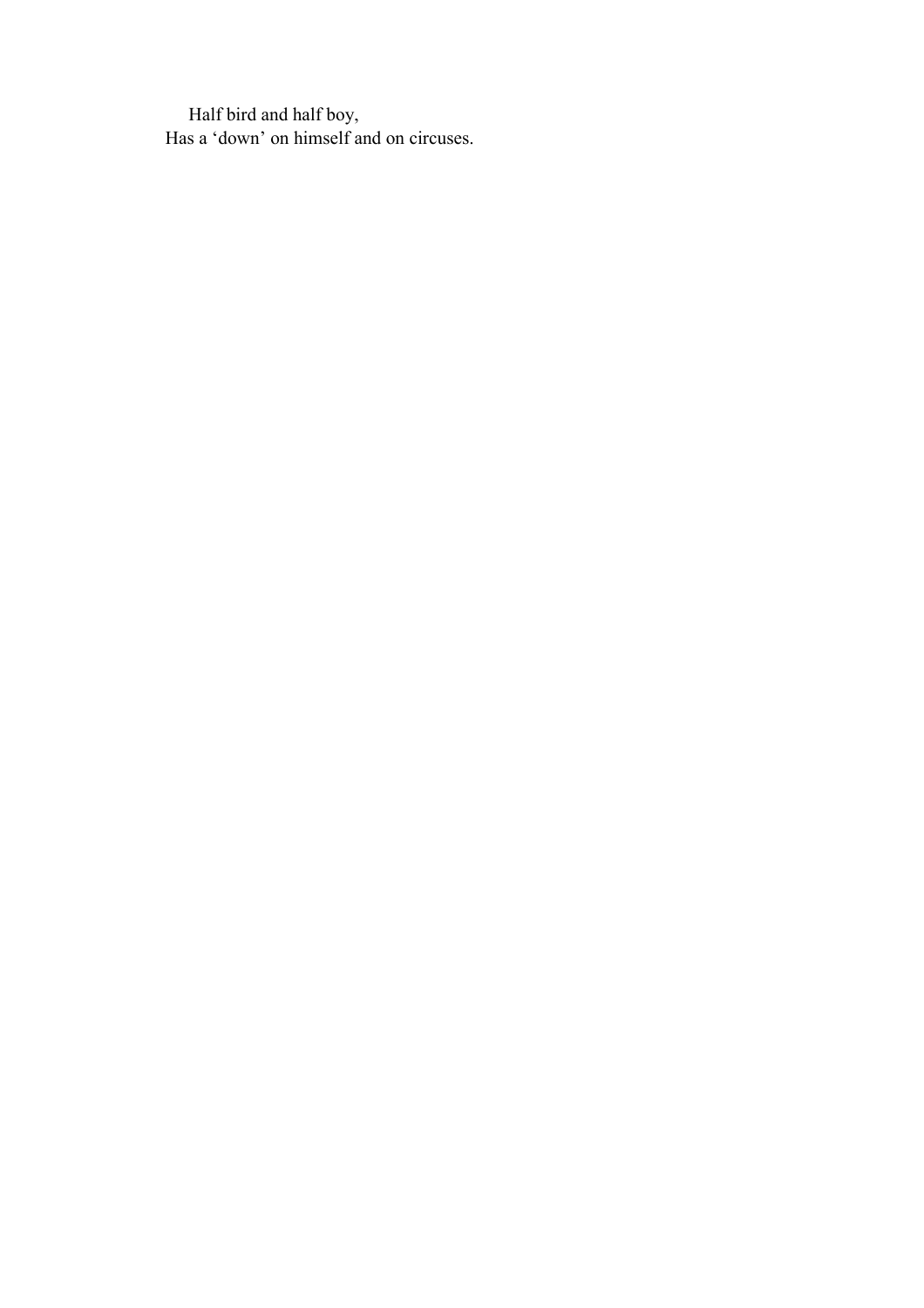### **IT'S GRAND**

IT'S grand to be a squatter And sit upon a post, And watch your little ewes and lambs A-giving up the ghost.

It's grand to be a 'cockie' With wife and kids to keep, And find an all-wise Providence Has mustered all your sheep.

It's grand to be a Western man, With shovel in your hand, To dig your little homestead out From underneath the sand.

It's grand to be a shearer, Along the Darling side, And pluck the wool from stinking sheep That some days since have died.

It's grand to be a rabbit And breed till all is blue, And then to die in heaps because There's nothing left to chew.

It's grand to be a Minister And travel like a swell, And tell the Central District folk To go to — Inverell.

It's grand to be a Socialist And lead the bold array That marches to prosperity At seven bob a day.

It's grand to be an unemployed And lie in the Domain, And wake up every second day And go to sleep again.

It's grand to borrow English tin To pay for wharves and Rocks, And then to find it isn't in The little money-box.

It's grand to be a democrat And toady to the mob,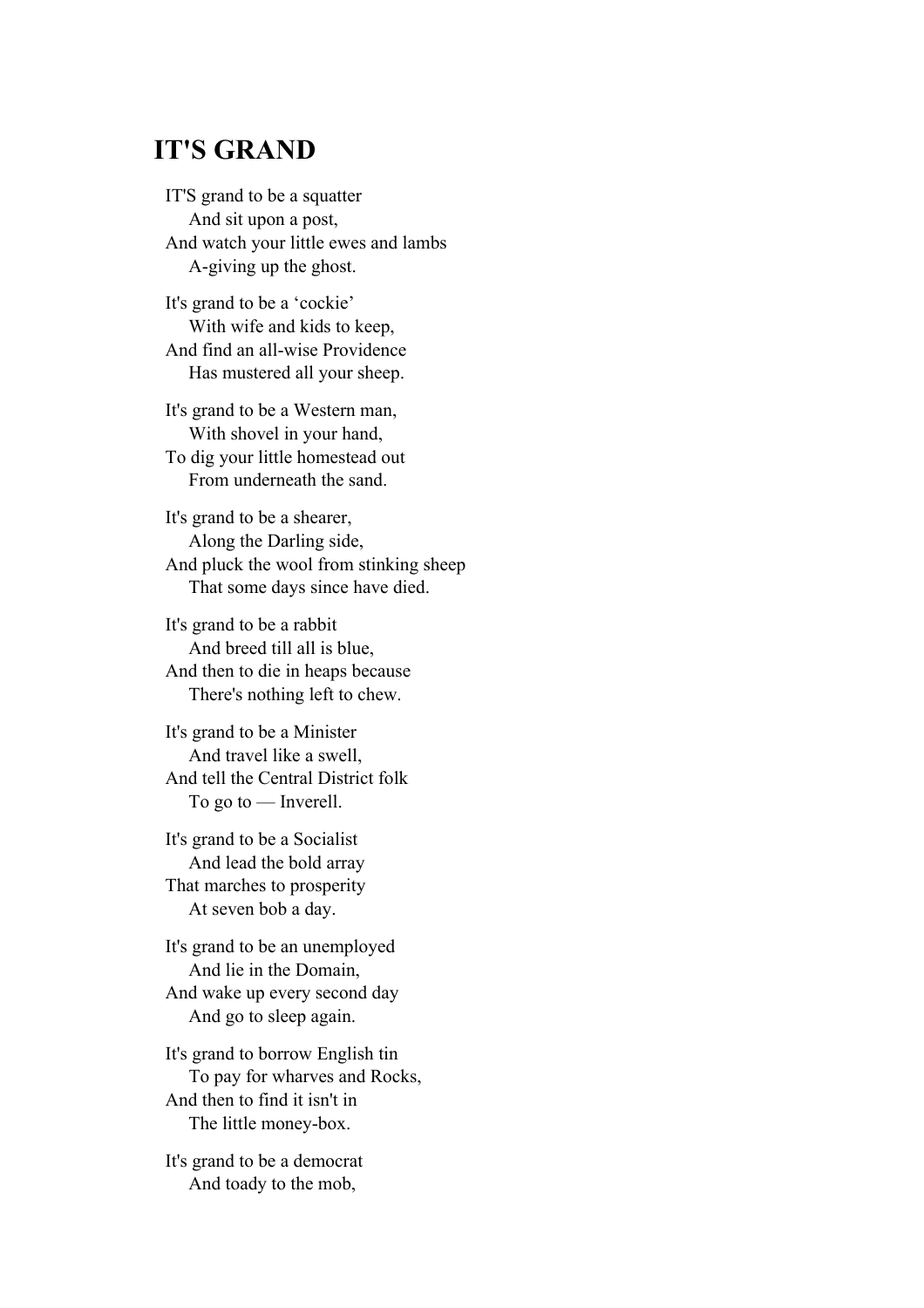For fear that if you told the truth They'd hunt you from your job.

It's grand to be a lot of things In this fair Southern land, But if the Lord would send us rain, That would, indeed, be grand!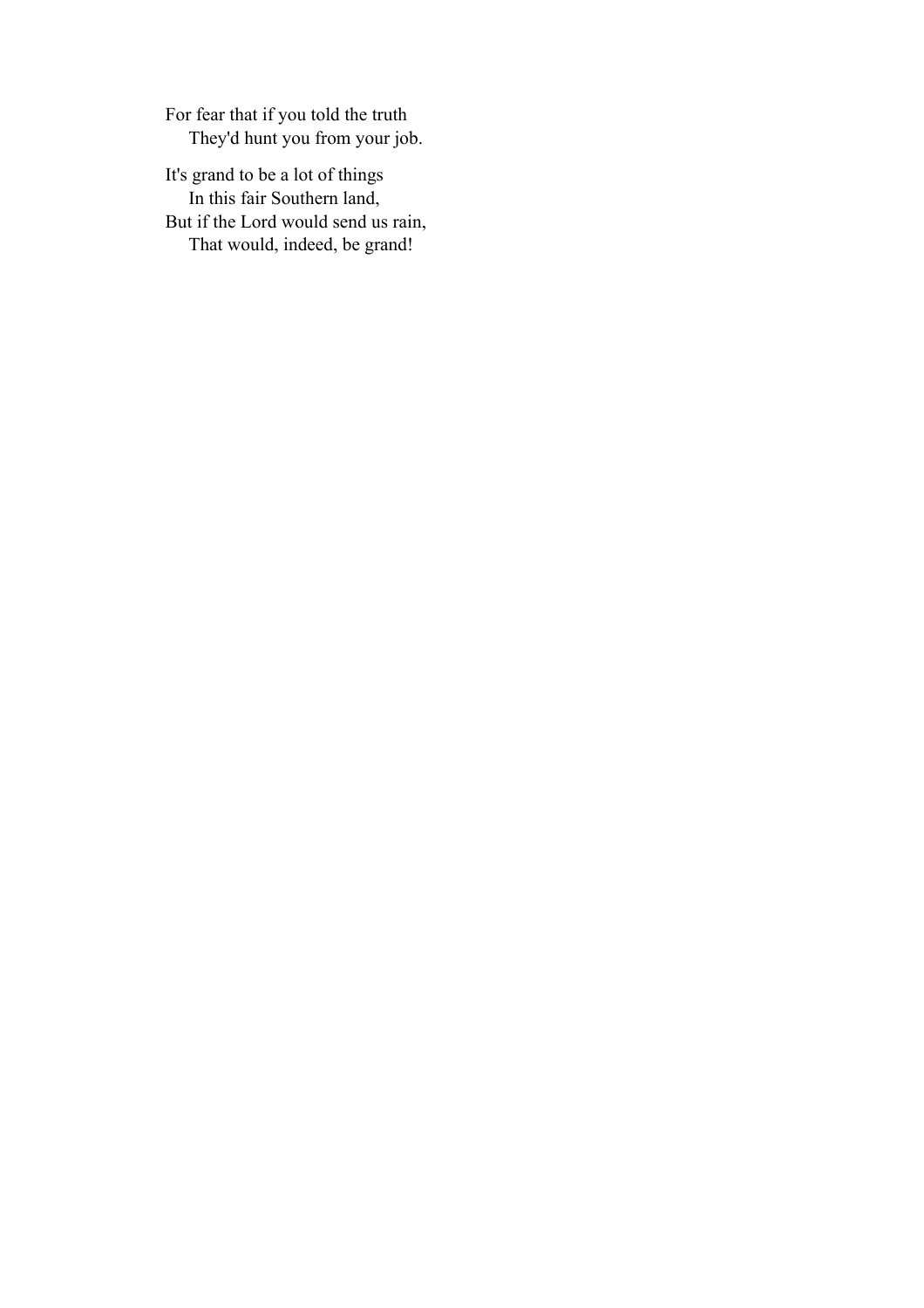# **OUT OF SIGHT**

THEY held a polo meeting at a little country town, And all the local sportsmen came to win themselves renown. There came two strangers with a horse, and I am much afraid They both belonged to what is called 'the take-you-down brigade'.

They said their horse could jump like fun, and asked an amateur To ride him in the steeplechase, and told him they were sure, The last time round, he'd sail away with such a swallow's flight The rest would never see him go — he'd finish out of sight.

So out he went; and, when folk saw the amateur was up, Some local genius called the race 'the dude-in-danger cup'. The horse was known as 'Who's Afraid', by Panic from 'The Fright'. But still his owners told the jock he'd finish out of sight.

And so he did; for 'Who's Afraid', without the least pretence, Disposed of him by rushing through the very second fence; And when they ran the last time round the prophecy was right — For he was in the ambulance, and safely 'out of sight'.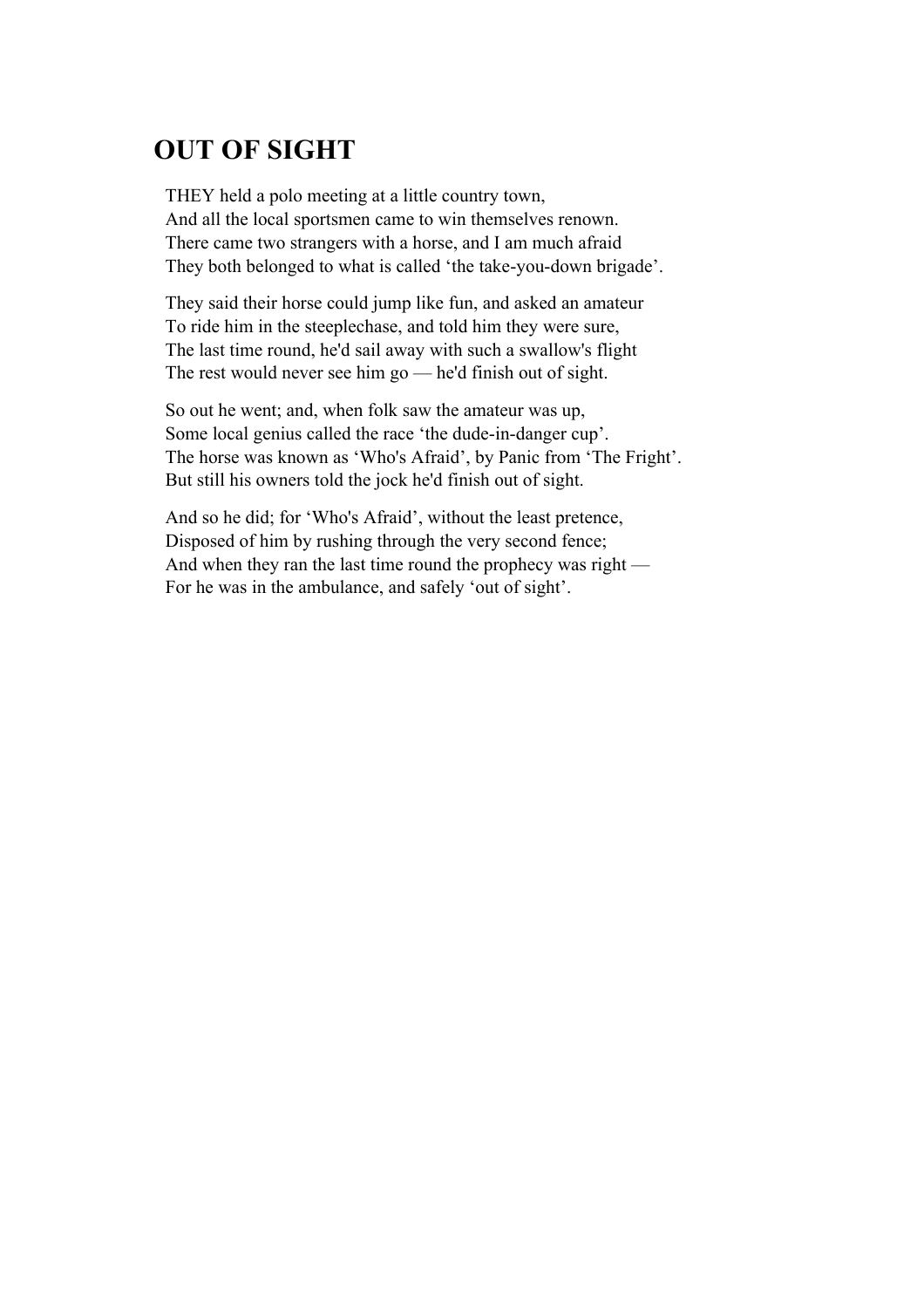## **THE ROAD TO OLD MAN'S TOWN**

THE fields of youth are filled with flowers, The wine of youth is strong: What need have we to count the hours? The summer days are long.

But soon we find to our dismay That we are drifting down The barren slopes that fall away Towards the foothills grim and grey That lead to Old Man's Town.

And marching with us on the track Full many friends we find: We see them looking sadly back For those that dropped behind.

But God forbid a fate so dread — *Alone* to travel down The dreary road we all must tread, With faltering steps and whitening head, The road to Old Man's Town!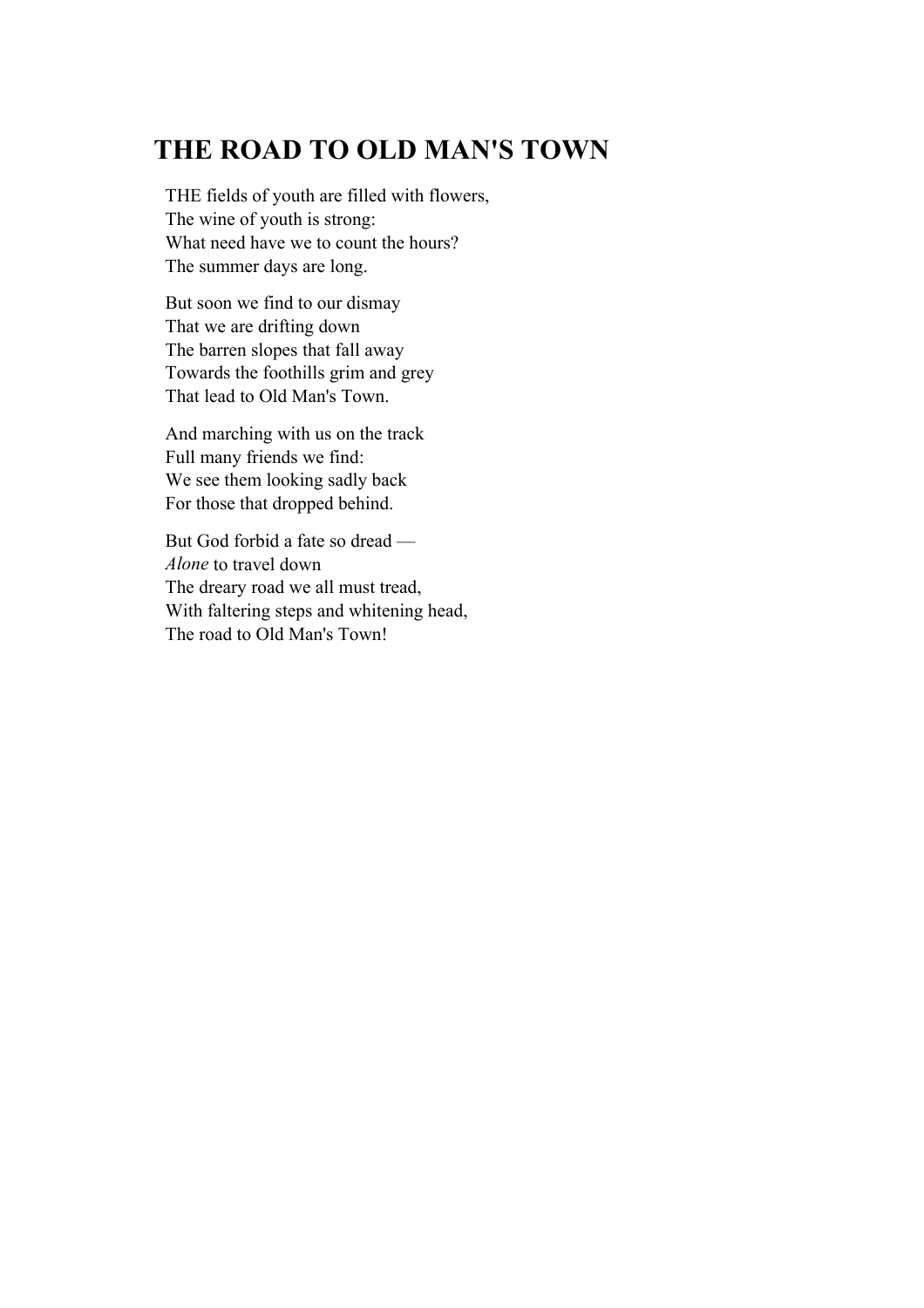#### **THE OLD TIMER'S STEEPLECHASE**

The sheep were shorn and the wool went down At the time of our local racing: And I'd earned a spell — I was burnt and brown — So I rolled my swag for a trip to town And a look at the steeplechasing.

'Twas rough and ready — an uncleared course As rough as the blacks had found it; With barbed-wire fences, topped with gorse, And a water-jump that would drown a horse, And the steeple three times round it.

There was never a fence the tracks to guard, — Some straggling posts defined 'em: And the day was hot, and the drinking hard, Till none of the stewards could see a yard Before nor yet behind 'em!

But the bell was rung and the nags were out, Excepting an old outsider Whose trainer started an awful rout, For his boy had gone on a drinking bout And left him without a rider.

'Is there not one man in the crowd,' he cried, 'In the whole of the crowd so clever, 'Is there not one man that will take a ride 'On the old white horse from the Northern side 'That was bred on the Mooki River?'

'Twas an old white horse that they called The Cow, And a cow would look well beside him; But I was pluckier then than now (And I wanted excitement anyhow), So at last I agreed to ride him.

And the trainer said, 'Well, he's dreadful slow, 'And he hasn't a chance whatever; 'But I'm stony broke, so it's time to show 'A trick or two that the trainers know 'Who train by the Mooki River.

'The first time round at the further side, 'With the trees and the scrub about you, 'Just pull behind them and run out wide 'And then dodge into the scrub and hide,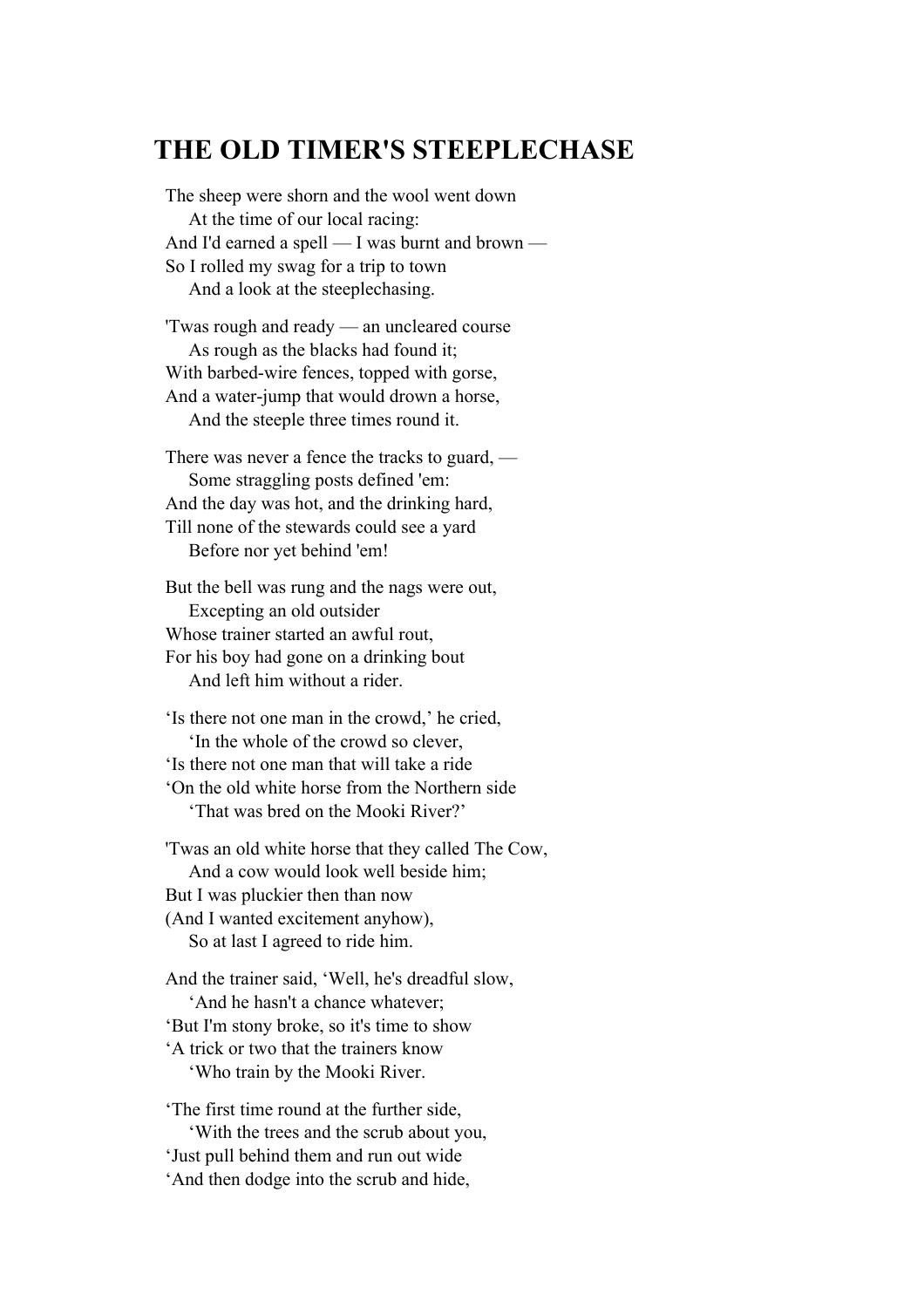'And let them go round without you.

'At the third time round, for the final spin 'With the pace, and the dust to blind 'em, 'They'll never notice if you chip in 'For the last half-mile — you'll be sure to win, 'And they'll think you raced behind 'em.

'At the water-jump you may have to swim — 'He hasn't a hope to clear it — 'Unless he skims like the swallows skim 'At full speed over, but not for him! 'He'll never go next or near it.

'But don't you worry — just plunge across, 'For he swims like a well-trained setter. 'Then hide away in the scrub and gorse 'The rest will be far ahead of course — 'The further ahead the better.

'You must rush the jumps in the last half-round 'For fear that he might refuse 'em; 'He'll try to baulk with you, I'll be bound, 'Take whip and spurs on the mean old hound, 'And don't be afraid to use 'em.

'At the final round, when the field are slow 'And you are quite fresh to meet 'em, 'Sit down, and hustle him all you know 'With the whip and spurs, and he'll have to go — 'Remember, you've *got* to beat 'em!'

\* \* \* \* \*

The flag went down and we seemed to fly, And we made the timbers shiver Of the first big fence, as the stand flashed by, And I caught the ring of the trainer's cry: 'Go on! For the Mooki River!'

I jammed him in with a well-packed crush,

 And recklessly — out for slaughter — Like a living wave over fence and brush We swept and swung with a flying rush,

Till we came to the dreaded water.

Ha, ha! I laugh at it now to think

 Of the way I contrived to work it. Shut in amongst them, before you'd wink, He found himself on the water's brink,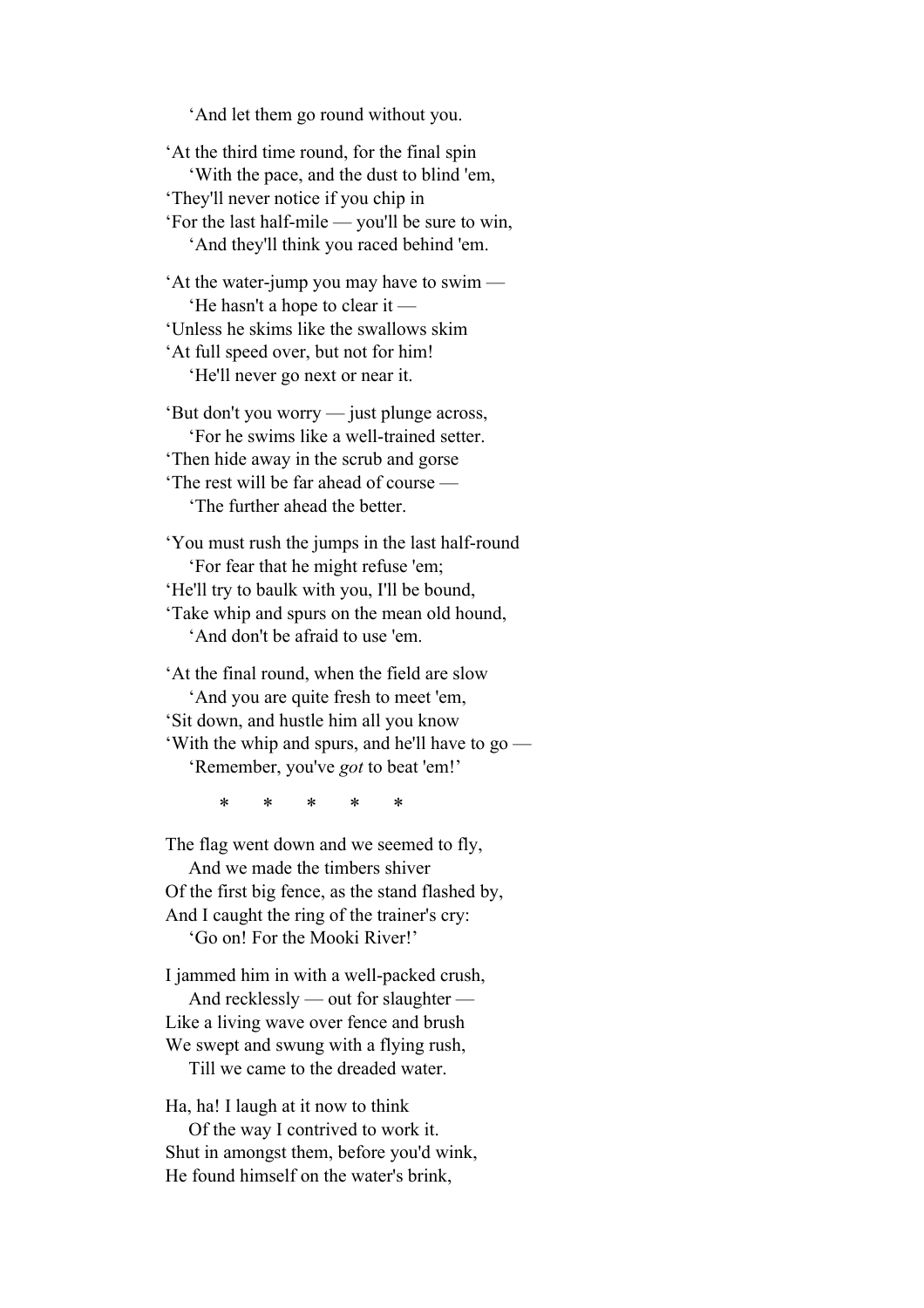With never a chance to shirk it!

The thought of the horror he felt, beguiles The heart of this grizzled rover! He gave a snort you could hear for miles, And a spring would have cleared the Channel Isles And carried me safely over!

Then we neared the scrub, and I pulled him back In the shade where the gum-leaves quiver: And I waited there in the shadows black While the rest of the horses, round the track, Went on like a rushing river!

At the second round, as the field swept by, I saw that the pace was telling; But on they thundered, and by-and-bye As they passed the stand I could hear the cry Of the folk in the distance, yelling!

Then the last time round! And the hoofbeats rang! And I said, 'Well, it's now or never!' And out on the heels of the throng I sprang, And the spurs bit deep and the whipcord sang As I rode! For the Mooki River!

We raced for home in a cloud of dust And the curses rose in chorus. 'Twas flog, and hustle, and jump you must! And The Cow ran well — but to my disgust There was one got home before us.

'Twas a big black horse, that I had not seen In the part of the race I'd ridden; And his coat was cool and his rider clean, And I thought that perhaps I had not been The only one that had hidden.

\* \* \* \* \*

And the trainer came with a visage blue

 With rage, when the race concluded: Said he, 'I thought you'd have pulled us through, But the man on the black horse planted too, *And nearer to home than you did!*'

Alas to think that those times so gay

 Have vanished and passed for ever! You don't believe in the yarn you say? Why, man! 'Twas a matter of every day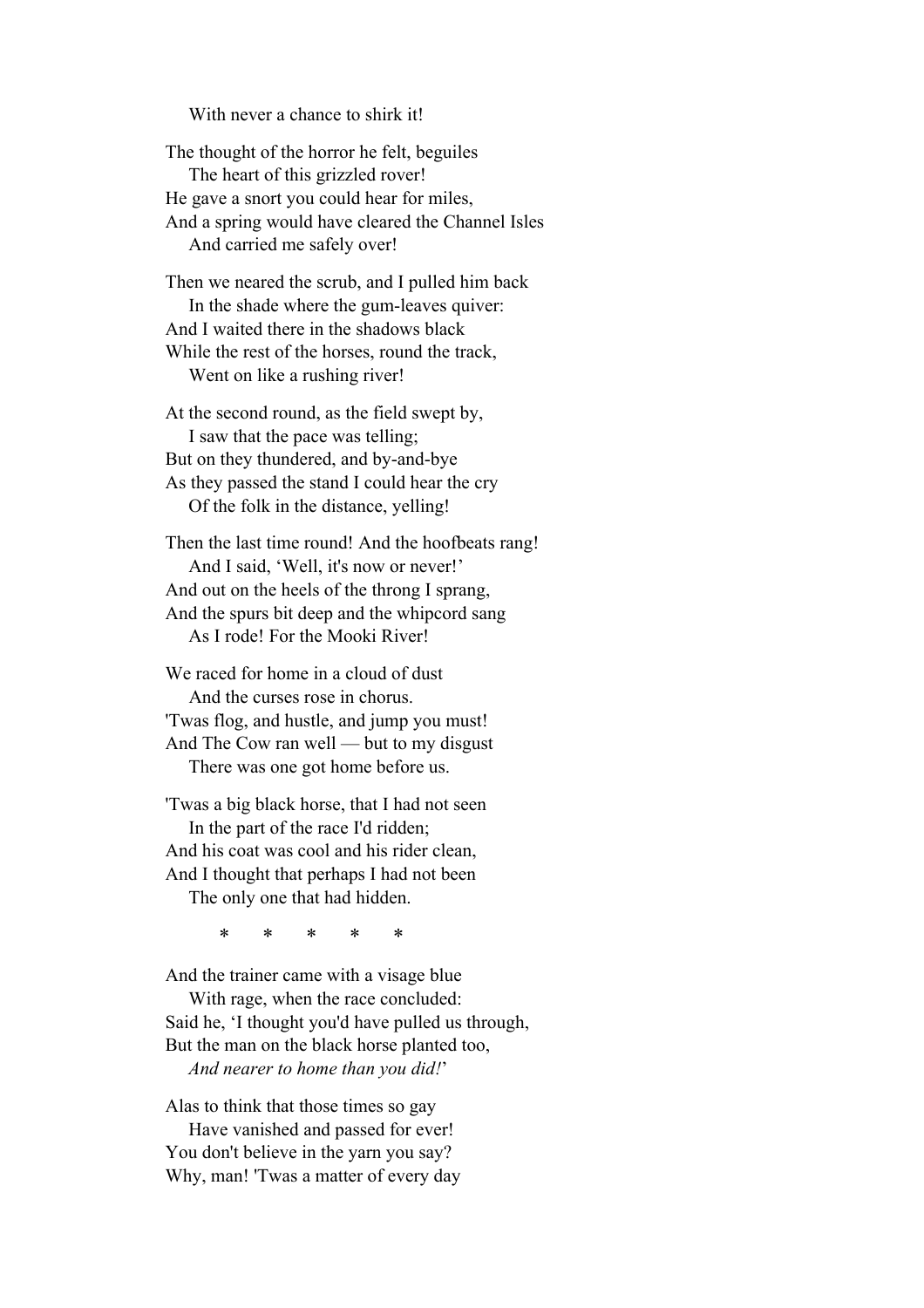When we raced on the Mooki River!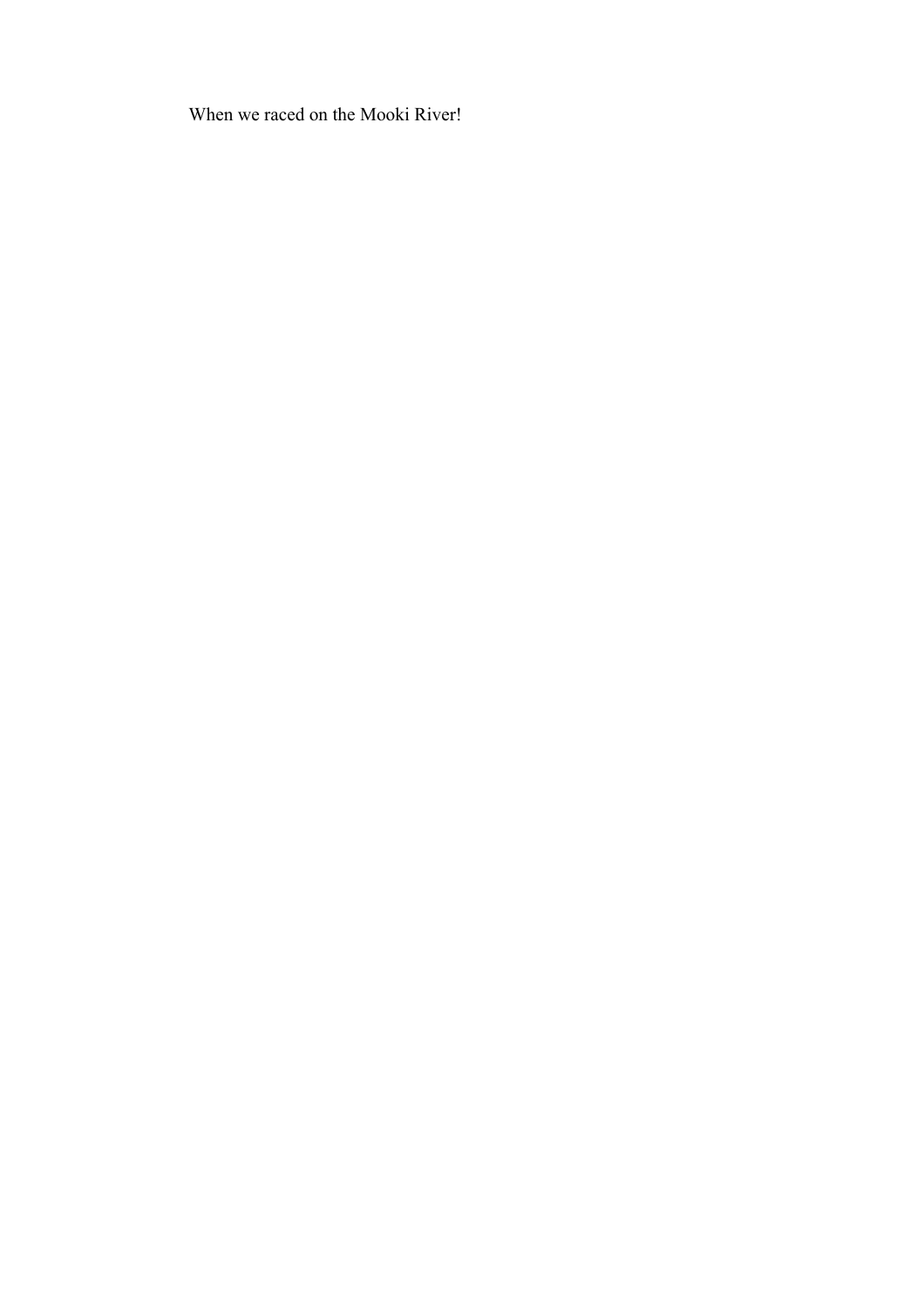#### **IN THE STABLE**

What! You don't like him; well, maybe — we all have our fancies, of course: Brumby to look at you reckon? Well, no: he's a thoroughbred horse; Sired by a son of old Panic — look at his ears and his head — Lop-eared and Roman-nosed, ain't he? — well, that's how the Panics are bred. Gluttonous, ugly and lazy, rough as a tip-cart to ride, Yet if you offered a sovereign apiece for the hairs on his hide That wouldn't buy him, nor twice that; while I've a pound to the good, This here old stager stays by me and lives like a thoroughbred should: Hunt him away from his bedding, and sit yourself down by the wall, Till you hear how the old fellow saved me from Gilbert, O'Maley and Hall.

\* \* \* \* \*

Gilbert and Hall and O'Maley, back in the bushranging days, Made themselves kings of the district — ruled it in old-fashioned ways — Robbing the coach and the escort, stealing our horses at night, Calling sometimes at the homesteads and giving the women a fright: Came to the station one morning — and why they did this no one knows — Took a brood mare from the paddock — wanting some fun, I suppose — Fastened a bucket beneath her, hung by a strap round her flank, Then turned her loose in the timber back of the seven-mile tank.

Go! She went mad! She went tearing

and screaming with fear through the trees,

While the curst bucket beneath her was banging her flanks and her knees. Bucking and racing and screaming she ran to the back of the run, Killed herself there in a gully; by God, but they paid for their fun! Paid for it dear, for the black-boys found tracks, and the bucket, and all, And I swore that I'd live to get even with Gilbert, O'Maley and Hall.

Day after day then I chased them — 'course they had friends on the sly, Friends who were willing to sell them to those who were willing to buy. Early one morning we found them in camp at the Cockatoo Farm One of us shot at O'Maley and wounded him under the arm: Ran them for miles in the ranges, till Hall, with his horse fairly beat, Took to the rocks and we lost him — the others made good their retreat. It was war to the knife then, I tell you, and once, on the door of my shed, They nailed up a notice that offered a hundred reward for my head!

Then we heard they were gone from the district; they stuck up a coach in the West, And I rode by myself in the paddocks, taking a bit of a rest, Riding this colt as a youngster — awkward, half-broken and shy, He wheeled round one day on a sudden; I looked, but I couldn't see why, But I soon found out why, for before me, the hillside rose up like a wall,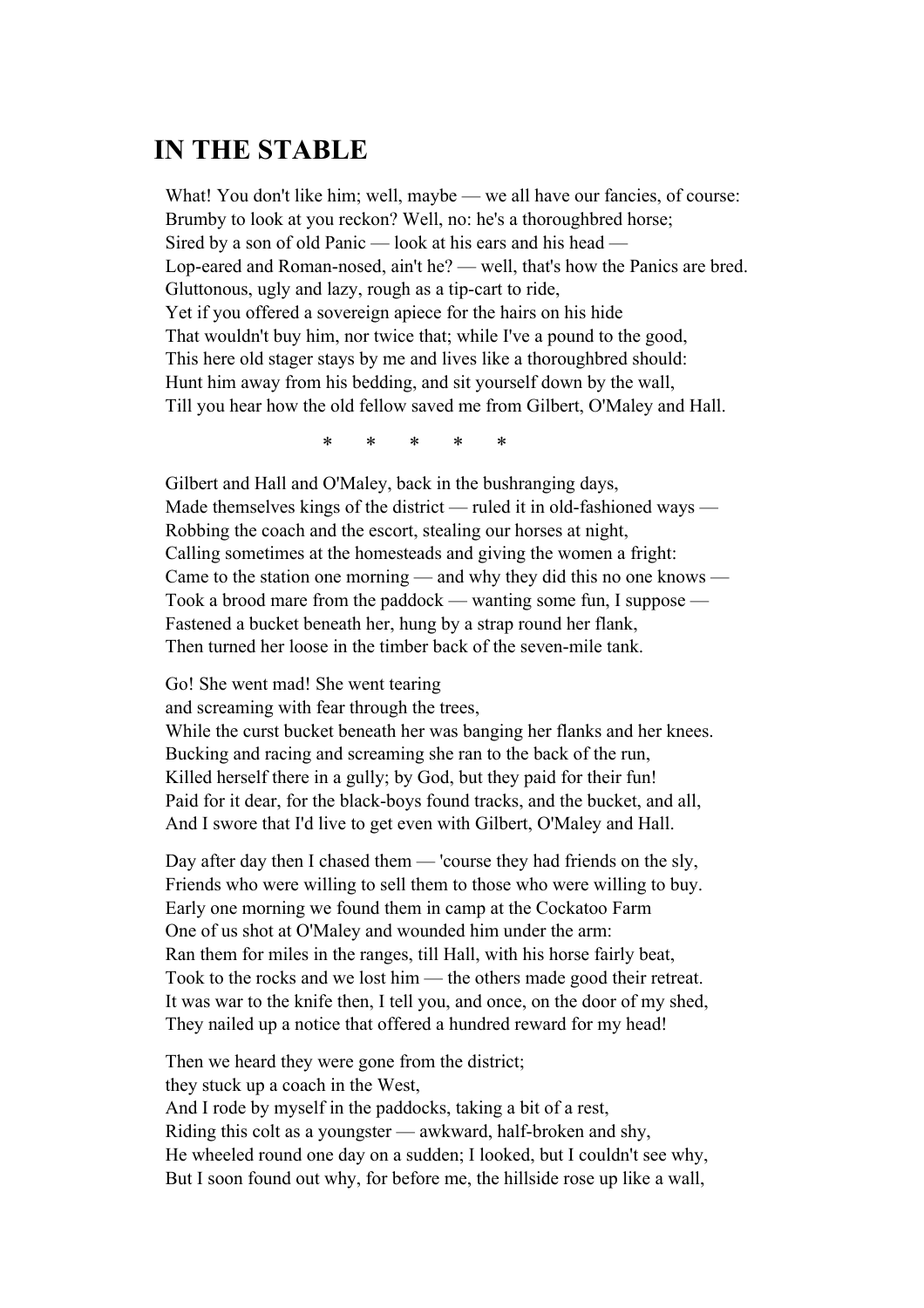And there on the top with their rifles were Gilbert, O'Maley and Hall!

'Twas a good three-mile run to the homestead bad going, with plenty of trees — So I gathered the youngster together, and gripped at his ribs with my knees. 'Twas a mighty poor chance to escape them! It puts a man's nerve to the test On a half-broken colt to be hunted by the best mounted men in the West. But the half-broken colt was a racehorse! He lay down to work with a will, Flashed through the scrub like a clean-skin by Heavens we *flew* down the hill! Over a twenty-foot gully he swept with the spring of a deer And they fired as we jumped, but they missed me a bullet sang close to my ear — And the jump gained us ground, for they shirked it: but I saw as we raced through the gap That the rails at the homestead were fastened — I was caught like a rat in a trap. Fenced with barbed wire was the paddock barbed wire that would cut like a knife — How was a youngster to clear it that never had jumped in his life?

Bang went a rifle behind me — the colt gave a spring, he was hit; Straight at the sliprails I rode him — I felt him take hold of the bit; Never a foot to the right or the left did he swerve in his stride, Awkward and frightened, but honest, the sort it's a pleasure to ride! Straight at the rails, where they'd fastened barbed wire on the top of the post, Rose like a stag and went over, with hardly a scratch at the most; Into the homestead I darted, and snatched down my gun from the wall, And I tell you I made them step lively, Gilbert, O'Maley and Hall!

Yes! There's the mark of the bullet — he's got it inside of him yet Mixed up somehow with his victuals, but bless you he don't seem to fret! Gluttonous, ugly, and lazy — eats any thing he can bite; Now, let us shut up the stable, and bid the old fellow good-night: Ah! We can't breed 'em, the sort that were bred when we old 'uns were young. Yes, I was saying, these bushrangers, none of 'em lived to be hung, Gilbert was shot by the troopers, Hall was betrayed by his friend, Campbell disposed of O'Maley, bringing the lot to an end. But you can talk about riding — I've ridden a lot in the past — Wait till there's rifles behind you, you'll know what it means to go fast! I've steeplechased, raced, and 'run horses', but I think the most dashing of all Was the ride when the old fellow saved me from Gilbert, O'Maley and Hall!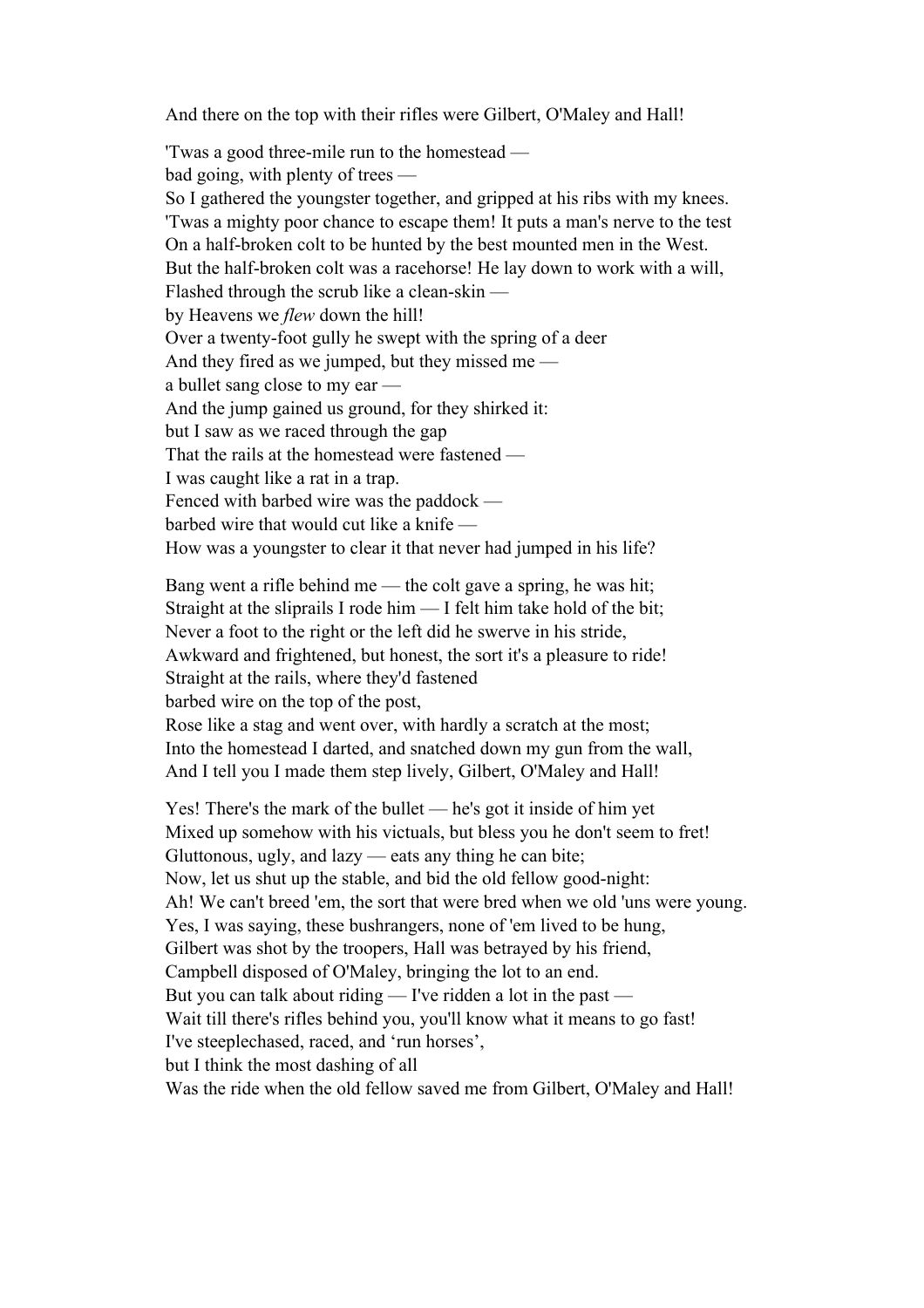## **"HE GIVETH HIS BELOVED SLEEP"**

THE long day passes with its load of sorrow: In slumber deep I lay me down to rest until to-morrow — Thank God for sleep. Thank God for all respite from weary toiling, From cares that creep Across our lives like evil shadows, spoiling God's kindly sleep. We plough and sow, and, as the hours grow later, We strive to reap,

And build our barns, and hope to build them greater Before we sleep.

We toil and strain and strive with one another In hopes to heap Some greater share of profit than our brother Before we sleep.

What will it profit that with tears or laughter Our watch we keep? Beyond it all there lies the Great Hereafter! Thank God for sleep!

For, at the last, beseeching Christ to save us, We turn with deep Heart-felt thanksgiving unto God, who gave us The Gift of Sleep.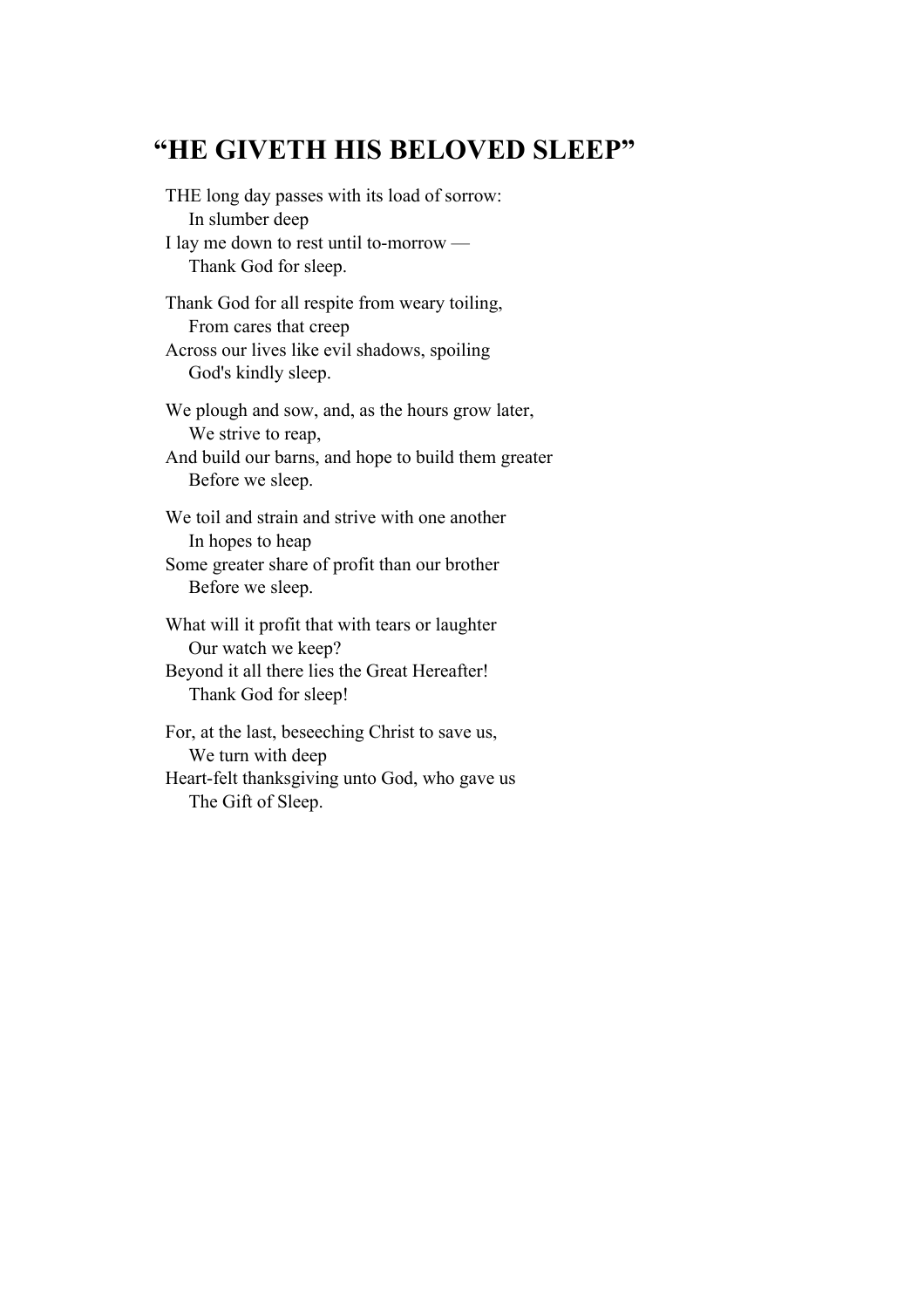## **DRIVER SMITH**

'TWAS Driver Smith of Battery A was anxious to see a fight; He thought of the Transvaal all the day, he thought of it all the night — 'Well, if the battery's left behind, I'll go to the war,' says he, 'I'll go a-driving an ambulance in the ranks of the A.M.C.

'I'm fairly sick of these here parades, it's want of a change that kills 'A-charging the Randwick Rifle Range and aiming at Surry Hills. 'And I think if I go with the ambulance I'm certain to find a show, 'For they have to send the Medical men wherever the troops can go.

'Wherever the rifle bullets flash and the Maxims raise a din, 'It's there you'll find the Medical men a-raking the wounded in — 'A-raking 'em in like human flies — and a driver smart like me 'Will find some scope for his extra skill in the ranks of the A.M.C.'

So Driver Smith he went to the war a-cracking his driver's whip, From ambulance to collecting base they showed him his regular trip. And he said to the boys that were marching past, as he gave his whip a crack, 'You'll walk yourselves to the fight,' says he — 'Lord spare me, I'll drive you back.'

Now, the fight went on in the Transvaal hills for the half of a day or more, And Driver Smith he worked his trip — all aboard for the seat of war! He took his load from the stretcher men and hurried 'em homeward fast Till he heard a sound that he knew full well — a battery rolling past.

He heard the clink of the leading chains and the roll of the guns behind — He heard the crack of the drivers' whips, and he says to 'em, 'Strike me blind, 'I'll miss me trip with this ambulance, although I don't care to shirk, 'But I'll take the car off the line to-day and follow the guns at work.'

Then up the Battery Colonel came a-cursing 'em black in the face. 'Sit down and shift 'em, you drivers there, and gallop 'em into place.' So off the Battery rolled and swung, a-going a merry dance, And holding his own with the leading gun goes Smith with his ambulance.

They opened fire on the mountain side, a-peppering by and large, When over the hill above their flank the Boers came down at the charge; They rushed the guns with a daring rush, a-volleying left and right, And Driver Smith with his ambulance moved up to the edge of the fight.

The gunners stuck to their guns like men, and fought like the wild cats fight, For a Battery man don't leave his gun with ever a hope in sight; But the bullets sang and the Mausers cracked and the Battery men gave way, Till Driver Smith with his ambulance drove into the thick of the fray.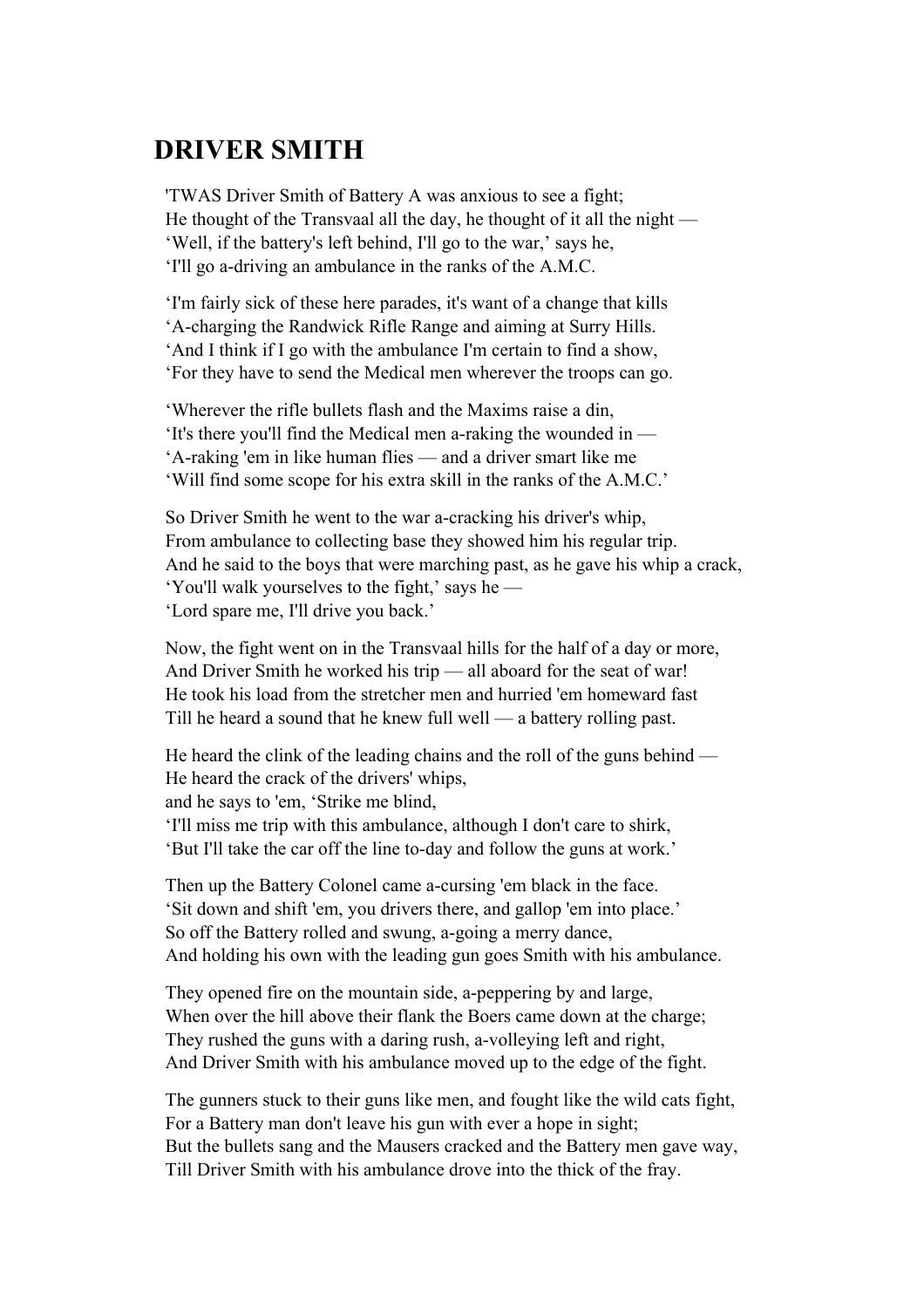He saw the head of the Transvaal troop a-thundering to and fro, A hard old face with a monkey beard — a face that he seemed to know; 'Now, who's that leader,' said Driver Smith, 'I've seen him before to-day. 'Why, bless my heart, but it's Kruger's self,' and he jumped for him straight away.

He collared old Kruger round the waist and hustled him into the van. It wasn't according to stretcher drill for raising a wounded man; But he forced him in and said, 'All aboard, we're off for a little ride, And you'll have the car to yourself,' says he, 'I reckon we're full inside.'

He wheeled his team on the mountain side and set 'em a merry pace, A-galloping over the rocks and stones, and a lot of the Boers gave chase; But Driver Smith had a fairish start, and he said to the Boers, 'Good-day, 'You have Buckley's chance for to catch a man that was trained in Battery A.'

He drove his team to the hospital and said to the P.M.O., 'Beg pardon, sir, but I missed a trip, mistaking the way to go; 'And Kruger came to the ambulance and asked could we spare a bed, 'So I fetched him here, and we'll take him home to show for a bob a head.'

So the word went round to the English troops to say they need fight no more, For Driver Smith with his ambulance had ended the blooming war: And in London now at the music halls he's starring it every night, And drawing a hundred pounds a week to tell how he won the fight.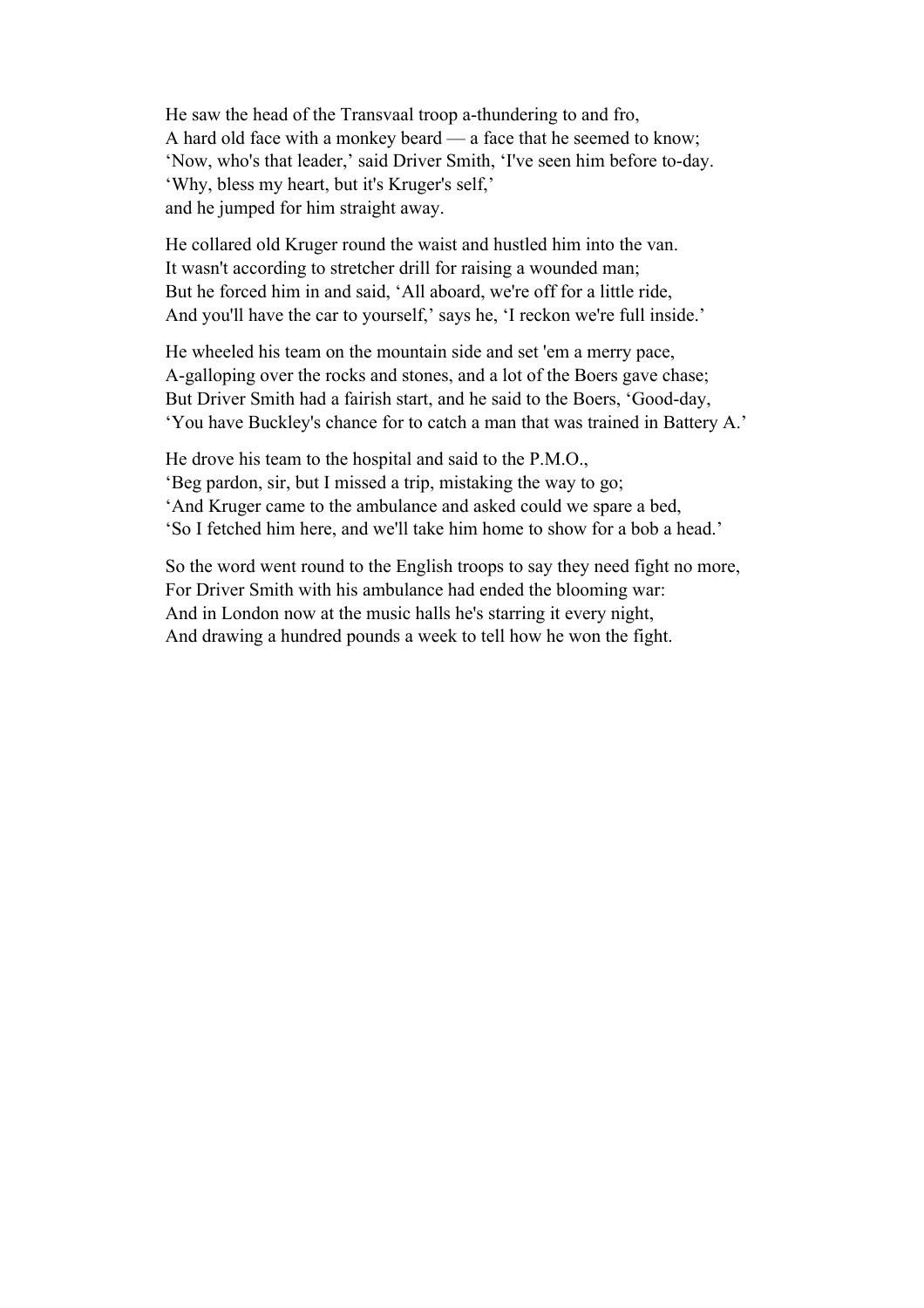#### **THERE'S ANOTHER BLESSED HORSE FELL DOWN**

WHEN you're lying in your hammock, sleeping soft and sleeping sound, Without a care or trouble on your mind, And there's nothing to disturb you but the engines going round, And you're dreaming of the girl you left behind; In the middle of your joys you'll be wakened by a noise, And a clatter on the deck above your crown, And you'll hear the corporal shout as he turns the picket out, 'There's another blessed horse fell down.' You can see 'em in the morning, when you're cleaning out the stall, A-leaning on the railings nearly dead, And you reckon by the evening they'll be pretty sure to fall, And you curse them as you tumble into bed. Oh, you'll hear it pretty soon, 'Pass the word for Denny Moon, There's a horse here throwing handsprings like a clown; And it's 'Shove the others back or he'll cripple half the pack, There's another blessed horse fell down.' And when the war is over and the fighting all is done, And you're all at home with medals on your chest, And you've learnt to sleep so soundly that the firing of a gun At your bedside wouldn't rob you of your rest; As you lie in slumber deep, if your wife walks in her sleep, And tumbles down the stairs and breaks her crown, Oh, it won't awaken you, for you'll say, 'It's nothing new, 'It's another blessed horse fell down.'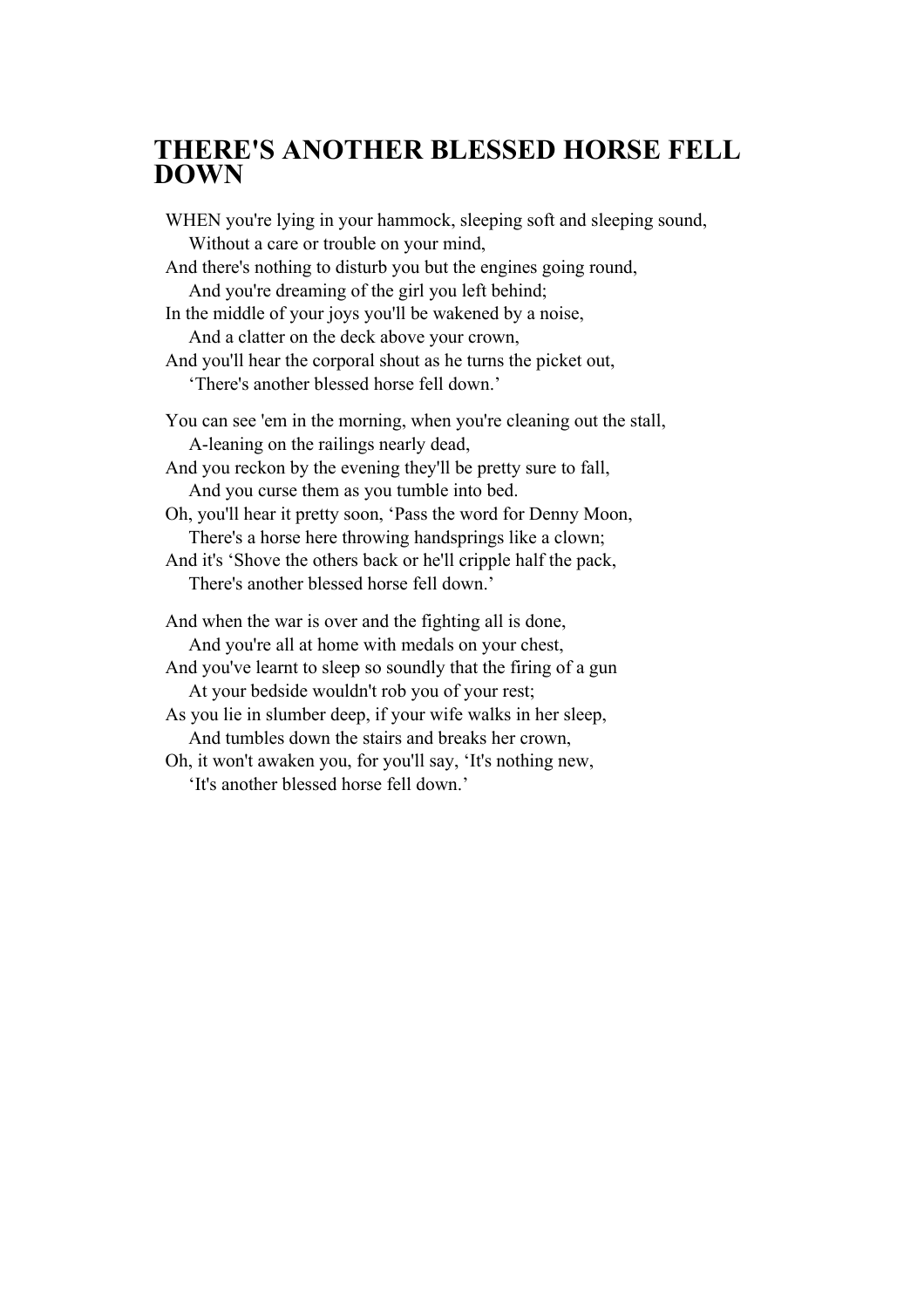# **ON THE TREK**

| OH, the weary, weary journey on the trek, day after day,              |
|-----------------------------------------------------------------------|
| With sun above and silent veldt below;                                |
| And our hearts keep turning homeward to the youngsters far away,      |
| And the homestead where the climbing roses grow.                      |
| Shall we see the flats grow golden with the ripening of the grain?    |
| Shall we hear the parrots calling on the bough?                       |
| Ah! the weary months of marching ere we hear them call again,         |
| For we're going on a long job now.                                    |
| In the drowsy days on escort, riding slowly half asleep,              |
| With the endless line of waggons stretching back,                     |
| While the khaki soldiers travel like a mob of travelling sheep,       |
| Plodding silent on the never-ending track,                            |
| While the constant snap and sniping of the foe you never see          |
| Makes you wonder will your turn come — when and how?                  |
| As the Mauser ball hums past you like a vicious kind of bee —         |
| Oh! we're going on a long job now.                                    |
| When the dash and the excitement and the novelty are dead,            |
| And you've seen a load of wounded once or twice,                      |
| Or you've watched your old mate dying — with the vultures overhead,   |
| Well, you wonder if the war is worth the price.                       |
| And down along Monaro now they're starting out to shear,              |
| I can picture the excitement and the row;                             |
| But they'll miss me on the Lachlan when they call the roll this year, |
|                                                                       |

For we're going on a long job now.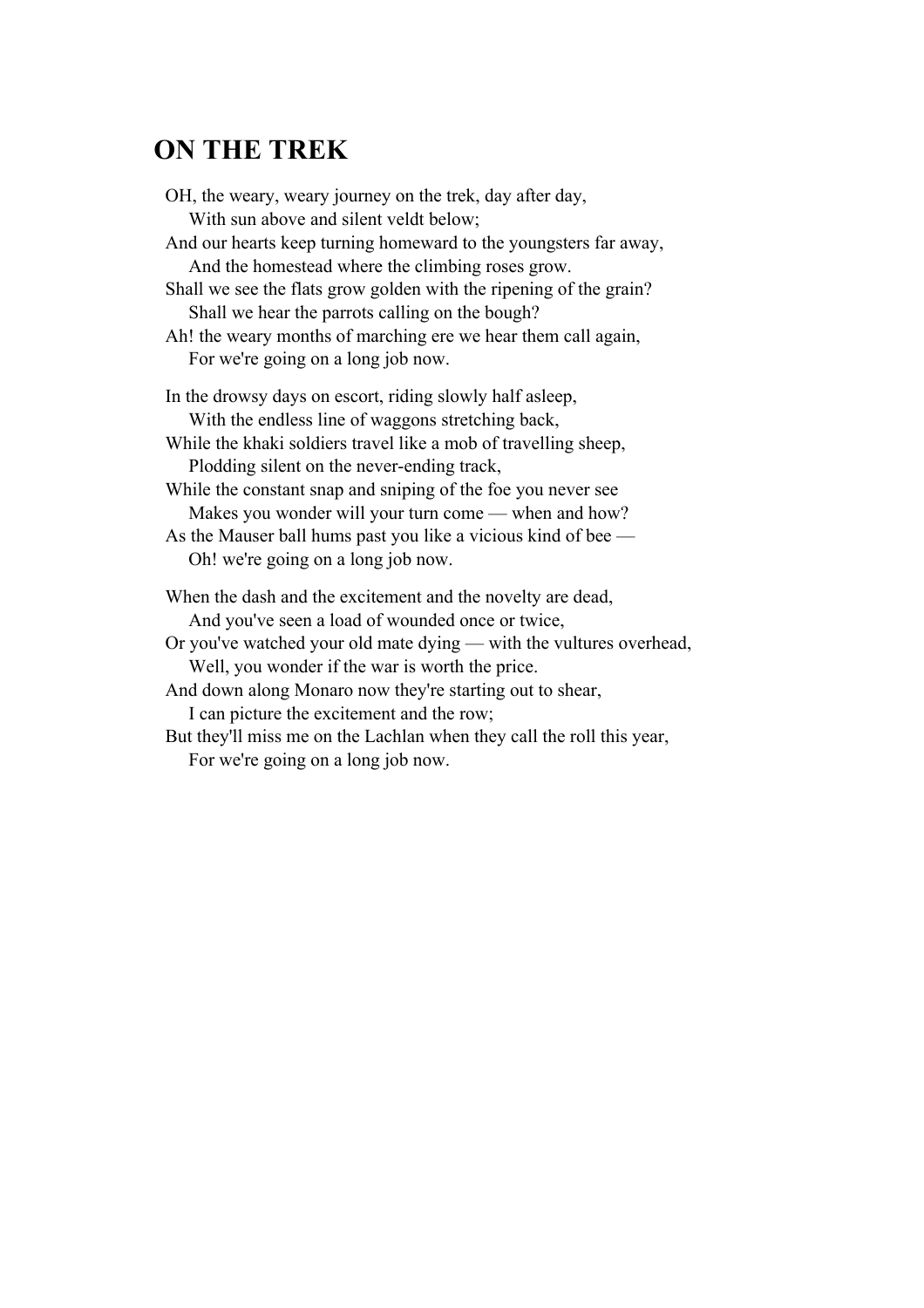## **THE LAST PARADE**

WITH never a sound of trumpet, With never a flag displayed, The last of the old campaigners Lined up for the last parade.

Weary they were and battered, Shoeless, and knocked about; From under their ragged forelocks Their hungry eyes looked out.

And they watched as the old commander Read out, to the cheering men, The Nation's thanks and the orders To carry them home again.

And the last of the old campaigners, Sinewy, lean, and spare — He spoke for his hungry comrades: 'Have we not done our share?

'Starving and tired and thirsty 'We limped on the blazing plain; 'And after a long night's picket 'You saddled us up again.

'We froze on the wind-swept kopjes 'When the frost lay snowy-white. 'Never a halt in the daytime, 'Never a rest at night!

'We knew when the rifles rattled 'From the hillside bare and brown, 'And over our weary shoulders 'We felt warm blood run down,

'As we turned for the stretching gallop, 'Crushed to the earth with weight; 'But we carried our riders through it — 'Carried them p'raps too late.

'Steel! We were steel to stand it — 'We that have lasted through, 'We that are old campaigners 'Pitiful, poor, and few.

'Over the sea you brought us, 'Over the leagues of foam: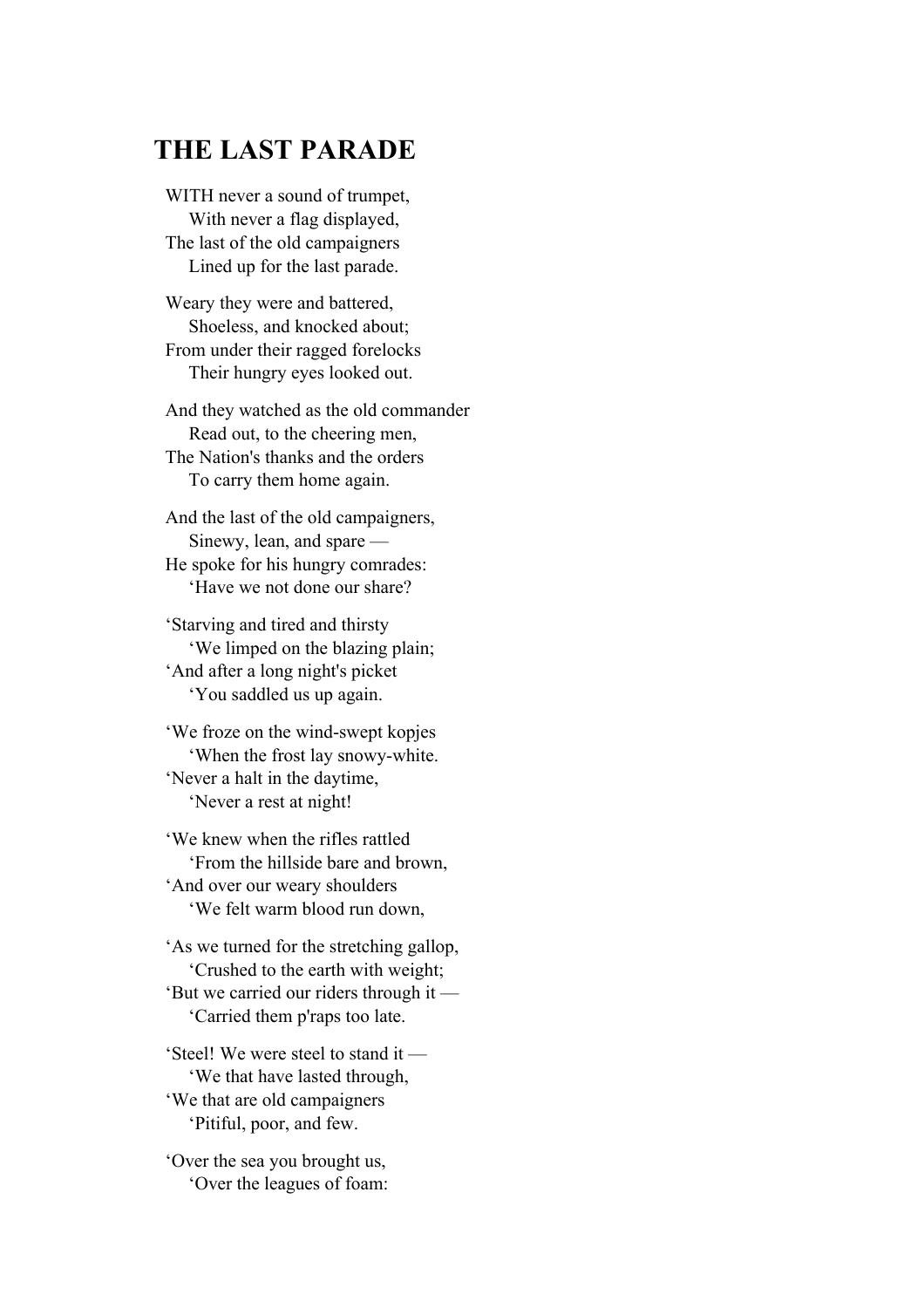'Now we have served you fairly 'Will you not take us home?

'Home to the Hunter River, 'To the flats where the lucerne grows; 'Home where the Murrumbidgee 'Runs white with the melted snows.

'This is a small thing surely! 'Will not you give command 'That the last of the old campaigners 'Go back to their native land?'

\* \* \* \* \*

They looked at the grim commander, But never a sign he made. 'Dismiss!' and the old campaigners Moved off from their last parade.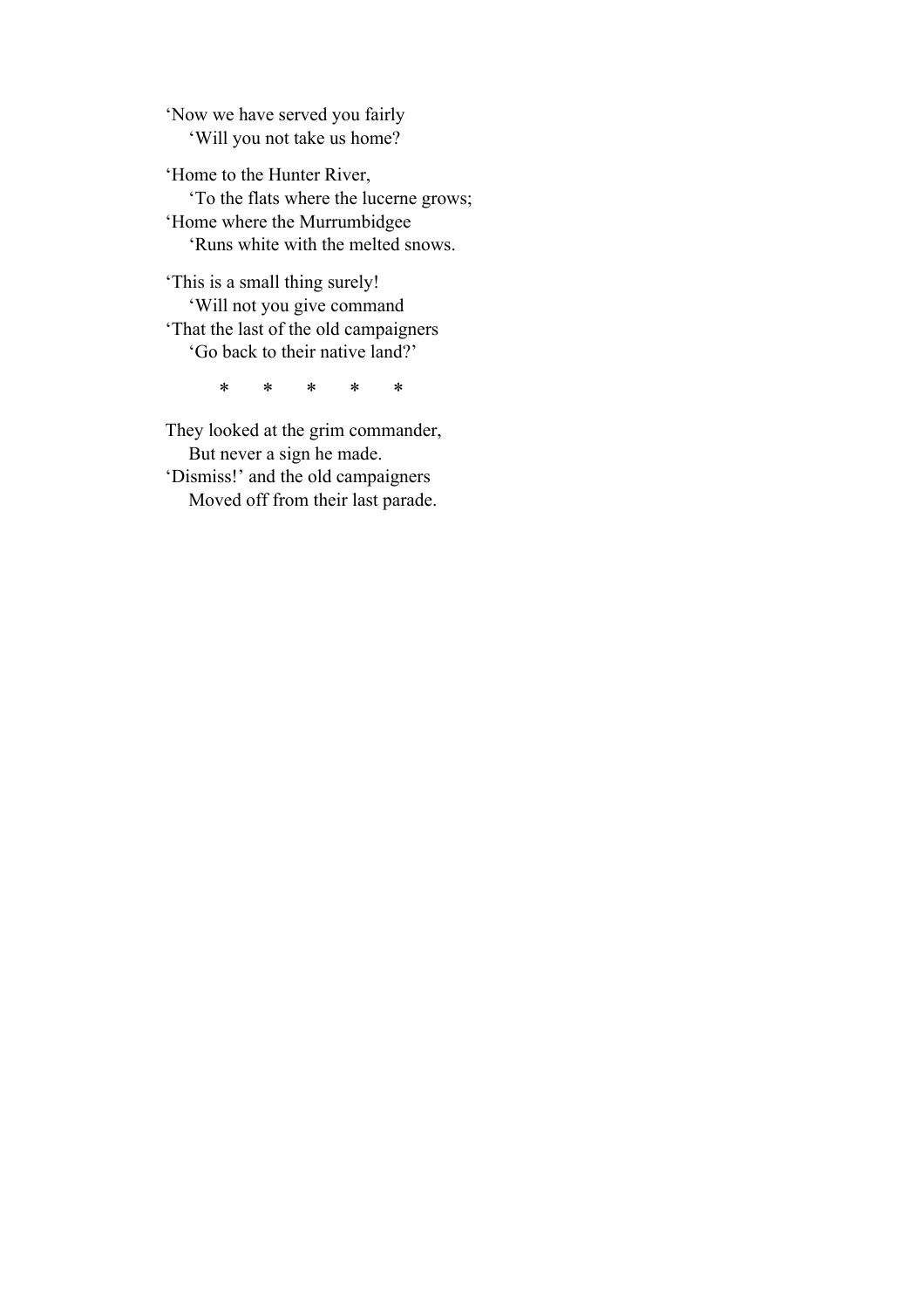## **WITH FRENCH TO KIMBERLEY**

THE Boers were down on Kimberley with siege and Maxim gun; The Boers were down on Kimberley, their numbers ten to one! Faint were the hopes the British had to make the struggle good, Defenceless in an open plain the Diamond City stood. They built them forts from bags of sand, they fought from roof and wall, They flashed a message to the south 'Help! or the town must fall!' And down our ranks the order ran to march at dawn of day, For French was off to Kimberley to drive the Boers away.

He made no march along the line; he made no front attack Upon those Magersfontein heights that drove the Scotchmen back; But eastward over pathless plains by open veldt and vley, Across the front of Cronje's force his troopers held their way. The springbuck, feeding on the flats where Modder River runs, Were startled by his horses' hoofs, the rumble of his guns. The Dutchman's spies that watched his march from every rocky wall Rode back in haste: 'He marches east! He threatens Jacobsdal!' Then north he wheeled as wheels the hawk and showed to their dismay, That French was off to Kimberley to drive the Boers away.

His column was five thousand strong — all mounted men — and guns: There met, beneath the world-wide flag, the world-wide Empire's sons; They came to prove to all the earth that kinship conquers space, And those who fight the British Isles must fight the British race! From far New Zealand's flax and fern, from cold Canadian snows, From Queensland plains, where hot as fire the summer sunshine glows; And in the front the Lancers rode that New South Wales had sent: With easy stride across the plain their long, lean Walers went. Unknown, untried, those squadrons were, but proudly out they drew Beside the English regiments that fought at Waterloo. From every coast, from every clime, they met in proud array, To go with French to Kimberley to drive the Boers away.

He crossed the Reit and fought his way towards the Modder bank. The foemen closed behind his march, and hung upon the flank. The long, dry grass was all ablaze, and fierce the veldt fire runs; He fought them through a wall of flame that blazed around the guns! Then limbered up and drove at speed, though horses fell and died; We might not halt for man nor beast on that wild, daring ride. Black with the smoke and parched with thirst, we pressed the livelong day Our headlong march to Kimberley to drive the Boers away.

We reached the drift at fall of night, and camped across the ford. Next day from all the hills around the Dutchman's cannons roared. A narrow pass between the hills, with guns on either side;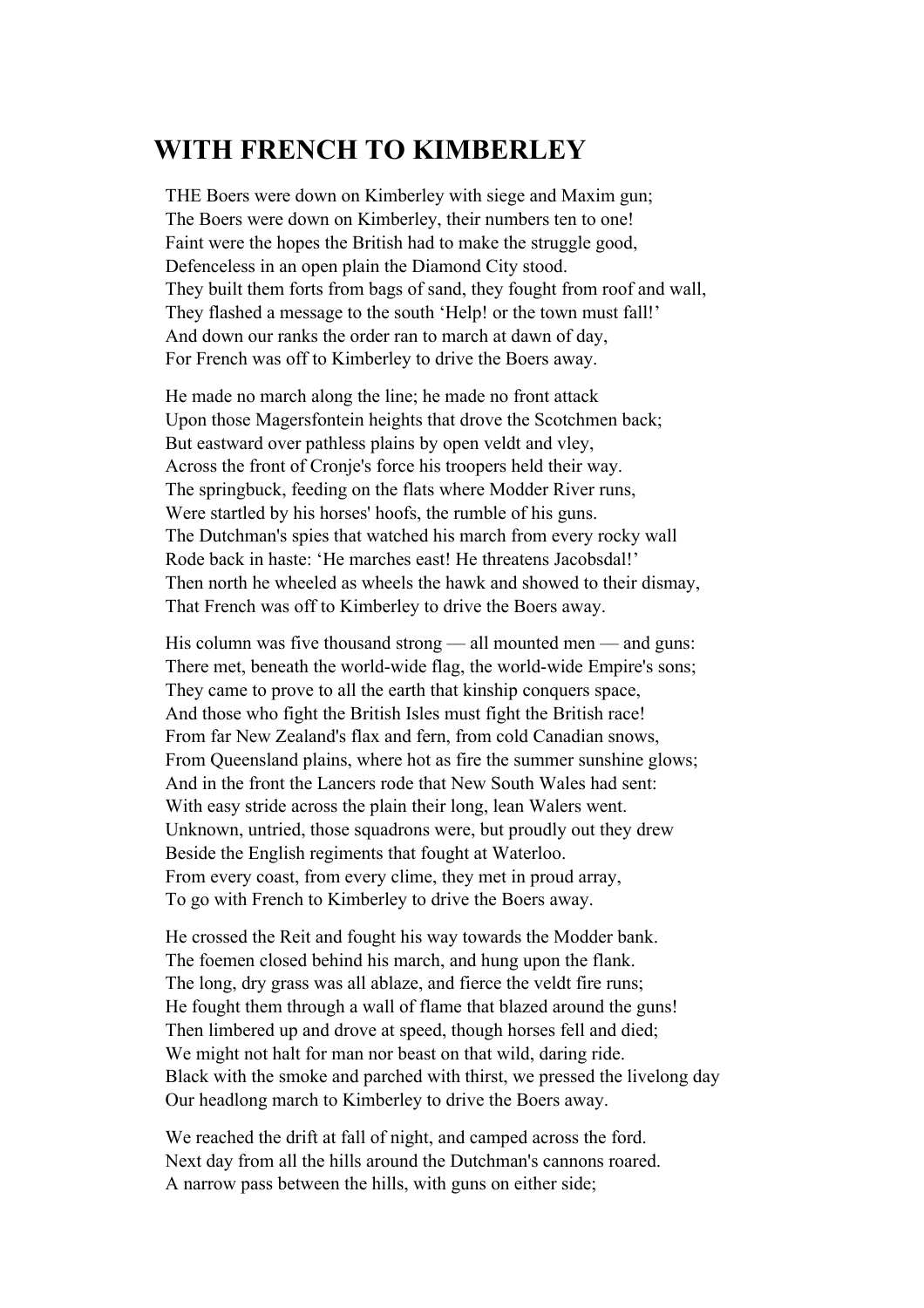The boldest man might well turn pale before that pass he tried, For if the first attack should fail then every hope was gone: But French looked once, and only once, and then he said, 'Push on!' The gunners plied their guns amain; the hail of shrapnel flew; With rifle fire and lancer charge their squadrons back we threw; And through the pass between the hills we swept in furious fray, And French was through to Kimberley to drive the Boers away.

Ay, French was through to Kimberley! And ere the day was done We saw the Diamond City stand, lit by the evening sun: Above the town the heliograph hung like an eye of flame: Around the town the foemen camped — they knew not that we came; But soon they saw us, rank on rank; they heard our squadrons' tread; In panic fear they left their tents, in hopeless rout they fled; And French rode into Kimberley; the people cheered amain, The women came with tear-stained eyes to touch his bridle rein, The starving children lined the streets to raise a feeble cheer, The bells rang out a joyous peal to say 'Relief is here!' Ay! we that saw that stirring march are proud that we can say We went with French to Kimberley to drive the Boers away.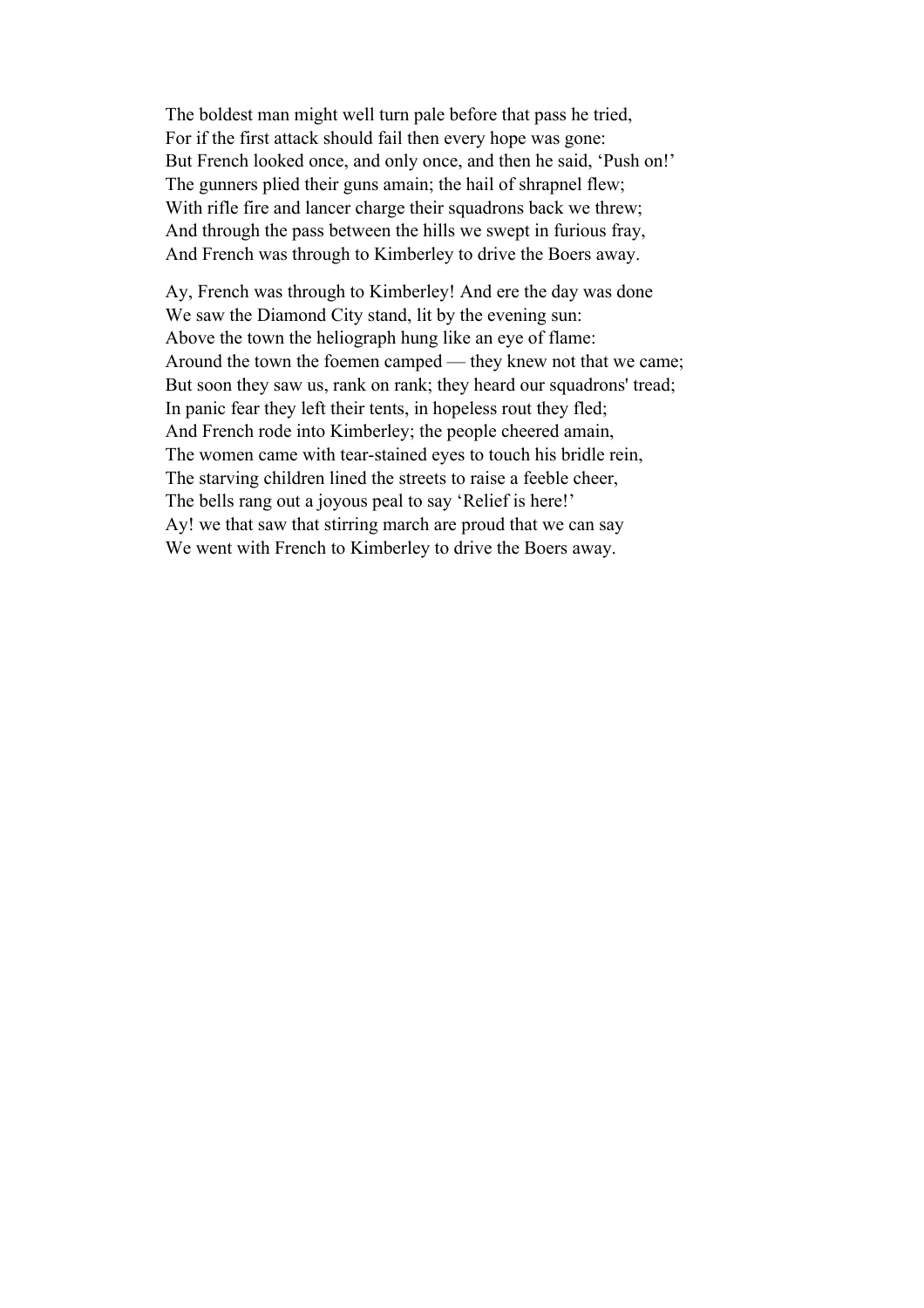#### **JOHNNY BOER**

MEN fight all shapes and sizes as the racing horses run, And no man knows his courage till he stands before a gun. At mixed-up fighting, hand to hand, and clawing men about They reckon Fuzzy-wuzzy is the hottest fighter out. But Fuzzy gives himself away — his style is out of date, He charges like a driven grouse that rushes on its fate; You've nothing in the world to do but pump him full of lead: But when you're fighting Johnny Boer you have to use your head; He don't believe in front attacks or charging at the run, He fights you from a kopje with his little Maxim gun.

For when the Lord He made the earth, it seems uncommon clear, He gave the job of Africa to some good engineer, Who started building fortresses on fashions of his own — Lunettes, redoubts, and counterscarps all made of rock and stone. The Boer needs only bring a gun, for ready to his hand He finds these heaven-built fortresses all scattered through the land; And there he sits and winks his eye and wheels his gun about, And we must charge across the plain to hunt the beggar out. It ain't a game that grows on us, there's lots of better fun Than charging at old Johnny with his little Maxim gun.

On rocks a goat could scarcely climb, steep as the walls of Troy, He wheels a four-point-seven about as easy as a toy; With bullocks yoked and drag-ropes manned, he lifts her up the rocks And shifts her every now and then, as cunning as a fox. At night you mark her right ahead, you see her clean and clear, Next day at dawn — 'What, ho! she bumps' — from somewhere in the rear. Or else the keenest-eyed patrol will miss him with the glass — He's lying hidden in the rocks to let the leaders pass; But when the main guard comes along he opens up the fun, There's lots of ammunition for the little Maxim gun.

But after all the job is sure, although the job is slow, We have to see the business through, the Boer has got to go. With Nordenfeldt and lyddite shell it's certain, soon or late, We'll hunt him from his kopjes and across the Orange State; And then across those open flats you'll see the beggar run, And we'll be running after with OUR little Maxim gun.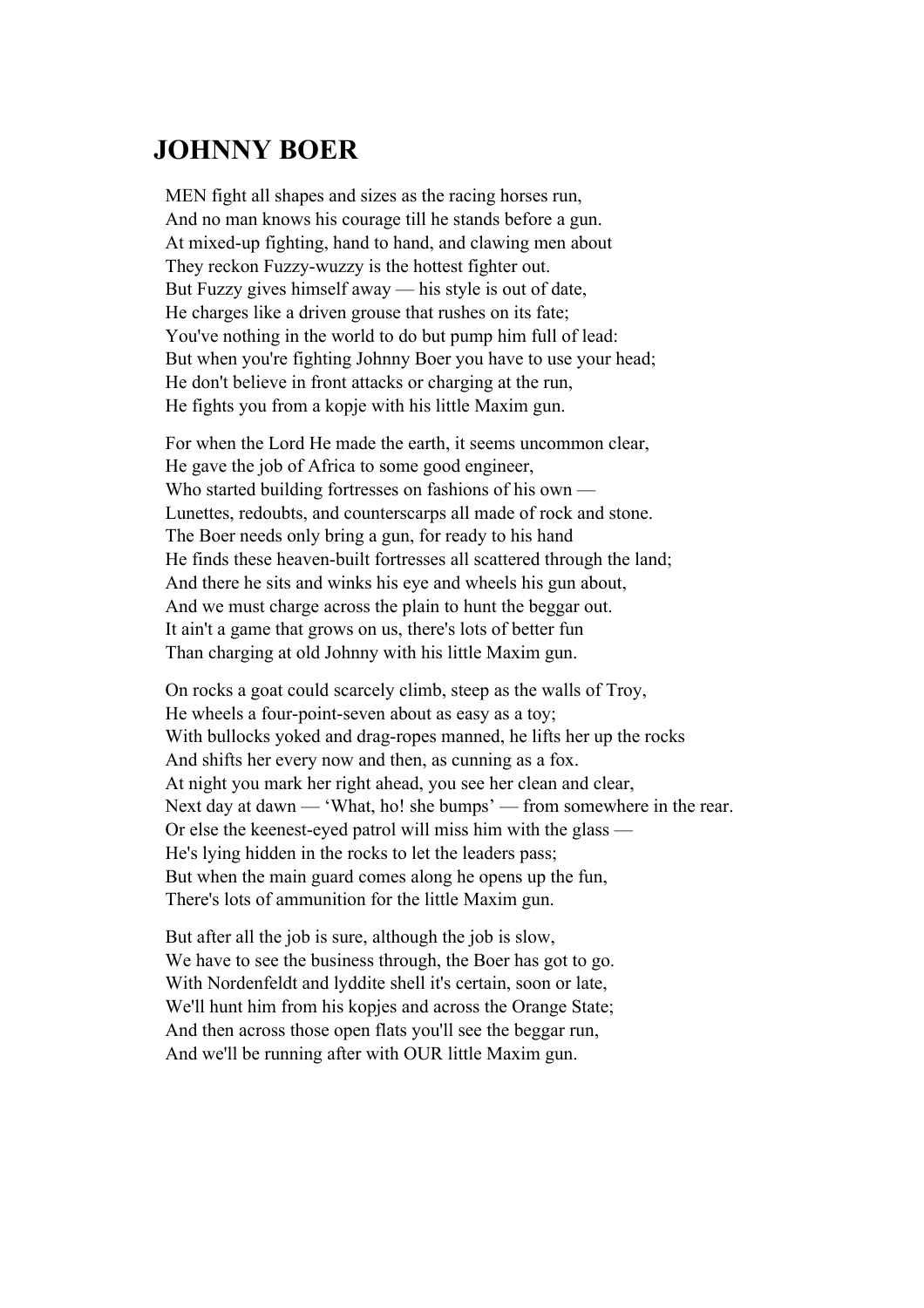## **WHAT HAVE THE CAVALRY DONE**

WHAT have the cavalry done? Cantered and trotted about, Routin' the enemy out, Causin' the beggars to run! And we tramped along in the blazin' heat, Over the veldt on our weary feet. Tramp, tramp, tramp Under the blazin' sun, With never the sight of a bloomin' Boer, 'Cause they'd hunted 'em long before — That's what the cavalry done!

What have the gunners done Battlin' every day, Battlin' any way. Boers outranged 'em, but what cared they? 'Shoot and be damned,' said the R.H.A.! See! when the fight grows hot, Under the rifles or not, Always the order runs, 'Fetch up the bloomin' guns!'

And you'd see them great gun-horses spring To the 'action front' — and around they'd swing. Find the range with some queer machine 'At four thousand with fuse fourteen. 'Ready! Fire number one!' Handled the battery neat and quick! Stick to it, too! How *did* they stick! Never a gunner was seen to run! Never a gunner would leave his gun! Not though his mates dropped all around! Always a gunner would stand his ground. Take the army — the infantry, Mounted rifles, and cavalry, Twice the numbers I'd give away, And I'd fight the lot with the R.H.A., For they showed us how a corps *should* be run, That's what the gunners done!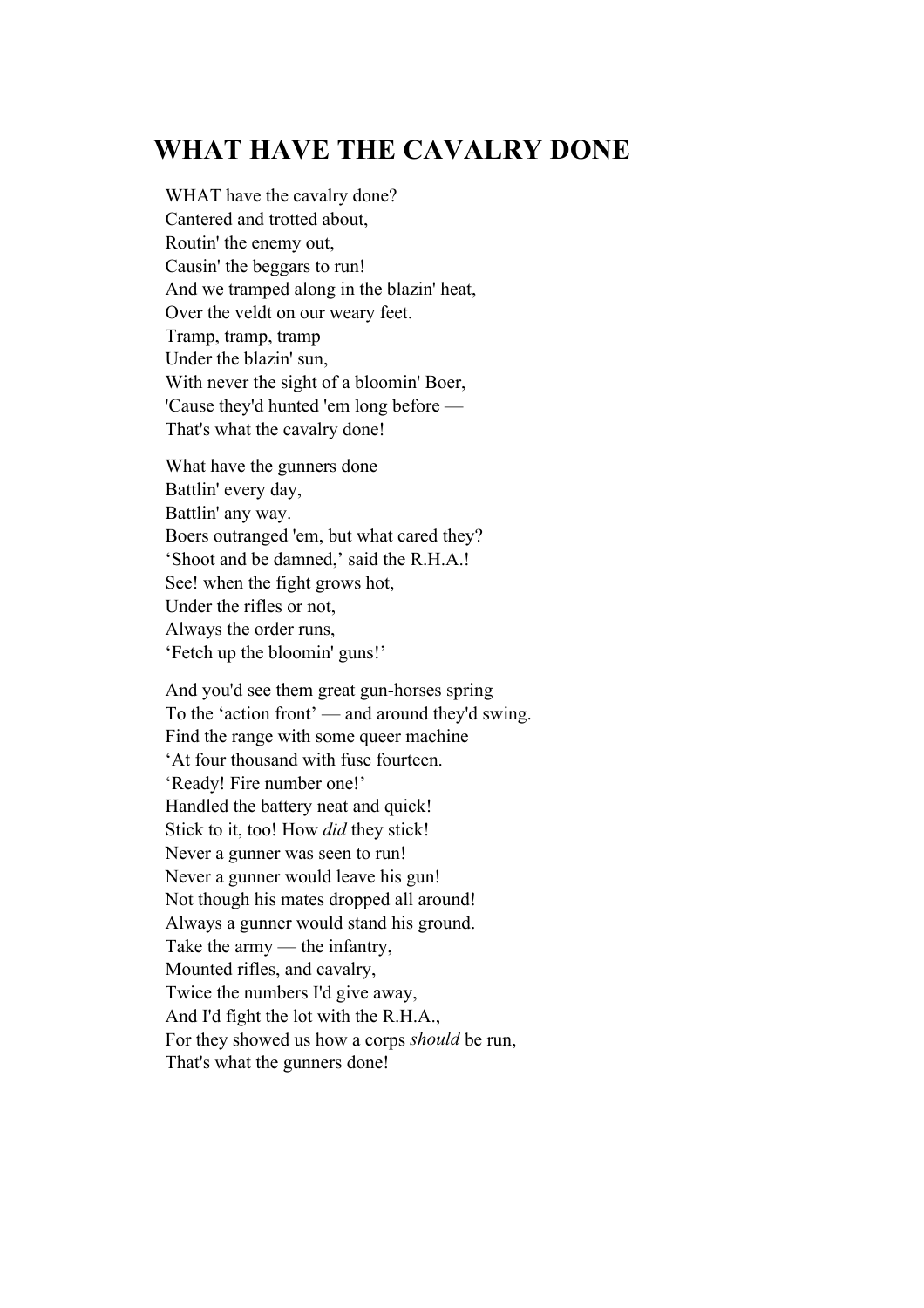#### **RIGHT IN FRONT OF THE ARMY**

'WHERE 'ave you been this week or more, ''Aven't seen you about the war? 'Thought perhaps you was at the rear 'Guarding the waggons.' 'What, us? No fear! 'Where have we been? Why, bless my heart, 'Where have we been since the bloomin' start? Right in the front of the army, 'Battling day and night! 'Right in the front of the army, 'Teaching 'em how to fight!' Every separate man you see, Sapper, gunner, and C.I.V., Every one of 'em seems to be Right in the front of the army!

Most of the troops to the camp had gone, When we met with a cow-gun toiling on; And we said to the boys, as they walked her past, 'Well, thank goodness, you're here at last!' 'Here at last! Why, what d'yer mean? 'Ain't we just where we've always been? 'Right in the front of the army, 'Battling day and night!

'Right in the front of the army,

 'Teaching 'em how to fight!' Correspondents and vets. in force, Mounted foot and dismounted horse, All of them were, as a matter of course, Right in the front of the army.

Old Lord Roberts will have to mind If ever the enemy get behind; For they'll smash him up with a rear attack, Because his army has got no back! Think of the horrors that might befall An army without any rear at all! Right in the front of the army, Battling day and night! Right in the front of the army, Teaching 'em how to fight! Swede attachés and German counts, Yeomen (known as De Wet's remounts), All of them were by their own accounts Right in the front of the army!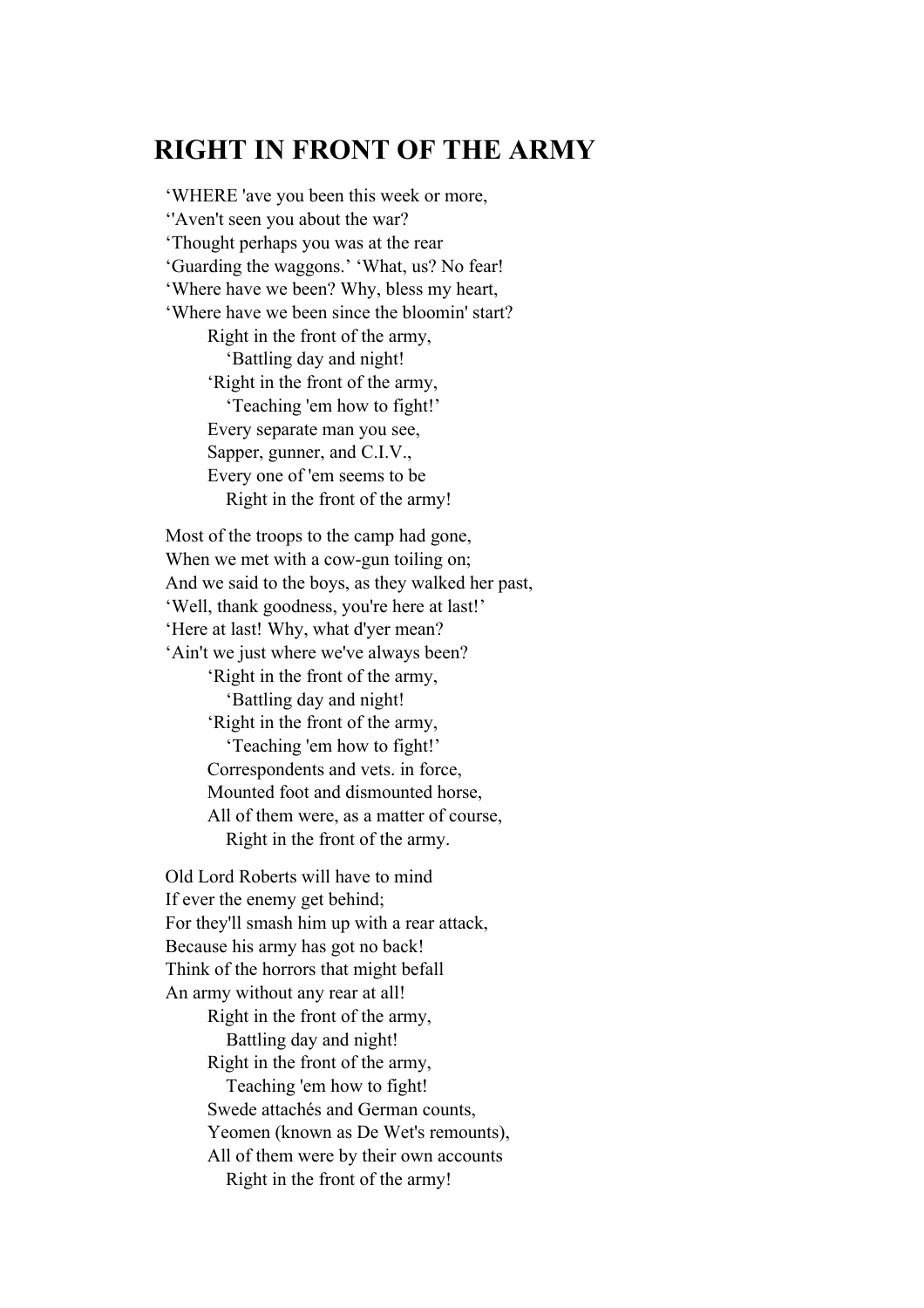## **THAT V.C.**

'TWAS in the days of front attack, This glorious truth we'd yet to learn it — That every 'front' had got a back, And French was just the man to turn it.

A wounded soldier on the ground Was lying hid behind a hummock; He proved the good old proverb sound — An army travels on its stomach.

He lay as flat as any fish, His nose had worn a little furrow; He only had one frantic wish, That like an antbear he could burrow.

The bullets whistled into space, The pom-pom gun kept up its braying, The four-point-seven supplied the bass — You'd think the devil's band was playing.

A valiant comrade crawling near Observed his most supine behaviour, And crept towards him, 'Hey! what cheer? Buck up,' said he, 'I've come to save yer.

'You get up on my shoulders, mate, 'And if we live beyond the firing, 'I'll get the V.C. sure as fate, 'Because our blokes is all retiring.

'It's fifty pounds a year,' says he, 'I'll stand you lots of beer and whisky.' 'No,' says the wounded man, 'not me, 'I'll not be saved, it's far too risky.

'I'm fairly safe behind this mound, 'I've worn a hole that seems to fit me; 'But if you lift me off the ground, 'It's fifty pounds to one they'll hit me.'

So back towards the firing line Our friend crept slowly to the rear oh! Remarking 'What a selfish swine! 'He might have let me be a hero.'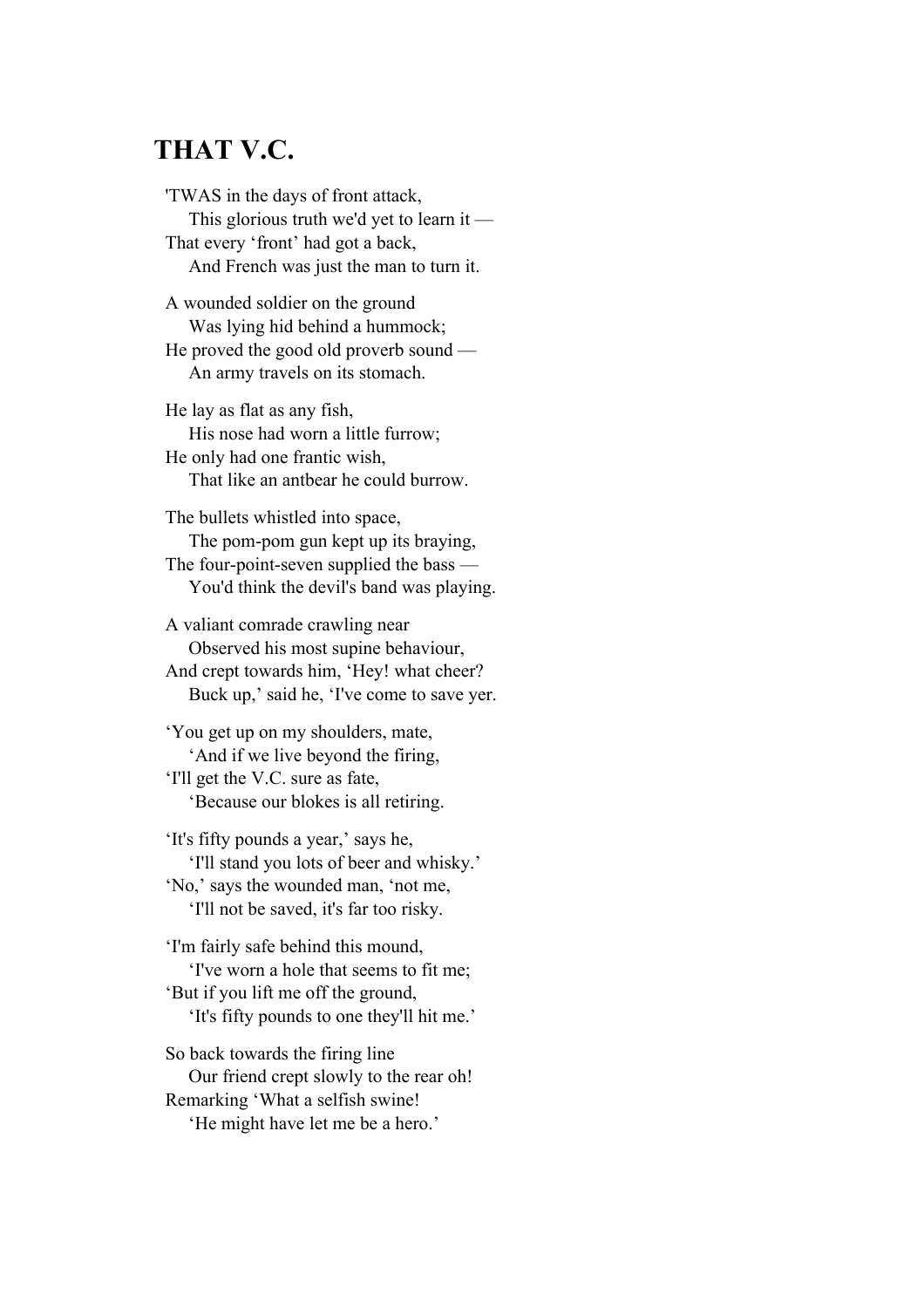#### **FED UP**

I AIN'T a timid man at all, I'm just as brave as most, I'll take my chance in open fight and die beside my post; But riding round the 'ole day long as target for a Krupp, A-drawing fire from Koppies — well, I'm fair fed up.

It's wonderful how few get hit, it's luck that pulls us through; Their rifle fire's no class at all, it misses me and you; But when they sprinkle shells around like water from a cup From that there blooming pom-pom gun — well, I'm fed up.

We never get a chance to charge, to do a thrust and cut, I'll have to chuck the Cavalry and join the Mounted Fut. But after all — What's Mounted Fut? I saw them t'other day, They occupied a Koppie when the Boers had run away. The Cavalry went riding on and seen a score of fights, But there they kept them Mounted Fut three solid days and nights — Three solid starving days and nights with scarce a bite or sup, Well! after that on Mounted Fut I'm fair fed up.

And tramping with the Footies ain't as easy as it looks, They scarcely ever see a Boer except in picture books. They do a march of twenty mile that leaves 'em nearly dead, And then they find the bloomin' Boers is twenty miles ahead. Each Footy is as full of fight as any bulldog pup, But walking forty miles to fight — well, I'm fed up!

So after all I think that when I leave the Cavalry I'll either join the ambulance or else the A.S.C.; They've always tucker in the plate and coffee in the cup, But Bully Beef and Biscuits — well! I'm fair fed up!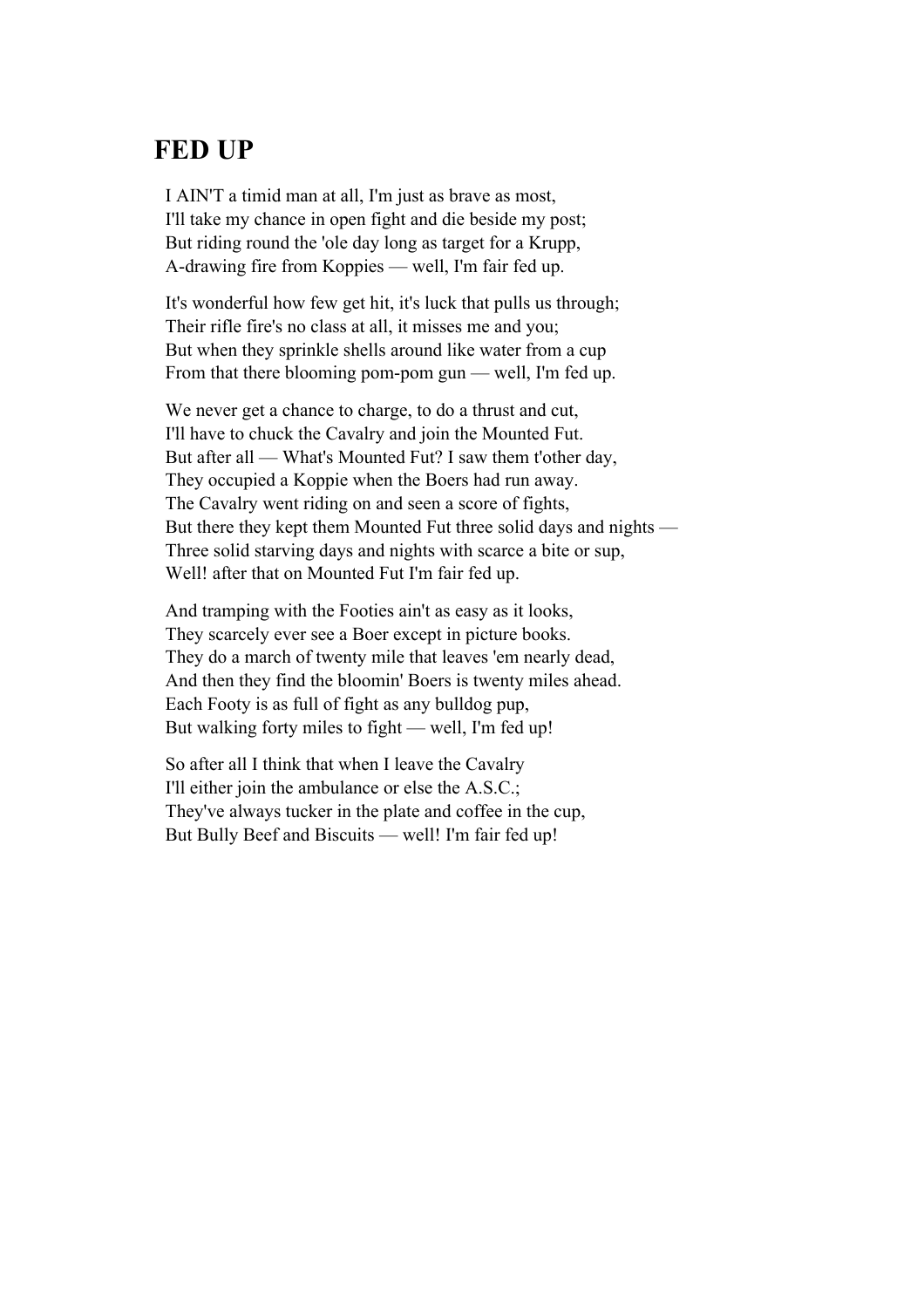#### **JOCK!**

THERE'S a soldier that's been doing of his share In the fighting up and down and round about. He's continually marching here and there And he's fighting, morning in and morning out.

The Boer, you see, he generally runs; But sometimes when he hides behind a rock, And we can't make no impression with the guns, Oh, then you'll hear the order, 'Send for Jock!'

Yes, it's Jock — Scotch Jock. He's the fellow that can give or take a knock. For he's hairy and he's hard, And his feet are by the yard, And his face is like the face what's on a clock. But when the bullets fly you will mostly hear the cry — 'Send for Jock!'

The Cavalry have gun and sword and lance, Before they choose their weapon, why, they're dead. The Mounted Fut are hampered in advance By holding of their helmets on their head.

And when the Boer has dug himself a trench And placed his Maxim gun behind a rock, These mounted heroes — pets of Johnny French — They have to sit and wait and send for Jock!

Yes, the Jocks — Scotch Jocks, With their music that'd terrify an ox! When the bullets kick the sand You can hear the sharp command — 'Forty-Second! At the double! Charge the rocks!' And the charge is like a flood When they've warmed the Highland blood Of the Jocks!